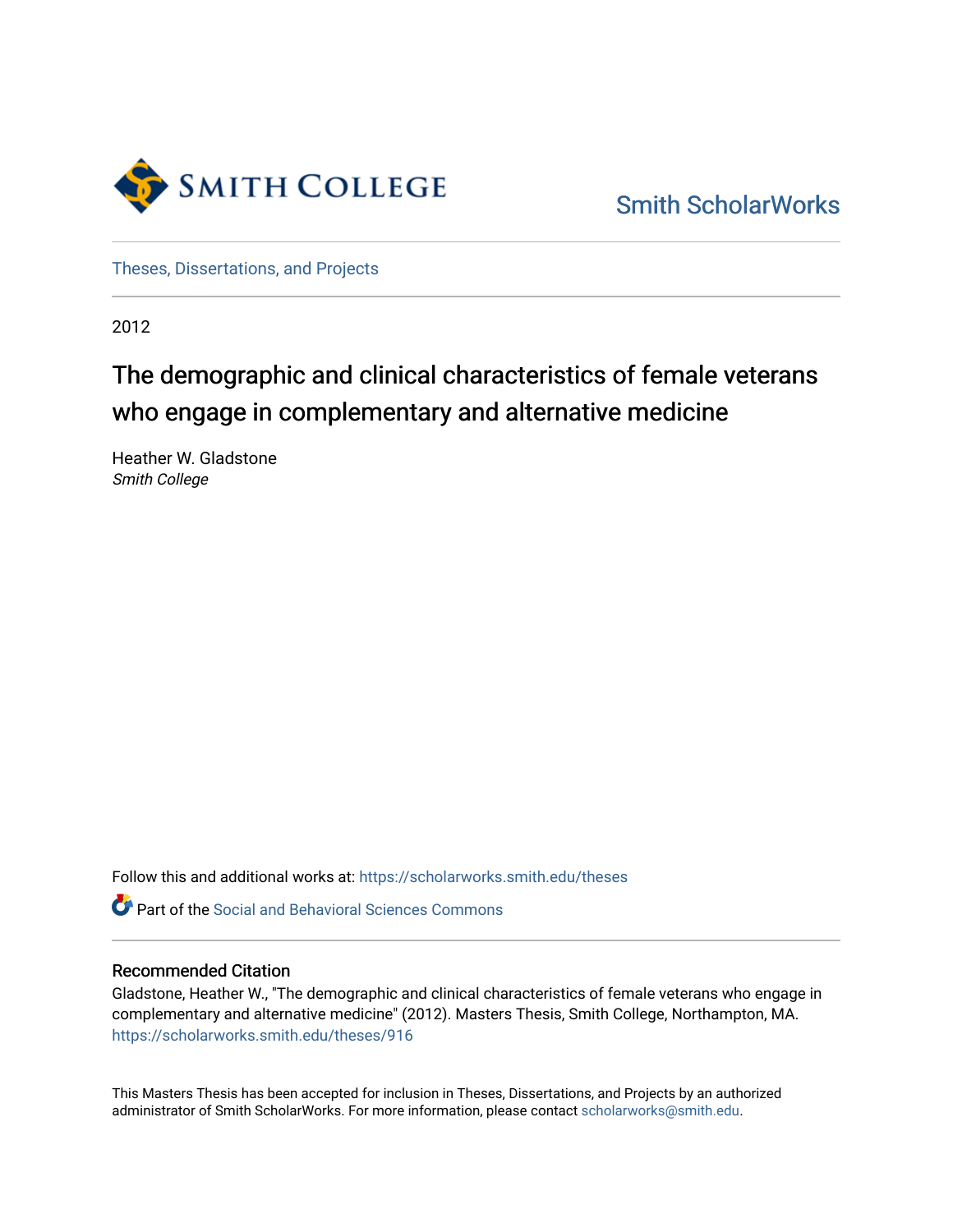Heather Woodruff Gladstone The Demographic and Clinical Characteristics of Female Veterans Who Engage in Complementary and Alternative Medicine

#### Abstract

Prior research has demonstrated that specific types of complementary and alternative medicine (CAM) are beneficial in decreasing mental health symptoms. Despite this, rates of CAM use are relatively low among veterans, and data about CAM use among female veterans is non-existent. Thus, the purpose of this study is to examine the demographic and clinical characteristics of female veterans that engage in CAM. Female Operation Enduring Freedom and Operation Iraqi Freedom Veterans (n=365) in Veterans Affairs (VA) care participated in a web-based survey that was one component of a larger VA study. Results indicated that slightly more than one third of female veterans engaged in CAM within the twelve months prior to participating in the study, and that exercise and movement therapy was the most commonly used CAM. Findings also revealed a variety of specific demographic and clinical characteristics of female veterans that engaged in CAM (i.e. identifying as Latino/Hispanic, having a service-connected disability rating, having private health insurance, needing mental health care in the past 6 months and being unable to get it, having experienced military sexual trauma, not receiving treatment since returning from deployment for drug and/or alcohol abuse, and not having been physically harmed by a stranger). These findings suggest that low rates of CAM use by female veterans may be due in part to cultural factors, cost, stigma, fear of "risk-taking," and lack of health consciousness.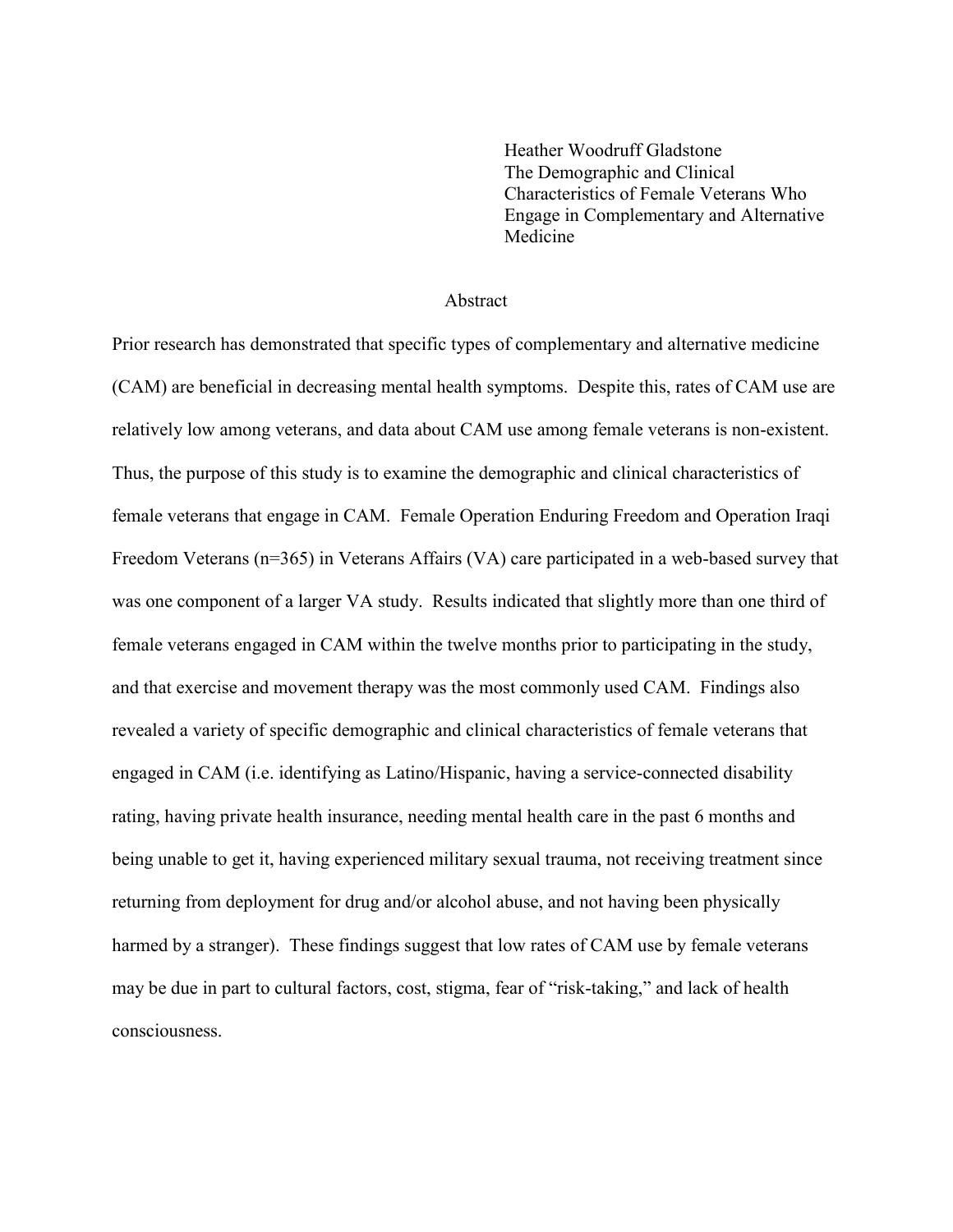# THE DEMOGRAPHIC AND CLINICAL CHARACTERISTICS OF FEMALE VETERANS WHO ENGAGE IN COMPLEMENTARY AND ALTERNATIVE MEDICINE

A project based upon an independent investigation, submitted in partial fulfillment of the requirements for the degree of Master of Social Work

Heather Woodruff Gladstone

Smith College School for Social Work Northampton, Massachusetts 01063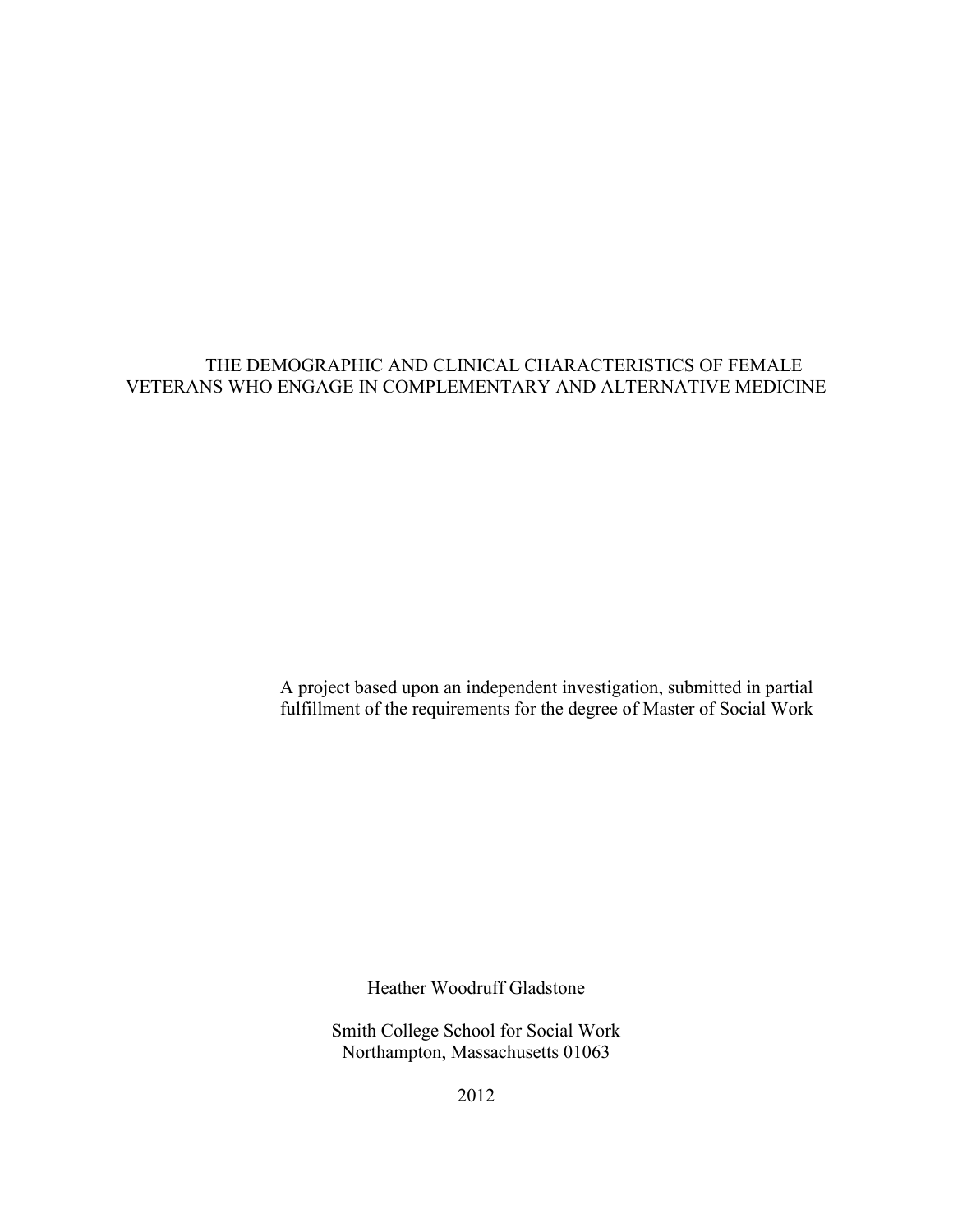### ACKNOWLEDGEMENTS

Many people helped support me through this process. First and foremost, I would like to thank Dr. Kristin Lane, my thesis advisor, for allowing my to use the data that she and her colleagues collected at the VA, and for then patiently guiding me through the process of writing this paper. Her advice and support were indispensable.

I would also like to thank Harini Bathulapalli for her efforts in manipulating the data, and Norman Silliker for his willingness to help me complete the VA paperwork and his readiness to answer my questions. Bridget Conway and Laura Mackie were vital in getting me started in writing my thesis, and Nathan Miller was integral in keeping me calm and rational during its finishing stages.

Finally, I would like to thank all of the professors at the Smith School of Social Work that I have had the honor of learning from, and my mom and dad for all of their love and support during this process.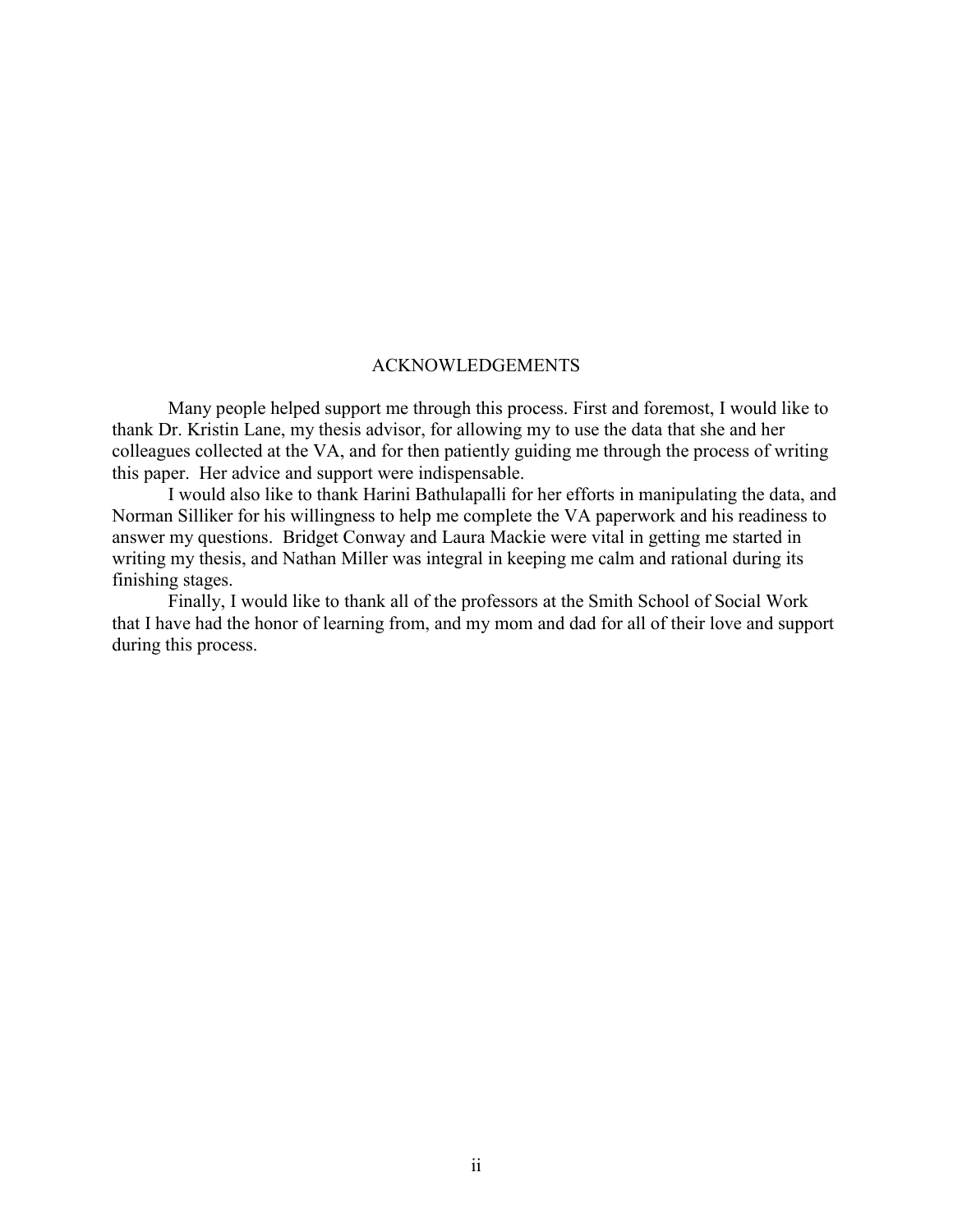# TABLE OF CONTENTS

| <b>CHAPTER</b>                                                               |
|------------------------------------------------------------------------------|
|                                                                              |
|                                                                              |
|                                                                              |
|                                                                              |
|                                                                              |
|                                                                              |
| <b>APPENDICES</b>                                                            |
|                                                                              |
| Appendix B: Approval letter from the Smith Human Subjects Review Committee93 |
|                                                                              |
| Appendix D: Woman Cohort Veteran Survey, web-based portion100                |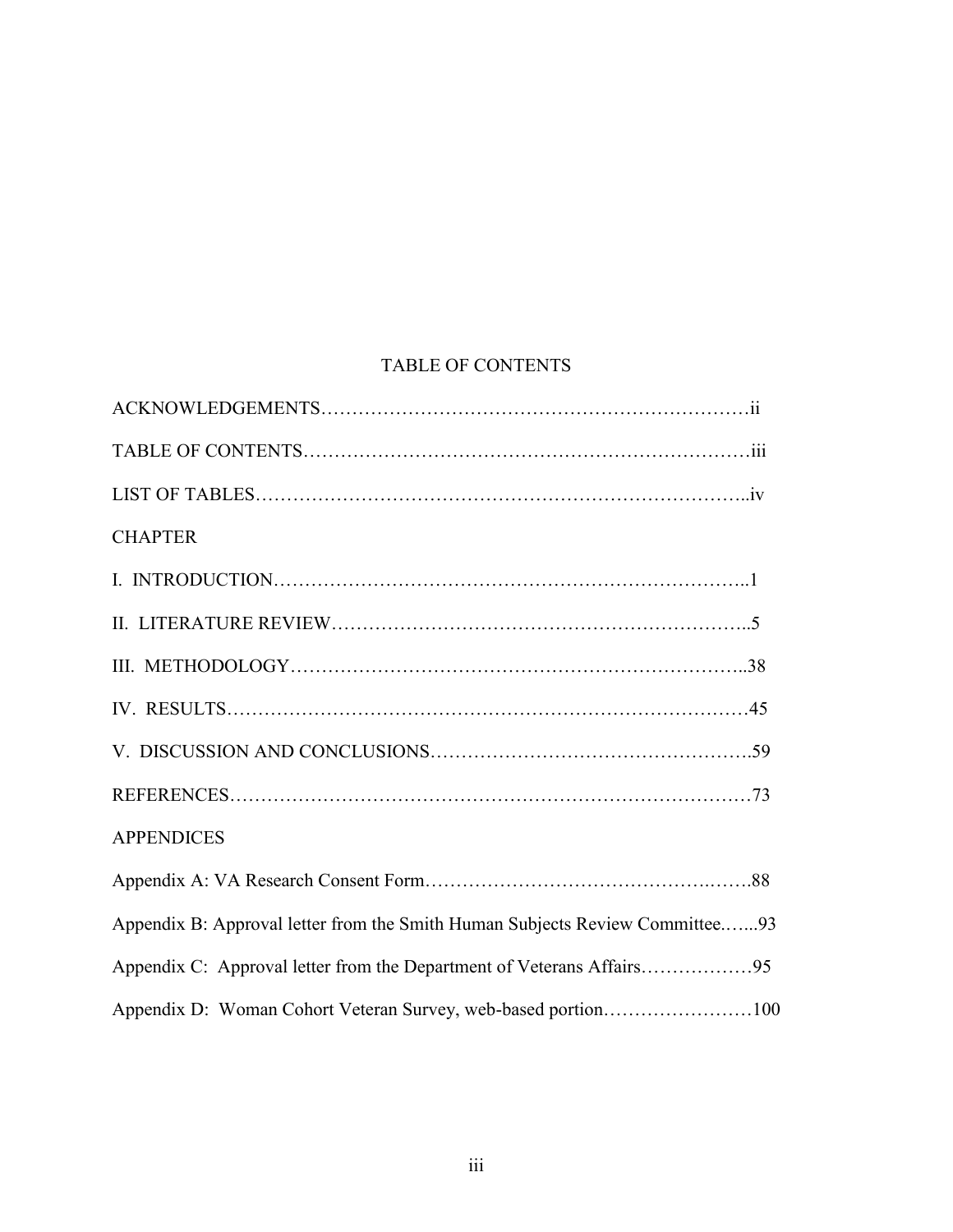# LIST OF TABLES

| 3. Clinical and mental health characteristics of female veterans                                                                 |  |
|----------------------------------------------------------------------------------------------------------------------------------|--|
| 4. Negative sexual events experienced by female veterans who                                                                     |  |
| 5. Life-threatening events experienced by female veterans who                                                                    |  |
| 6. The proportion of women who are engaged in a specific                                                                         |  |
| 7. The proportion of women that use CAM and have symptoms<br>of at least one major mental health condition (depression, anxiety, |  |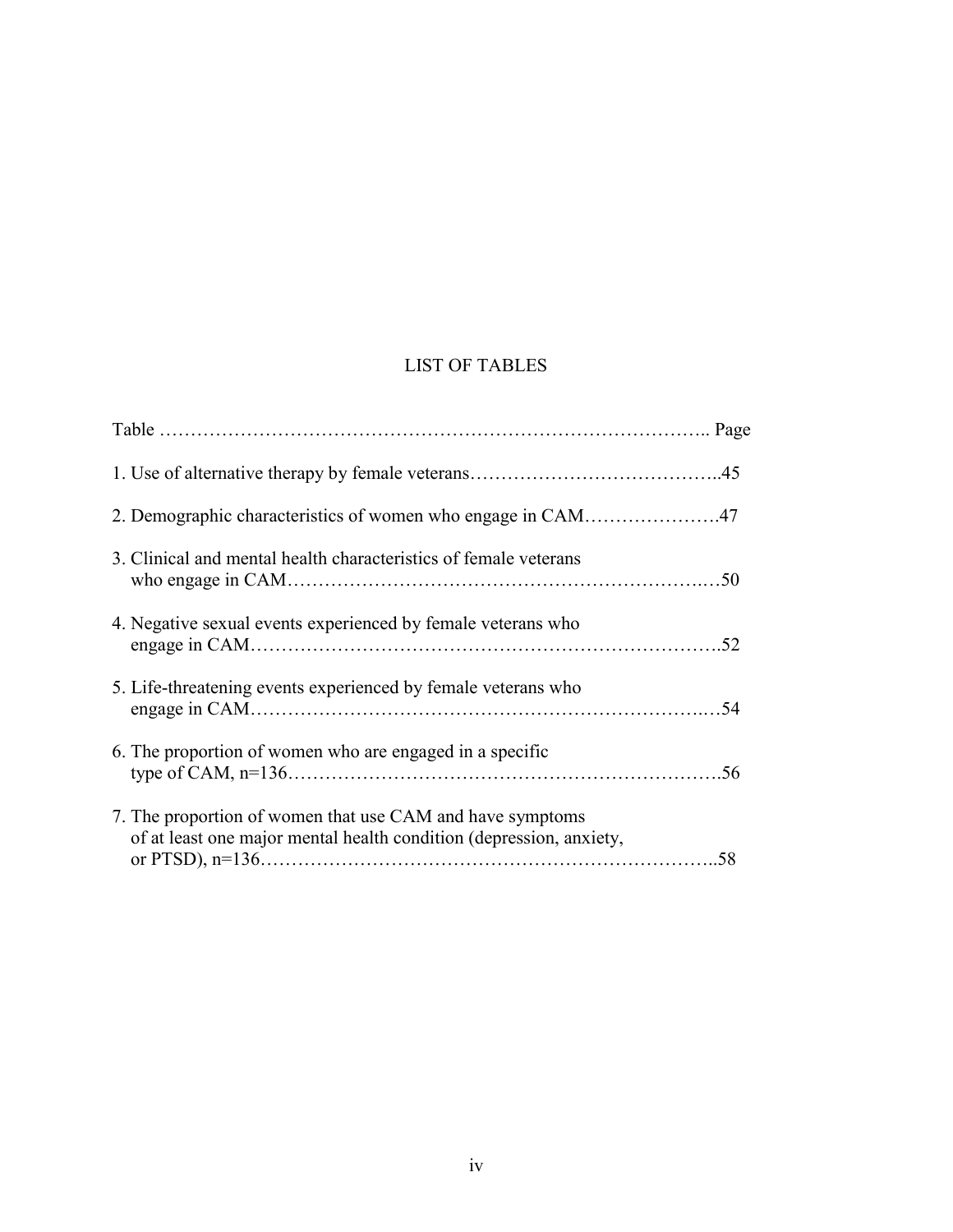# **Introduction**

This study will examine the demographic and clinical characteristics of female veterans that engage in CAM. CAM refers to healing techniques that are not traditionally practiced by Western-trained physicians, but are traditionally used in medical systems in non-Western parts of the world. For this study, CAM will include acupuncture, biofeedback, chiropractic, energy healing, exercise or movement therapy, herbal therapy, high dose/mega-vitamins, homeopathy, hypnosis, imagery techniques, massage therapy, prayer or other spiritual practice, relaxation or meditation techniques, yoga, special diets, and spiritual healing by others.

There is an important need for such a study. Prior research has demonstrated that returning veterans have high rates of anxiety, depression, PTSD, substance abuse, and alcohol abuse. Hunt and Rosenheck (2011) used the VA workload databases for fiscal year 2006 to determine mental health diagnoses among veterans. They found that of all veterans receiving mental health services, 20% have symptoms of major depression, 39% have symptoms of "minor" depression, 32% have symptoms of PTSD, 14% have symptoms of a drug-related disorder, and 17% have symptoms of an alcohol disorder. Considering the need for mental health treatment among veterans, this study will provide valuable information about the benefits of CAM for veterans with mental health problems.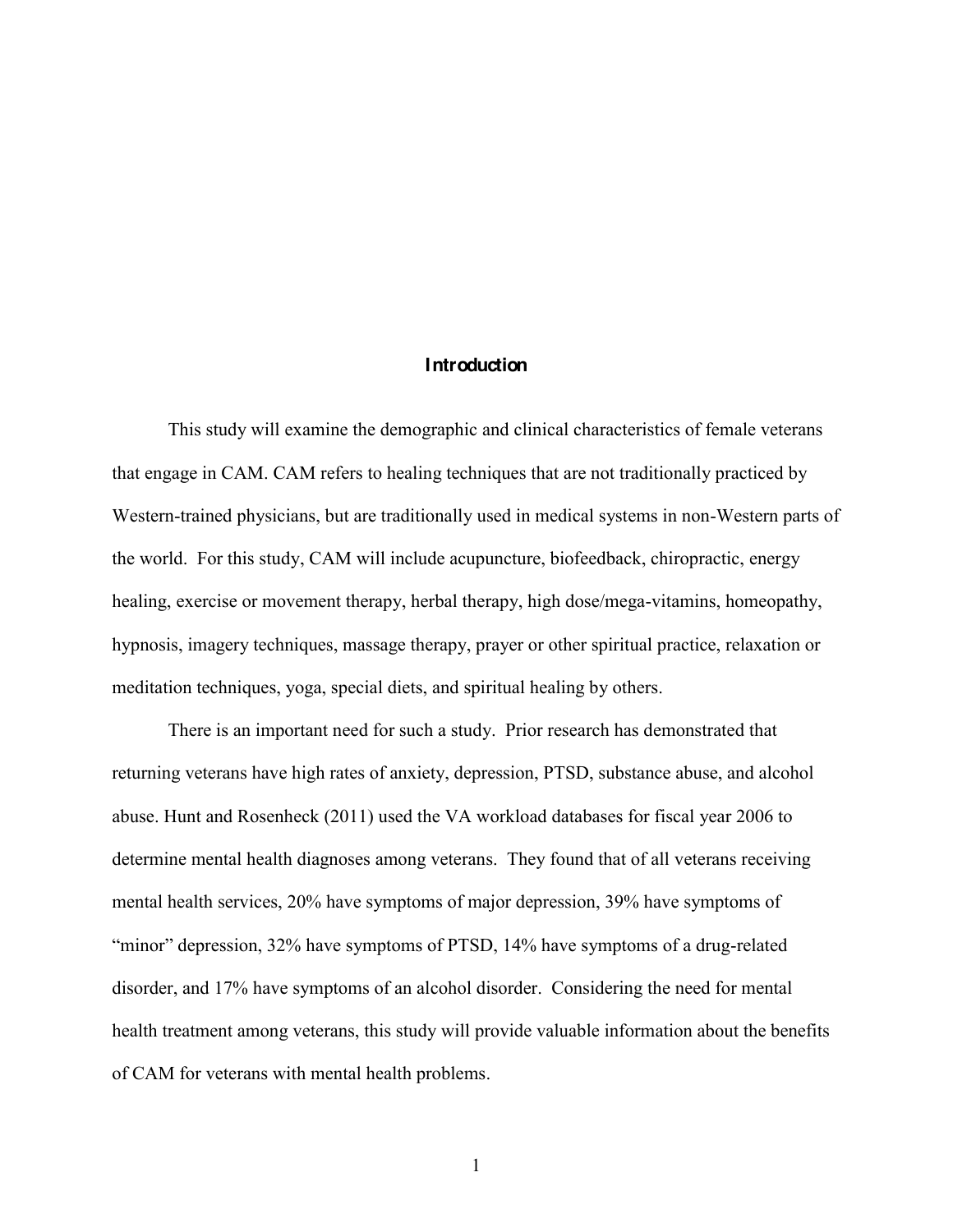In addition, this study will provide specific information about the benefit of CAM for *female* veterans with mental health problems. This is important, since, according to Owens, Herrera, and Whitesell (2009), "Female military personnel continue to grow in numbers in the armed services and may have a unique experience of the stresses associated with war and military service"  $(31)$ . In 2006, Murdoch et al. estimated that around 10% of military personnel deployed to Iraq and Afghanistan was female, and the number has almost certainly risen since then. This suggests that it has become important to determine the most effective ways to treat female veterans and their potentially unique experiences of war and military service stresses.

Although female veterans are still not permitted to serve in direct combat positions, the current operating environment does not have traditional front lines, and it therefore requires that all military personnel be prepared to engage in combat. In addition, research has shown that many women experience psychological distress not only due to combat, but also due to other traumatic events that occur during military service (including sexual assault and harassment). Skinner et al. (2000) found that more than half of female veterans had experienced sexual harassment during their military service, and that almost one quarter of female veterans had experienced sexual assault during their military service. Similarly, Katz, Bloor, Cojucar, and Draper (2007) found that within a treatment-seeking sample of female veterans from Operation Iraqi Freedom and Operation Enduring Freedom, more than half reported encountering military sexual trauma during their military service,

If it is concluded that certain CAM are beneficial in alleviating mental health problems for females, but that female veterans are not using these therapies, VAs should begin to encourage and/or offer the use of these therapies. Even if it is determined that female veterans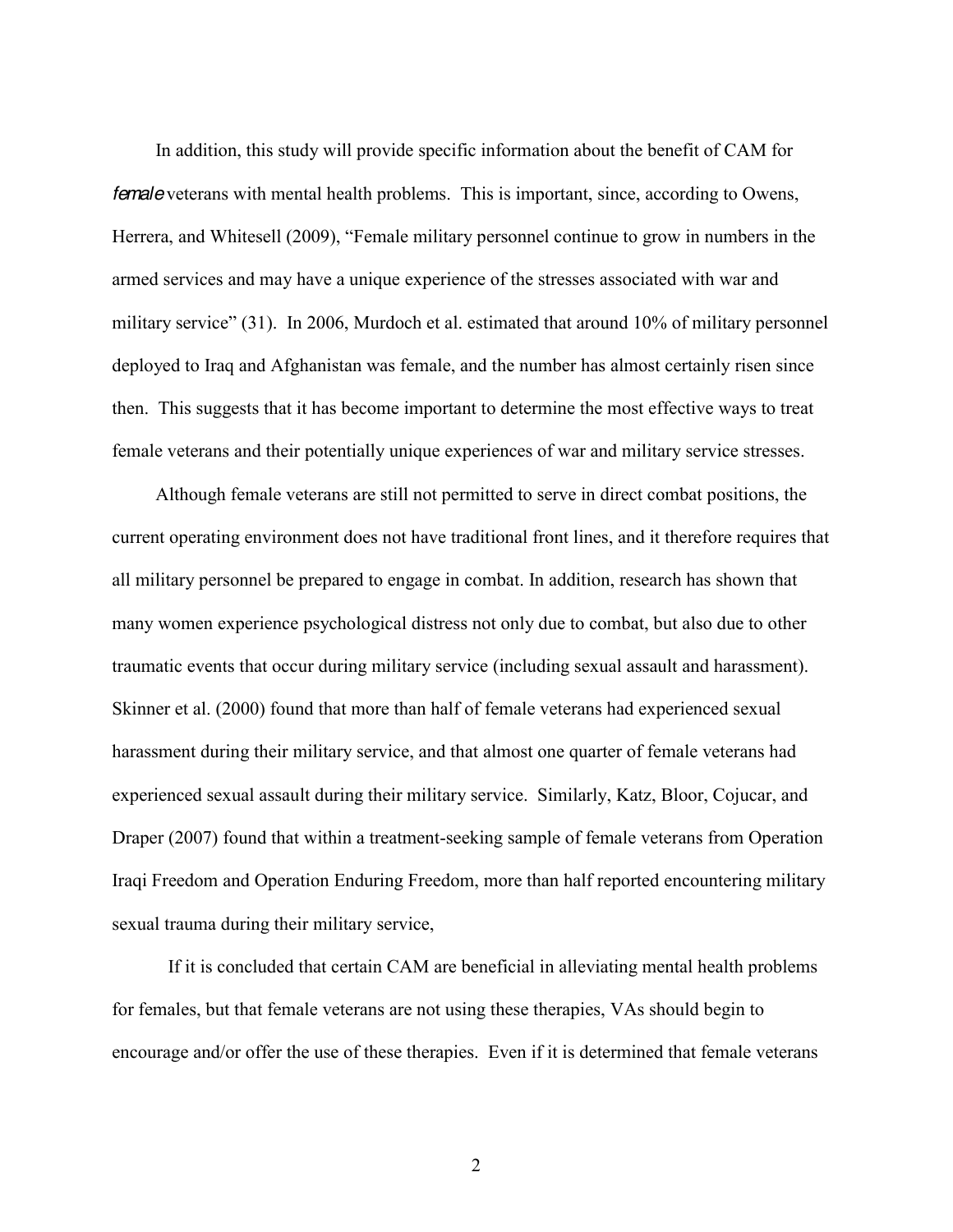are already using specific CAM to alleviate mental health problems, the VA should potentially offer, and encourage, more CAM use as a part of their services.

According to Hoge et al. (2004), around 17% of veterans returning from service in Iraq, and 11% of veterans returning from service in Afghanistan, screen positive for depression, PTSD, and generalized anxiety. However, only 23% to 40% of these same individuals actually seek treatment (Hoge et al., 2004). Perhaps if there were types of treatment that were less associated with mental illness (and therefore had less of a stigma attached), veterans would be more willing to try them. Therefore, the VA could potentially greatly alleviate mental health problems among veterans if it begins to offer particularly beneficial types of CAM as part of its services.

While it is known that mental health diagnoses are high among veterans when compared to the general U.S. population, studies have also reported that veterans are at an elevated risk for suicide (i.e. Kaplan et al., 2007). Mc.Carthy et al. (2009) found that female veterans, in particular, had a high rate of suicide compared to the general population (the crude suicide rate was 10.41/100,000 person-years for female veterans, compared with 5.22/100,000 person-years in the general population). Also, the presence of a psychiatric disorder is a consistent risk factor for suicide (Bertolote, Fleischmann, De Leo, and Wasserman, 2004), and Ilgen et al. (2010) estimate that between 90% - 98% of all individuals who commit suicide meet criteria for at least one psychiatric disorder. Since the VA is the largest single health care provider in the United States, it should offer any alternative therapies that may alleviate mental health problems, which should in turn help to reduce the risk of suicide among veterans.

This study is relevant to social work practice in several ways. First, it will examine the rate of CAM use among female veterans, and these findings will suggest whether or not there are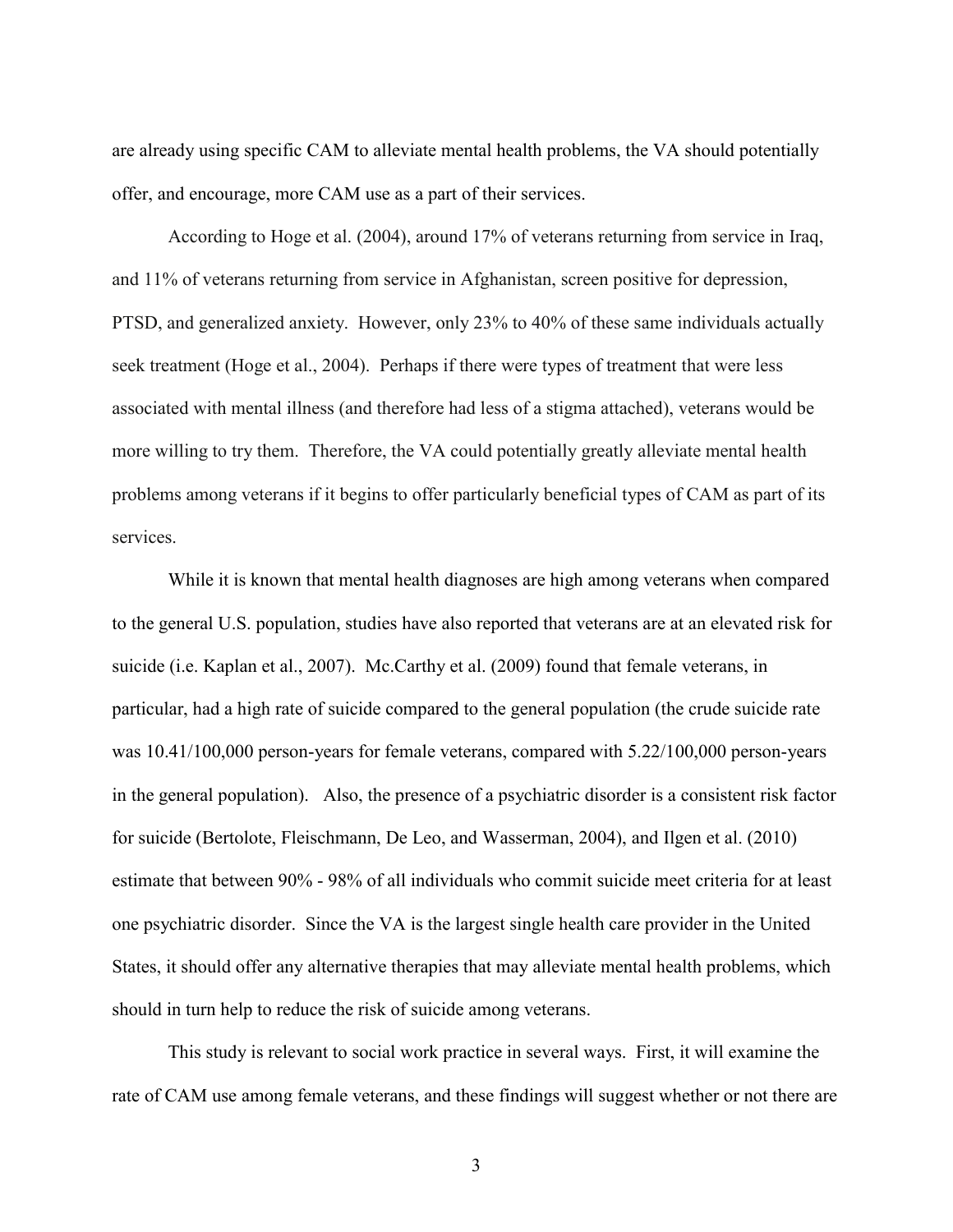high rates of female veterans that are already engaging in CAM. If there are not, the VA might like to offer more of these services (especially the types of CAM that have proven to be effective in decreasing mental health symptoms), since this will in turn potentially increase female veteran's well being and decrease their risk of suicide. Second, this study promotes social workers' ethical responsibilities to the larger society. According to the National Association of Social Workers (NASW, 2011), "Social workers should promote the general welfare of society, from local to global levels, and the development of people, their communities, and their environments." By examining the demographic and clinical characteristics of female veterans that are engaging in CAM, this study will suggest factors that are hindering other female veterans from engaging in it. This may have ramifications for VA counseling, health insurance, and overall VA policy that will in turn benefit female veterans (and potentially male veterans as well).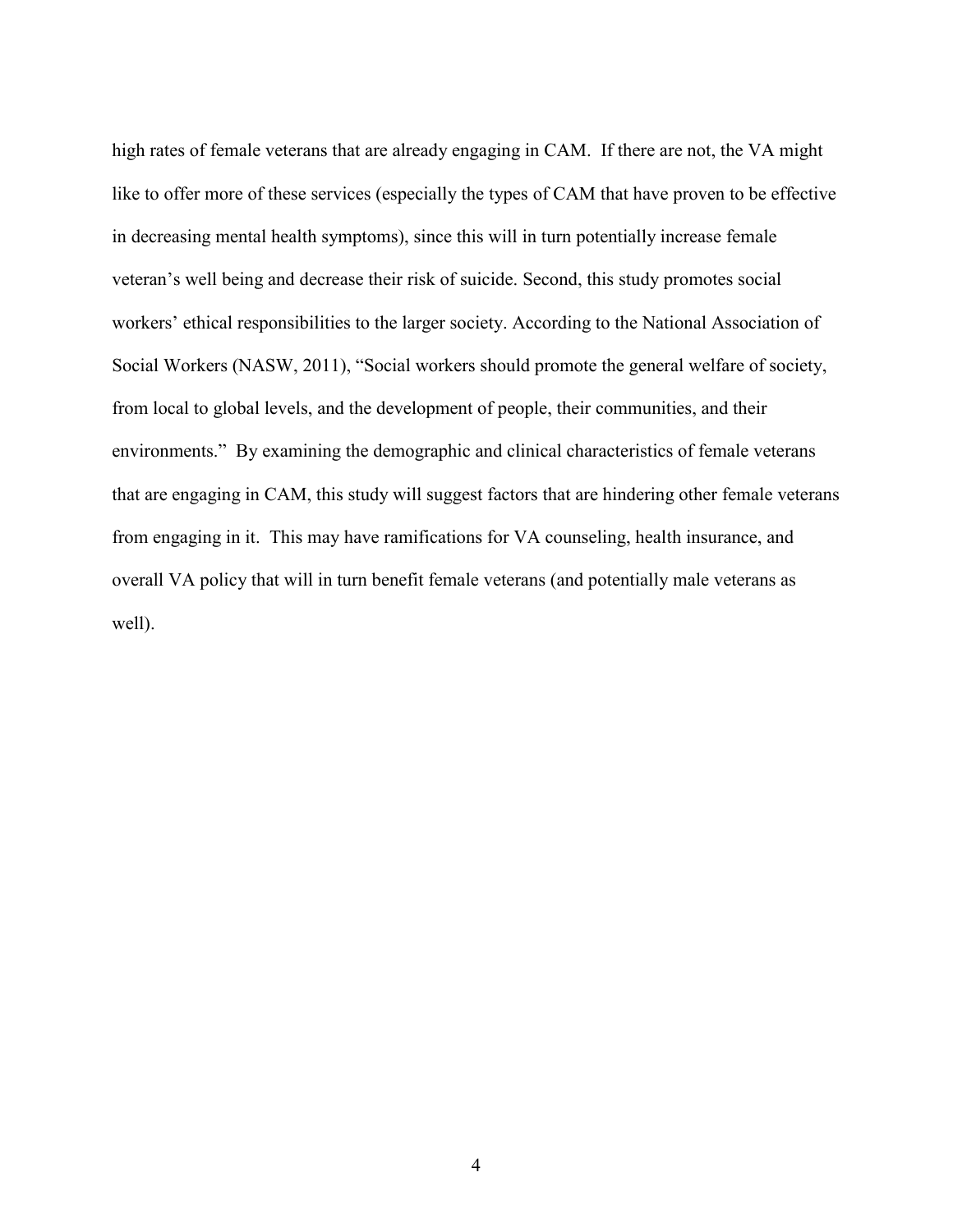#### **Literature Review**

#### **The Veteran Population and Mental Health Problems**

According to Herman (1997), "People who have endured horrible events suffer predictable psychological harm" (3). It is widely known that many veterans have indeed experienced "horrible events," and thus, it is not surprising that many of them suffer from mental health problems. In the DSM-IV, trauma is defined as when an individual "experienced, witnessed, or was confronted with an event or events that involved actual or threatened death or serious injury, or a threat to the physical integrity of self or others  $(427)$ ." Although this definition of trauma fails to note that what may be traumatic for one person may not be for another, it is much improved over the definition provided by the DSM-III. The DSM-IV, unlike the DSM-III, includes military trauma in its definition, which has become an extremely large problem in our society. In fact, according to Michols (2009), about 40% of Iraq and Afghanistan veterans have been diagnosed with one or more mental disorders (22% with at least PTSD). In addition, a fairly recent study looking simply at PTSD is projecting the rate to actually be as high as 35% (Science Daily, 2009).

As stated, prior research has demonstrated that there are high rates of mental health problems among veterans. To further explore this, Maguen et al. (2010) used the VA Operation Enduring Freedom and Operation Iraqi Freedom Rosters from 2002 through 2008 to examine gender differences in mental illness in the veteran population. The study found that 23% of women and 17% of men have diagnoses of depression, 17% of women and 22% of men have symptoms of PTSD, 12% of women and 10% of men have symptoms of anxiety, 2% of women and 3% of men have symptoms of a substance use disorder, and 3% of women and 8% of men have symptoms of an alcohol-use disorder.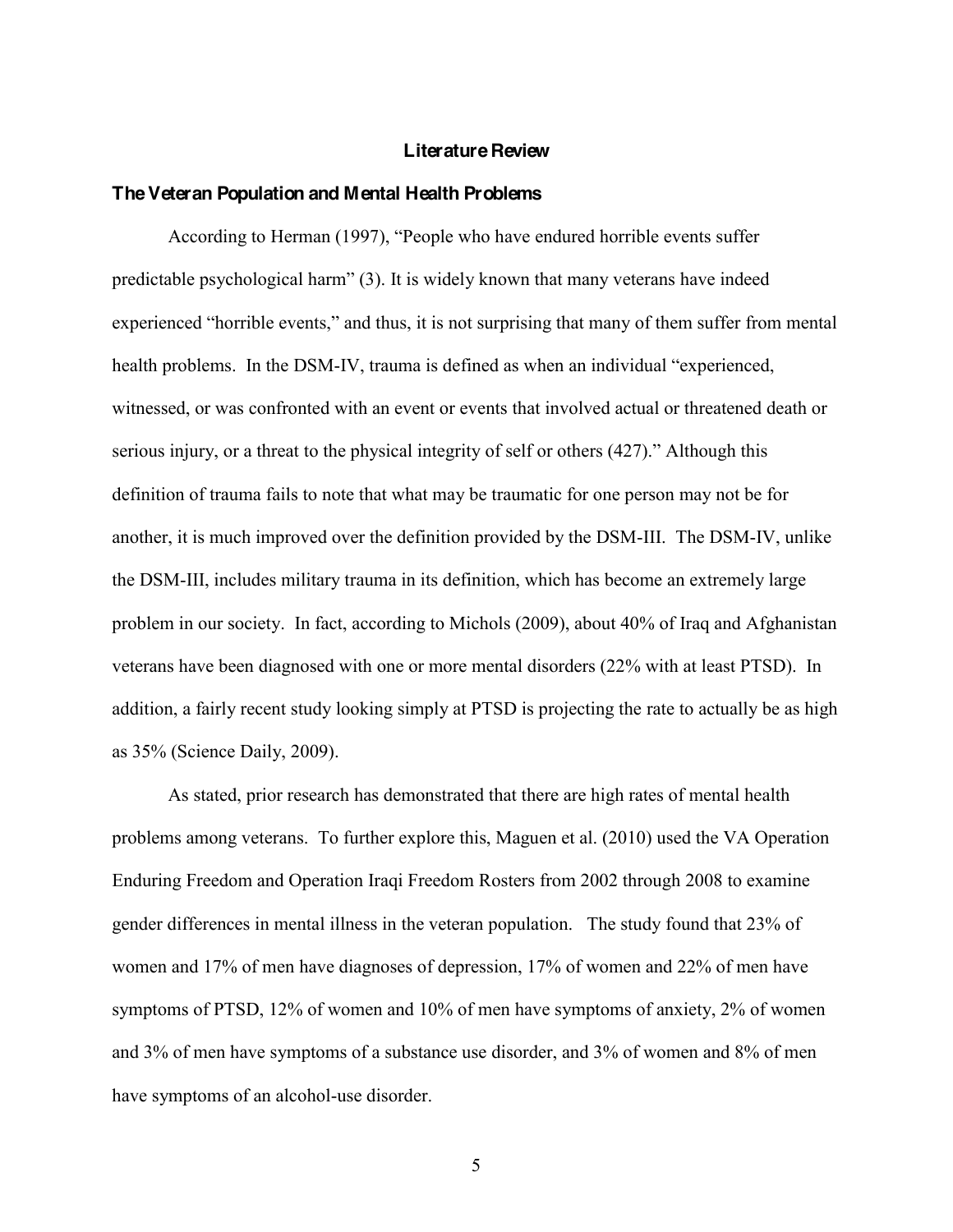Vogt et al. (2011) also examined gender differences in combat-related stressors and looked at their relationship with post-deployment mental health in a sample of U.S. veterans. Vogt and colleagues found that men reported more objective exposure (exposure to combat, aftermath of battle, and difficult living and working environment) to combat-related stressors than women. However, women reported similar levels of subjective exposure (perceived threat) to combat-related stressors as men. The study also found that men were more likely than women to abuse substances, that women were more likely than men to have had exposure to highly stressful or traumatic events before deployment, and that women were more likely than men to have been sexually harassed or assaulted during deployment.

Chatterjee et al. (2009) also found a variety of gender differences in terms of mental health problems among the veteran population. Although the percentage of veterans diagnosed with post-traumatic stress disorder (PTSD) was not significantly different between men and women, men were significantly more likely than woman to have a diagnosis of substance abuse, and women were more likely than men to have a diagnosis of bipolar/psychotic disorders or mood/anxiety disorders. However, among veterans diagnosed with PTSD, more men than women were also diagnosed with substance abuse, and more women than men were also diagnosed with bipolar/psychotic or mood/anxiety disorder. Similarly, although substance abuse was high among men, a greater percentage of women with a substance abuse diagnosis had additional comorbidities (such as bipolar/psychotic, post traumatic stress, or mood/anxiety disorders).

# **Veterans and CAM**

Out of 125 VA facilities that responded to a survey on CAM by VA's Health Care Analysis and Information Group (VA Research Currents, 2011), 101 provided meditation, 93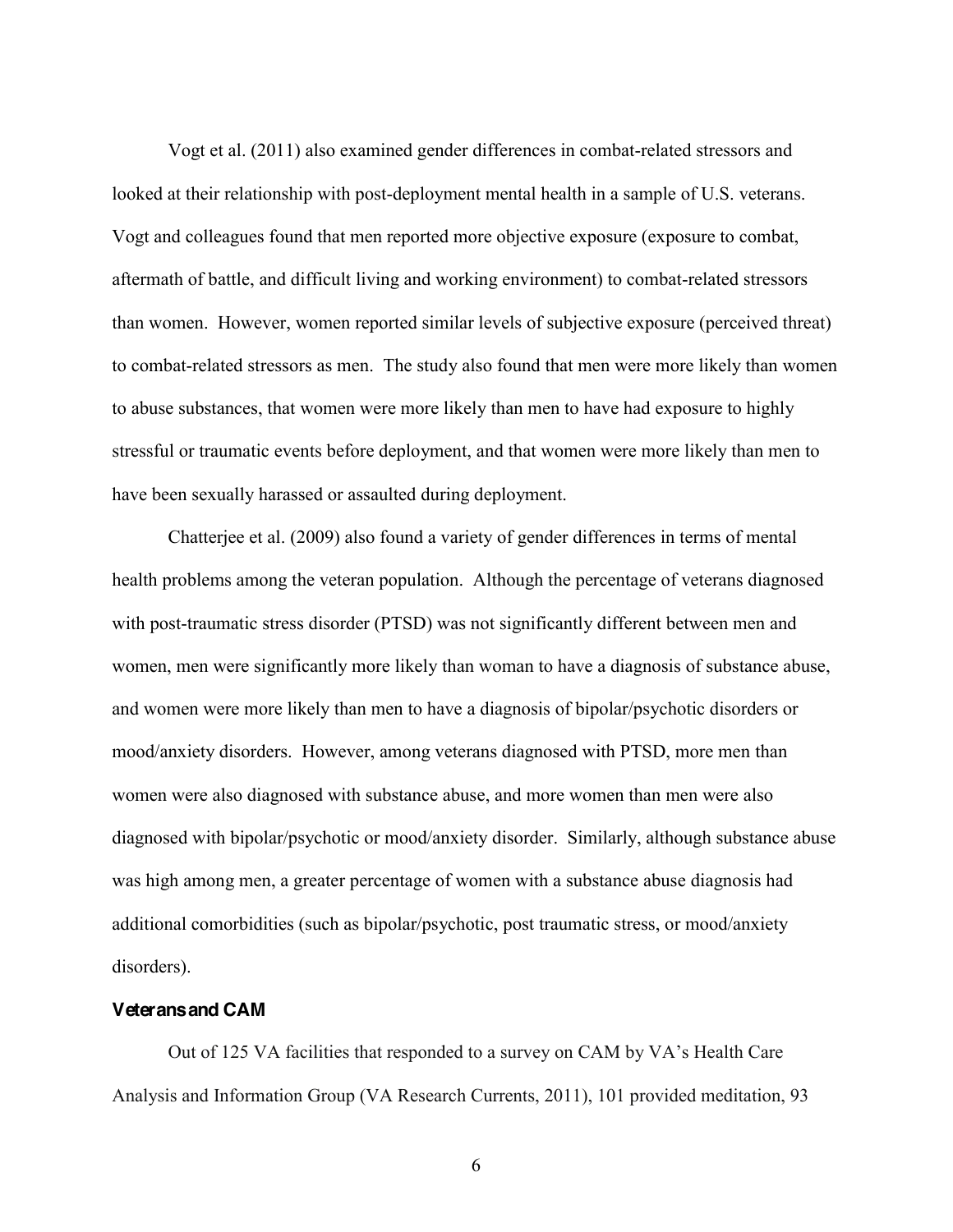provided stress management/relaxation therapy, 82 provided guided imagery, 75 provided progressive muscle relaxation, 70 provided biofeedback, 58 provided acupuncture, 44 provided yoga, and 41 provided hypnosis/hypnotherapy. It should be noted that chiropractic, as of 2004, is considered part of standard care in the VA and not CAM, and that the VA is prohibited from offering herbal or nutritional supplements that are not approved as treatments by the Food and Drug Administration. Only 12 percent of the 125 VAs had an integrative medicine clinic that provided CAM. According to the survey, CAM is used most often by the VA to help veterans manage stress, promote wellness, and decrease symptoms of anxiety, PTSD, depression, and substance abuse. It is also used to alleviate back pain, headaches, arthritis, and fibromyalgia.

There is a variety of literature that has been published thus far on veterans and CAM. Tan, Dao, Smith, Robinson, and Jensen (2010) found that veterans were accepting of CAM (pulsed electromagnetic fields, therapeutic touch, reiki, qigong, cranial electrotherapy stimulation, meditation, hypnosis, yoga, and biofeedback) in a pain management program and that it was feasible to implement these therapies in such a program. The study also found that adding CAM to the program improved attendance, and that the CAM significantly reduced pain intensity ratings and improved quality of life among participants

Another study, done by Kroesen, Baldwin, Brooks, and Bell (2002) found that participants were generally satisfied with their conventional care. However, the participants that were not satisfied often disliked the traditional reliance on prescription medications, as well as the medical system's lack of holism (lack of information regarding diet, nutrition and exercise, and lack of knowledge of social and spiritual dimensions). The individuals that expressed such dissatisfaction were more likely than those that did not to use CAM.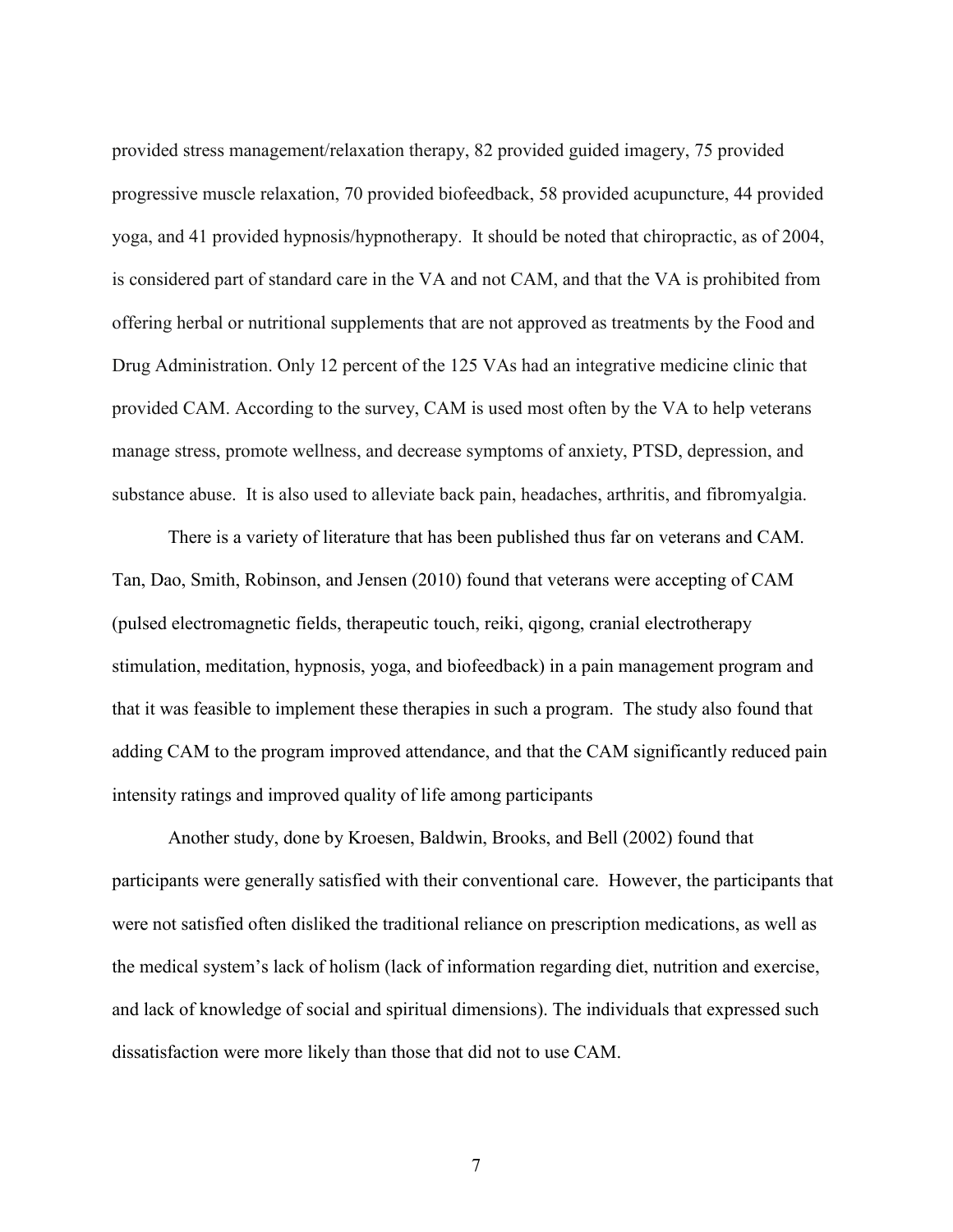Micek et al. (2006) discovered that approximately a quarter of VA outpatients had used CAM therapy within the past year. The most common types of CAM used were herbs (12.5%), chiropractic (6.8%), spiritual healing (6.3%), and massage (5.8%). The researchers suggest that VA CAM users are drawn to alternative therapies since they are perceived as "natural" and congruent with their lifestyles, or because they have a stronger sense of personal responsibility for health care. In addition, lower overall satisfaction with VA primary care was associated with more CAM use.

Strauss, Coeytaux, McDuffie, Nagi, and Williams (2011) conducted a literature review that examined the efficacy of CAM for PTSD. They found that meditation was statistically nonsignificant in improving PTSD severity compared to usual care and psychotherapy, and that relaxation was not associated with significant clinical improvement. In terms of acupuncture, PTSD symptoms decreased more for those that received acupuncture than it did for those that were on a waiting list to receive it, and a similar amount to those doing cognitive behavioral therapy. They also found that there was insufficient evidence as to whether "manipulative and body-based" types of CAM were more effective than control therapies for PTSD symptoms, and they stated that they were unable to find any "published, ongoing, or unpublished/completed RCTs of movement-based or energy therapies for  $PTSD''(3)$ .

#### **CAM Beyond the Veteran Population**

Studies done on CAM use within the United States' population have a variety of notable results. Ni et al. (2002) found that the three most commonly used types of CAM within the U.S. were spiritual healing and prayer, herbal medicine, and chiropractic therapies. In addition, individuals living in the Midwest and West were more likely to utilize CAM than individuals that lived in the Northeast or South. Finally, CAM use was highest for females, for middle-aged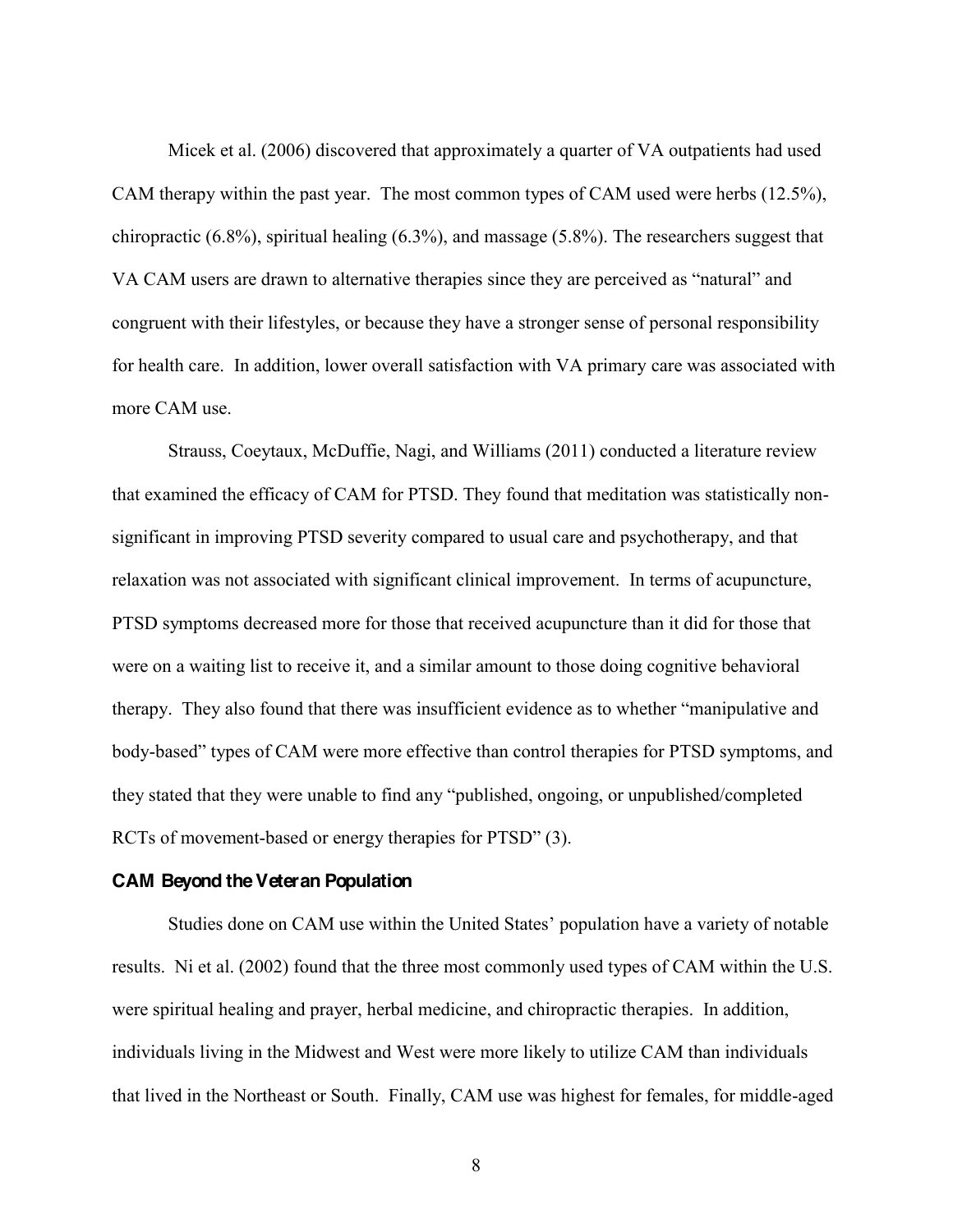individuals, for individuals with higher education, and for individuals with health insurance. Within males (but not females), CAM use was higher for those that rated their health status as poor or fair.

Kronenberg et al. (2006) conducted a study to examine the use of CAM among female non-Hispanic Whites, African Americans, Mexican Americans, and Chinese Americans in the United States ( $n = 3068$ ). They found that over one third, but less than half, of individuals belonging to each racial/ethnic group reported using at least one type of CAM in the past year. Their results also showed that White individuals had higher CAM usage than other groups, but that when CAM usage was adjusted for socioeconomic factors, use by White individuals and Mexican American individuals became equal.

A study conducted by Upchurch et al. (2007) reported that about 40% of women reported any recent CAM use in 2002 ( $n = 17,295$  women). They also found that biologically based therapies were the most frequently reported type of CAM used (23.8%), while mind-body therapies were second (20.9%). Barnes et al. (2004) also used data that had been collected in 2002, and they determined that 62% of adults used some form of CAM during the past 12 months if prayer for health reasons was included, but that the number that had used it dropped to 36% if it was not.

In terms of CAM and its specific relation to mental illness within the U.S., Jarman, Perron, Kilbourne, and Farmer (2010) examined CAM use for U.S. citizens with bipolar disorder. It was found that medication compliance was not significantly associated with use of CAM, and the results of the study did not indicate that CAM use was associated with perceived effectiveness of treatments for mental health problems among patients with bipolar disorder.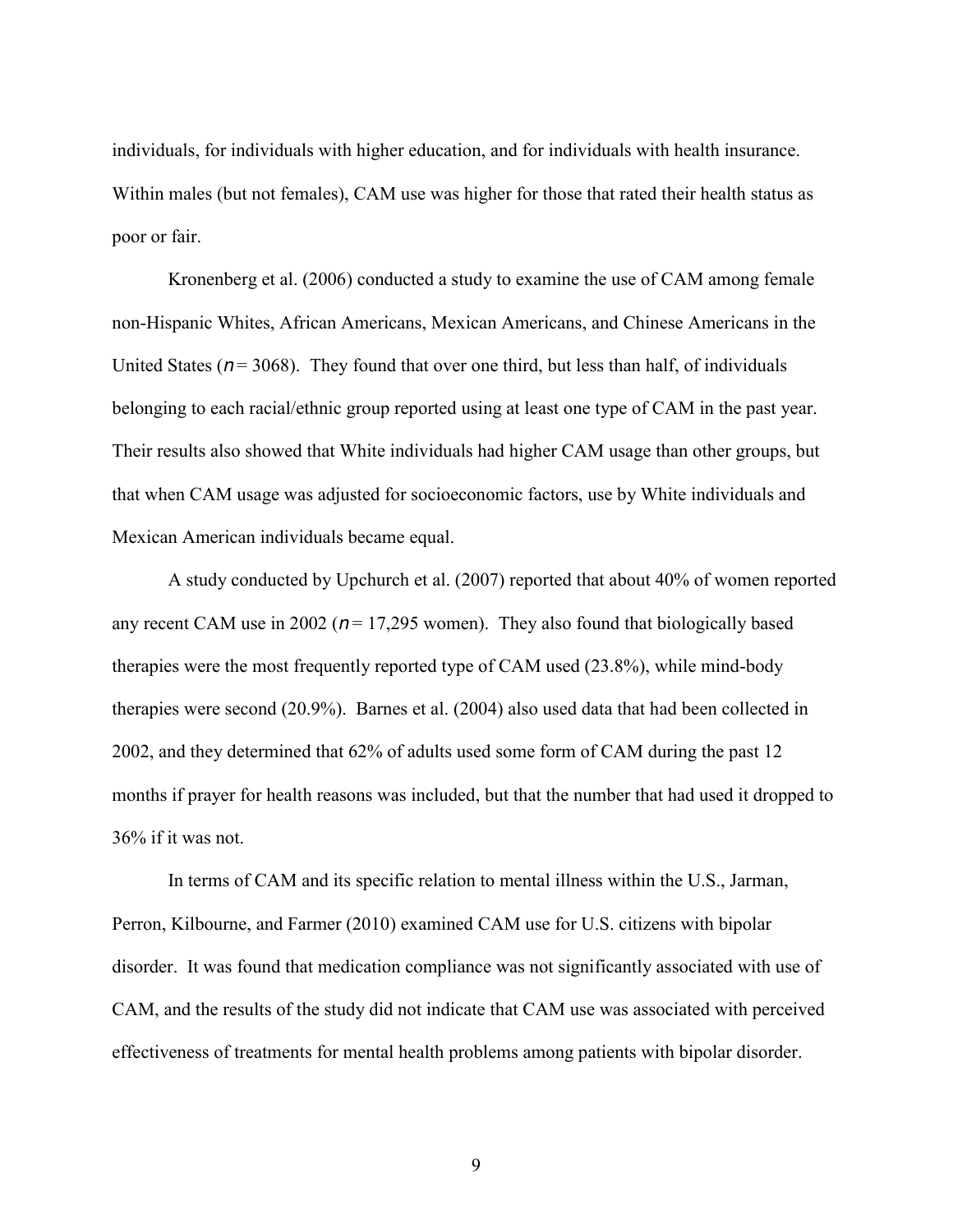Unutzer et al. (2000) looked more broadly at mental illness and CAM in the U.S. population, and found that of all respondents that used CAM, 21.3% met diagnostic criteria for one or more mental disorders, compared to 12.8 % of respondents who did not report use of CAM therapy. Of those with a mental disorder that were using CAM, 22.4% had major depression, 16.4% had dysthymia, 32.0% had panic disorder, 20.5% had generalized anxiety disorder, and 22.3% had mania or psychosis. They stated that this implies that practitioners of alternative medicine should look for mental disorders in their patients, and that conventional medical providers should ask their patients with mental disorders whether they are using any type of CAM.

Although CAM is being used both by United States veterans and within the United States population, it is unclear how effective the various types of CAM are and what types of mental health problems they are being used to alleviate. Therefore, individual types of CAM will now be addressed, so as to examine the types of mental health problems that each may be used to treat, and to look at the efficacy of each form of CAM on various mental health problems.

# **Acupuncture and Mental Health**

Although acupuncture is not commonly used to treat mental health problems in the United States, there have been a variety of studies done on its ability to decrease mental health symptoms. Wang et al. (2008) conducted a meta-analysis using eight randomized controlled trials in China. Although the study was small (it included 477 subjects overall), the results suggested that acupuncture does significantly reduce the severity of depression, and that therefore, acupuncture is an effective treatment that has the ability to reduce the severity of depression in the general population.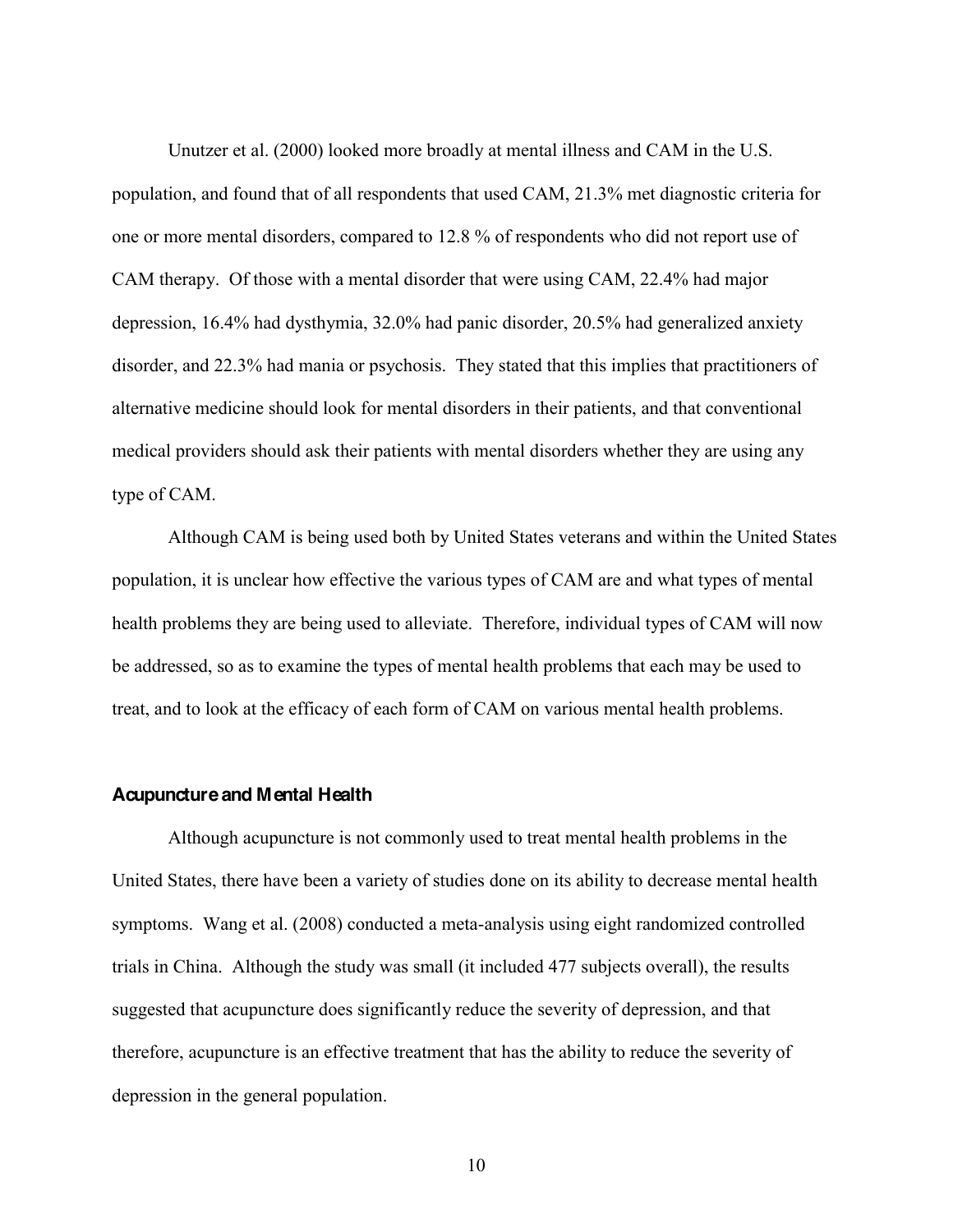Another study was done on depression and the efficacy of acupuncture. It was conducted by Williams and Graham (2006) in the U.K., and it had a sample size of 13 subjects. The researchers found that "patients... found therapy relaxing and also felt it helped improve their mood"  $(600)$ . Röschke et al.  $(2000)$  conducted a similar, which included 70 inpatients that were having a major depressive episode. Some of them were given verum acupuncture, some of them placebo acupuncture, and others were placed in a control group. The researchers found that patients who experienced acupuncture were slightly more improved than patients that were in the placebo group. However, there were no differences found for patients that received the placebo versus those that received the actual acupuncture.

Allen, Schnyer, and Hitt (1998) also conducted a study on depression and efficacy of acupuncture, but focused only on women. Thirty-eight women were assigned to one of three treatment groups: acupuncture treatment for symptoms of depression, nonspecific treatment involving acupuncture for symptoms that were not necessarily a part of depression, and a waitlist condition where the participant waited for treatment for 8 weeks. Five women dropped out of the study early. Of the depression specific treatment, 64% of the women experienced full remission. The researchers state that, "Results from this small sample suggest that acupuncture can provide significant symptom relief in depression, at rates comparable to those of psychotherapy or pharmacotherapy" (397).

Samuels, Gropp, Singer, and Oberbaum (2008) conducted a literature review on acupuncture for psychiatric illness. They reported that acupuncture increases a variety of central nervous system hormones, including ACTH, serotonin, noradrenaline, and beta-endorphins. They also stated that it increases urinary levels of MHPG-sulfate, which is inversely related to the severity of symptoms of schizophrenia. Overall, they found that acupuncture has sometimes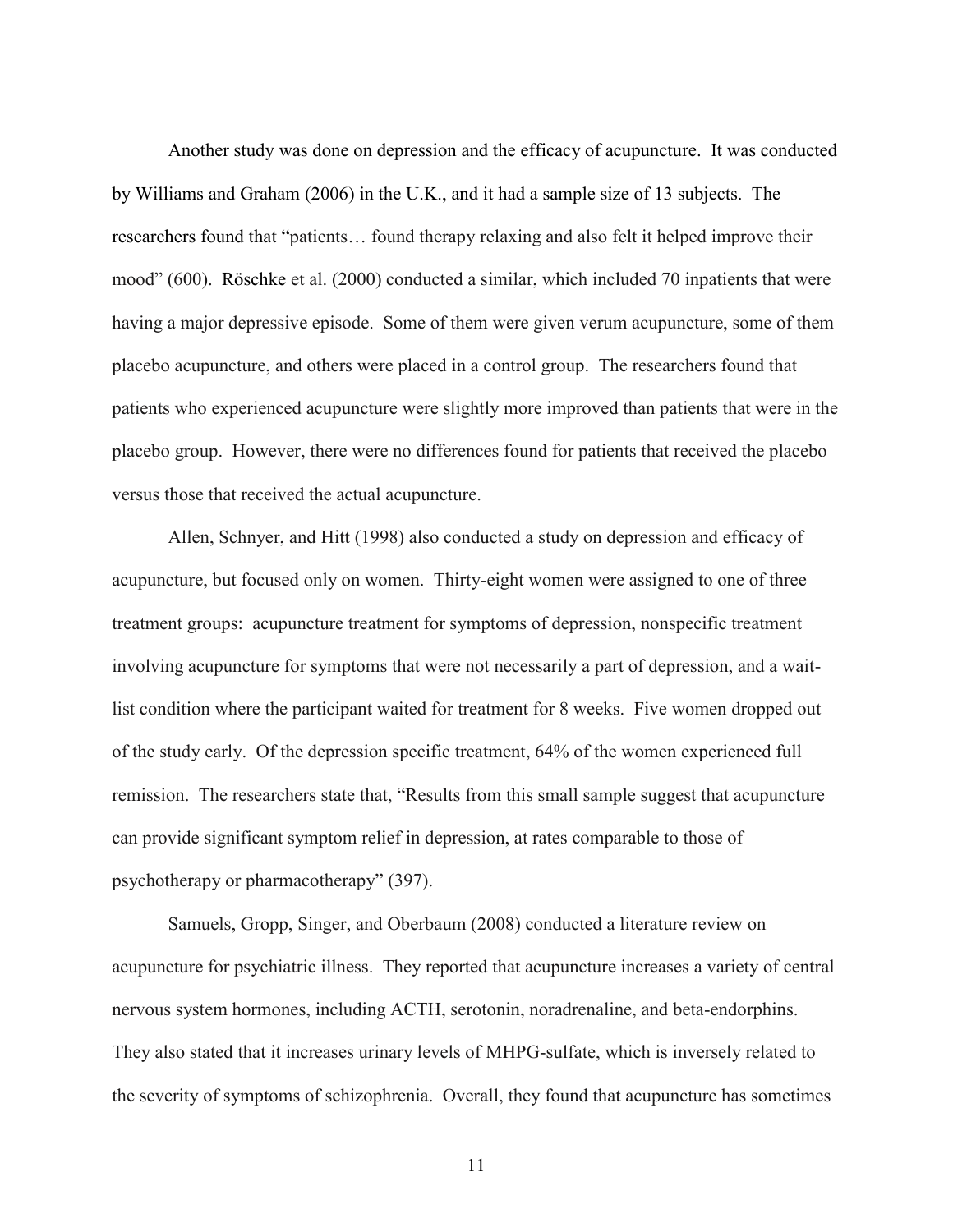had positive effects on both anxiety and depression, but that it is still unclear whether it is truly effective in alleviating these conditions. They also did not find any trials conducted for schizophrenia and acupuncture, and that there were conflicting results for the use of acupuncture in cases of substance abuse.

Finally, investigators (Strauss, Coeytaux, McDuffie, Nagi, and Williams, 2011) at the Department of Veteran's Affairs, under the Evidence-based Synthesis Program, examined studies that have been done on CAM and the effects that each type of CAM had in decreasing PTSD. They found that, overall, the highest quality evidence was for acupuncture. They stated that "...the findings from a single, good-quality RCT (randomized controlled trial) suggested that a 12-week course of acupuncture treatments was similar to group CBT (cognitive-behavioral therapy)... and more effective than no acupuncture in reducing PTSD symptoms and improving HRQOL (health-related quality of life). However, with only one study, conclusions about the use of acupuncture cannot be reliably drawn.

#### **Biofeedback and Mental Health**

Biofeedback is a potentially inexpensive, readily available, and non-invasive way of treating mental illnesses. Therefore, there are a variety of studies that have been done on its effectiveness in treating certain mental illnesses, such as anxiety. Henriques, Keffer, Abrahamson, and Horst (2011) conducted a study using college students to examine whether a computer-based heart rate variability biofeedback program might help in reducing anxiety and negative mood. The researchers started with a pilot study of nine students, and found that there were significant decreases in anxiety and negative mood after the program had been utilized for four weeks. They then conducted a second study with 35 students, using an immediate versus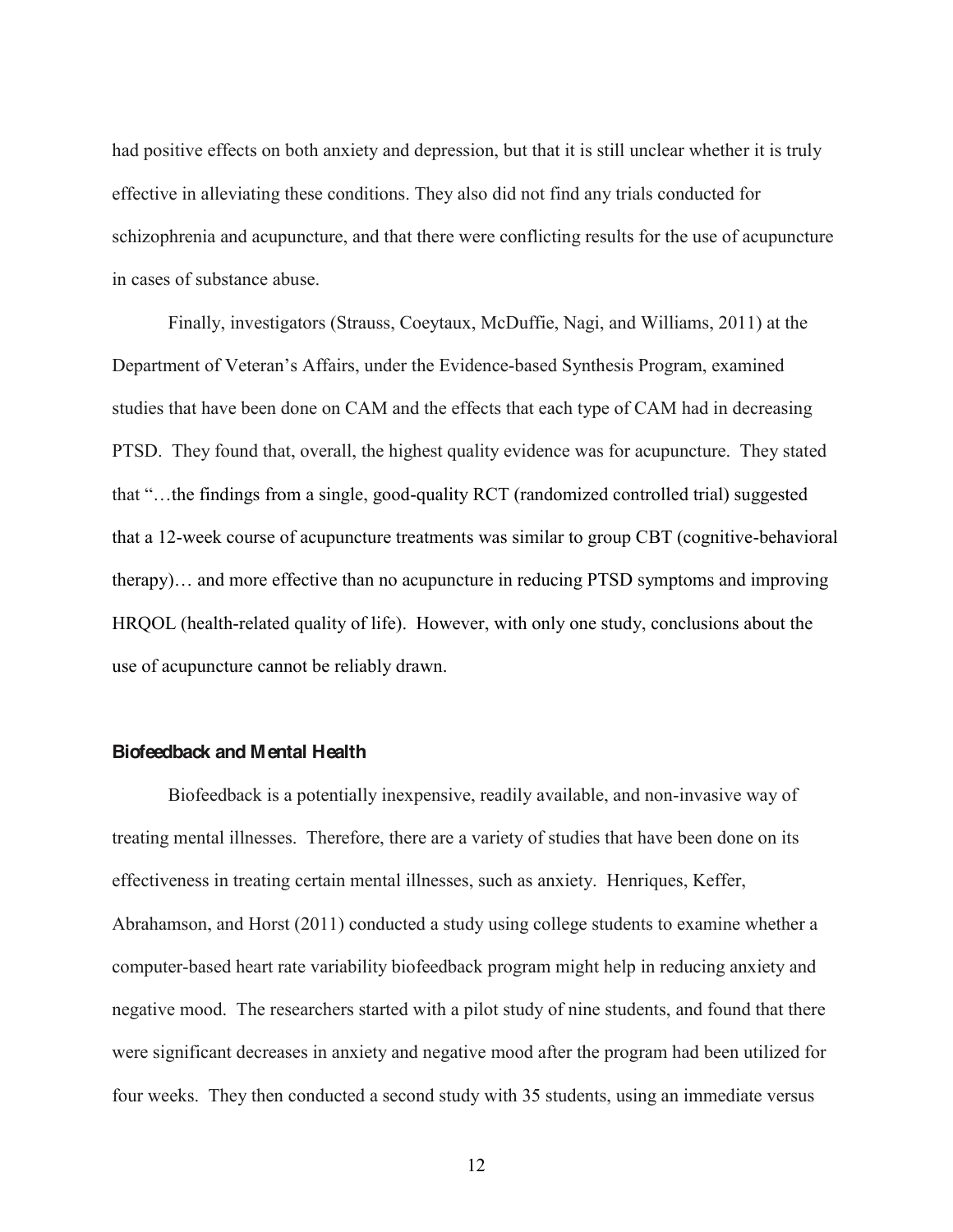delayed treatment design, and they found the same results (although they were slightly less significant). However, although the anxiety decreased, expected changes in psychophysiological make-up were not seen.

Pallavicini et al. (2009) also conducted a study using biofeedback. The study focused on the use of a biofeedback-enhanced virtual reality system that could be used for both relaxation and controlled exposure. In addition, each patient received a mobile phone that allowed them to have the virtual experience in an outpatient setting. The study only had 12 participants, but the researchers found that subjects that were in the virtual reality mobile group with biofeedback reported a higher decrease in some of the anxiety psychometric questionnaires than the subjects that were in the virtual reality mobile group without biofeedback or that were in the waiting list group.

Karavidas et al. (2007) conducted research with clinically depressed individuals using heart rate variability biofeedback training. They found that such training facilitates an increase in heart rate variability amplitude and a decrease in depressive symptoms. Zucker et al. (2009) conducted a similar study, but compared respiratory sinus arrhythmia (RSA) biofeedback to progressive muscle relaxation as adjunctive interventions for 38 patients with PTSD symptoms. The results showed significantly reduced depressive symptoms and increases in heart rate variability indices for the RSA biofeedback group. Increases in heart rate variability were significantly associated with alleviated PTSD symptoms. The researchers state that, "Overall, these results provide preliminary support for the efficacy of RSA biofeedback in improving physiological and psychological health for individuals with PTSD" (135). They propose that RSA feedback may be a useful treatment intervention for depression, as well as possibly for PTSD, insomnia, and substance use disorder.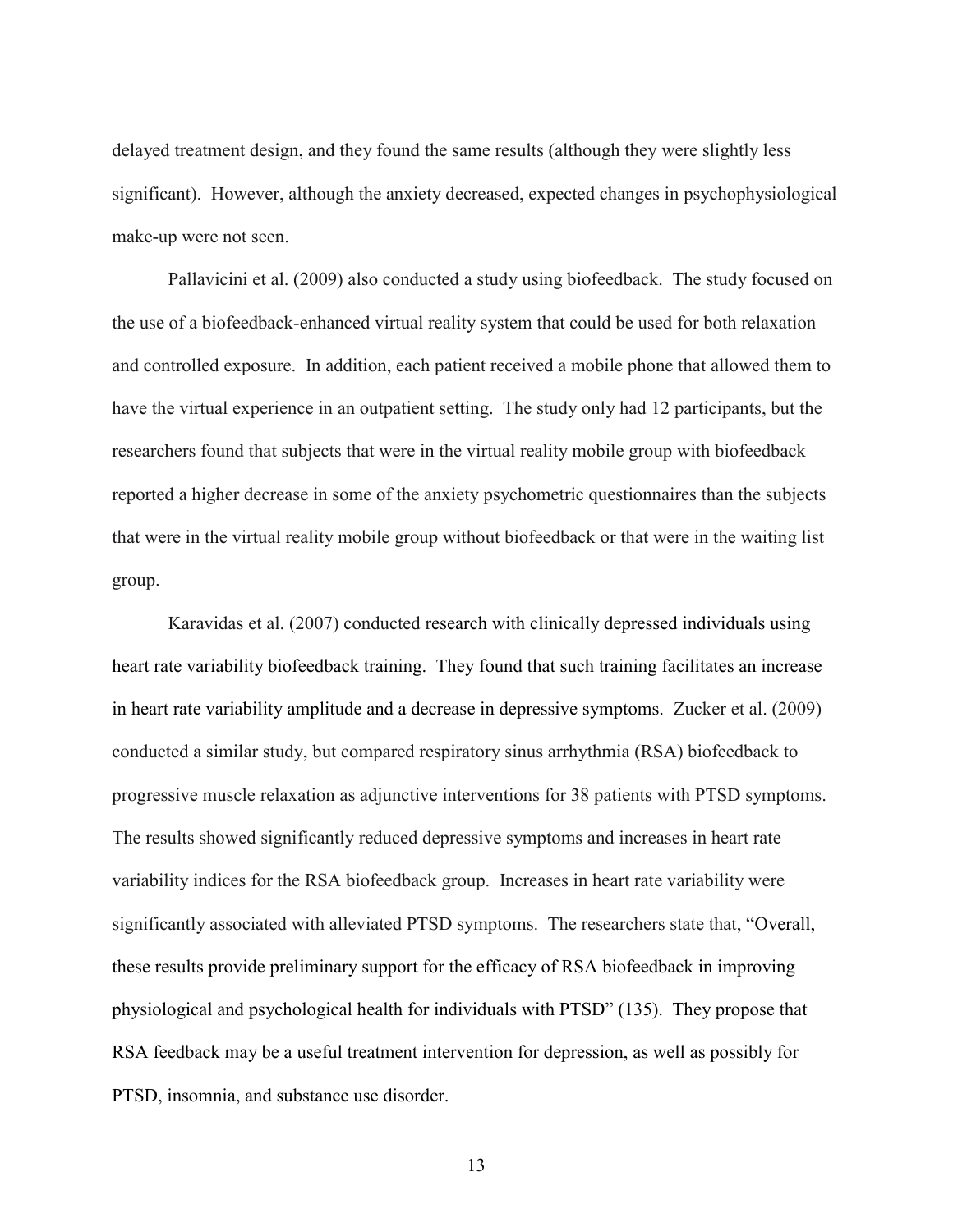Another biofeedback study (Tan, Dao, Farmer, Sutherland, and Gevirtz, 2011) was conducted partially to assess the feasibility, acceptability, and potential efficacy of using heart rate variability biofeedback as a treatment for post-traumatic stress disorder in veterans. The results suggested that heart rate variability biofeedback significantly reduced symptoms of posttraumatic stress disorder. The researchers also found that heart rate variability biofeedback was effective, feasible, and acceptable for veterans.

Finally, a meta-analysis conducted by Stevens et al. (2007) focused on whether complex psychotherapies are more effective than biofeedback and/or progressive muscle relaxation. The researchers examined 26 studies, and they found that complex treatments provided a small, significant improvement over biofeedback and progressive muscle relaxation. However, their results also supported the idea that both biofeedback and progressive muscle relaxation are therapeutically effective.

#### **Chiropractic and Mental Health**

According to a study conducted in 2002 (McFarland et al.), about 4% of individuals in the United States engage in chiropractics, and it is the most commonly used type of CAM (within the United States). However, one study found that less than 1% of visits to a chiropractor are due to a mental health complaint (Simon et al., 2004), which suggests that chiropractics are generally associated with the alleviation of physical health problems, not mental health problems. Thus, although there has been research on the effects of mental health problems on treating chiropractic issues (i.e., Dunn, Passmore, Burke, and Chicoine, 2009), there has been little research done on using chiropractics to alleviate mental health problems. However, a study conducted in 2002 (Russinova et al.) suggested that, "some individuals with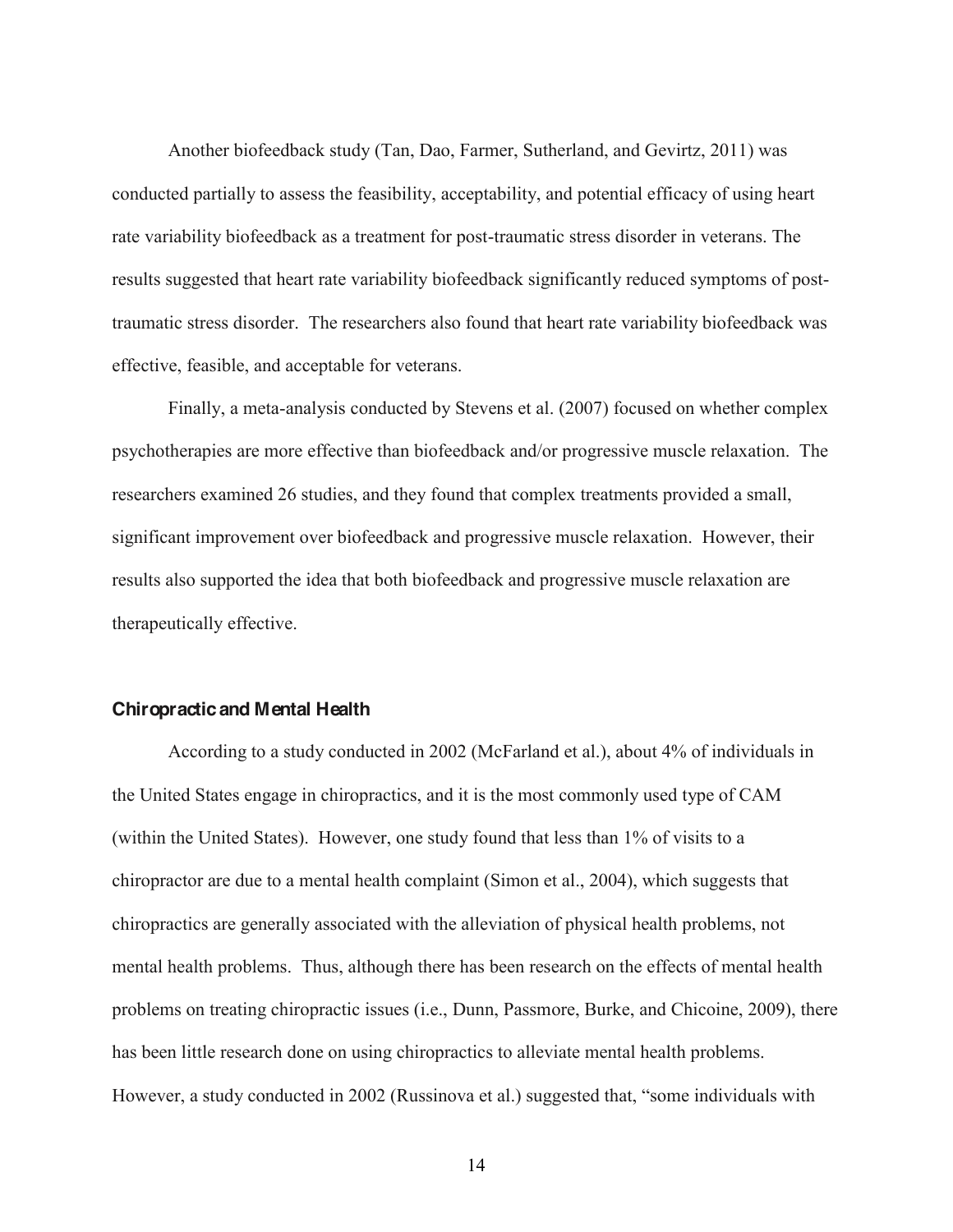serious mental illness seem to benefit from... chiropractic"  $(1601)$ . The researchers found that of individuals that used some type of CAM and were diagnosed with a serious mental illness, 13 percent of them went to a chiropractor.

#### **Energy Healing and Mental Health**

Energy healing, according to the National Cancer Institute, is "A form of complementary and alternative medicine based on the belief that a vital energy flows through the human body. The goal of energy healing is to balance the energy flow in the patient. It is used to reduce stress and anxiety and promote well-being." Despite the fact that it supposedly relieves anxiety, there have been very few studies conducted in terms of its effectiveness. McCaslin (2009) reviewed efficacy claims of energy psychology, and found that there is no evidence that energy psychology is efficacious. McCaslin states that, "...energy psychology advocates are not able to provide any evidence that the changes seen in any of their clients are related to acupressure, meridian points, or energy fields"  $(254)$ . Meeks et al.  $(2007)$  was also doubtful of energy healing, and after reviewing randomized controlled trials, stated that mind-body and body-based therapies were more likely to have higher rates of positive results than energy- or biologically based therapies.

Despite this, Feinstein (2009) reports positive findings. He states that he found that "reports from more than a dozen countries, coming not only from practitioners, but also from independent local health care authorities whose responsibilities include identifying effective interventions, suggest strong favorable outcomes using energy psychology in the aftermath of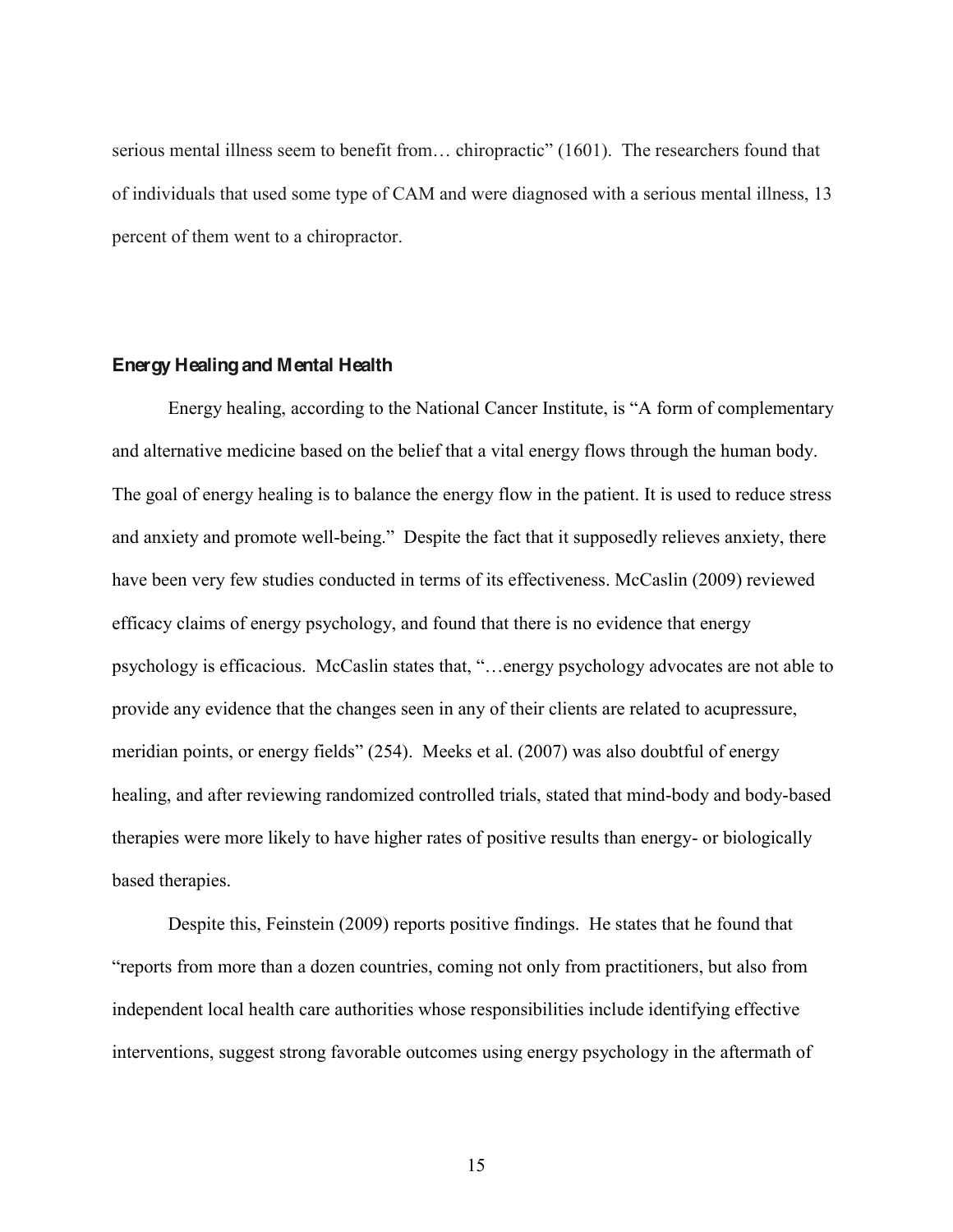natural and human-made disasters" (268). This implies that energy healing may be more effective in treating mental illness than the literature implies.

In addition, qigong, which is a "...self-healing exercise...to prevent or dissolve blockages of energy, stimulate the circulation, and correct imbalances" (Schnauzer, 2006; 53), is thought to potentially reduce mental health problems. Tsang (2003) reported that qigong is a promising method for lessening suicide rates among elderly individuals with depression and chronic physical illness, and Johansson, Hassmen, and Jouper (2011) found that depression, anger, fatigue, and anxiety scores of individuals in a qigong group decreased more than for individuals in a control group. Chow and Tsang (2007) also did a speculative review of the literature on qigong and anxiety disorders, and proposed that *<sup><i>q*</sup>igong can be considered as an alternative therapy to help meet the increasing demand of nonpharmacologic modalities in achieving biopsychosocial health for those suffering from anxiety in the general population" (831).

## **Exercise or Movement Therapy and Mental Health**

It has been well documented that exercise is beneficial for improving mental health (i.e. in Servan-Schreiber, 2004). A study conducted by Shahidi et al. (2011) examined Laughter Yoga in comparison to exercise therapy in Iran. The study was composed of seventy depressed women between 60 and 80 years old who were put into three different groups: Laughter Yoga, exercise therapy, or control. It was found that Laughter Yoga was at least as effective as the group exercise program in improving depression and life satisfaction, and there was a significant difference in decrease in depression scores for both groups in comparison to the control group.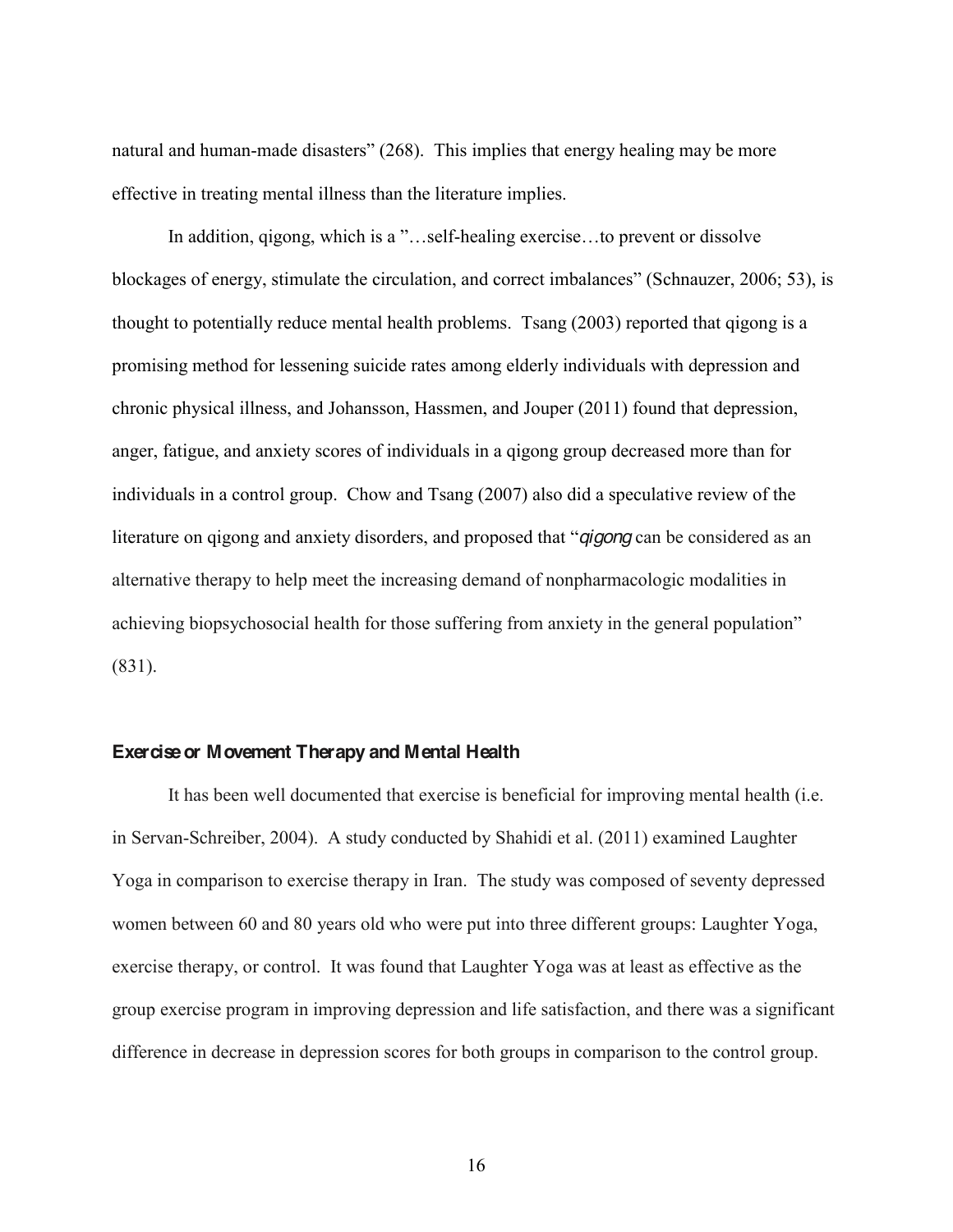Cromarty, Robinson, Callcott, and Freeston (2004) conducted a study examining cognitive therapy and exercise for clients with panic and agoraphobia. They only obtained systematic data for 16 of the 30 participants, and out of these 16, the participants attended a mean of 6 sessions. Preliminary evidence showed that group cognitive-behavioral therapy followed by exercise targeting safety behaviors can be clinically successful, as well as acceptable, to clients.

A study conducted by Gorczynski and Faulkner (2010) examined the mental health effects of exercise/physical activity programs on people with schizophrenia or a schizophrenialike illness. They did a meta-analysis of the literature, although the meta-analysis only included three small, randomized, controlled trials. Despite this, the results suggested that exercise therapy was feasible in this population, and that it could alleviate the symptoms of schizophrenia.

Ellis et al. (2007) also conducted a meta-analysis to examine the effects of exercise therapy on psychosis. They included ten studies, four of which were quantitative, two of which were qualitative, and four that used a mixed method design. Each of the study samples were small. They found that there was a positive trend toward improved mental health for those participants that utilized exercise. However, they noted that there is a need "for greater consistency within the research to determine the size of effects and the most successful type of intervention"  $(95)$ .

Doyne et al. (1987) examined the effects of running or weight lifting on self-concept in 40 women that were clinically depressed. They found that there were significant improvements in self-concept for the exercise groups in comparison to the control groups. There were no significant differences between exercise groups. Therefore, it is stated that, "These findings indicate that both types of exercise conditions significantly reduce depression" (748).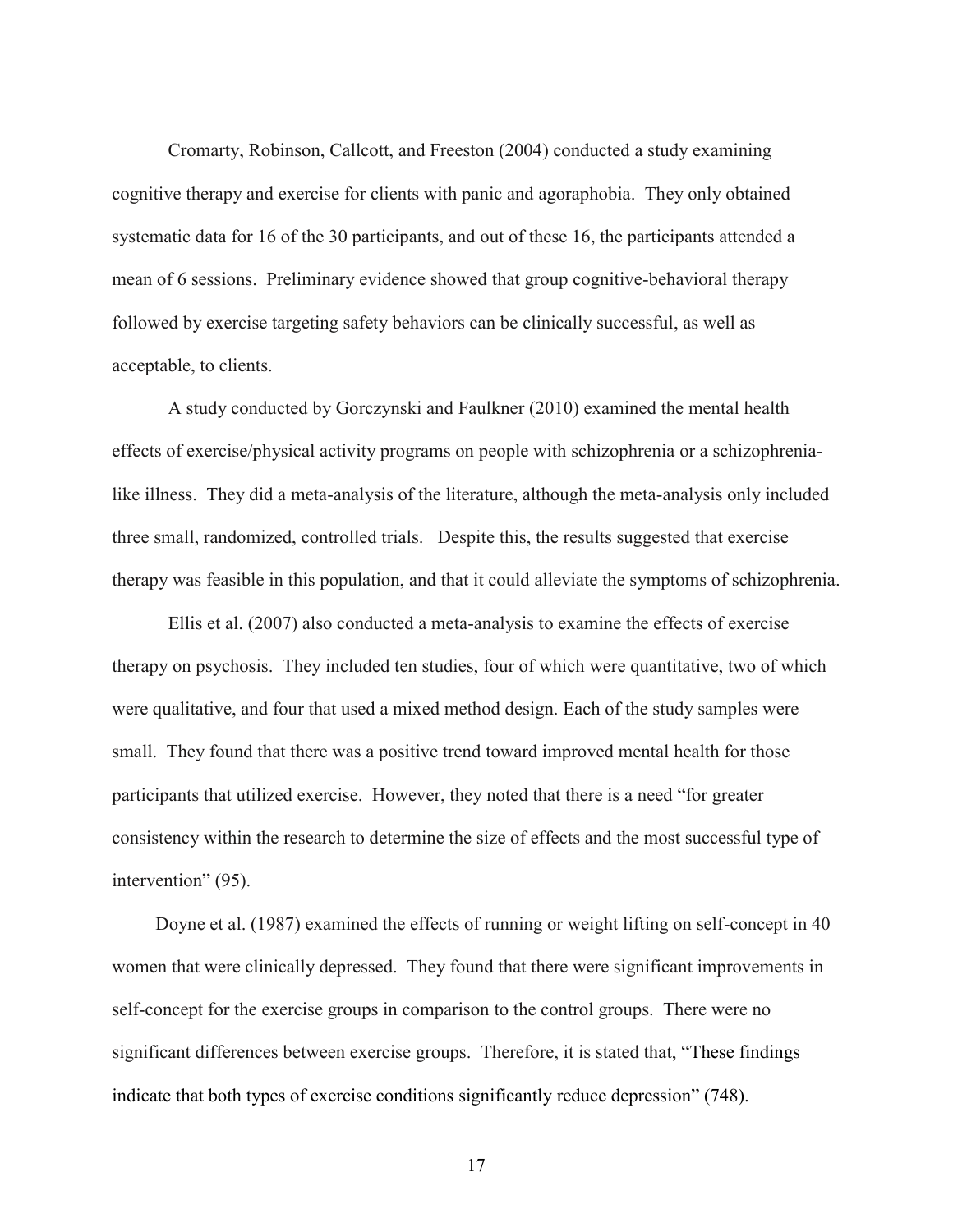Finally, Mead et al. (2009) conducted a meta-analysis examining exercise and depression. For the 23 trials (907 participants) that compared exercise with no treatment or a control intervention, a large clinical effect was seen. However, when the three trials (216 participants) that were most scientifically conducted were examined, it was found that there was a moderate clinical effect. It was also found that the effect of exercise did not differ from the effect of cognitive therapy.

#### **Herbal Therapy and Mental Health**

According to Gardner (2002), herbal products are becoming more and more mainstream. One study done by Kessler et al. (2001) suggested that 4.3% of depressed individuals, and 3.3% of those with panic disorder, used herbal medication. Studies of outpatient psychiatric patients have shown even higher rates, ranging from 15% to 24% (Knaudt et al., 1999; Matthews et al., 2003). In a study conducted by Roy-Byrne et al. (2005) the most commonly used herbal medicines and dietary supplements were St. John's wort, ginseng, ginko biloba, kava kava, melatonin, and valerian root. Because of the fairly high rates of use, there are a variety of studies that have been conducted on the various herbs and supplements. There are many different potential herbs, and although some have been found to not alleviate mental illness (i.e. Ginkgo biloba for seasonal affective disorder, Lingaerde et al., 1999 and St. John's Wort for ADHD, Weber et al., 2008), others are believed to (i.e. kava kava for anxiety disorders, Malsch and Kieser, 2001).

One study that was conducted on animal models examined herbal therapy and mental health. Zhang (2004) reviewed eighty-five individual herbs that were classified as anxiolytic, antidepressant, neuroleptic, antidementia, or anti-substance abuse herbs. Zhang states that, "A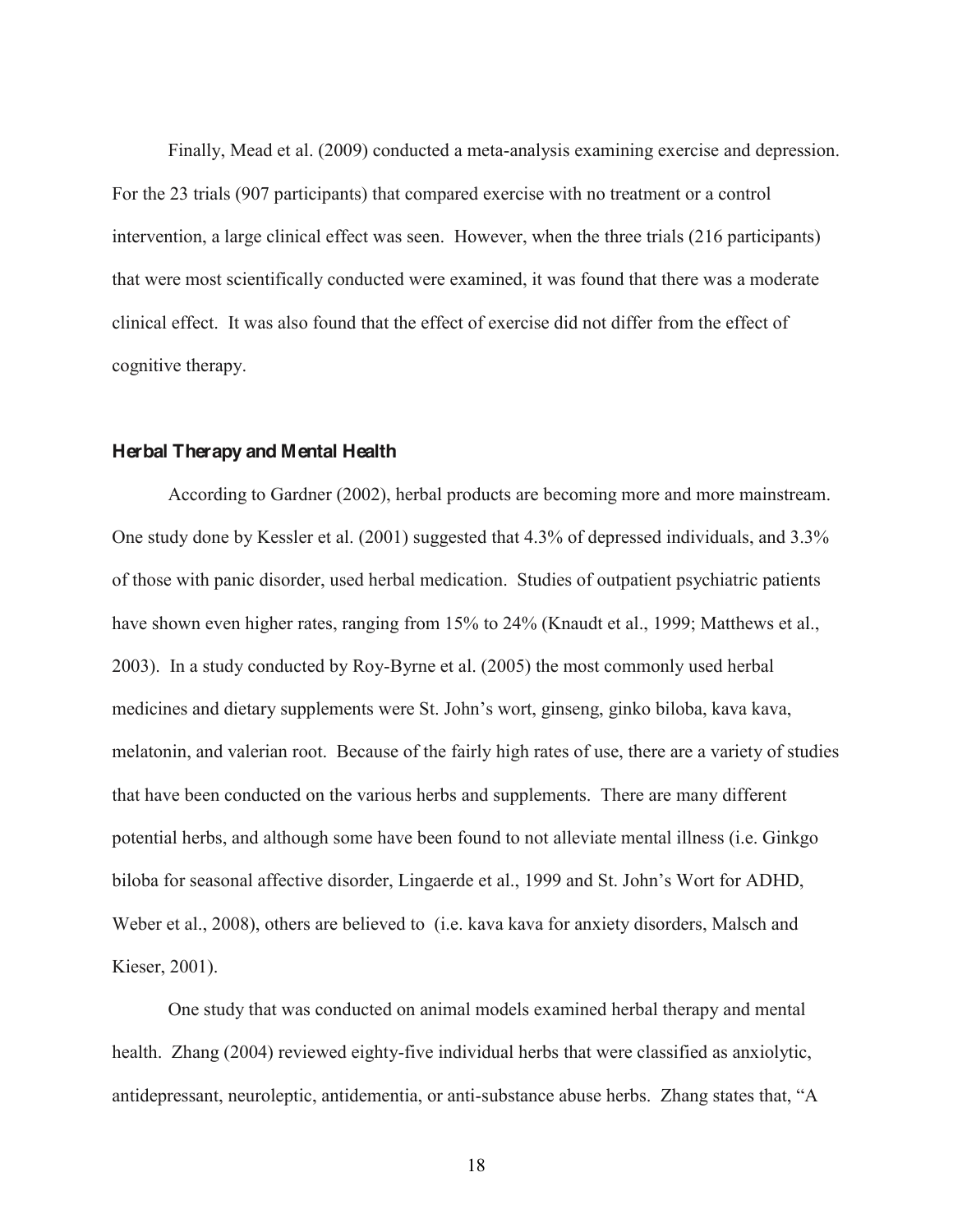considerable number of herbal constituents whose behavioral effects and pharmacological actions have been well characterized may be good candidates for further investigations that may ultimately result in clinical use" (1659). Despite only being conducted with animals, this study implies that herbal therapy may be extremely useful in decreasing mental illness symptoms in humans.

A variety of studies and meta-analyses have been done on the use of St. John's wort in major depression (Gaster and Holroyd, 2000; Kim et al. 1999). The results indicated that St. John's wort was as effective as a standard antidepressant, and more effective than a placebo. However, the studies had small sample sizes, a lack of data regarding long-term use, and other issues. In 2002, a larger, well-designed study was conducted, and it was found that St. John's wort was no more effective than placebo (Hypericum Depression Trial Study Group, 2002).

Numerous studies have also been conducted on the use of melatonin to alleviate mental health problems. Lewy et al. (1998) found that melatonin may improve depressive symptoms in seasonal affective disorder. In addition, Dalton et al (2000) found that melatonin decreases insomnia in individuals with depression, and Shamir et al. (2000) reported that melatonin improves sleep latency and quality in individuals with schizophrenia. However, despite the numerous studies suggesting that melatonin is beneficial, these trials were small and had numerous design limitations. Yet, in 2009, Maldonado, Reiter, and Perez-San-Gregorio conducted a review to summarize the potential use of melatonin in the treatment of mental disorders, and they imply that after investigating melatonin's effects on individuals, it is likely that it would alleviate mental health symptoms in bipolar disorder, depression, and schizophrenia.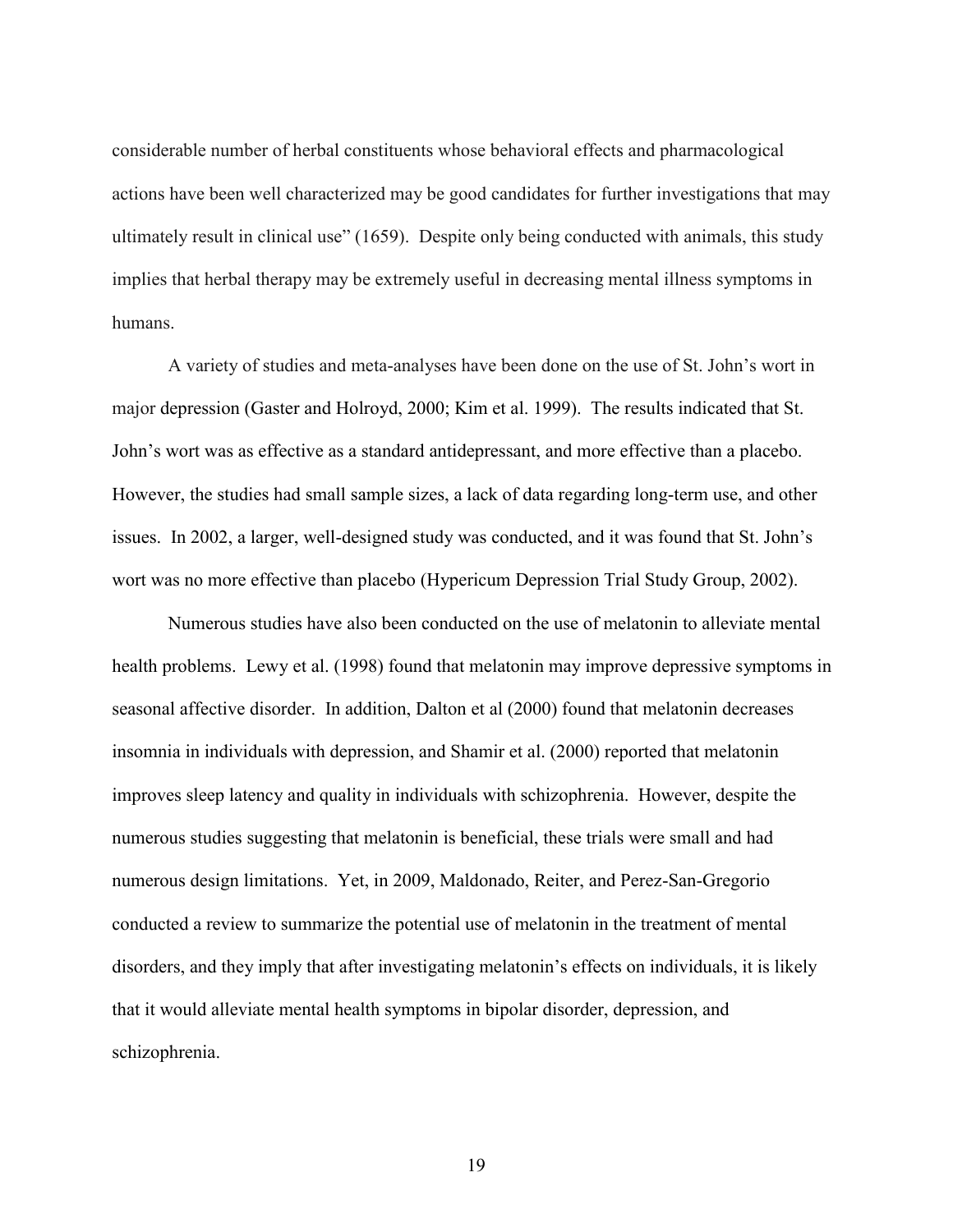Overall, it is unclear which herbal therapies might be beneficial for specific mental illnesses, but the data suggests that there are many potential herbs that could be advantageous for treating a variety of mental health problems. Although St. John's wort and melatonin are just two that are covered more fully here, there is a broad range of other herbal therapies that may also be helpful in treating mental illnesses.

#### **High Dose/Mega-Vitamins and Mental Health**

Certain high dose/mega vitamins are thought to help with particular mental health problems. Thus far, much of this research has been conducted within an older population. However, this research has suggested that levels of one or more B vitamins and/or homocysteine are correlated with depression (Bjelland et al. 2003; Kim et al. 2008; Sanchez-Villegas et al., 2009; Tiemeier et al. 2002). Recently, Kennedy et al. (2010) examined high-dose B vitamin complex with vitamin C and minerals on the mood of males. The researchers conducted a randomized, placebo-controlled, double blind, parallel groups trial with 215 males that were between 30 and 55 years old. They reported that supplementation of vitamins and minerals through dietary supplementations led to improved ratings of stress, mental health, and energy, as well as bolstered cognitive performance during intense mental processing. This implies that high-dose vitamins may decrease individual's mental health problems.

Benton et al. (1995) also examined the use of vitamin supplements to influence mood. The researchers gave 129 young adults either 10 times the recommended daily dose of 9 vitamins or a placebo (using a double-blind procedure) for one year. Males that took the vitamins reported themselves as feeling more "agreeable" after 12 months than males that had only taken the placebo. Similarly, females that took the vitamins reported themselves as feeling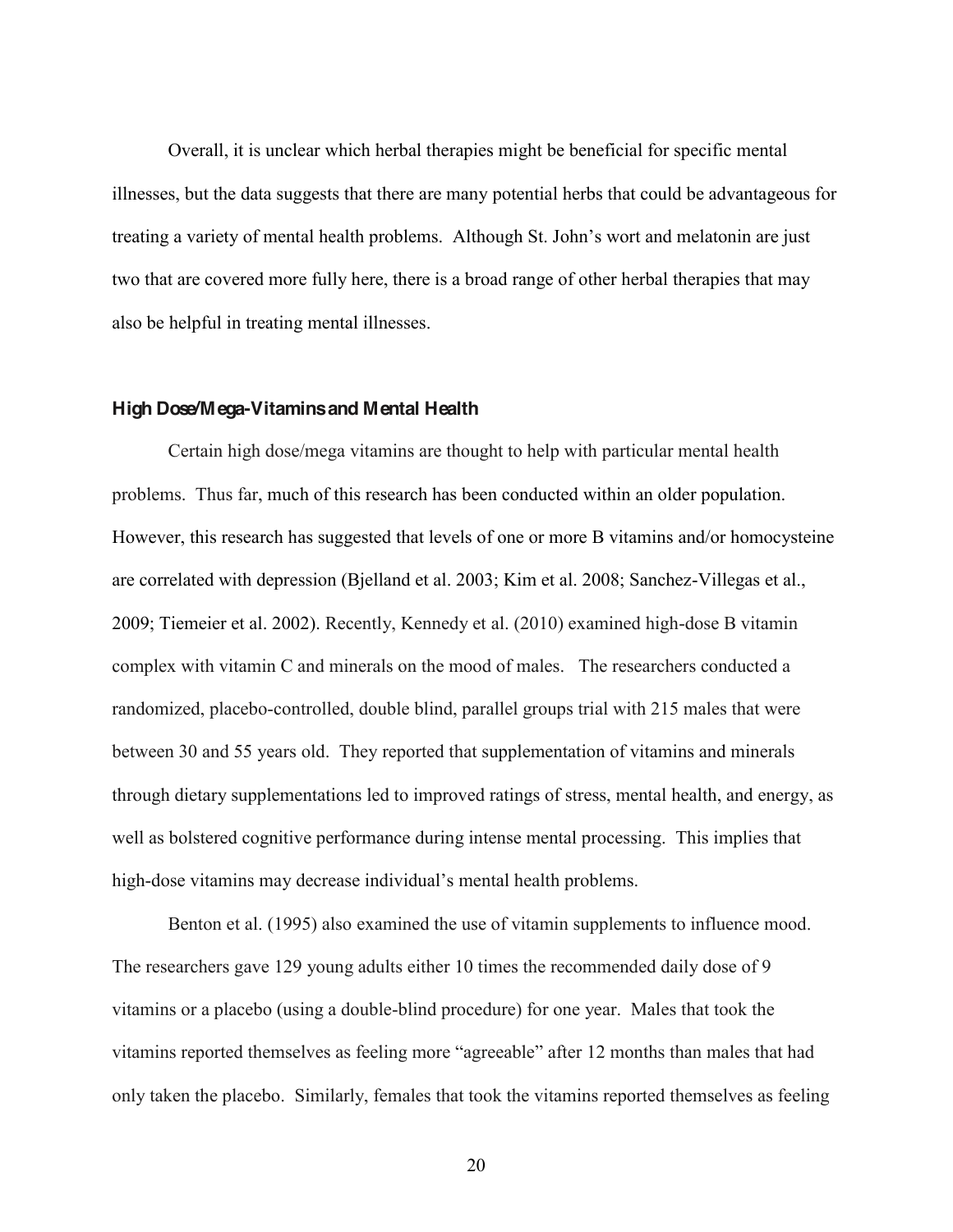more "agreeable," as well as more composed and having better mental health, than females that had only taken the placebo. This improved mood was particularly associated with high riboflavin and pyridoxine levels.

In 2000, Schlebusch et al. assessed the effects of a multivitamin mineral combination on the treatment of stress in 300 South Africans. At the start of the study, there were no differences between the two groups regarding demographics and baseline stress scores. However, the degree of improvement of stress was greater in the multivitamin-mineral group than in the placebo group. In addition, this degree of improvement was statistically significant, implying that this multivitamin-mineral combination was beneficial in relieving stress-related symptoms.

Similarly, Carroll et al. (2000) examined whether vitamin and mineral supplements might be associated with improved psychological status. They conducted a double-blind randomizedcontrol trial over 4 weeks with 80 male volunteers who received either a multivitamin and mineral supplement (Berocca) or a placebo. Questionnaires were used to determine psychological state. According to the researchers, the "... findings demonstrate that Berocca significantly reduces anxiety and perceived stress."  $(220)$ .

Sanders et al. (2011) also examined the use of high dose/mega vitamins. They researched the use of high dose vitamin D and its relationship with mental well being in women aged 70 or older. The researchers created a group that took a large amount of vitamin D, and a group that received a placebo. It was found that there were no significant differences between the vitamin D and placebo groups in terms of mental health. Therefore, their results suggested that vitamin D is not a beneficial intervention to prevent depressive symptoms in older women.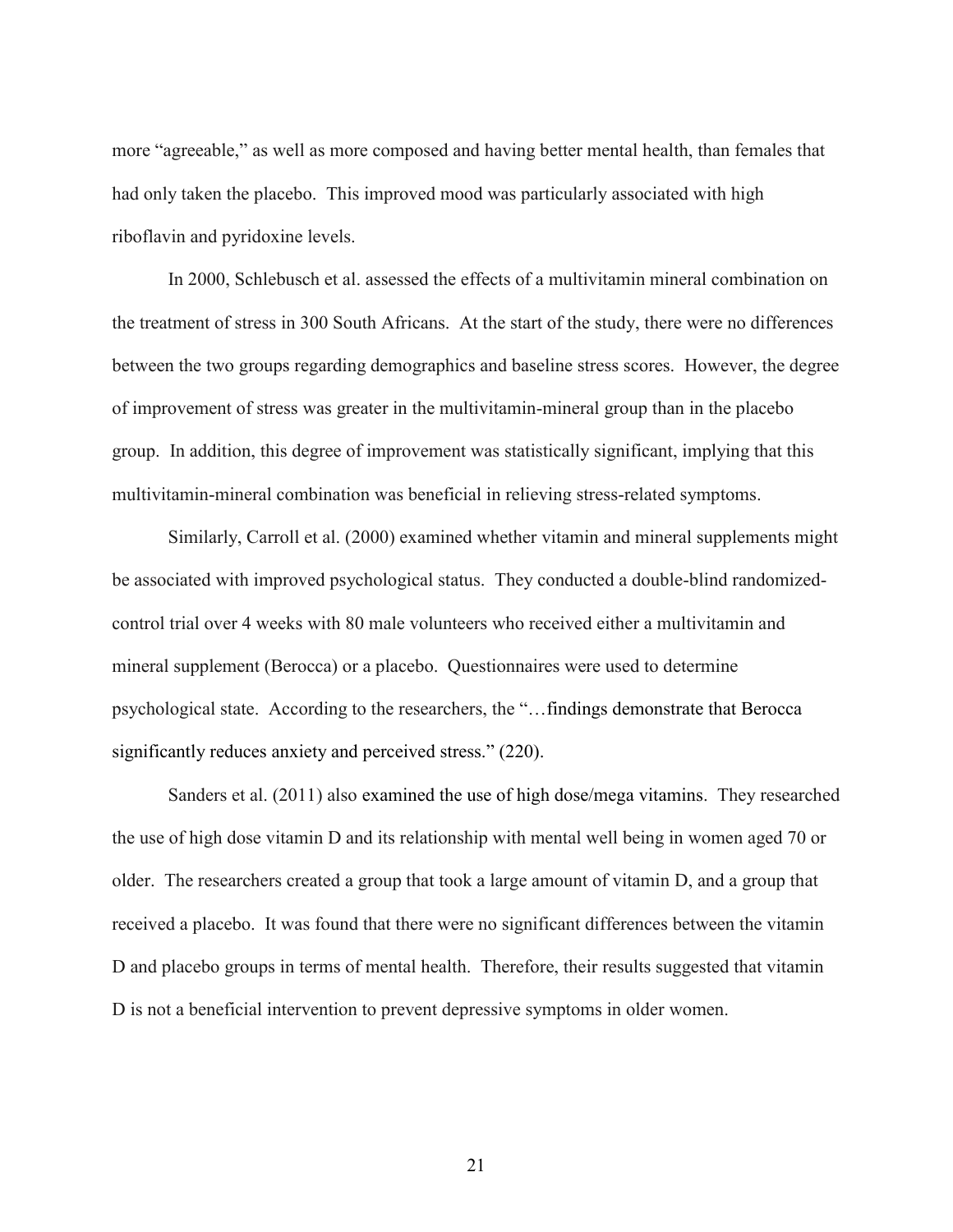#### **Homeopathy and Mental Health**

Homeopathy uses infinitesimally small doses of herbs, minerals, and certain animal products to enact healing. The belief behind it is that substances that can cause symptoms in healthy people can cure similar symptoms in those who are ill. These substances are diluted to extremely small doses and then used in clinical practices. Linde et al. (1997) conducted a metaanalysis of 89 studies done on the effectiveness of homeopathy. The results suggested that the clinical effects of homeopathy are not completely due to placebo, but they also found insufficient evidence from the studies to claim that homeopathy was definitively efficacious for a specific clinical condition.

Very few studies examining the use of homeopathy to alleviate mental health problems have been conducted. There was a pilot study conducted by Jacobs et al. (2005) to examine the effects of homeopathy on attention-deficit/hyperactivity disorder (ADHD) in children. They found that there was no evidence to support that homeopathy had a therapeutic effect on children with ADHD. Bonne et al. (2003) conducted a study to examine the effects of homeopathy on generalized anxiety disorder. They found that there was significant improvement for both the homeopathy group and the placebo group during the study, but that no group effect was observed.

Pilkington et al. (2005) conducted a systematic review of the studies that had been conducted on the effects of homeopathy on depression. The researchers found that there were only two randomized controlled trials that had been done on homeopathy and depression, and that one of these had a sample set of 11 individuals due to recruitment problems. They thus concluded that, "A comprehensive search for published and unpublished studies has demonstrated that the evidence for the effectiveness of homeopathy in depression is limited due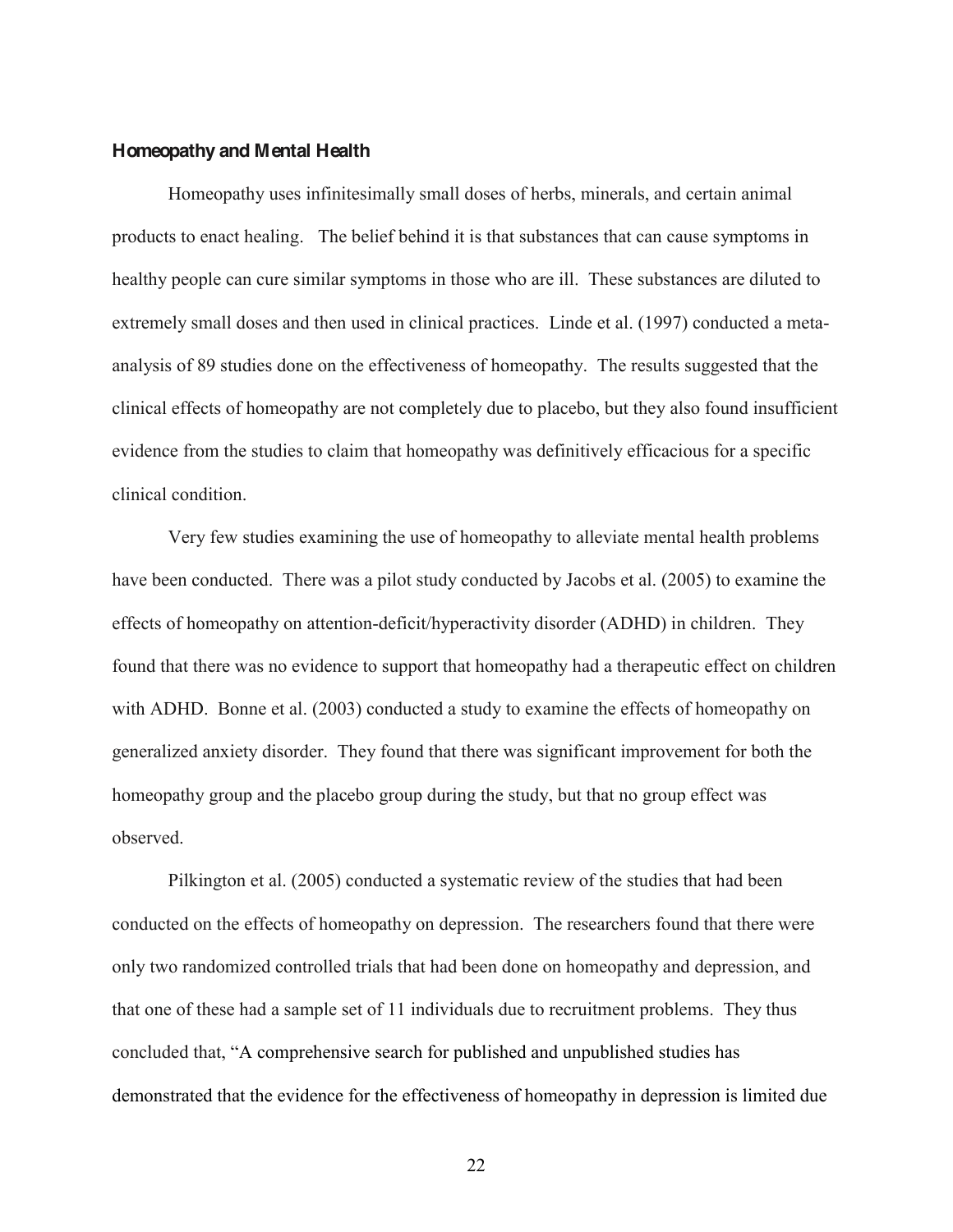to lack of clinical trials of high quality"  $(153)$ . Pilkington et al.  $(2006)$  conducted a second metaanalysis, examining the effects of homeopathy on anxiety and anxiety disorders. Once again, they were unable to draw conclusions on the efficacy of homeopathy for anxiety due to limited evidence. However, they noted that surveys have suggested that homeopathy is used fairly frequently by individuals that suffer from anxiety, and that therefore, if it is shown to be effective, homeopathy may have benefits in terms of acceptability to and lack of adverse effects on patients.

### **Hypnosis and Mental Health**

According to Mottern  $(2011)$ , "hypnosis is widely recognized as a safe and effective treatment for a variety of physical and psychological complaints, ranging from chronic pain management to generalized anxiety disorder, post-traumatic stress disorder and sexual dysfunction" (53). In 1995, Kirsch, Montgomery, and Sapirstein performed a meta-analysis on 18 studies in which cognitive-behavioral therapy was compared with the same cognitivebehavioral therapy (CBT) combined with hypnosis. The results suggested that adding hypnosis to CBT substantially enhanced the treatment outcome. In fact, the average client that received CBT and hypnosis showed at least 70% greater improvement than clients receiving only CBT.

Shih et al. (2009) also conducted a meta-analysis, but they studied the efficacy of hypnosis in the treatment of depressive symptoms. Six studies qualified for their meta-analysis, and they found that hypnosis significantly improved symptoms of depression. Due to these results, they suggested that hypnosis is a potential nonpharmacologic intervention for depression.

A variety of case studies have also been done on the use of hypnosis. Schreiber (2010) studied the use of hypnosis with major depressive disorder in five case studies. Individual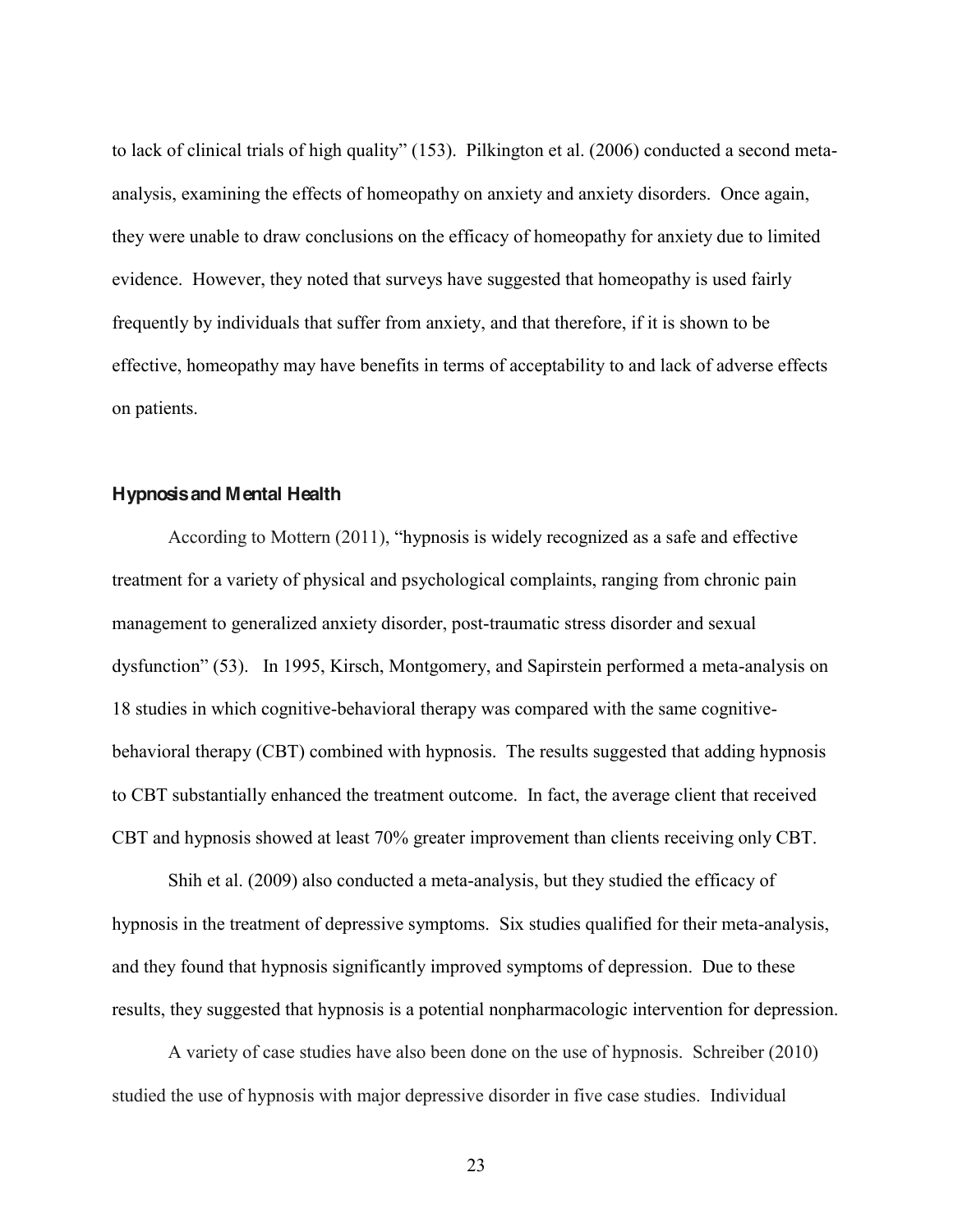cognitive therapy techniques were used in addition to hypnosis. It was found that after only seven sessions of hypnosis, the clients' behavior evidenced both less depression and less anxiety. Degun-Mather (2001) also conducted a case study on the use of hypnosis. She examined the treatment of PTSD in a British war veteran using hypnosis, and she found that at the end of the therapy, the veteran was basically symptom-free and was able to regain emotional and social contact with those around him. Overall, nearly every study in the literature has found hypnosis to be beneficial in alleviating mental health symptoms in the general population.

#### **Imagery Techniques and Mental Health**

According to Arbuthnott, Arbuthnott and Rossiter (2001), "Imagery techniques involve the mental generation of perceptual experiences in the absence of external perceptual stimulation" (123). They note that imagery alone or in combination with other methods (like hypnosis or music) has been shown to be effective in treating stress (Aylwin, 1988; Hammer, 1996), panic attacks (Der & Lewington, 1990), and PTSD (Kuch, Swinson, & Kirby, 1985). Imagery rehearsal therapy is the most commonly used technique to treat trauma-related nightmares (Davis & Wright, 2006), and imagery rescripting, which is a technique in which an image is modified in a specific way to decrease an individual's stress, is thought to be potentially efficacious in treating PTSD (Long and Quevillon, 2009).

Eye movement desensitization reprocessing (EMDR) has also recently been proven to be effective. EMDR, put in simple, brief terms, is a highly structured treatment that helps a client process past traumatic events. The client does this by focusing on a traumatic image, a negative belief associated with it, and related body sensations, while allowing their eyes to move back and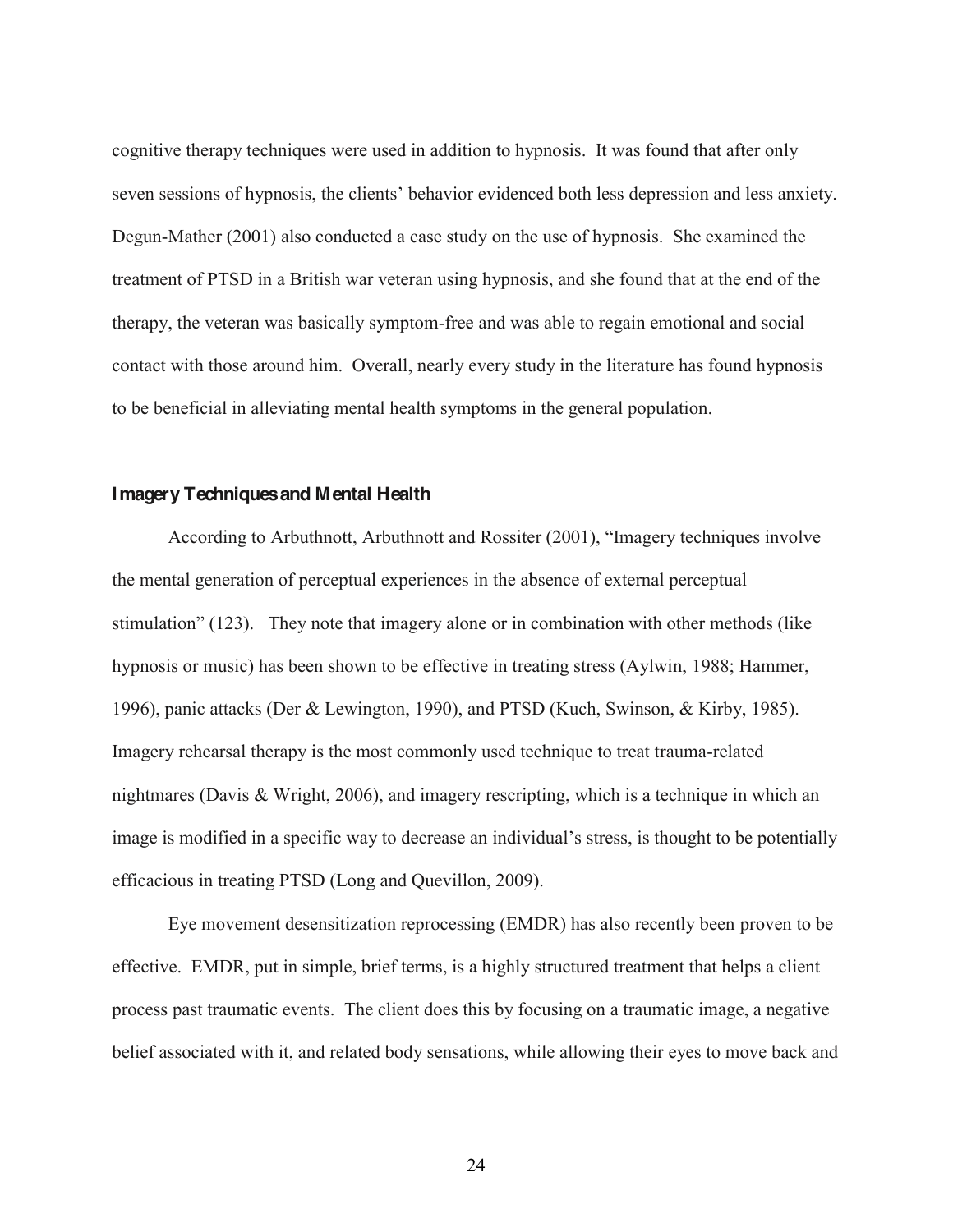forth for 15 seconds. Recent studies have demonstrated that EMDR-like eye movements decrease the vividness of memory images and the associated affect.

In 1998, Carlson et al. found that clients reported a 78% decrease in PTSD symptoms after 12 sessions of EMDR. This decrease was maintained at a 9-month follow-up. Also in 1998, Van Etten and Taylor conducted a meta-analysis of all published studies on psychological and drug treatments for PTSD. They stated that, "The results of the present study suggest that EMDR is effective for PTSD, and that it is more efficient than other treatments" (140). Two years later, the International Society for Traumatic Stress Studies reported that EMDR is effective for treating PTSD (Chemtob, Tolin, van der Kolk, & Pitman, 2000). More recently, Marcus, Marquis, and Sakai (2004) conducted a study using EMDR to treat PTSD in an HMO setting, and they found that a relatively small number of EMDR treatment session led to significant mental health benefits for clients that were maintained over time.

#### **Massage Therapy and Mental Health**

Massage is commonly known to improve circulation and relax muscles. In addition, there are a variety of mental health benefits that have become associated with it. One study, conducted by Field et al. (1997), was done on women who had experienced sexual abuse. They were given a 30-minute massage twice a week for one month, and following the massage, the women reported feeling less depressed and less anxious. In addition, their salivary cortisol levels (which are an indication of stress levels) decreased by around 25%. Another study done by Field et al. (2008) compared a group of 112 pregnant, depressed women, half of which received both interpersonal psychotherapy and massage therapy, and half of which received only interpersonal psychotherapy. The researchers found that the psychotherapy plus massage group had greater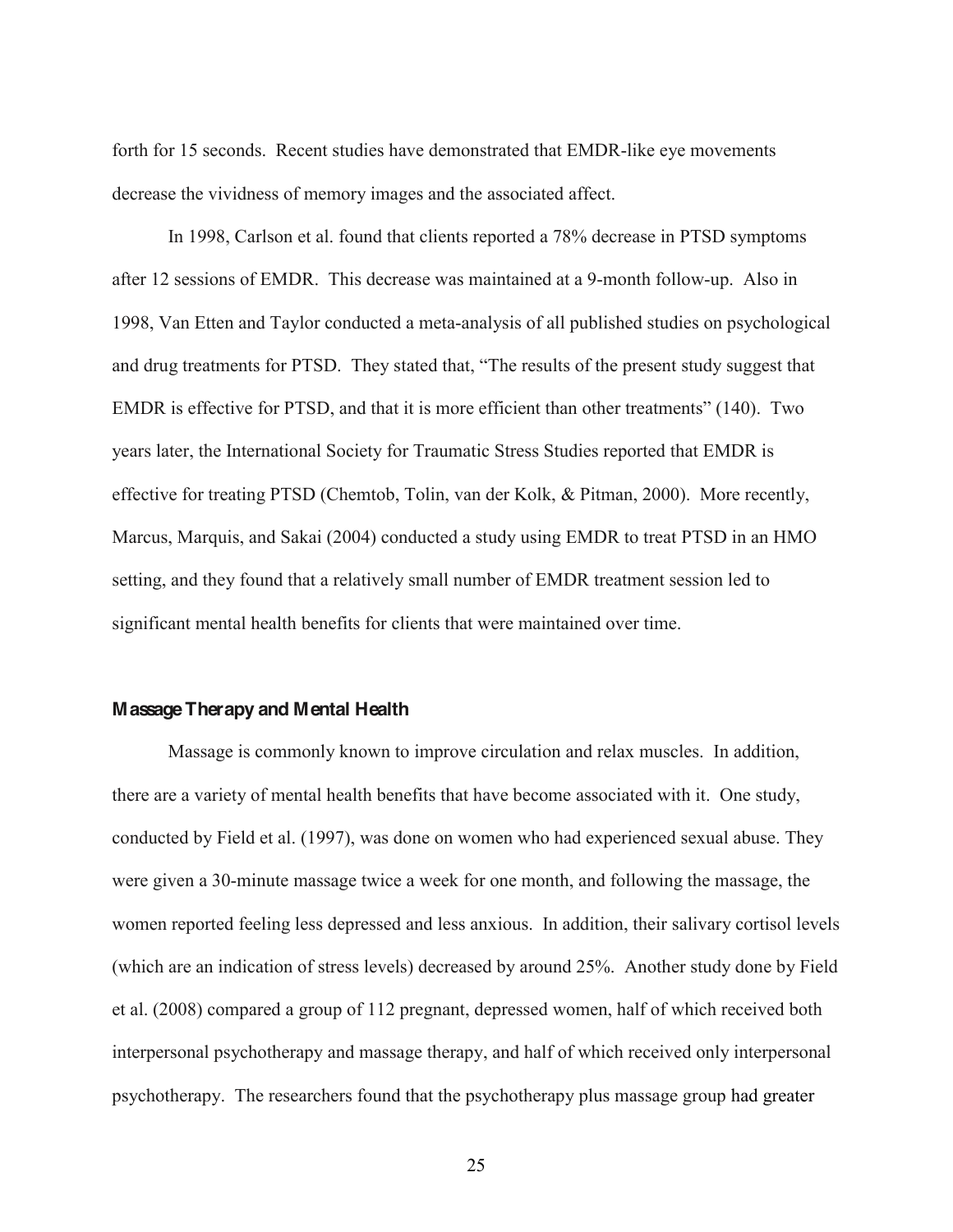decreases than the psychotherapy-only group on depression scores, anxiety scores, and cortisol levels.

Garner et al. (2008) conducted a pilot study examining the effect of massage therapy on stress, anxiety, and aggression in young adults on a psychiatric inpatient unit. They split 47 young adults into two groups (a "treatment as usual" group, and a "treatment as usual plus massage therapy" group). They found a significant reduction in self-reported anxiety and cortisol levels immediately following both the initial and final massage therapy sessions. The researchers stated, "Massage therapy had immediate beneficial effects on anxiety related measures and may be a useful de-escalating tool for reducing stress and anxiety in acutely hospitalized psychiatric patients" (414).

Although many studies found that massage therapy had a positive effect on client's mental health problems, Sherman et al. (2010) conducted a study with 68 individuals that had been diagnosed with generalized anxiety disorder. They compared the effects of therapeutic massage, thermotherapy, or relaxing room therapy for a total of 10 sessions over 12 weeks. They found no differences between groups in terms of reduction of anxiety. In other words, massage therapy was not superior to the control treatments, and since relaxing room treatment was less expensive, they reported that this should be used in place of massage therapy when treating clients with generalized anxiety disorder.

# **Prayer or Other Spiritual Practice and Mental Health**

According to Rosmarin, Pargament, and Flannely (2009), "...spirituality and religion are generally associated with higher levels of physical and mental well being" (244). Therefore, unsurprisingly, a survey done in 2009 on the role of CAM and spirituality in recovery from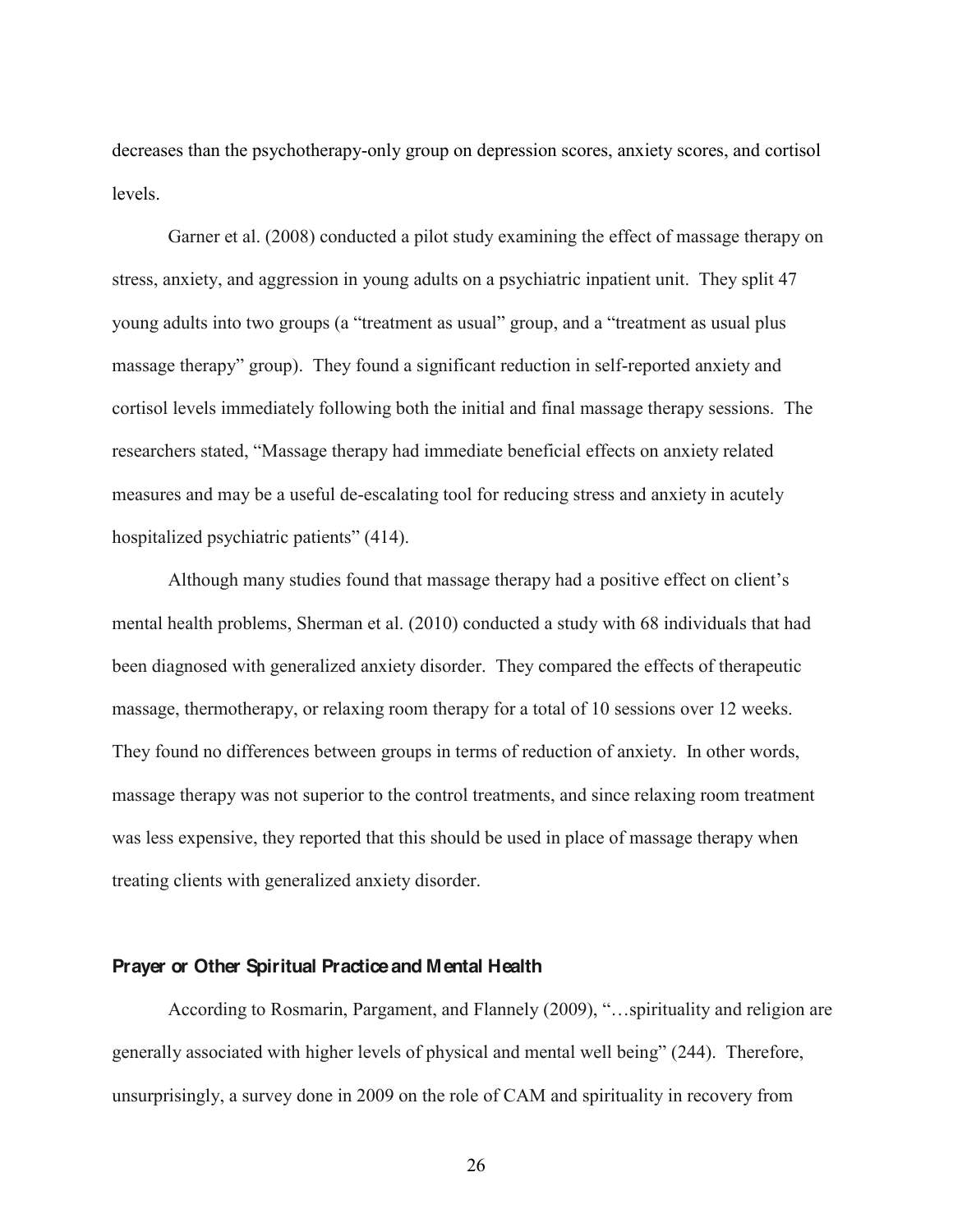mental illness suggested that prayer was one of the holistic healing practices that many individuals used to enhance their mental health (Russinova, 2009). In fact, according to Barnes, Powell-Griner, McFann and Nahin (2004), prayer is the third most frequently used type of CAM. Wachholtz and Sambamoorthi (2011) examined national trends in prayer use as a coping mechanism for health issues. They reported that in the United States, a considerable percentage of the population uses prayer for health concerns. They report that this percentage increased in a 5-year period from 43% in 2002 to 49% in 2007. In addition, prayer is the one type of CAM that is used at least as often, if not more often, by Latinos and African Americans as by other ethnic groups (Graham et al., 2005).

Lawler-Row & Elliott (2009) conducted a study on the health of older adults and their use of religious activity and spirituality. The study included 425 adults, ranging from 50 to 95 years old, and 89.6% of them were Caucasian Americans. Each individual was given a questionnaire packet that included demographic questions, and several surveys related to spiritual well being, religious involvement, health outcomes, health behaviors, and social support. Regression analyses suggested that spirituality and prayer predicted psychological wellbeing, subjective well-being, physical symptoms and depression, even after age, gender, healthy behaviors, and social support had been taken into account.

Ano and Vasconcelles (2005) specifically looked at the affects of religion on psychological adjustment to stress. They did a meta-analysis using 49 relevant studies to determine the efficacy of religious coping methods for people dealing with stressful situations. They found that the results generally indicated that positive and negative forms of religious coping were correlated with positive and negative psychological adjustment to stress, respectfully.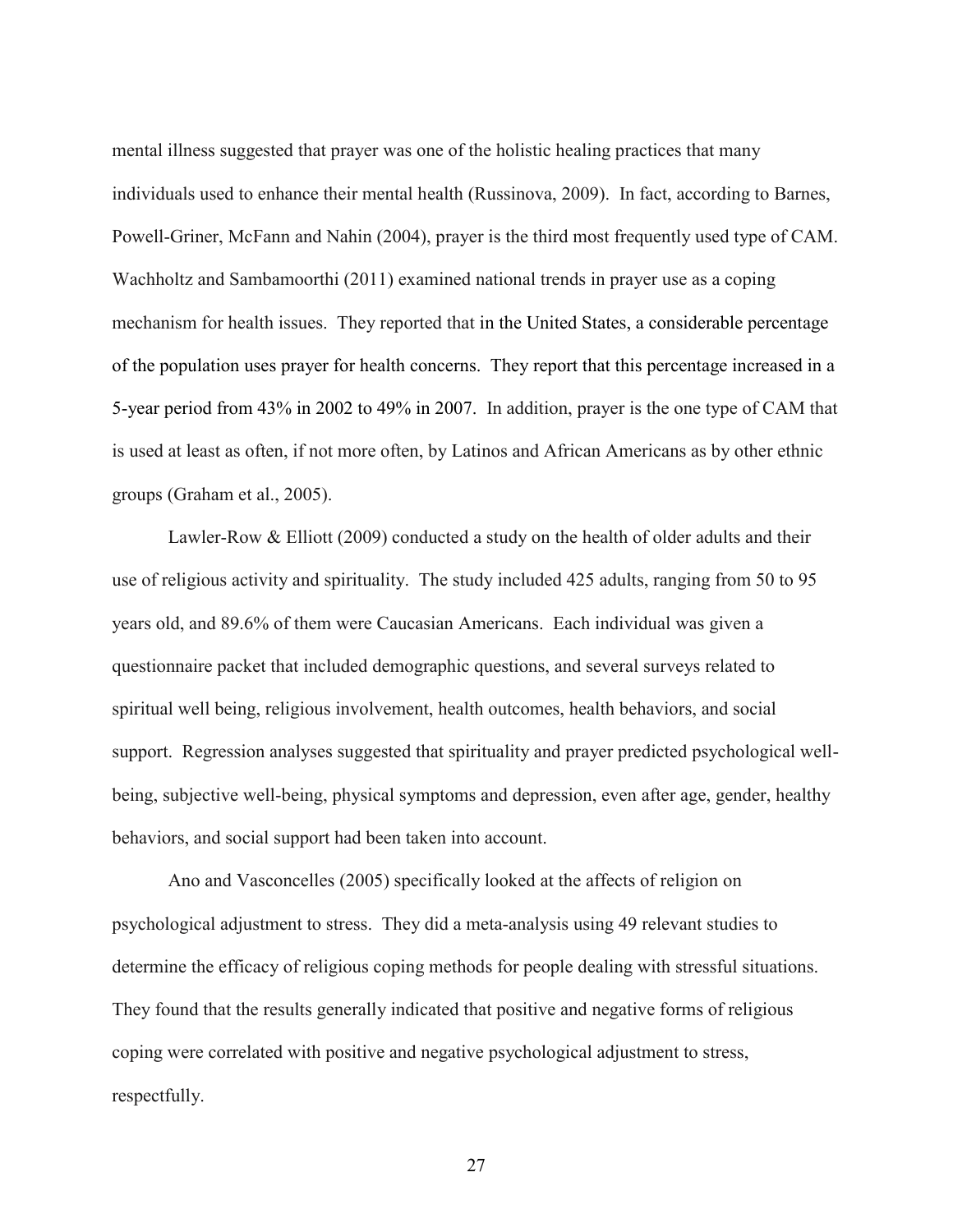Wachholtz and Pargament (2008) did a study examining whether spiritual meditation was more effective in enhancing pain tolerance and reducing migraine headache related symptoms than secular meditation and relaxation. Eighty-three individuals that had not done meditation before were taught spiritual meditation, internally focused secular meditation, externally focused secular meditation, or muscle relaxation which they practiced for 30 minutes a day for a month. According to the researchers, "Compared to the other three groups, those who practiced spiritual meditation had greater decreases in the frequency of migraine headaches, anxiety, and negative affect, as well as greater increases in pain tolerance, headache-related self-efficacy, daily spiritual experiences, and existential well being" (351). In other words, having a spiritual practice may help to alleviate anxiety (see also Koenig, McCullough, & Larson, 2001, for review).

#### **Relaxation or Meditation Techniques and Mental Health**

Relaxation and meditation techniques have been found to be extremely beneficial within the general population (i.e., Burns, Lee, & Brown, 2011; Hofmann, Sawyer, Witt, & Oh, 2010; Ke-Ping, Whei-Ming, & Chen-Kuan, 2009; Ost & Breitholtz, 2000; Ost & Westling, 1995). This is true within the military population as well. Stetz et al. (2011) conducted a study on the use of technology-enhanced relaxation techniques for military medical personnel. Thirty individuals were in the experimental group and went through the technology-enhanced relaxation training. This included being shown relaxing images and calming scenes while practicing techniques such as progressive muscle relaxation and controlled breathing. Another thirty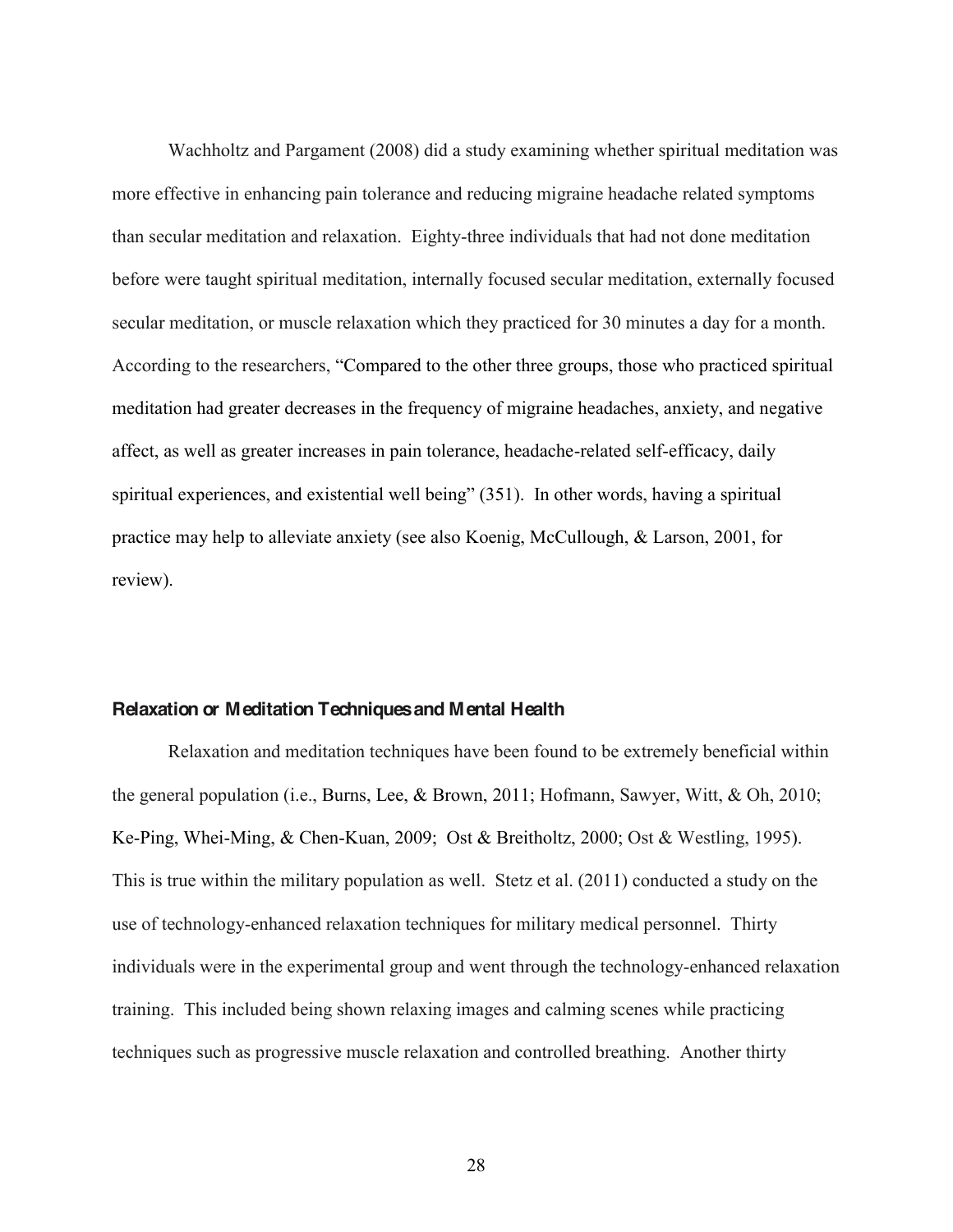individuals were in the control group, and they did not have the technology-enhanced relaxation training. Anxiety levels were significantly decreased amongst those in the experimental group.

Another study, conducted by Watson and James (1997), also examined the effects of relaxation on veterans. Ninety male Vietnam veterans with posttraumatic stress disorder were put in one of three groups: a relaxation instruction group, a relaxation instruction with deep breathing exercises group, or a relaxation instruction with deep breathing training and thermal biofeedback group. They found that each of the treatments were mildly therapeutic, but that the deep breathing and thermal biofeedback did not produce improvement beyond the simple instructions to relax in a comfortable chair.

Rosenthal, Grosswald, Ross, and Rosenthal (2011) conducted an uncontrolled pilot study on the effects of meditation (transcendental) among veterans. Five veterans were trained in the technique and then followed for 12 weeks. They found that symptoms of PTSD were significantly alleviated (by about 50%), and that the veteran's quality of life was significantly improved. However, due to the extremely small sample size and the uncontrolled nature of the study, they concluded that further studies need to be done on the topic.

Kearney et al. (2012) conducted a prospective, longitudinal follow-up study to examine the outcomes of veterans who had participated in mindfulness-based stress reduction (MBSR) (a mixture of relaxation and meditation) as an adjunct to their usual care. Ninety-two veterans who agreed to complete research measures in addition to participating in the MBSR class series were studied. After six months of participating in the MBSR, there were significant improvements in PTSD symptoms and depression, and 47.7% of the veterans indicated clinically significant improvements in PTSD symptoms. Thus, this study indicates that MBSR holds promise as an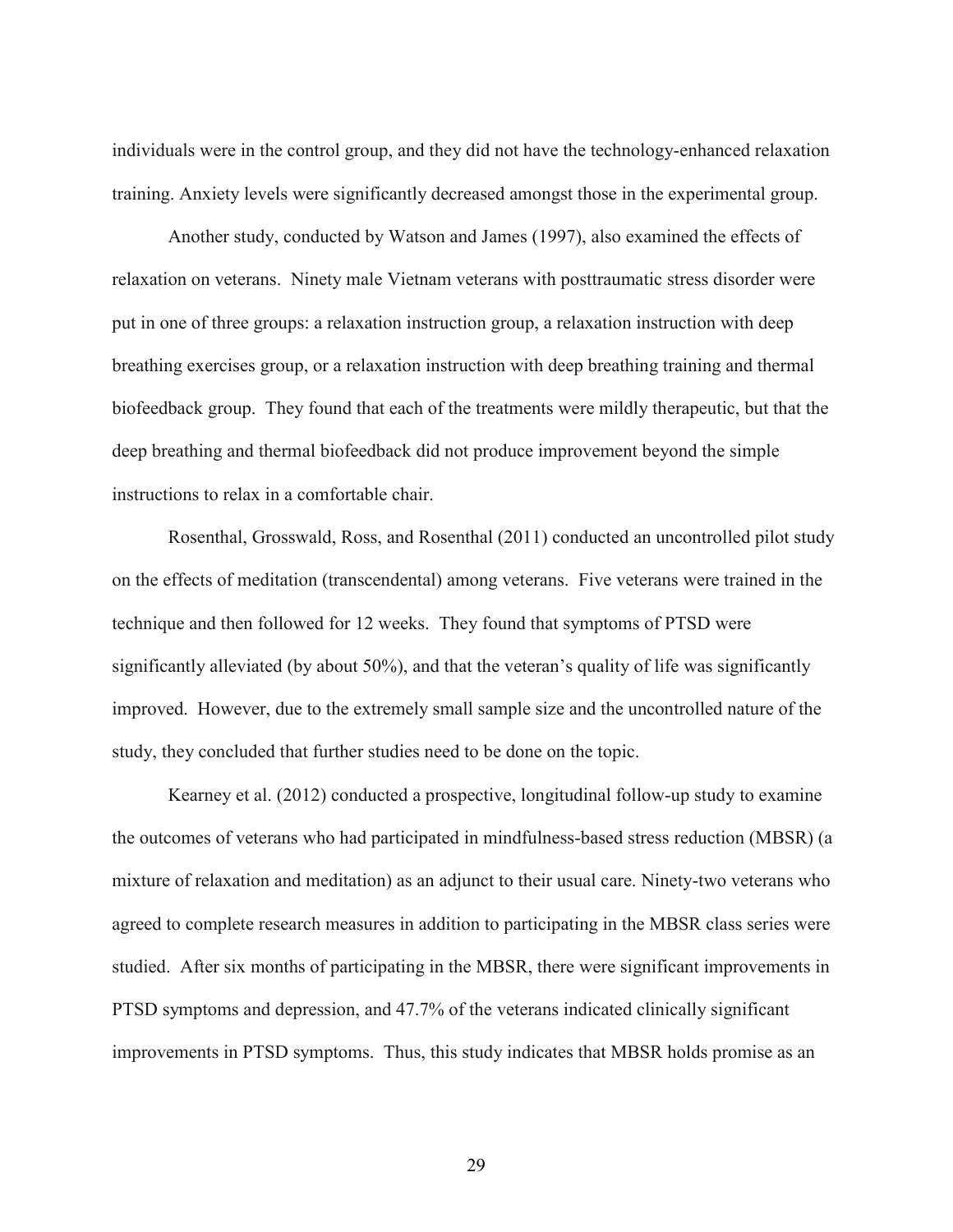intervention for PTSD, and it suggests that further study should be done through randomized controlled trials.

Vujanovic, Niles, Pietrefesa, Schmertz, and Potter (2011) did a review of the literature on the use of mindfulness in treating PTSD. The review suggests that mindfulness is beneficial in alleviating PTSD symptoms, and it reports that Niles, Klunk-Gillis, Silberbogen, & Paysnick (2009) suggested that even a brief introduction to mindfulness is able to significantly reduce veterans' PTSD symptoms. However, it also notes that "Currently, there is a significant dearth of empirical work supporting the implementation of mindfulness training as an adjunct to the empirically supported treatments for PTSD" (28). Thus, more research needs to be done on this topic.

Finally, investigators (Strauss, Coeytaux, McDuffie, Nagi, and Williams, 2011) at the Department of Veteran's Affairs, under the Evidence-based Synthesis Program, found that of all the types of CAM, relaxation interventions had the most evidence for treating PTSD. There were three randomized-controlled trials that examined forms of breathing and muscle relaxation, but the trials were preliminary and there were flaws in the design that limited their ability to interpret the study findings. However, the findings were positive overall. In addition, there was a significant lack of well-designed trials for meditation therapies, and the studies that had been done were on concentrative meditative techniques. There was also a lack of scientific rigor in the studies that were done and a need to replicate these preliminary findings. Yet, as with relaxation interventions, the early evidence was promising. However, overall, few conclusions can be drawn until a well-designed study is conducted.

# **Yoga and Mental Health**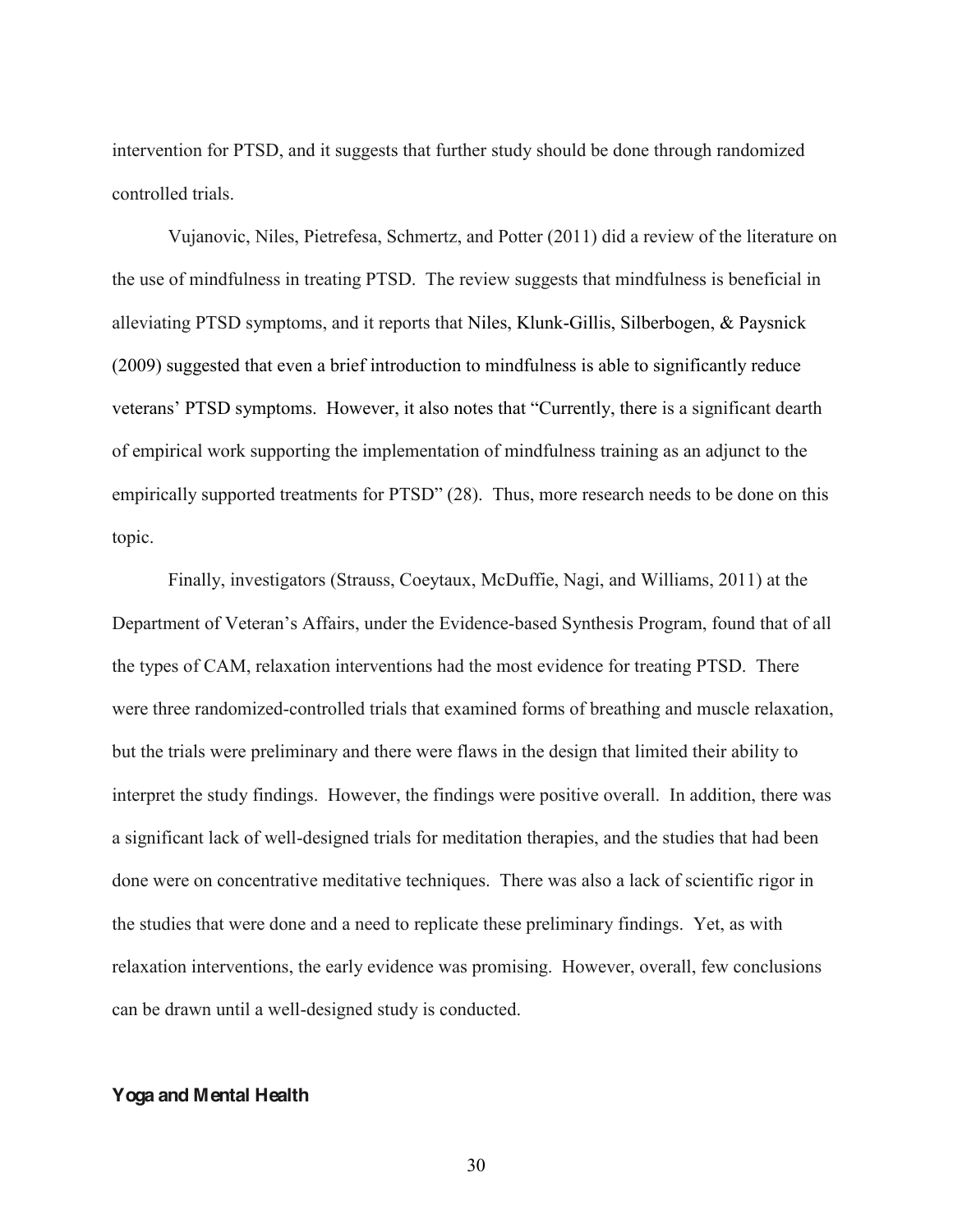Yoga has recently become more popular, with about 15 million practitioners in the United States (Smith, Greer, Sheets, and Watson, 2011). Despite this, there is a surprising lack of research that has been done on the mental health benefits of yoga. Smith, Greer, Sheets, and Watson (2011) conducted a study on students that had mild or moderate depression, anxiety, or stress. They were then put in an integrated yoga group (which included an ethical and spiritual component), yoga as exercise group, or a control group. Eighty-one students participated in the study, and over time, participants in both yoga groups experienced decreased depression and stress as compared to the control group. However, only the integrated yoga group experienced significantly decreased anxiety-related symptoms and decreased salivary cortisol (implying decreased stress) by the end of the study. Thus, this study implies that yoga provides mental health benefits, especially if it contains an ethical and spiritual component.

Another study, conducted by Woolery, Myers, Stemliebm, and Zelter (2004), examined the effects of a short-term lyengar yoga course on depression in young-adults. Twenty-eight volunteers between the ages of 18 and 29 that were experiencing mild symptoms of depression participated in two one-hour yoga classes each week for five weeks. Subjects who participated in the yoga course, versus those who did not, exhibited significant decreases in subjective levels of depression and trait anxiety. These effects were first seen halfway through the yoga class, and were then maintained until the end. These results indicate that yoga is beneficial in improving mood, although more complex studies with larger sample sizes need to be done to confirm this.

### **Special Diets and Mental Health**

Many individuals with mental health problems eat a special diet in order to attempt to lesson mental health symptoms. For example, the Feingold diet is regularly used in an attempt to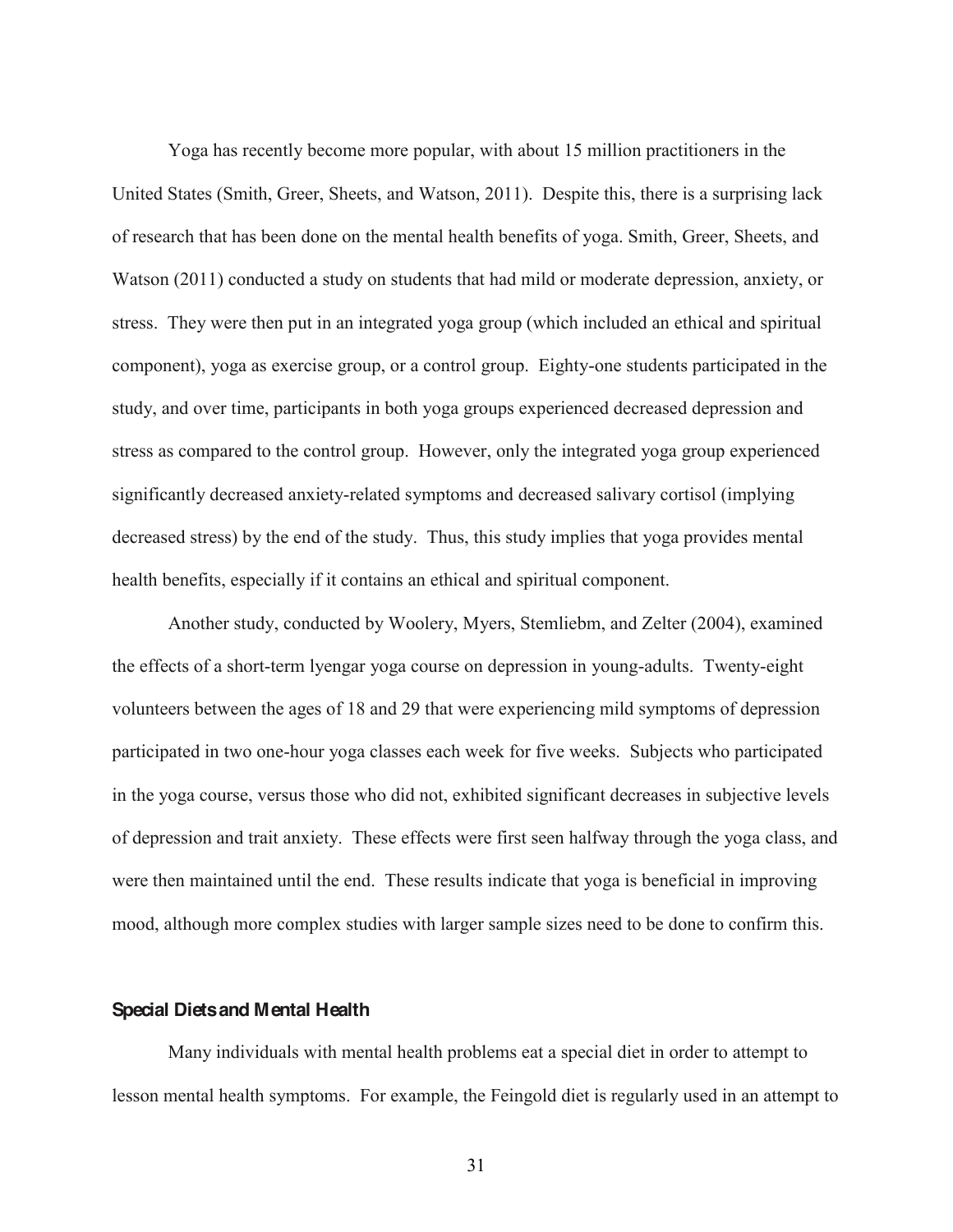decrease ADHD symptoms in kids. However, there are many other diets that individuals also try, many of which do not have a specific name but are supposed to have certain benefits. According to one study, conducted by the National Center for Complementary and Alternative Medicine (Elkins, Marcus, Rajab, and Durgam, 2005), 14 percent of psychotherapy clients (out of a sample of 262 people) choose to eat a special diet for reasons other than weight loss. However, no studies were found on the efficacy of using various special diets to decrease mental health problems in adults.

### **Spiritual Healingby Others and Mental Health**

Religious advisors that provide spiritual healing in the United States are generally associated with providing advice and moral support for individuals that are dealing with difficult life events. In many organized religions, ministers are trained on how to recognize and work with individuals that are suffering from psychological problems (Leavey, Loewenthal, and King, 2007). In fact, Harris, Edlund, and Larson (2007) examined the National Survey on Drug Use and Health, and they found that the individuals with the most severe mental health related disorders in the United States have a higher rate of contact with mental health services if they are also practicing a religion.

One of the main studies in the United States that has examined the role of religious advisors in mental health is the 1990-1992 National Comorbidity Survey. This survey indicated that 2.6% of the population had sought help from a religious provider within the past year, and of those individuals that reported having sought help for a mental health problem, 25% of them reported having first consulted a religious advisor (Wang, Berglund, and Kessler, 2003). This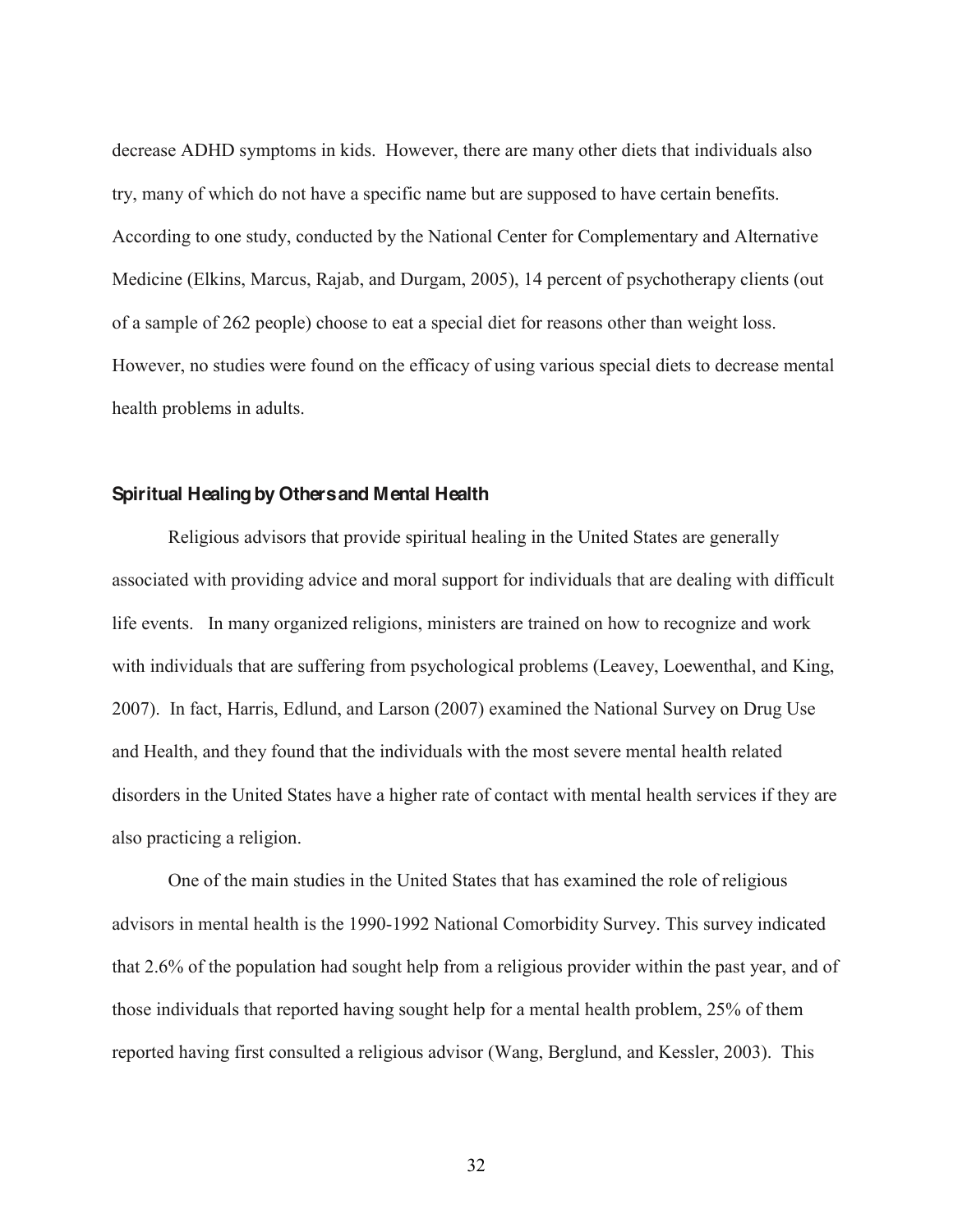study reported that, overall, the clergy play an extremely important role in the delivery of mental health care in the United States.

Studies have also revealed the positive effects of military chaplains on veterans. For example, Seddon, Jones, and Greenberg  $(2011)$  reported that, " $\dots$ chaplains are capable of contributing significantly to the mental health of armed forces personnel if they are able to do so in informal and collaborative way"  $(1357)$ . Similarly, Mendenhall  $(2009)$  hypothesizes that, **³**Military chaplains may help soldiers turn toward the divine and open themselves to post-trauma growth"  $(13)$ . Finally, in a 1969 article that one could easily argue still holds relevant, Berken and Eisenstat note that since using psychiatric services in the military has a stigma attached to it, chaplains are often used as pastoral counselors. By doing this, individuals in the armed forces can receive psychiatric help and support with less fear for what the consequences might be.

### **Conclusion from the Literature**

The literature explored supports the examination of the relationship between CAM and mental health problems in female veterans. The studies cited imply that numerous types of CAM relieve mental health problems, that veterans are engaging in CAM, and that veterans have high rates of mental illness symptoms and diagnoses. However, the literature does not suggest how female veterans' use of CAM compares with male veterans' use, and what the characteristics of female veterans that are engaging in CAM are. Also, none of the literature examines whether female veterans that exhibit mental health problems are more likely to engage in certain types of CAM than female veterans that do not. Thus, my research question is this: What are the demographic and clinical characteristics of female veterans that use CAM?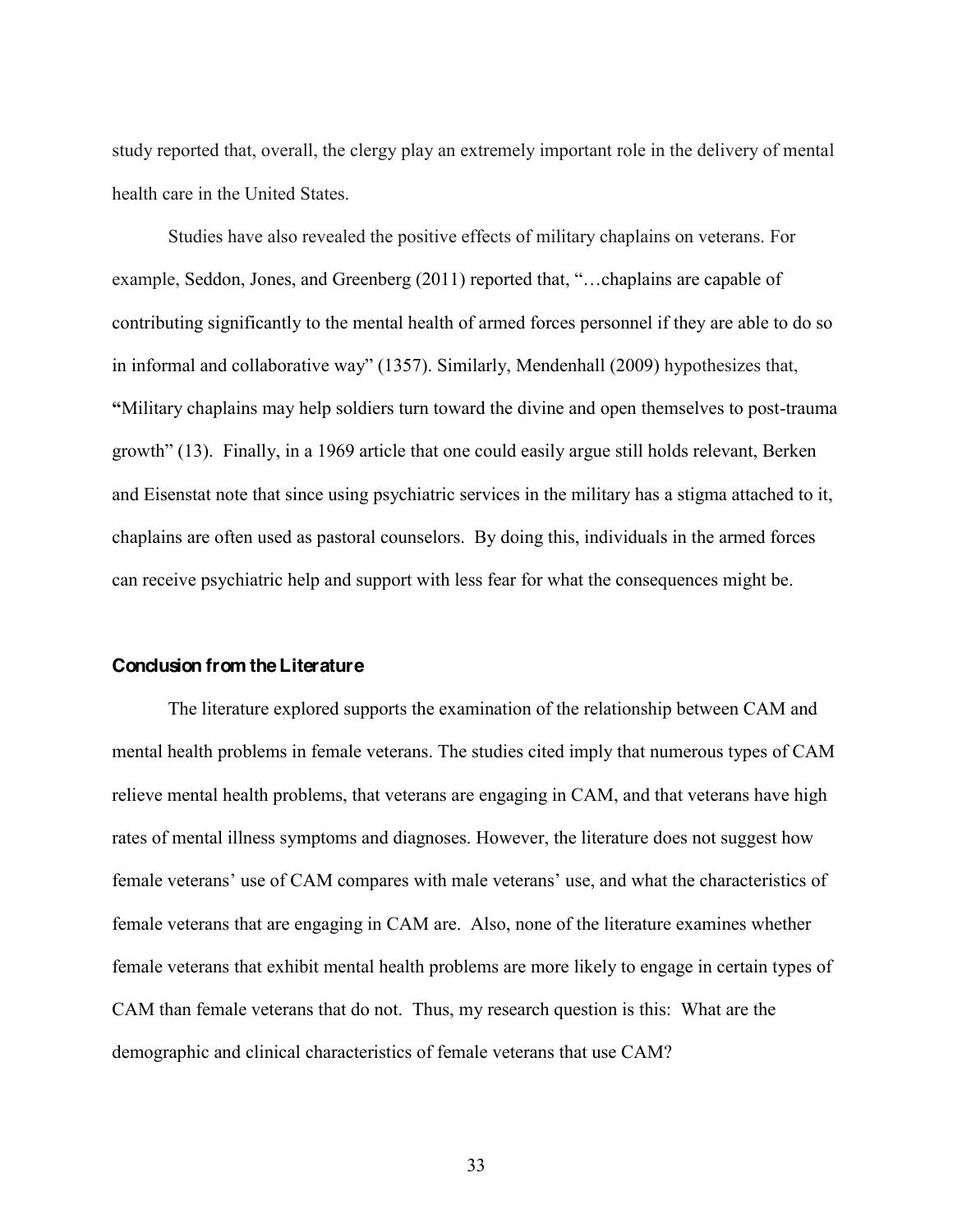I hypothesize that CAM use will be significantly correlated with age, level of education, and whether or not an individual has private health insurance, which are all in accordance with Ni et al.'s  $(2002)$  findings. Although Ni et al. found that whether or not an individual has health insurance affects CAM use, I will go further with this and hypothesize that having private health insurance versus public health insurance will affect CAM use, since private health insurances tend to cover more services than public health insurances. I also hypothesize that more Caucasian/White and Latino/Hispanic female veterans will utilize CAM than African American/Black and Asian/Pacific Islander female veterans, since Kronenberg et al. (2006) found that Caucasian and Mexican American women in the United States are significantly more likely to engage in CAM than African American or Chinese American women. In addition, I hypothesize that the inability to get mental health care in the past six months will be associated with higher CAM use, since Micek et al. (2006) found that lower overall satisfaction with VA primary care was associated with more CAM use.

The hypothesis that female veterans will most often utilize exercise or movement therapy (since this is one of the most acceptable way to engage in a form of CAM in the military) is also tested in this study. Similarly, the hypothesis that female veterans will have high rates of prayer or other spiritual practice and spiritual healing by others, based on U.S. surveys done by Ni et al. (2002) and Barnes et al. (2004), as well as due to the military's acceptance of religion, is tested. I also hypothesize a high rate of use of chiropractics, based on Ni et al.'s (2002) and Micek et al.'s (2006) findings, and the fact that chiropractics is no longer viewed as CAM in the military.

Based on the fact that the VA reports using CAM to decrease stress, as well as to reduce symptoms of anxiety, PTSD, depression, and substance abuse, I hypothesize that receiving treatment for PTSD upon return from deployment, receiving treatment for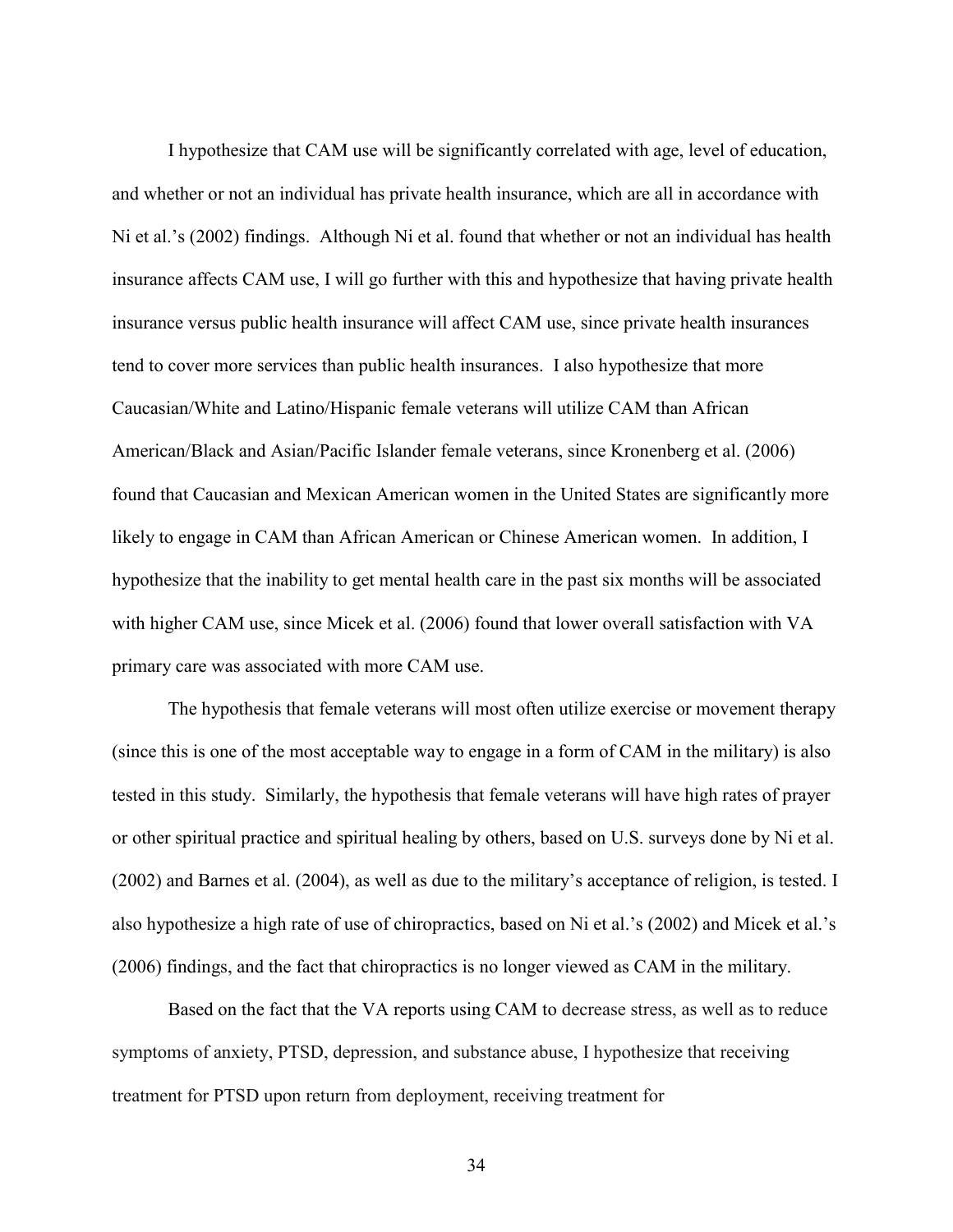anxiety/depression/other emotional disorders upon return from deployment, receiving treatment for drug abuse/alcoholism upon return from deployment, cigarette use, combat exposure, military sexual trauma, and force or threat of force to have sexual contact will each be associated with CAM use. I also hypothesize that receiving treatment for PTSD, depression, and/or anxiety upon return from deployment will be significantly associated with both prayer or other spiritual practice and spiritual healing by others, since these are common forms of CAM in the U.S. and in the U.S. military, and they require relatively little effort from the individual with the mental health issue. They are also both thought to potentially have beneficial effects on individuals with mental health problems (i.e., Allen, Schnyer, and Hitt, 1998; Mendenhall, 2009; Seddon, Jones, and Greenberg, 2011). Even though herbal therapy is also commonly used in the U.S., since it is not offered by the VA, it will most likely not be significantly associated with seeking treatment for PTSD, depression, and/or anxiety upon return from deployment. Similarly, although chiropractic is offered by the VA, is relatively easy to engage in, and is commonly used in the U.S., it will likely not be significantly associated with seeking treatment for PTSD, depression, and/or anxiety after returning from deployment since it is not generally thought to decrease mental health problems.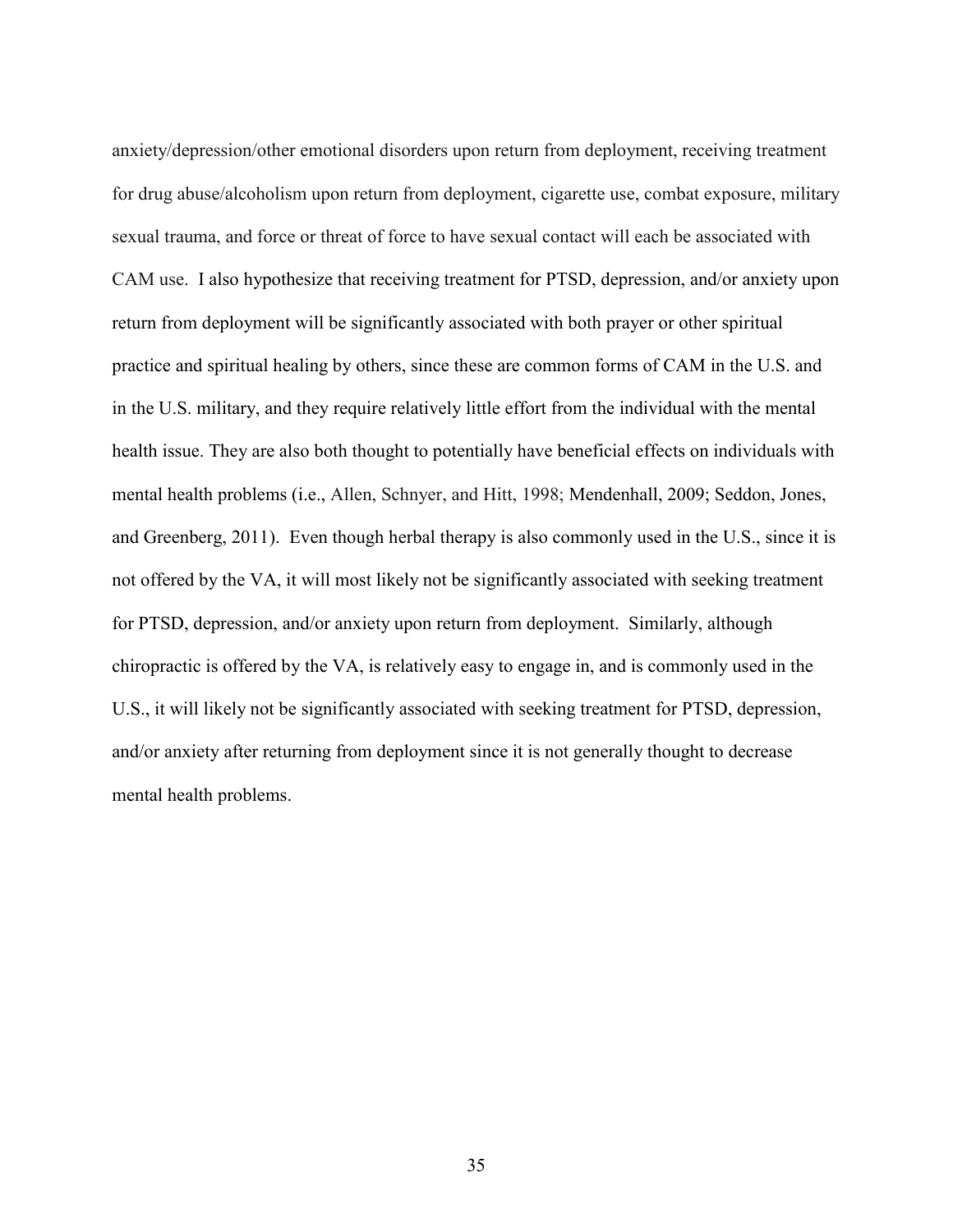### **Conceptual Framework**

I will be using the Health Belief Model to understand the relationships between female veterans and CAM use. The Health Belief Model is "a major organizing framework for explaining and predicting acceptance of health and medical care recommendations"  $(1)$ ; Janz and Becker, 1984). The model hypothesizes that behavior depends almost entirely on two variables. The first is the value that a person places on a specific goal, and the second is the person's estimate that a certain action will achieve that goal. Therefore, in the case of health-related behavior, the model hypothesizes that a person's behavior depends on their desire to avoid illness (or to become healthy if already ill), and their belief that a certain action will prevent (or lessen) illness.

More specifically, the Health Belief Model consists of four dimensions: perceived susceptibility, perceived severity, perceived benefits, and perceived barriers. Perceived susceptibility refers to an individual's subjective perception of their risk of developing a condition. Perceived severity refers to an individual's views on the medical and clinical consequences and the social consequences of developing a condition. Perceived benefits has to do with one's beliefs regarding the effectiveness of the actions available in reducing the threat of developing a condition. Finally, perceived barriers are the potentially negative outcomes of a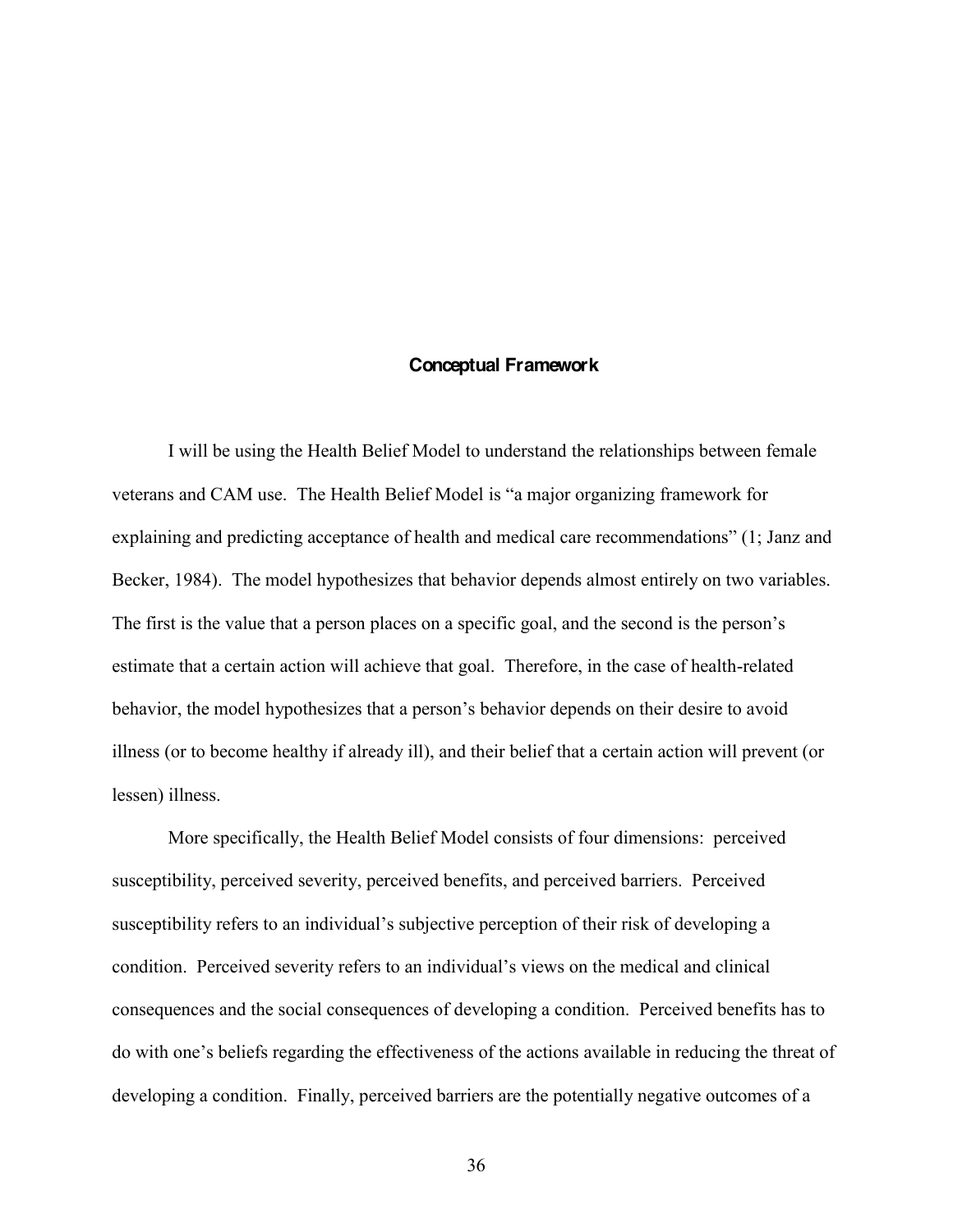certain health action (for example, a recommended action may be dangerous, expensive, unpleasant, time-consuming, etc.).

The Health Belief Model closely relates to the proposed study. This model implies that female veterans with mental health problems will consider using the types of therapies and medications that they believe will have the highest number of potential benefits. However, they will also take into account the number of potential negative outcomes the therapy and/or medication have. They will then decide which of these will have the most benefits and fewest barriers for them personally. Therefore, female veterans will utilize the types of CAM that have more perceived benefits and/or fewer perceived barriers than conventional medicine.

It is also important to understand the concept of CAM. Eisenberg at al. (1993) stated that, "unconventional therapy refers to medical practices that are not in conformity with the standards of the medical community" (246). He went on to define unconventional therapies "...as medical interventions not taught widely at U.S. medical schools or generally available at U.S. hospitals" (246). However, this was before the term CAM came into use. It should be noted that although CAM has been lumped together into one category, "complementary" and "alternative" actually have different meanings. Complementary medicine is supposed to be used for health practices that supplement, instead of replace, biomedicine. Thus, conventional physicians may recommend or prescribe complementary therapies such as movement therapy, acupuncture, or relaxation. In contrast, alternative therapies are health practices that are used instead of biomedicine such as herbal remedies. Thus, the term CAM has been defined by Ernst et al. (1995) as a "...diagnosis, treatment and/or prevention which complements mainstream medicine by contributing to a common whole, satisfying a demand not met by orthodoxy, or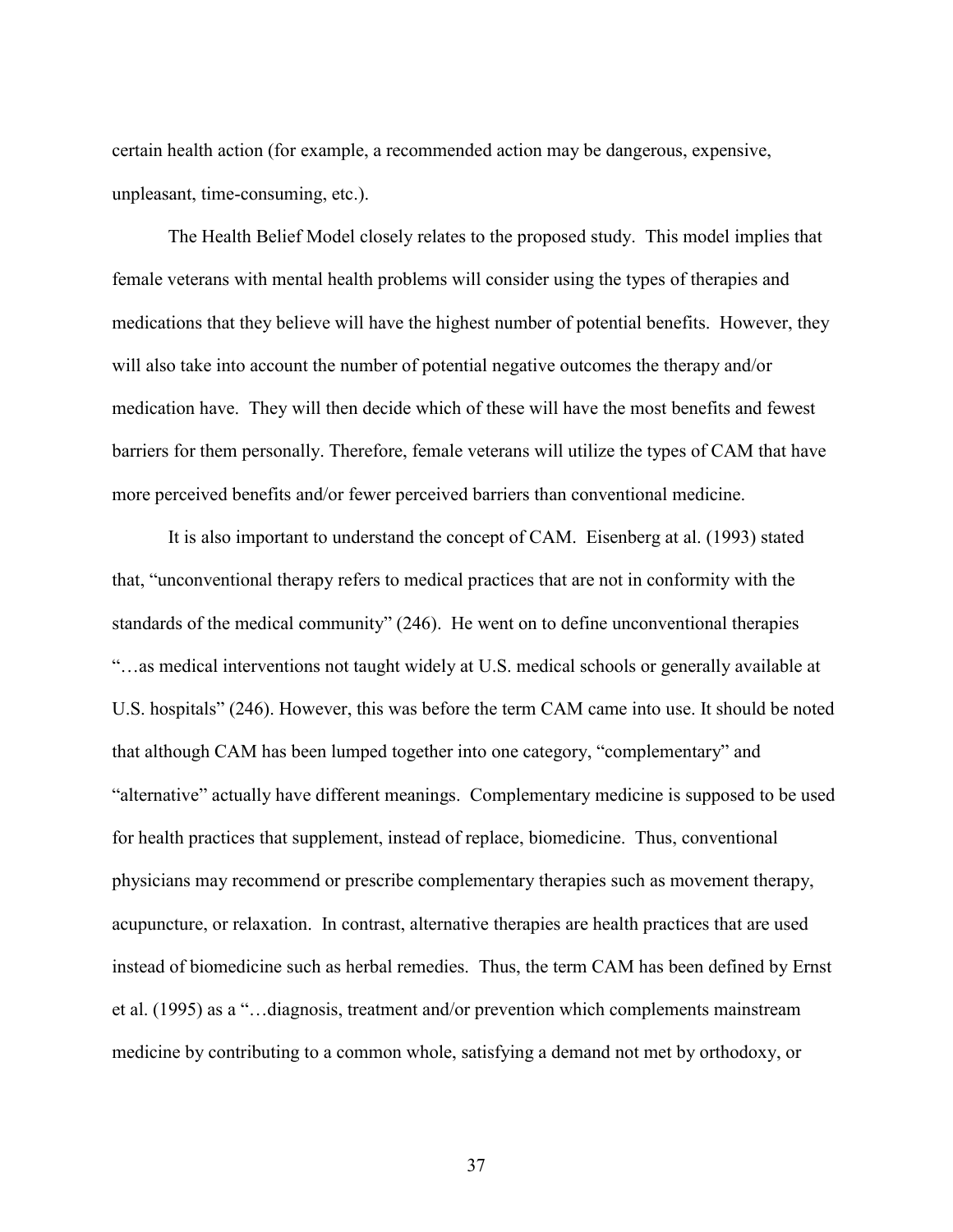diversifying the conceptual frameworks of medicine" (506). This is how CAM will be defined for the purpose of this study.

### **Methodology**

## **Study Design**

The Women Veterans Cohort Study (WVCS) is a two-phase longitudinal study examining healthcare utilization, health outcomes, and costs of care among a cohort of OEF/OIF (Operation Enduring Freedom/Operation Iraqi Freedom) male and female Veterans in Veterans Affairs (VA) care. The sampling frame for the overall study is the OEF/OIF roster, provided to the VA by the Department of Defense Manpower Data Center's (DMDC) Contingency Tracking System. The OEF/OIF roster is a database of veterans who have separated from OEF/OIF military service and enrolled in VA healthcare between  $10/1/2001 - 04/30/10$  ( $n = 750,000$ ). Roster information includes veterans' sex, race, date of birth, deployment dates, armed forces branch (Army, Navy, Air Force, Marines, or Coast Guard) and component (National Guard, Reserve or active duty). Seventy-two thousand women served in OEF/OIF and received VHA health care after return from deployment. Overall, 14% (1179/8392) of all invited OEF/OIF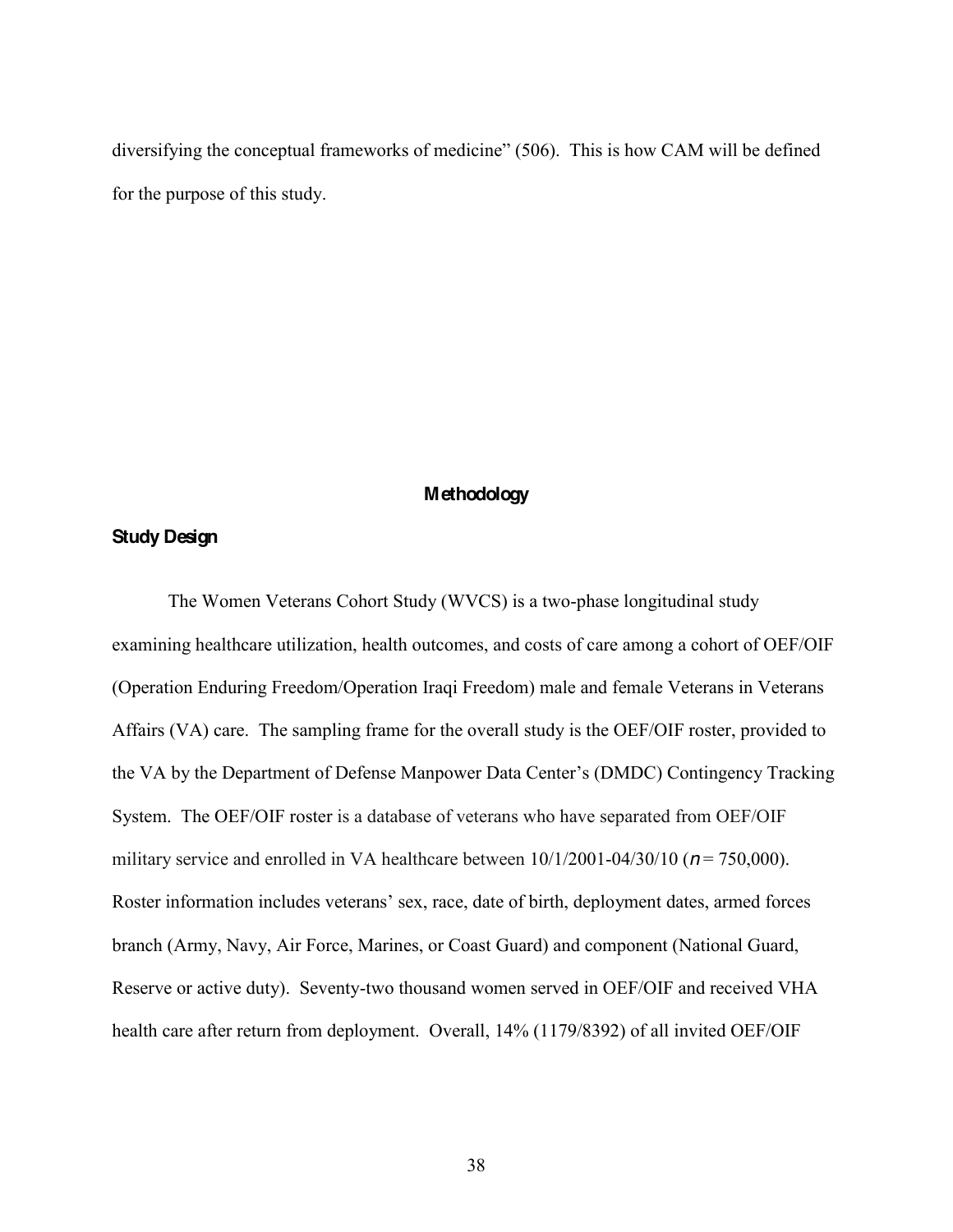veterans agreed to participate in the WVCS prospective cohort, and 66% (777/1179) of those veterans consented and enrolled in the study.

For this study, the target population was OEF/OIF veterans of any age or ethnicity. Each female veteran that was recruited was matched with a male control veteran. Individuals were excluded from this study if they did not seek treatment at a VA in either Connecticut or Indiana. Since veterans were only sampled from two locations, the findings may be based on samples that are less diverse than in reality. This will be important to keep in mind as conclusions are drawn, since findings will not necessarily be applicable to the entire VA population, but to a select subset. Overall, the study population was U.S. veterans who sought treatment at a VA in either Connecticut or Indiana, enrolled in the study, and took the online survey. The trial sample size was 666 U.S. veterans (365 female veterans and 301 male veterans).

The portion of the WVCS focused on in this study is a prospective survey of male and female OEF/OIF veterans at two large VA facilities, one in the northeast and one in the midwest. Mailings (a letter and pre-addressed envelope) were sent to all male and female veterans on the OEF/OIF roster who lived within 300 miles of each facility (n=8900). If there was no response to the first mailing, two more mailings were sent out. If the veteran returned one of the letters in these mailings, it was followed by a telephone call and/or e-mail from the study coordinator to schedule an appointment, obtain consent and other authorization forms, and collect baseline survey data.

Patients expressing interest in the study either met with or called the research coordinator. Prospective subjects were read a description of the study, had questions answered about enrollment and possible adverse consequences of participation, and were screened for eligibility. Eligibility criteria included the ability to speak English and participation in Operation Enduring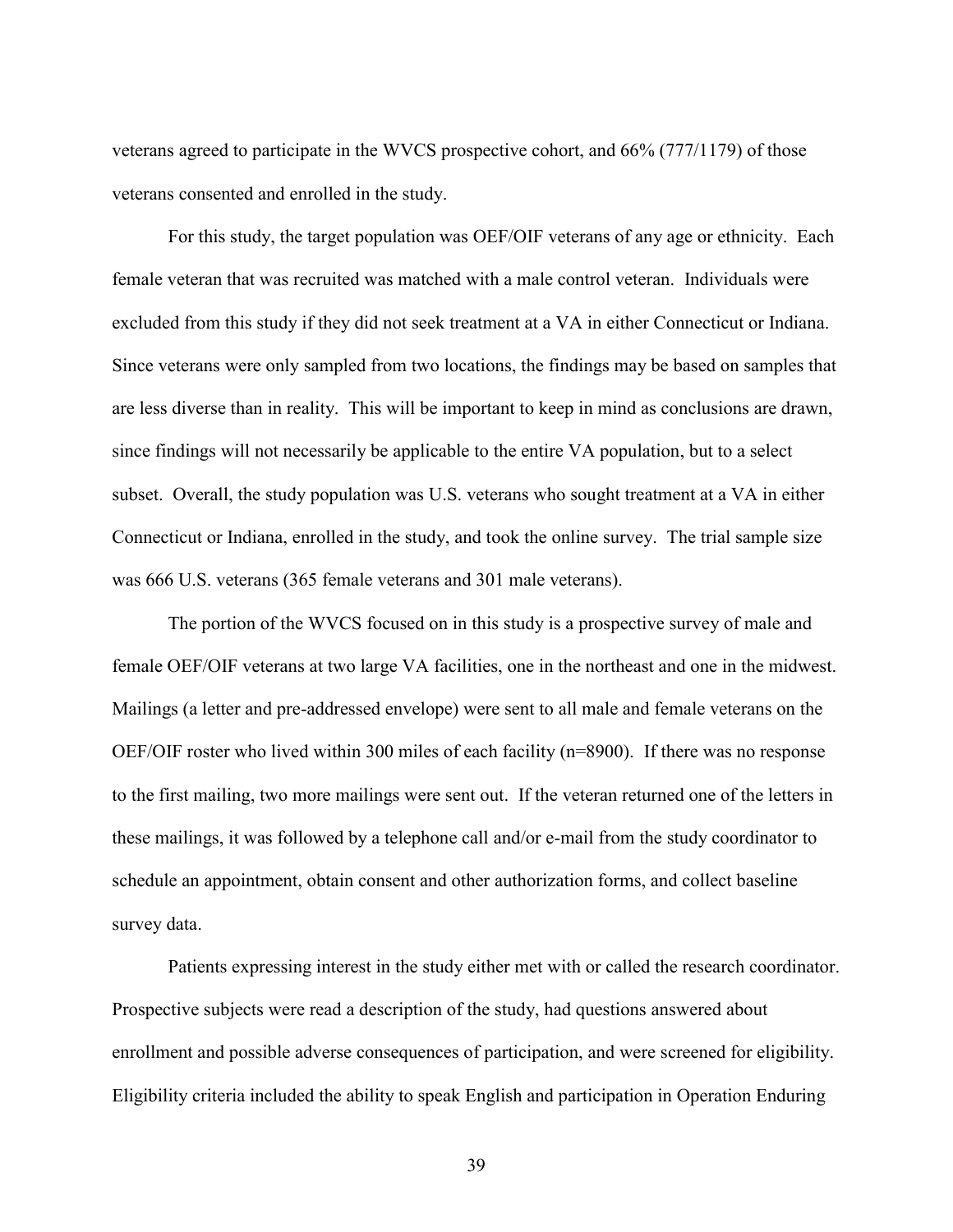Freedom or Operation Iraqi Freedom. Those who agreed to participate were given an appointment at which they signed the informed consent and were asked to complete the baseline survey.

Even after participants had consented to participating in the study, they had the option to stop or to opt out of the study at any time. To protect participants' identity, the survey was paired with an identification number that was linked to the participant's e-mail address. This identifying information was filed separately from the participant's responses in TrialDB, which is a secure, web-based database and survey system. Once participants had completed the survey, they were paid twenty dollars as compensation for their time. Participants were also asked to complete follow-up surveys one and two years, respectively, after the baseline survey.

## **Proposed Survey Measures:**

The following survey measures will be used to look at CAM use amongst female veterans

| <b>Survey Measure</b> | Description                                                |  |  |  |  |
|-----------------------|------------------------------------------------------------|--|--|--|--|
| CAM Use               | Have you used any complementary, alternative, or           |  |  |  |  |
|                       | nontraditional therapies in the past 12 months to treat a  |  |  |  |  |
|                       | physical health problem, to treat an emotional or personal |  |  |  |  |
|                       | problem, to maintain or enhance wellness, or to prevent    |  |  |  |  |
|                       | disease?                                                   |  |  |  |  |
|                       | Participants were asked to identify the 3 types of CAM     |  |  |  |  |
|                       | that they used most often. These types included: Not       |  |  |  |  |
|                       | applicable, Acupuncture, Biofeedback, Chiropractic,        |  |  |  |  |
|                       | Energy healing, Exercise or movement therapy, Herbal       |  |  |  |  |
|                       | therapy, High dose/ mega-vitamins, Homeopathy,             |  |  |  |  |
|                       | Hypnosis, Imagery techniques, Massage therapy, Prayer or   |  |  |  |  |
|                       | other spiritual practice, Relaxation or meditation         |  |  |  |  |
|                       | techniques, Yoga, Special diets, and Spiritual healing by  |  |  |  |  |
|                       | others.                                                    |  |  |  |  |

(Please see Appendix D for a copy of the entire survey):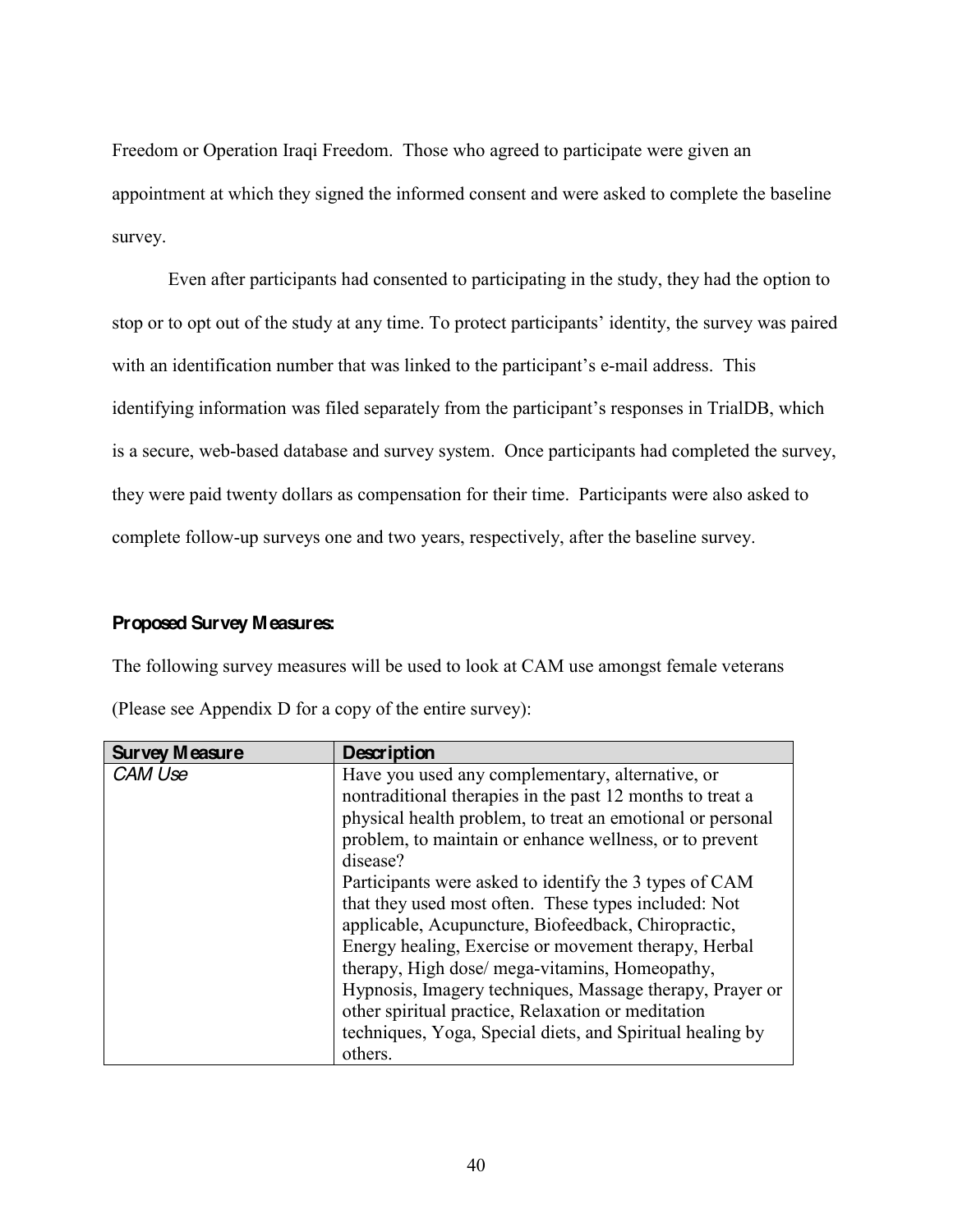The following survey measures will be used to look at the demographic characteristics of female

veterans that engage in CAM (Please see Appendix D for a copy of the entire survey):

| <b>Measure</b>                                     | Description                                                                                                                                                                                                                                                  |
|----------------------------------------------------|--------------------------------------------------------------------------------------------------------------------------------------------------------------------------------------------------------------------------------------------------------------|
| Age                                                | Age is not a measure on the WVCS survey. However,<br>when a participant is "registered" on the TrialDB database,<br>the participant's birth month and year are entered. This<br>provides a more or less accurate representation of the<br>participant's age. |
| Racial or Ethnic Group                             | Participants were asked whether they identify primarily as:<br>White or Caucasian but not Hispanic or Latino, Black or<br>African-American but not Hispanic or Latino, Hispanic or<br>Latino, or Asian or Pacific Islander.                                  |
| Sexual Orientation                                 | Participants were asked whether they identify primarily as:<br>heterosexual, gay or lesbian, bisexual, celibate or asexual,<br>or not sure.                                                                                                                  |
| Current legal marital status                       | Participants were asked whether they identify their legal<br>martial status as: married, divorced, separated, widowed,<br>or single.                                                                                                                         |
| Most recent service branch<br>in the U.S. military | Participants were asked whether their most recent service<br>branch in the military was: air force, army, marine corps,<br>navy, or civilian employee.                                                                                                       |
| Highest level or year of<br>school completed       | Participants were asked whether their highest level or year<br>of school was: high school diploma or G.E.D.; A.A. or<br>associates degree, junior or 2-year college; B.A., B.S.,<br>Bachelor's, 4 year college; or Graduate or professional<br>degree.       |
| Health Insurance                                   | Do you currently have any private health insurance?<br>Do you currently have any form of government-provided<br>health insurance?                                                                                                                            |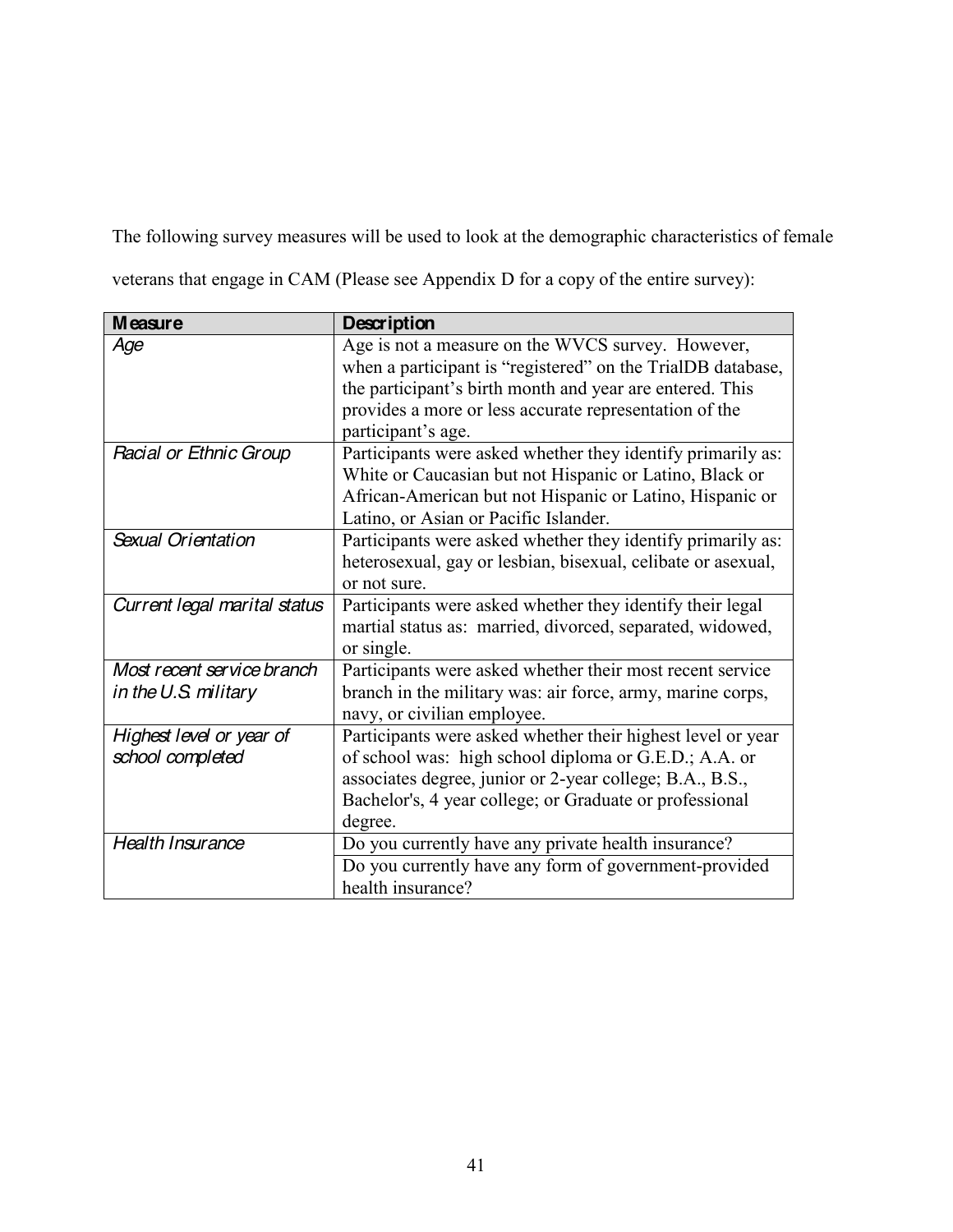| Service-connected disability | Do you have a service-connected disability rating?                                                                                                                                                                                                                                                                                                                                                                                                                                                                                                               |
|------------------------------|------------------------------------------------------------------------------------------------------------------------------------------------------------------------------------------------------------------------------------------------------------------------------------------------------------------------------------------------------------------------------------------------------------------------------------------------------------------------------------------------------------------------------------------------------------------|
| rating                       | Participants were asked to identify whether the answer                                                                                                                                                                                                                                                                                                                                                                                                                                                                                                           |
|                              |                                                                                                                                                                                                                                                                                                                                                                                                                                                                                                                                                                  |
|                              | was: yes, no, or pending/under review.                                                                                                                                                                                                                                                                                                                                                                                                                                                                                                                           |
|                              | A service-connected disability rating is given to a veteran<br>who was "disabled by an injury or illness that was incurred<br>or aggravated during active military service" (United<br>States Department of Veterans Affairs, 2011). To be<br>eligible for such a rating, the veteran had to have been<br>terminated through separation or discharge under<br>conditions other than dishonorable. The rating is based on<br>how chronically disabled the veteran is, and it determines<br>the monetary compensation paid to the veteran for their<br>disability. |
|                              | To assign ratings, the VA uses the Schedule for Rating<br>Disabilities in Title 38, U.S. Code of Federal Regulations,<br>Part 4. These ratings are based on degrees of disability on<br>a scale from 0 to 100 percent, in increments of 10 percent.<br>The ratings determine the amount of compensation<br>payments made to the veterans. A zero-rating means that a<br>disability exists, but that it does not entitle the veteran to<br>compensation payments.                                                                                                 |
| Unable to get needed         | During the last 6 months, did you ever need mental health                                                                                                                                                                                                                                                                                                                                                                                                                                                                                                        |
| mental health care in last 6 | care but could not get it?                                                                                                                                                                                                                                                                                                                                                                                                                                                                                                                                       |
| months                       |                                                                                                                                                                                                                                                                                                                                                                                                                                                                                                                                                                  |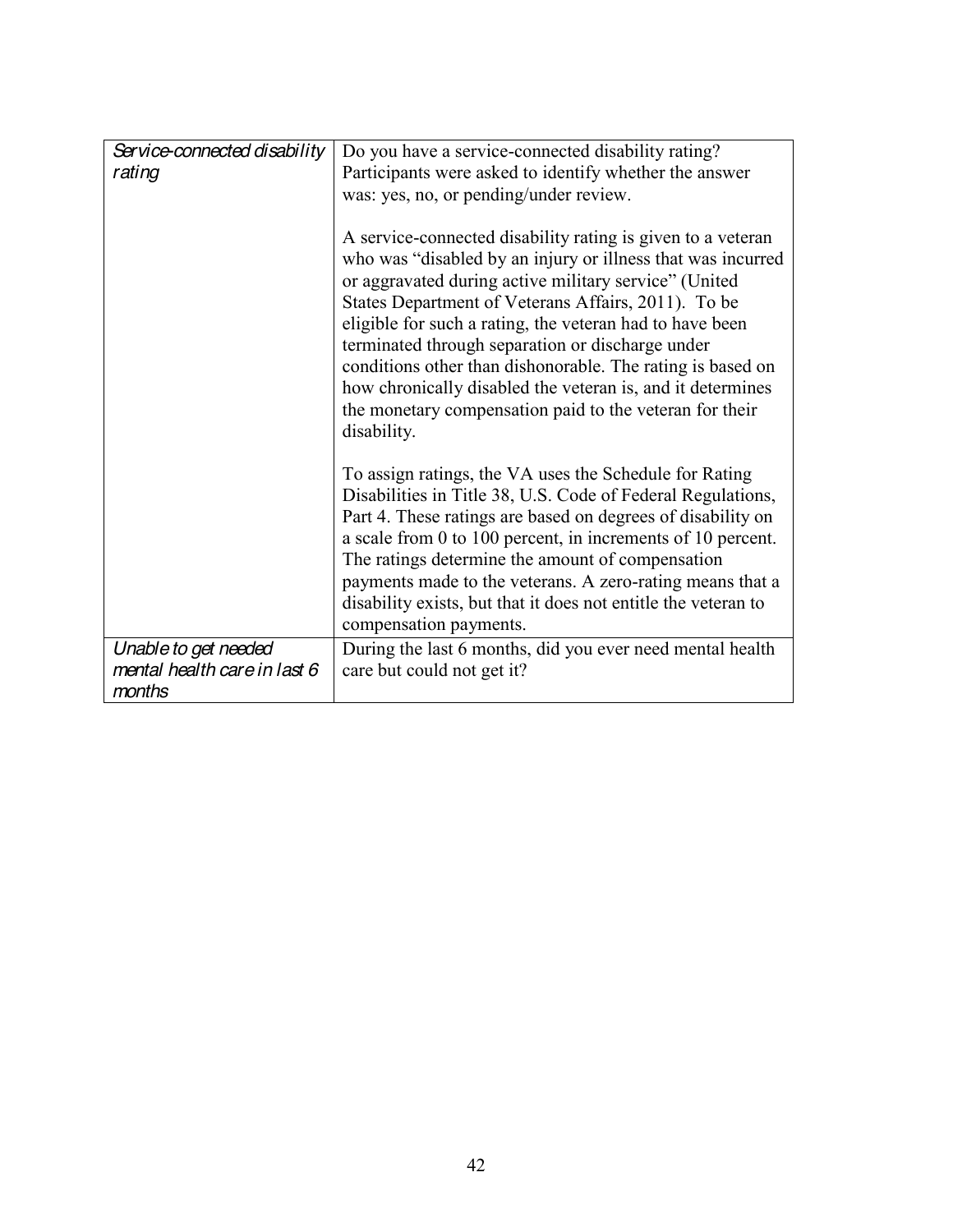The following survey measures will be used to look at the clinical characteristics of female

veterans that engage in CAM (Please see Appendix D for a copy of the entire survey):

| <b>Survey Measure</b>        | Description                                                                                                          |
|------------------------------|----------------------------------------------------------------------------------------------------------------------|
| <b>Post Traumatic Stress</b> | Since return from your most recent deployment have you                                                               |
| <b>Disorder</b>              | received medical treatment for post traumatic stress                                                                 |
|                              | disorder (PTSD)                                                                                                      |
| Anxiety, depression, or      | Since return from your most recent deployment have you                                                               |
| some other emotional         | received medical treatment for anxiety, depression, or                                                               |
| disorder                     | some other emotional disorder                                                                                        |
| Currently smoke cigarettes   | Participants were asked to identify whether they currently<br>smoke cigarettes: every day, some days, or not at all. |
| Drug abuse or alcoholism     | Since return from your most recent deployment have you                                                               |
|                              | received medical treatment for,,, drug abuse or alcoholism                                                           |
| Combat Exposure Scale        | Participants were asked to identify whether the level of                                                             |
|                              | combat they had been exposed to was: light, light to                                                                 |
|                              | moderate, moderate, moderate to heavy, or heavy.                                                                     |
| Military Sexual Trauma       | While you were in the military, did you receive uninvited                                                            |
|                              | and unwanted sexual attention, such as touching,                                                                     |
|                              | cornering, pressure for sexual favors, or sexual remarks?                                                            |
|                              | While you were in the military, did someone ever use                                                                 |
|                              | force, or threat of force, to have sexual contact with you                                                           |
|                              | against your will?                                                                                                   |
| <b>Other Sexual Trauma</b>   |                                                                                                                      |
|                              | Were you ever subjected to uninvited or unwanted sexual                                                              |
|                              | attention? (other than contact covered in questions above)                                                           |
|                              | (e.g. touching, cornering, pressure for sexual favors, verbal<br>remarks).                                           |
| Life threatening illness     |                                                                                                                      |
| Robbed or witnessed an       | Have you ever had a life threatening illness?<br>Have you ever been robbed or witnessed an armed                     |
| armed robbery                | robbery?                                                                                                             |
| Physically harmed by         | Have you ever been hit, beaten up or badly hurt by a                                                                 |
| stranger                     | stranger or by someone you didn't know?                                                                              |
| Threatened physically        |                                                                                                                      |
|                              | Has anyone ever threatened to kill you or cause you<br>serious physical harm?                                        |
| Exposed to warfare or        | Have you lived, worked or had military service in a war                                                              |
| combat                       | zone and been exposed to warfare or combat (e.g. been in                                                             |
|                              | the vicinity of a rocket attack, people being fired upon,                                                            |
|                              |                                                                                                                      |
|                              | seeing someone get wounded or killed)?                                                                               |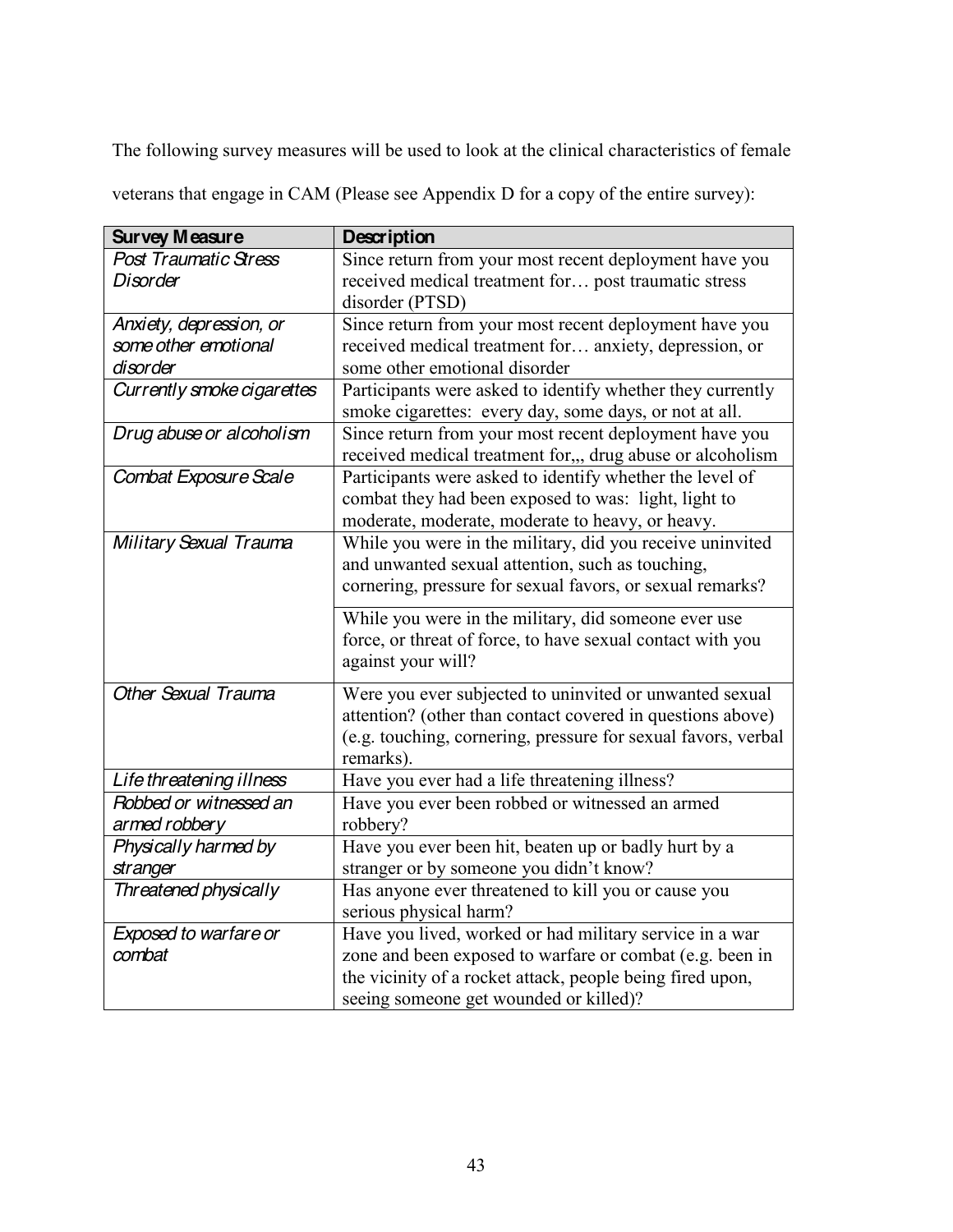### **Data Analysis:**

Data analysis was done using Statistical Analysis Software (SAS). The percentage of female veterans engaging in CAM was calculated, and rates of use for specific types of CAM were determined. Multiple chi-square tests were run in order to assess the degree of association between two nominal (categorical) variables. In addition, a t-test was run in order to determine whether two observed means were statistically different from one another. Levels of significance used were .001, .01, and .05. Significance values equal to or above .05, but less than .10, indicated a trend. The purpose of the data analysis was to determine the percentage of female veterans that are engaging in CAM, the types of CAM that are most used by female veterans, and the characteristics of female veterans that are engaging in CAM.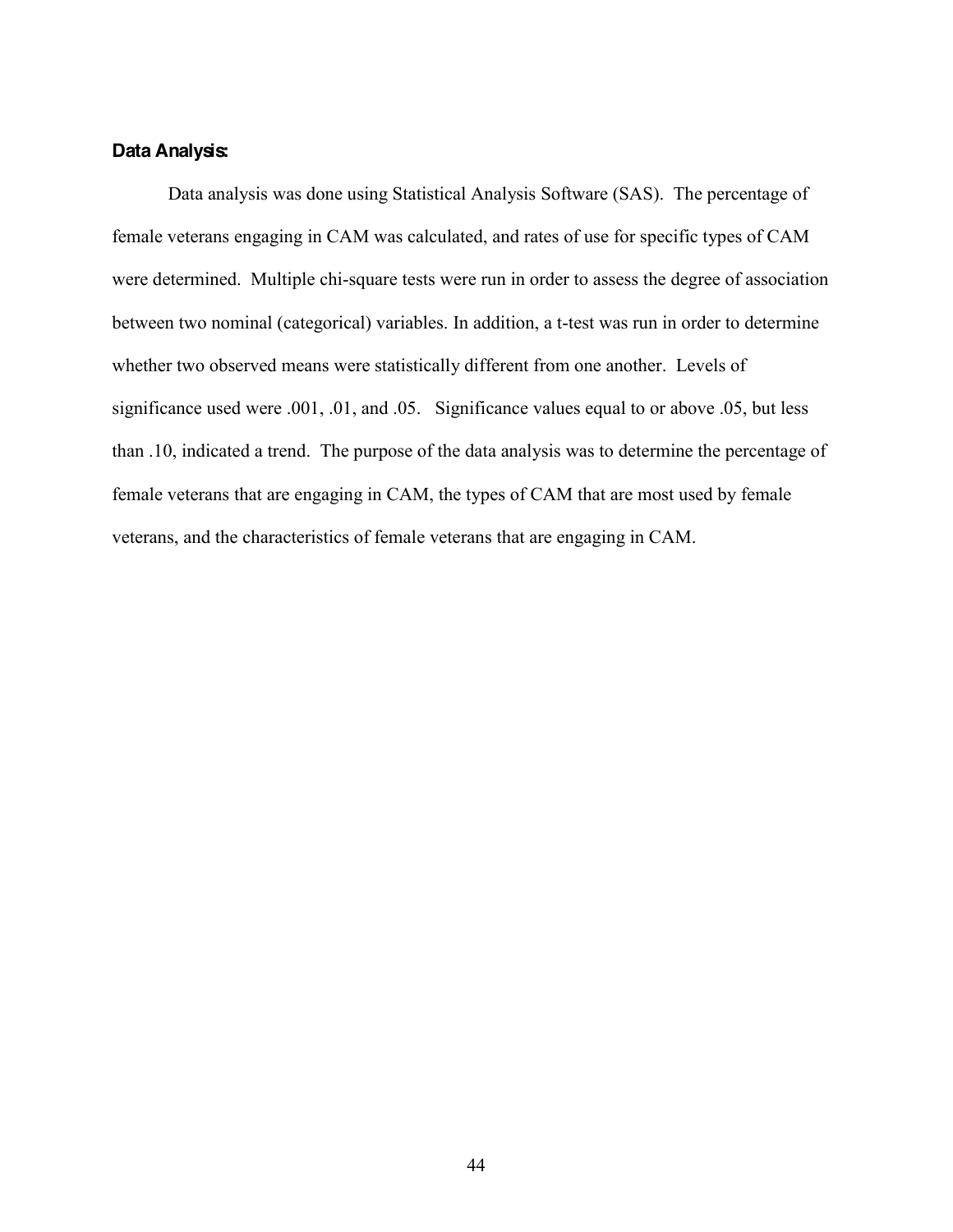# **Results**

In the past twelve months, 38.1% (n=136) of female veterans had used CAM in order to treat a physical health problem, emotional or personal problem, maintain or enhance wellness, or prevent disease (See Table 1).

**Table 1: Use of alternative therapy by female veterans**

| Used alternative therapies | n           | <b>Percent</b> |
|----------------------------|-------------|----------------|
| Yes                        | 36          |                |
| No                         | $\bigcap$ 1 |                |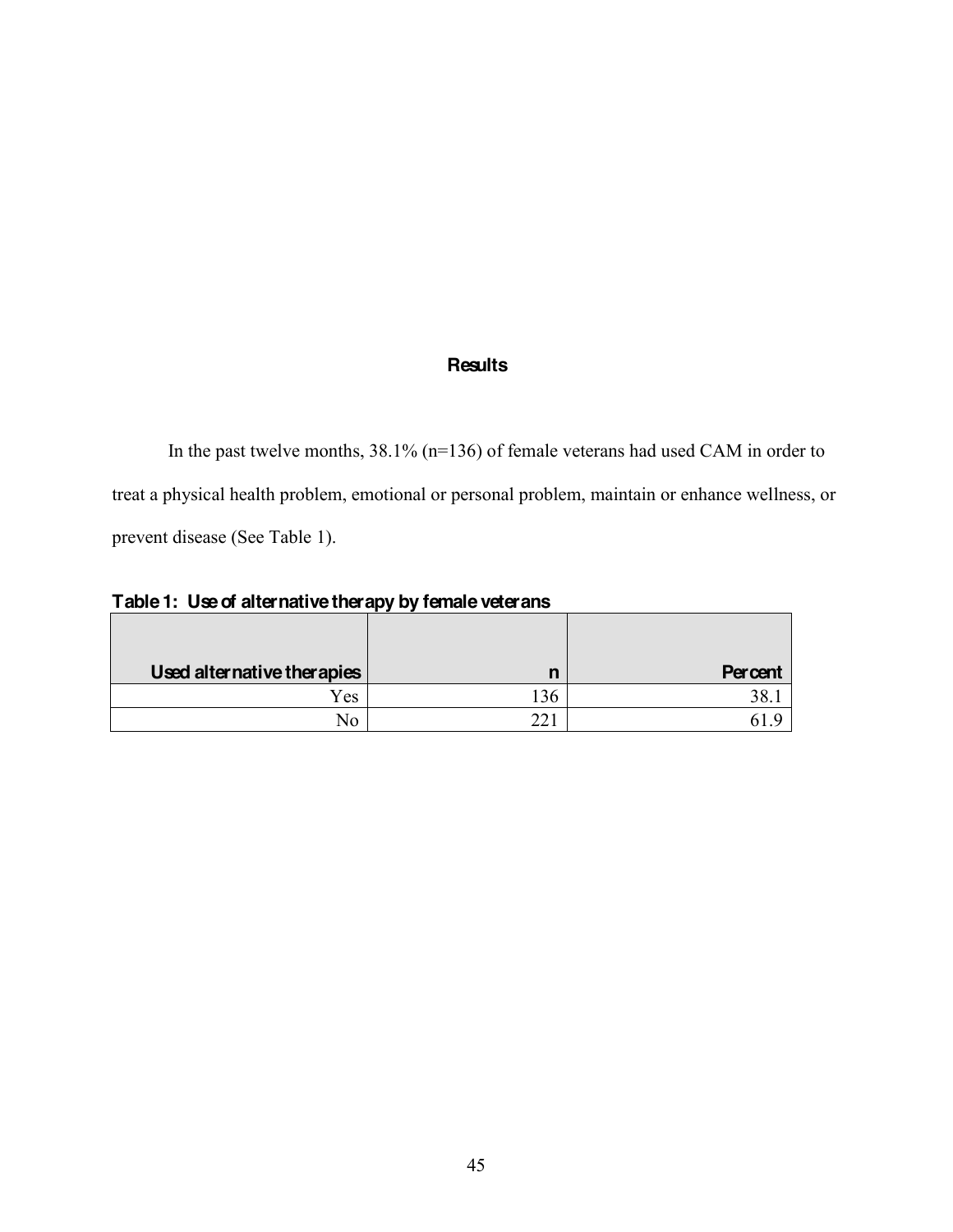Chi-square tests were conducted to assess the relationship between use of CAM and demographic characteristics of female veterans. This test revealed that the percentage of female veterans that used CAM differed by racial/ethnic group,  $\chi^2(3, N=353) = 20.13$ ,  $p \le 0.001$ ). Hispanic and Latino women were more likely to engage in CAM therapy than women from other racial/ethnic groups. In addition, they also differed in terms of currently having private health insurance  $\chi^2(1, N=357) = 6.18$ ,  $p<0.05$ ), having a service-connected disability rating  $\chi^2(2, N=348)$  $= 9.10, \rho \times 0.05$ , and needing mental health care in the last 6 months, but being unable to get it  $\chi^2(1, N=347) = 6.21, \rho \times 0.05$ . Women with private health insurance or who had a serviceconnected disability rating (or who had one pending/under review) were more likely to engage in CAM. Also, women that had needed mental health care in the last 6 months, but had been unable to get it, were more likely to engage in CAM (See Table 2).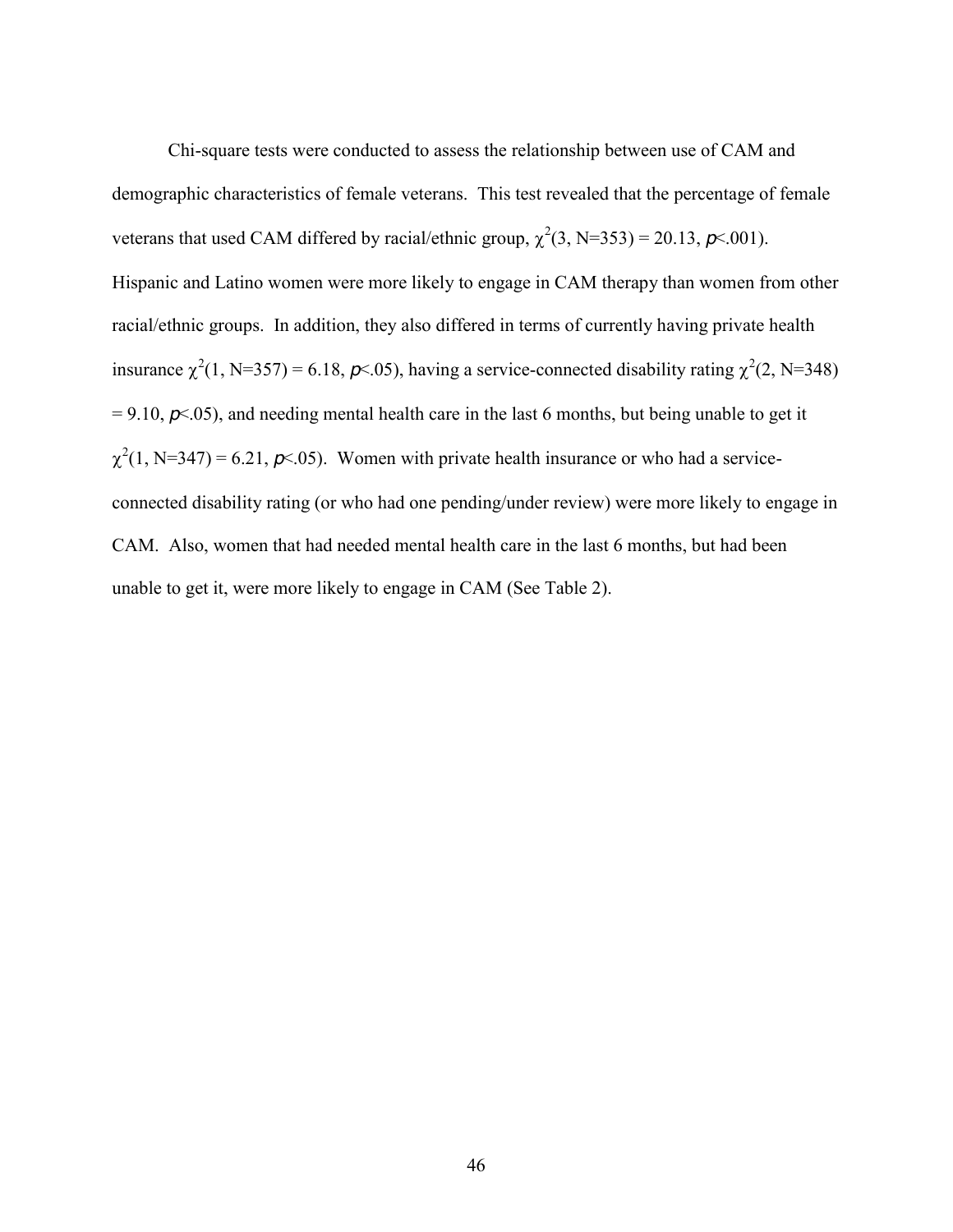| <b>Characteristic</b>                                            | Response                                                           |                      | Proportion of<br>women who<br>engaged in CAM<br>$n[\%]$ , unless<br>otherwise noted |                                  | Proportion of<br>women who did<br>not engage in<br><b>CAM</b><br>$n[\%]$ , unless<br>otherwise noted | <b>P</b> Value |
|------------------------------------------------------------------|--------------------------------------------------------------------|----------------------|-------------------------------------------------------------------------------------|----------------------------------|------------------------------------------------------------------------------------------------------|----------------|
| Age (calculated                                                  |                                                                    |                      |                                                                                     |                                  |                                                                                                      |                |
| by TrialDB from                                                  |                                                                    |                      | Mean(sd)                                                                            |                                  | Mean(sd)                                                                                             | 0.425          |
| month and year                                                   |                                                                    | 32.4                 | (10.3)                                                                              |                                  | 31.9(10.6)                                                                                           |                |
| of birth)                                                        | N/A                                                                |                      |                                                                                     |                                  |                                                                                                      |                |
| What is your<br>main racial or<br>ethnic group?                  | White or<br>Caucasian, but<br>not Hispanic or<br>Latino            | 110                  | (81.5)                                                                              | 188                              | (85.1)                                                                                               | $<0.001***$    |
|                                                                  | Black or<br>African-<br>American, but<br>not Hispanic or<br>Latino | 3                    | (2.2)                                                                               | 21                               | (9.5)                                                                                                |                |
|                                                                  | Hispanic or<br>Latino                                              | 20                   | (14.8)                                                                              | 8                                | (3.6)                                                                                                |                |
|                                                                  | Asian or Pacific<br>Islander                                       | $\overline{2}$       | (1.5)                                                                               | $\overline{4}$                   | (1.8)                                                                                                |                |
| How would you<br>describe your<br>current sexual<br>orientation? | Straight or<br>heterosexual                                        | 113                  | (85.6)                                                                              | 183                              | (84.7)                                                                                               | 0.700          |
|                                                                  | Gay or lesbian                                                     | 5                    | (3.8)                                                                               | 12                               | (5.6)                                                                                                |                |
|                                                                  | <b>Bisexual</b>                                                    | 9                    | (6.8)                                                                               | 9                                | (4.2)                                                                                                |                |
|                                                                  | Celibate or<br>asexual                                             | $\overline{4}$       | (3.0)                                                                               | 10                               | (4.6)                                                                                                |                |
|                                                                  | Not sure                                                           | $\mathbf{1}$         | (0.8)                                                                               | $\overline{2}$                   | (0.9)                                                                                                |                |
| What is your<br>current legal                                    |                                                                    | 62                   | (45.9)                                                                              | 82                               | (37.1)                                                                                               | 0.478          |
| marital status?                                                  | Married<br>Divorced                                                |                      |                                                                                     |                                  |                                                                                                      |                |
|                                                                  |                                                                    | 29<br>$\overline{2}$ | (21.5)                                                                              | 47                               | (21.3)                                                                                               |                |
|                                                                  | Separated<br>Widowed                                               | $\mathbf{1}$         | (1.5)<br>(0.7)                                                                      | $\overline{4}$<br>$\overline{3}$ | (1.8)<br>(1.4)                                                                                       |                |
|                                                                  | Single                                                             | 41                   | (30.4)                                                                              | 85                               | (38.5)                                                                                               |                |
| What was your                                                    |                                                                    |                      |                                                                                     |                                  |                                                                                                      |                |
| most recent<br>service branch in<br>the military?                | Air Force                                                          | 26                   | (19.1)                                                                              | 39                               | (17.6)                                                                                               | 0.374          |

# **Table 2: Demographic characteristics of women who engage in CAM**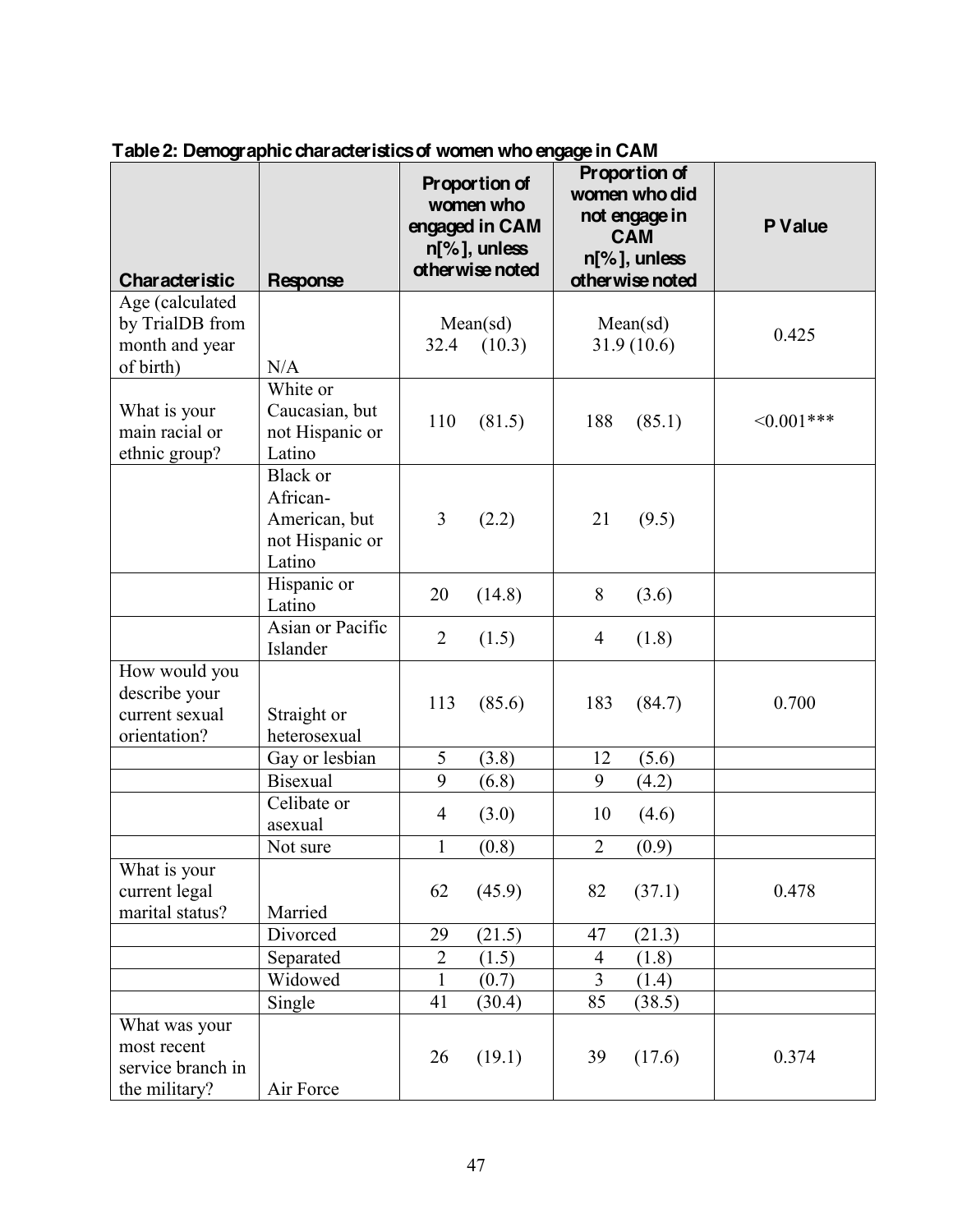|                                                                                                  | Army                                                            | 87               | (64.0) | 157          | (71.0) |          |
|--------------------------------------------------------------------------------------------------|-----------------------------------------------------------------|------------------|--------|--------------|--------|----------|
|                                                                                                  | Marine Corps                                                    | 8                | (5.9)  | 6            | (2.7)  |          |
|                                                                                                  | Navy                                                            | 15               | (11.0) | 18           | (8.1)  |          |
|                                                                                                  | Civilian<br>Employee                                            | $\boldsymbol{0}$ | (0.0)  | $\mathbf{1}$ | (0.5)  |          |
| What is the<br>highest level or<br>year of school<br>you completed?                              | High School<br>diploma or<br>G.E.D.                             | 26               | (19.3) | 66           | (29.9) | 0.144    |
|                                                                                                  | A.A. or<br>associates<br>degree, junior<br>or 2-year<br>college | 29               | (21.5) | 47           | (21.3) |          |
|                                                                                                  | B.A., B.S.,<br>Bachelor's, 4<br>year college                    | 59               | (43.7) | 78           | (35.3) |          |
|                                                                                                  | Graduate or<br>professional<br>degree                           | 21               | (15.6) | 30           | (13.6) |          |
| Do you currently<br>have any private<br>health insurance?                                        | Yes                                                             | 89               | (65.4) | 115          | (52.0) | $0.013*$ |
|                                                                                                  | N <sub>0</sub>                                                  | 47               | (34.6) | 106          | (48.0) |          |
| Do you currently<br>have any form of<br>government-<br>provided health<br>insurance?             | Yes                                                             | 43               | (31.6) | 77           | (35.2) | 0.493    |
|                                                                                                  | N <sub>o</sub>                                                  | 93               | (68.4) | 142          | (64.8) |          |
| Do you have a<br>service-<br>connected<br>disability rating?                                     | Yes                                                             | 85               | (64.4) | 113          | (52.3) | $0.011*$ |
|                                                                                                  | N <sub>o</sub>                                                  | 35               | (26.5) | 91           | (42.1) |          |
|                                                                                                  | Pending / Under<br>review                                       | 12               | (9.1)  | 12           | (5.6)  |          |
| During the last 6<br>months, did you<br>ever need mental<br>health care but<br>could not get it? | Yes                                                             | 23               | (17.3) | 18           | (8.4)  | $0.013*$ |
|                                                                                                  | N <sub>o</sub>                                                  | 110              | (82.7) | 196          | (91.6) |          |

*Note*:  ${}^{t}p<.10$  \*  $p<.05$  \*\* $p<.01$  \*\*\*p<.001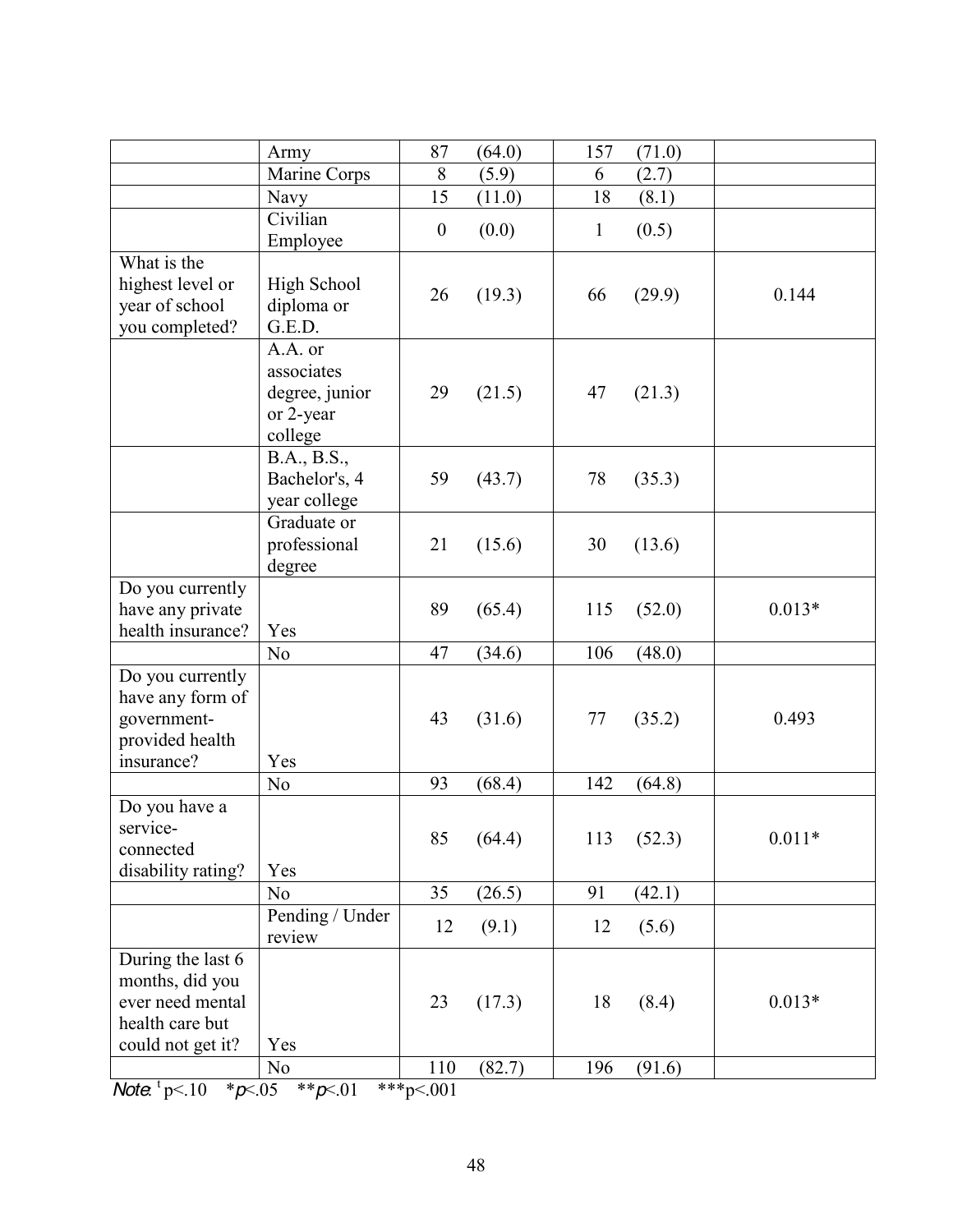Chi-square tests were conducted to assess the relationship between use of CAM and clinical/mental health characteristics of female veterans. This test revealed a trend toward significant differences in CAM use between female veterans that abused drugs or alcohol and those that did not  $\chi^2(1, N=309) = 2.74$ , p < .10. Female veterans that abused drugs or alcohol tended to be less likely to use CAM than other female veterans (See Table 3).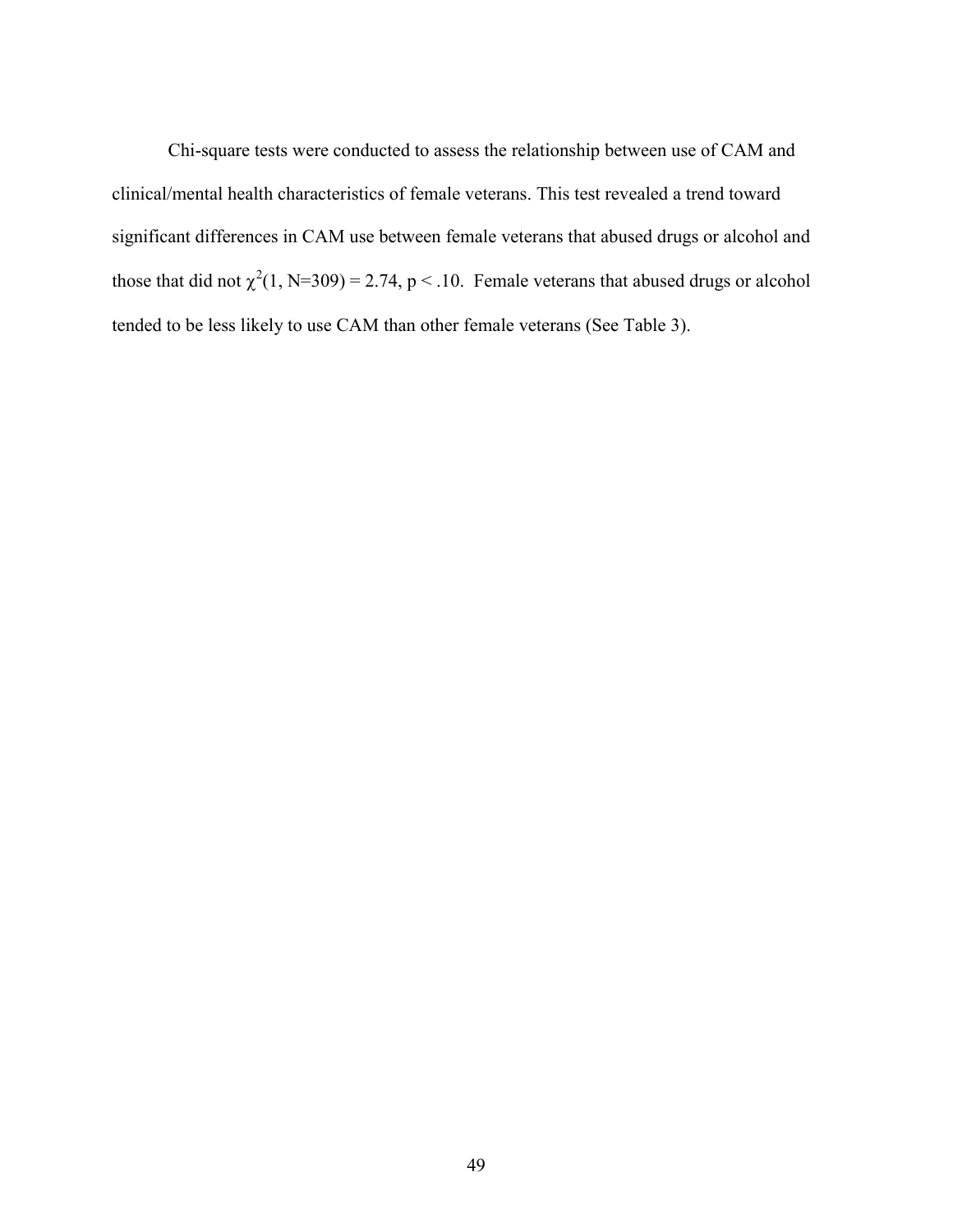| <b>Characteristic</b>                                                 | Response             | Proportion of<br>women who<br>engaged in CAM<br>$n[\%]$ |        | Proportion of<br>women who<br>did not engage<br>in CAM<br>$n[\%]$ |        | P Value   |
|-----------------------------------------------------------------------|----------------------|---------------------------------------------------------|--------|-------------------------------------------------------------------|--------|-----------|
| Post Traumatic Stress Disorder                                        | Yes                  | 53                                                      | (40.8) | 71                                                                | (37.4) | 0.54      |
|                                                                       | N <sub>o</sub>       | 77                                                      | (59.2) | 119                                                               | (62.6) |           |
| Anxiety, depression, or some<br>other emotional disorder              | Yes                  | 76                                                      | (58.5) | 109                                                               | (57.1) | 0.804     |
|                                                                       | N <sub>o</sub>       | 54                                                      | (41.5) | 82                                                                | (42.9) |           |
| Do you NOW smoke cigarettes<br>every day, some days or not at<br>all? | Every day            | 14                                                      | (25.9) | 32                                                                | (32.0) | 0.732     |
|                                                                       | Some days            | 8                                                       | (14.8) | 14                                                                | (14.0) |           |
|                                                                       | Not at all           | 32                                                      | (59.3) | 54                                                                | (54.0) |           |
| Drug abuse or alcoholism                                              | Yes                  | $\overline{3}$                                          | (2.4)  | 12                                                                | (6.5)  | $0.098^t$ |
|                                                                       | N <sub>o</sub>       | 122                                                     | (97.6) | 172                                                               | (93.5) |           |
| <b>Combat Exposure Scale</b>                                          | Light                | 70                                                      | (52.2) | 126                                                               | (58.3) | 0.451     |
|                                                                       | Light to<br>Moderate | 32                                                      | (23.9) | 45                                                                | (20.8) |           |
|                                                                       | Moderate             | 15                                                      | (11.2) | 29                                                                | (13.4) |           |
|                                                                       | Moderate<br>to Heavy | 13                                                      | (9.7)  | 12                                                                | (5.6)  |           |
|                                                                       | Heavy                | $\overline{4}$                                          | (3.0)  | $\overline{4}$                                                    | (1.9)  |           |

**Table 3: Clinical and mental health characteristics of female veterans who engage in CAM**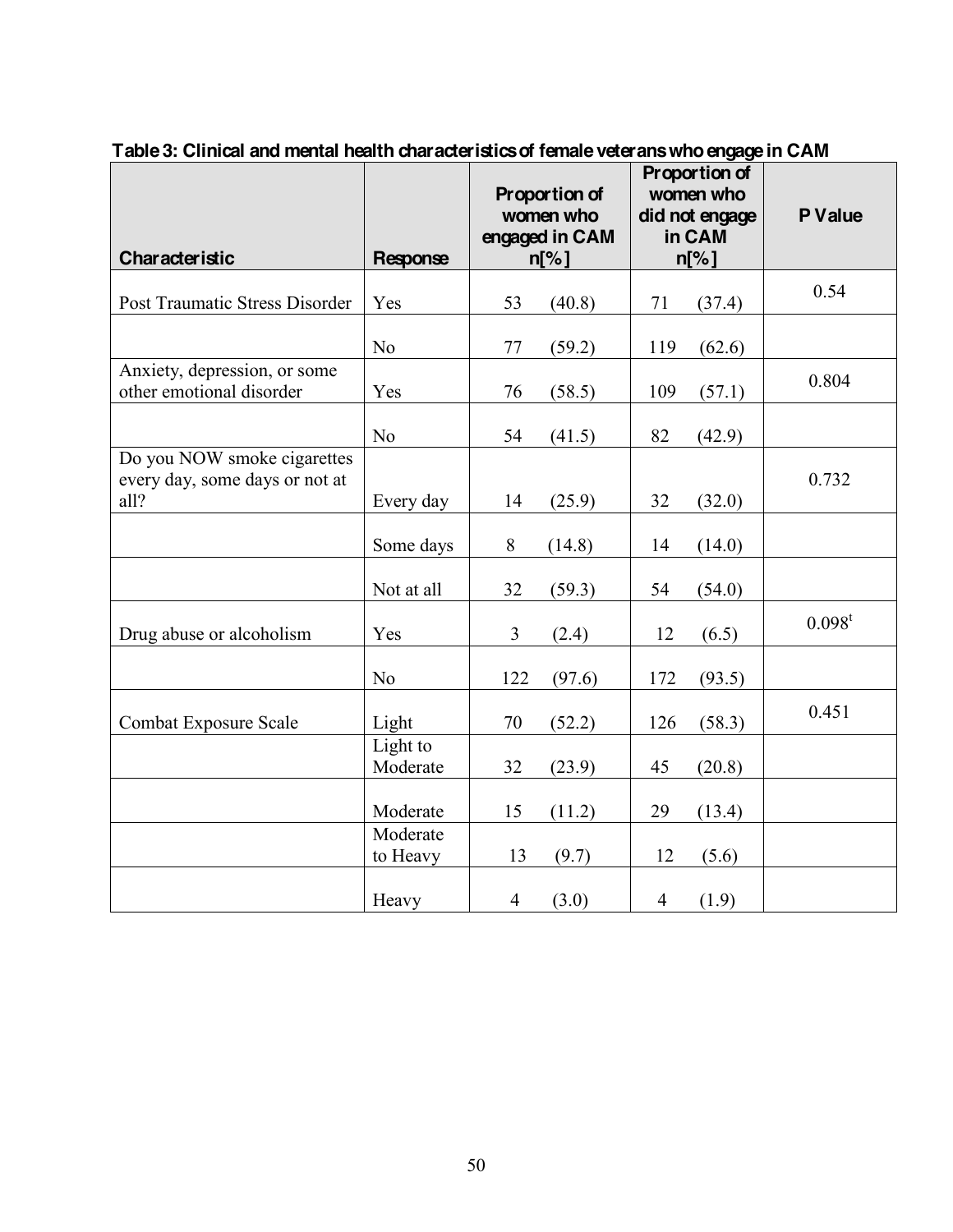Chi-square tests were conducted to assess the relationship between use of CAM and negative sexual events experienced by female veterans. This test revealed that the percentage of female veterans that used CAM differed by whether or not someone had used force or threat of force to have sexual contact with the women against their will while they were in the military  $\chi^2(1, N=350) = 4.07$ , p < .05. If force or threat of force had been used, the female veterans were more likely to use CAM. This test also revealed a trend toward significant differences in CAM use between female veterans that

had received uninvited and unwanted sexual attention while in the military and those that had not  $\chi^2(1, N=349) = 3.38$ , p < .10. Female veterans that had received uninvited and unwanted sexual attention while in the military tended to be more likely to use CAM than other female veterans (See Table 4).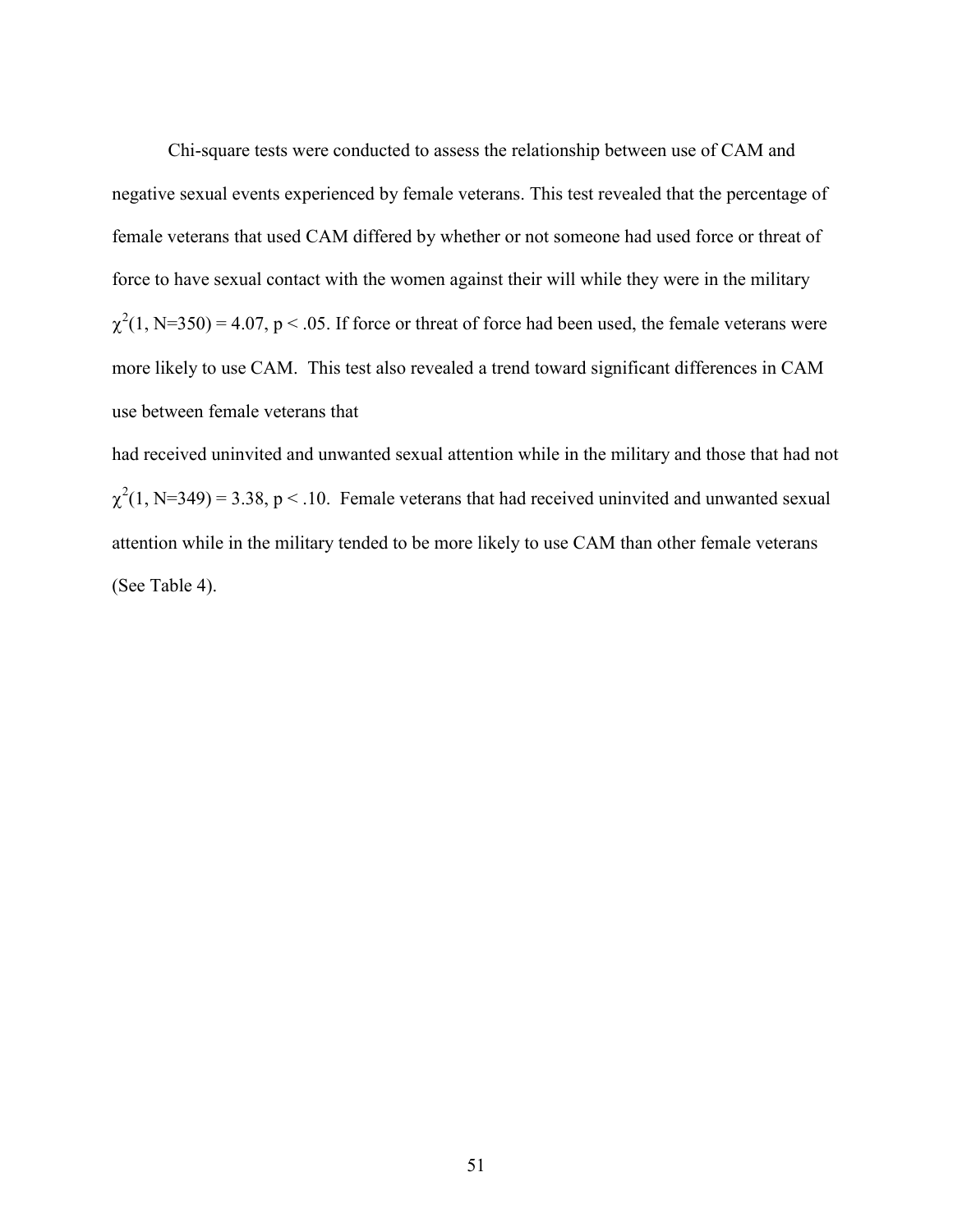| Characteristic                                                                                                                                                                                              | Response             | Proportion of<br>women who<br>engaged in CAM<br>$n\lceil\% \rceil$ | Proportion of<br>women who<br>did not engage<br>in CAM<br>$n[\%]$ | P Value   |
|-------------------------------------------------------------------------------------------------------------------------------------------------------------------------------------------------------------|----------------------|--------------------------------------------------------------------|-------------------------------------------------------------------|-----------|
| While you were in the military,<br>did you receive uninvited and<br>unwanted sexual attention,<br>such as touching, cornering,<br>pressure for sexual favors, or<br>sexual remarks?                         | Yes                  | (55.2)<br>74                                                       | 97<br>(45.1)                                                      | $0.066^t$ |
|                                                                                                                                                                                                             | N <sub>0</sub>       | 60<br>(44.8)                                                       | 118<br>(54.9)                                                     |           |
| While you were in the military,<br>did someone ever use force or<br>threat of force to have sexual<br>contact with you against your<br>will?                                                                | Yes                  | 26<br>(19.4)                                                       | 25<br>(11.6)                                                      | $0.044*$  |
|                                                                                                                                                                                                             | N <sub>0</sub>       | 108<br>(80.6)                                                      | 191<br>(88.4)                                                     |           |
| Were you ever subjected to<br>uninvited or unwanted sexual<br>attention? (other than contact<br>covered in questions above<br>(e.g. touching, cornering,<br>pressure for sexual favors,<br>verbal remarks). | Never                | 62<br>(46.3)                                                       | (52.8)<br>114                                                     | 0.204     |
|                                                                                                                                                                                                             | Once                 | 20<br>(14.9)                                                       | (15.7)<br>34                                                      |           |
|                                                                                                                                                                                                             | Twice                | 11<br>(8.2)                                                        | (6.5)<br>14                                                       |           |
|                                                                                                                                                                                                             | 3 times              | 12<br>(9.0)                                                        | 8<br>(3.7)                                                        |           |
|                                                                                                                                                                                                             | 4 times              | $\mathbf{1}$<br>(0.7)                                              | 6<br>(2.8)                                                        |           |
|                                                                                                                                                                                                             | 5 times              | $\boldsymbol{0}$<br>(0.0)                                          | $\overline{2}$<br>(0.9)                                           |           |
|                                                                                                                                                                                                             | More than<br>5 times | 28<br>(20.9)                                                       | 38<br>(17.6)                                                      |           |

# **Table 4: Negative sexual events experienced by female veterans who engage in CAM**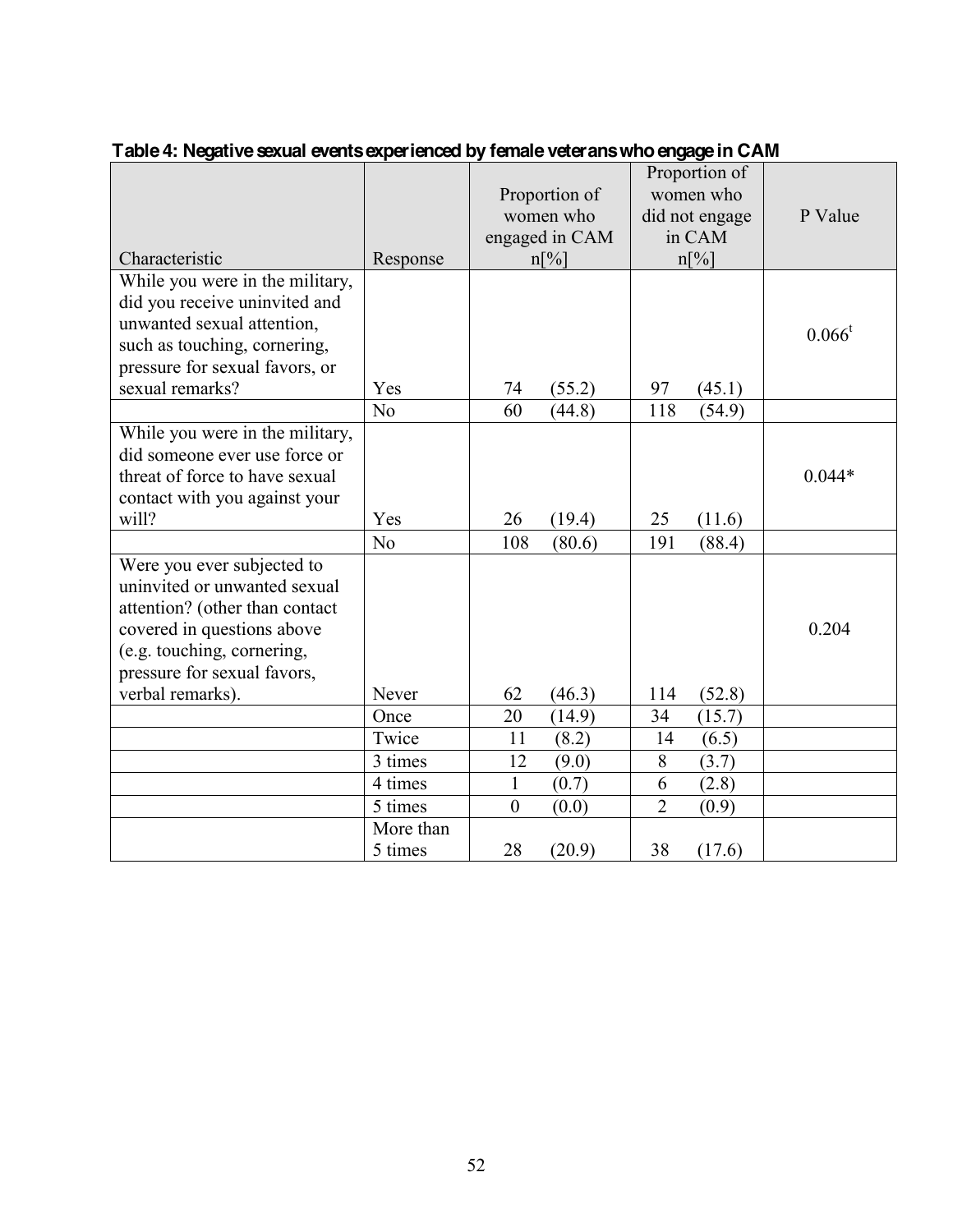Chi-square tests were conducted to assess the relationship between use of CAM and lifethreatening events experienced by female veterans. This test revealed that the percentage of female veterans that used CAM differed by whether or not the veteran had been hit, beaten up, or badly hurt by a stranger  $\chi^2(3, N=350) = 6.28$ , p < .10. Female veterans that had been hit, beaten up, or badly hurt by a stranger tended to be less likely to use CAM than other female veterans (See Table 5).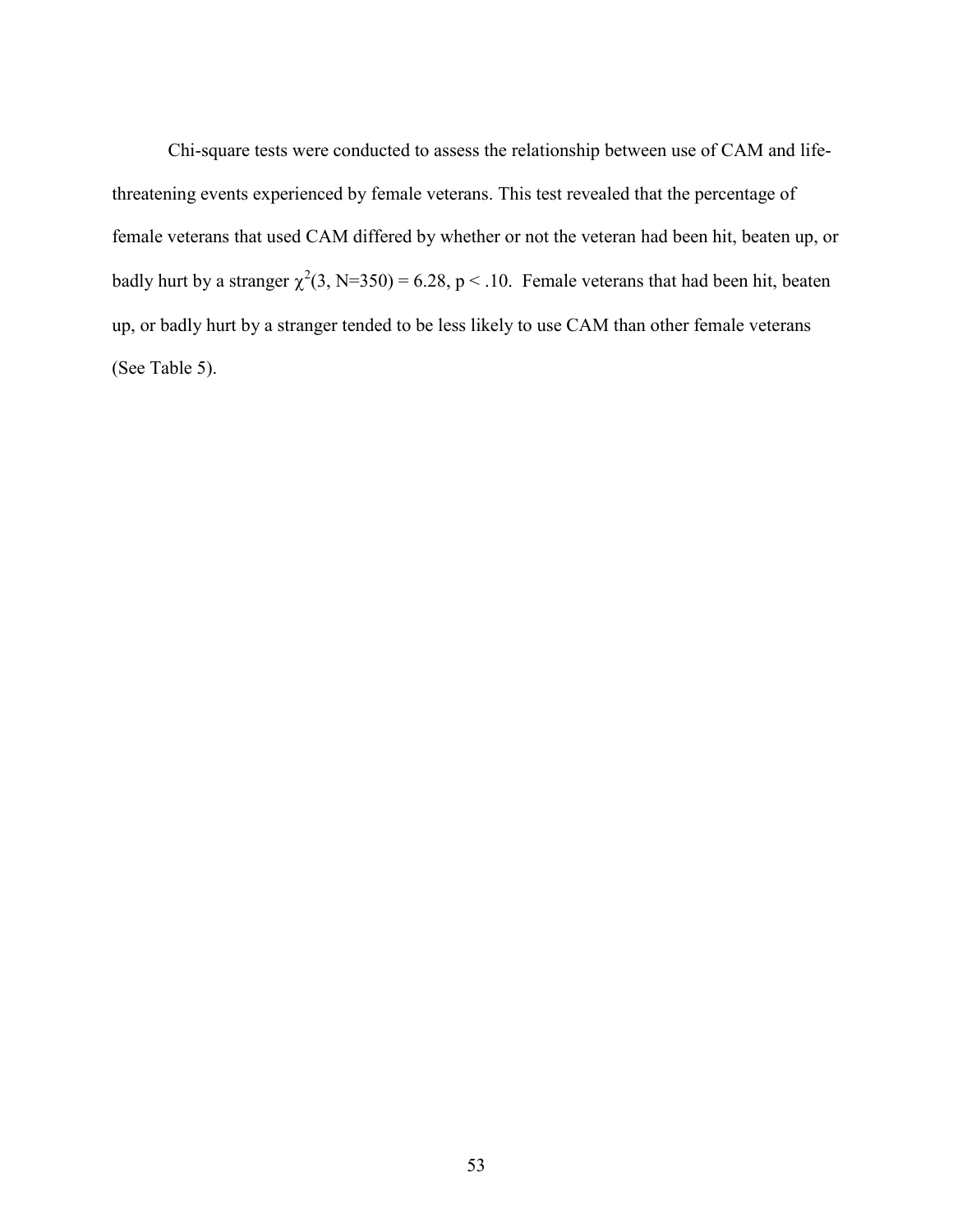|                                 |           |                  |                | Proportion of    |        |           |
|---------------------------------|-----------|------------------|----------------|------------------|--------|-----------|
|                                 |           | Proportion of    |                | women who        |        |           |
|                                 |           | women who        |                | did not engage   |        | P Value   |
|                                 |           |                  | engaged in CAM | in CAM           |        |           |
| Characteristic                  | Response  |                  | $n[\%]$        |                  | n[%]   |           |
| Have you ever had a life        |           |                  |                |                  |        | 0.474     |
| threatening illness?            | Never     | 113              | (85.6)         | 194              | (89.8) |           |
|                                 | Once      | 17               | (12.9)         | 19               | (8.8)  |           |
|                                 | Twice     | $\overline{2}$   | (1.5)          | $\overline{3}$   | (1.4)  |           |
| Have you ever been robbed or    |           |                  |                |                  |        | 0.558     |
| witnessed an armed robbery?     | Never     | 111              | (82.8)         | 172              | (79.6) |           |
|                                 | Once      | 12               | (9.0)          | 28               | (13.0) |           |
|                                 | Twice     | 9                | (6.7)          | 15               | (6.9)  |           |
|                                 | 4 times   | $\mathbf{1}$     | (0.7)          | $\boldsymbol{0}$ | (0.0)  |           |
|                                 | More than |                  |                |                  |        |           |
|                                 | 5 times   | $\mathbf{1}$     | (0.7)          | $\mathbf{1}$     | (0.5)  |           |
| Have you ever been hit, beaten  |           |                  |                |                  |        |           |
| up or badly hurt by a stranger  |           |                  |                |                  |        | $0.099^t$ |
| or by someone you didn't        |           |                  |                |                  |        |           |
| know?                           | Never     | 118              | (88.1)         | 192              | (88.9) |           |
|                                 | Once      | 15               | (11.2)         | 14               | (6.5)  |           |
|                                 | Twice     | $\mathbf{1}$     | (0.7)          | 8                | (3.7)  |           |
|                                 | More than |                  |                |                  |        |           |
|                                 | 5 times   | $\boldsymbol{0}$ | (0.0)          | $\overline{2}$   | (0.9)  |           |
| Has anyone ever threatened to   |           |                  |                |                  |        |           |
| kill you or cause you serious   |           |                  |                |                  |        | 0.101     |
| physical harm?                  | Never     | 79               | (59.0)         | 147              | (68.1) |           |
|                                 | Once      | 25               | (18.7)         | 39               | (18.1) |           |
|                                 | Twice     | 12               | (9.0)          | 10               | (4.6)  |           |
|                                 | 3 times   | $\boldsymbol{7}$ | (5.2)          | 3                | (1.4)  |           |
|                                 | 4 times   | $\boldsymbol{0}$ | (0.0)          | $\overline{2}$   | (0.9)  |           |
|                                 | More than |                  |                |                  |        |           |
|                                 | 5 times   | 11               | (8.2)          | 15               | (6.9)  |           |
| Have you lived, worked or had   |           |                  |                |                  |        |           |
| military service in a war zone  |           |                  |                |                  |        |           |
| and been exposed to warfare or  |           |                  |                |                  |        |           |
| combat (e.g. been in the        |           |                  |                |                  |        | 0.618     |
| vicinity of a rocket attack,    |           |                  |                |                  |        |           |
| people being fired upon, seeing |           |                  |                |                  |        |           |
| someone get wounded or          |           |                  |                |                  |        |           |
| killed)?                        | Never     | 36               | (26.9)         | 60               | (27.6) |           |
|                                 | Once      | 34               | (25.4)         | 64               | (29.5) |           |
|                                 | Twice     | 13               | (9.7)          | 20               | (9.2)  |           |

# **Table 5: Life-threatening events experienced by female veterans who engage in CAM**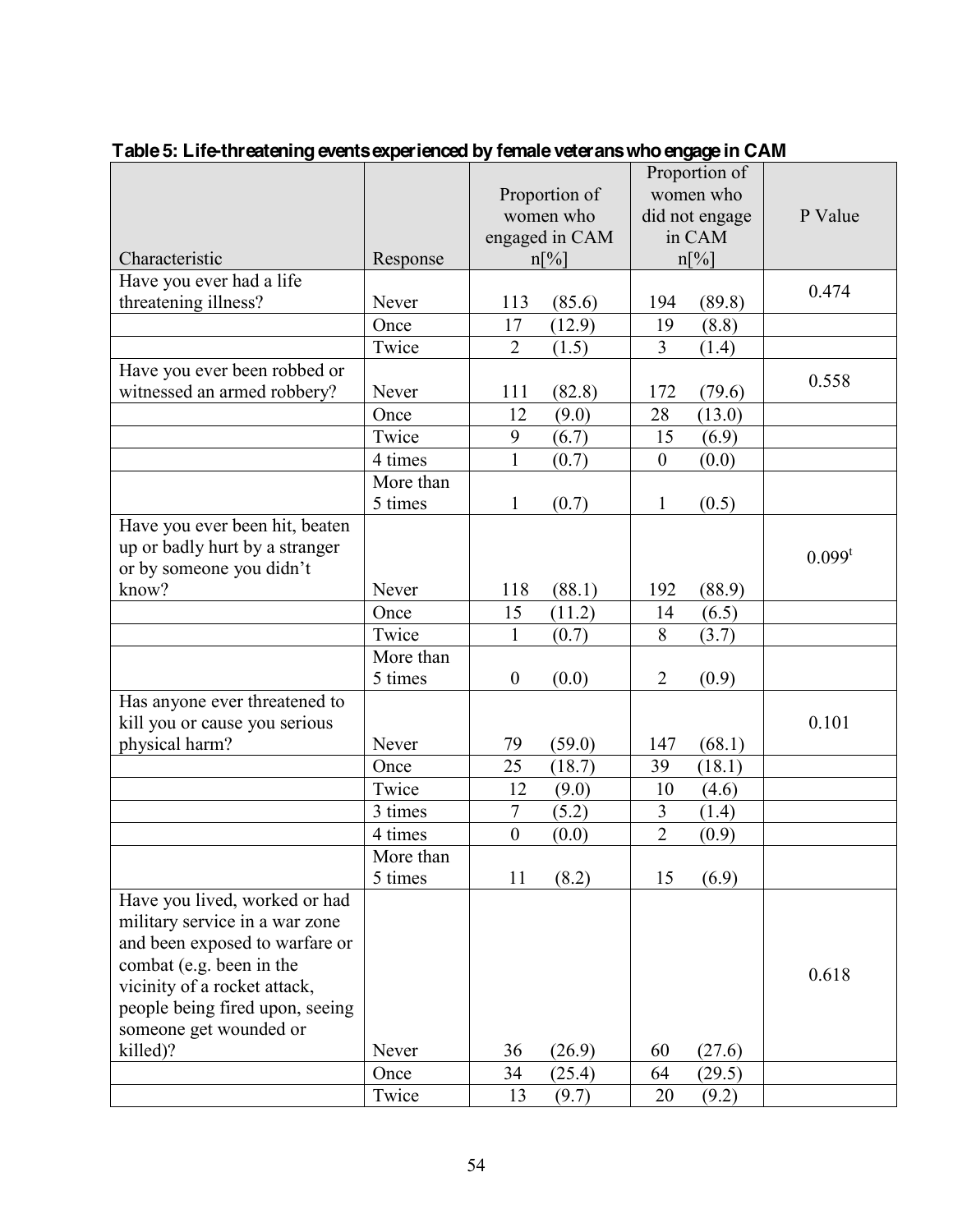| 3 times   | (6.7)        | (9.2)<br>20  |  |
|-----------|--------------|--------------|--|
| 4 times   | (2.2)<br>ٮ   | (0.5)        |  |
| 5 times   | (0.7)        | (0.9)        |  |
| More than |              |              |  |
| 5 times   | 38<br>(28.4) | 50<br>(23.0) |  |

*Note*:  $\frac{1}{2}$  p<.10  $\frac{*}{2}$  p <.05  $\frac{*}{2}$  p <.01  $\frac{1}{2}$   $\frac{1}{2}$   $\frac{1}{2}$   $\frac{1}{2}$   $\frac{1}{2}$   $\frac{1}{2}$   $\frac{1}{2}$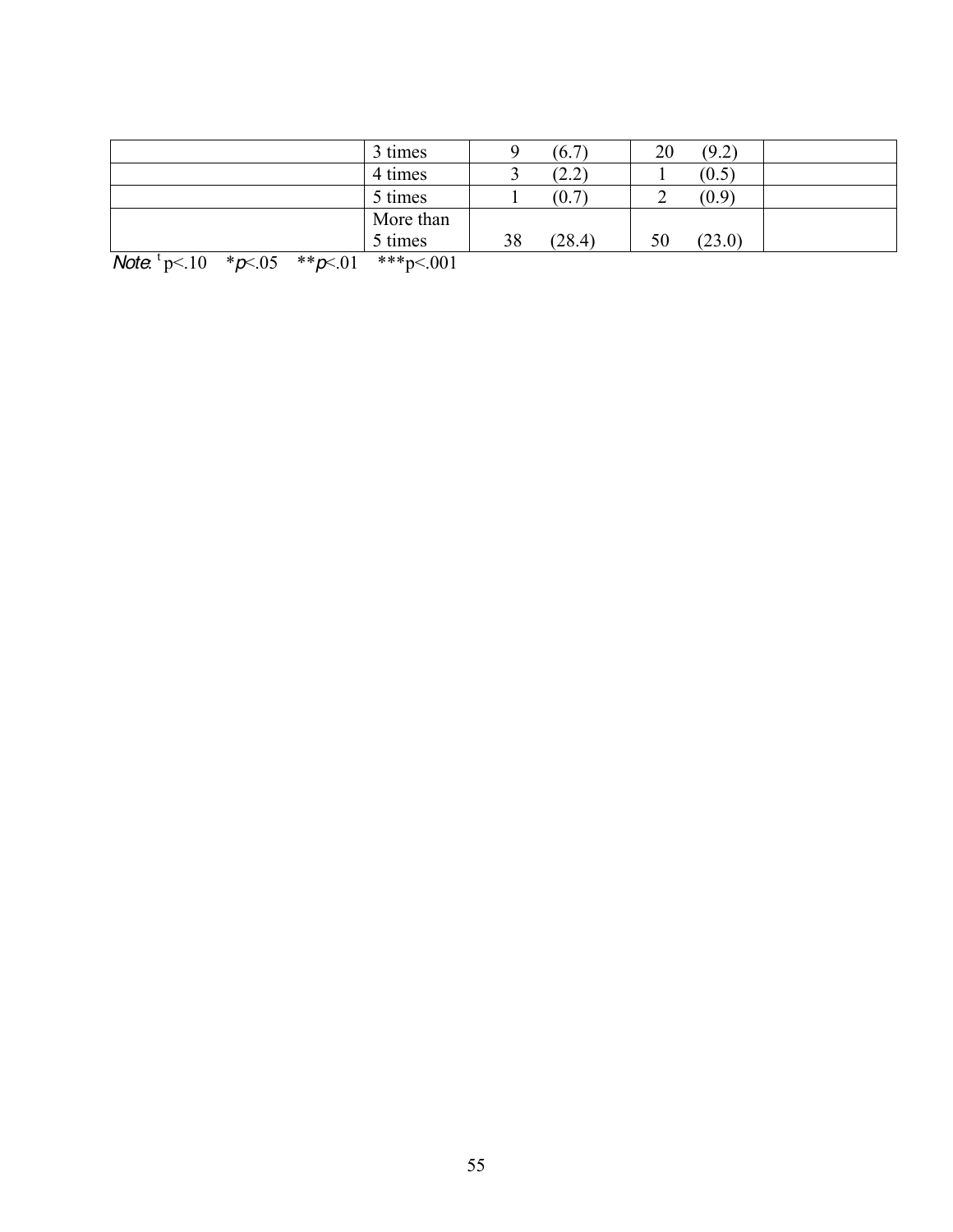The percentage of female veterans that used each type of alternative therapy was calculated. Exercise or movement therapy was most commonly used (37.5%), followed second by chiropractic (33.1%). The third most common type of CAM used was massage therapy (32.4%), followed by relaxation or meditation techniques (25.7%) and prayer or other spiritual practice (22.1%). Finally, in decreasing order, this was followed by yoga (20.6%), herbal therapy (15.4%), high dose/mega-vitamins (12.5%), spiritual healing by others (11%), acupuncture (11%), special diets (8.1%), energy healing (5.9%), homeopathy (5.1%), imagery techniques (2.9%), biofeedback (2.2%), hypnosis (1.5%), and energy healing (1.5%) (See Table 6).

| Type of CAM                         | Proportion of women engaged in<br>type of CAM<br>$n[\%]$ |
|-------------------------------------|----------------------------------------------------------|
| None used                           | 23<br>(16.9)                                             |
| Acupuncture                         | 15<br>(11.0)                                             |
| <b>Biofeedback</b>                  | 3<br>(2.2)                                               |
| Chiropractic                        | 45<br>(33.1)                                             |
| Energy healing                      | (5.9)<br>8                                               |
| Exercise or movement therapy        | 51<br>(37.5)                                             |
| Herbal therapy                      | 21<br>(15.4)                                             |
| High dose/mega-vitamins             | (12.5)<br>17                                             |
| Homeopathy                          | (5.1)<br>7                                               |
| Hypnosis                            | $\overline{2}$<br>(1.5)                                  |
| Imagery techniques                  | (2.9)<br>4                                               |
| Massage therapy                     | 44<br>(32.4)                                             |
| Prayer or other spiritual practice  | 30<br>(22.1)                                             |
| Relaxation or meditation techniques | 35<br>(25.7)                                             |
| Yoga                                | 28<br>(20.6)                                             |
| Special diets                       | 11<br>(8.1)                                              |
| Spiritual healing by others         | (11.0)<br>15                                             |
| Energy healing                      | $\overline{2}$<br>(1.5)                                  |

**Table 6: The proportion of women who are engaged in a specific type of CAM, n=136**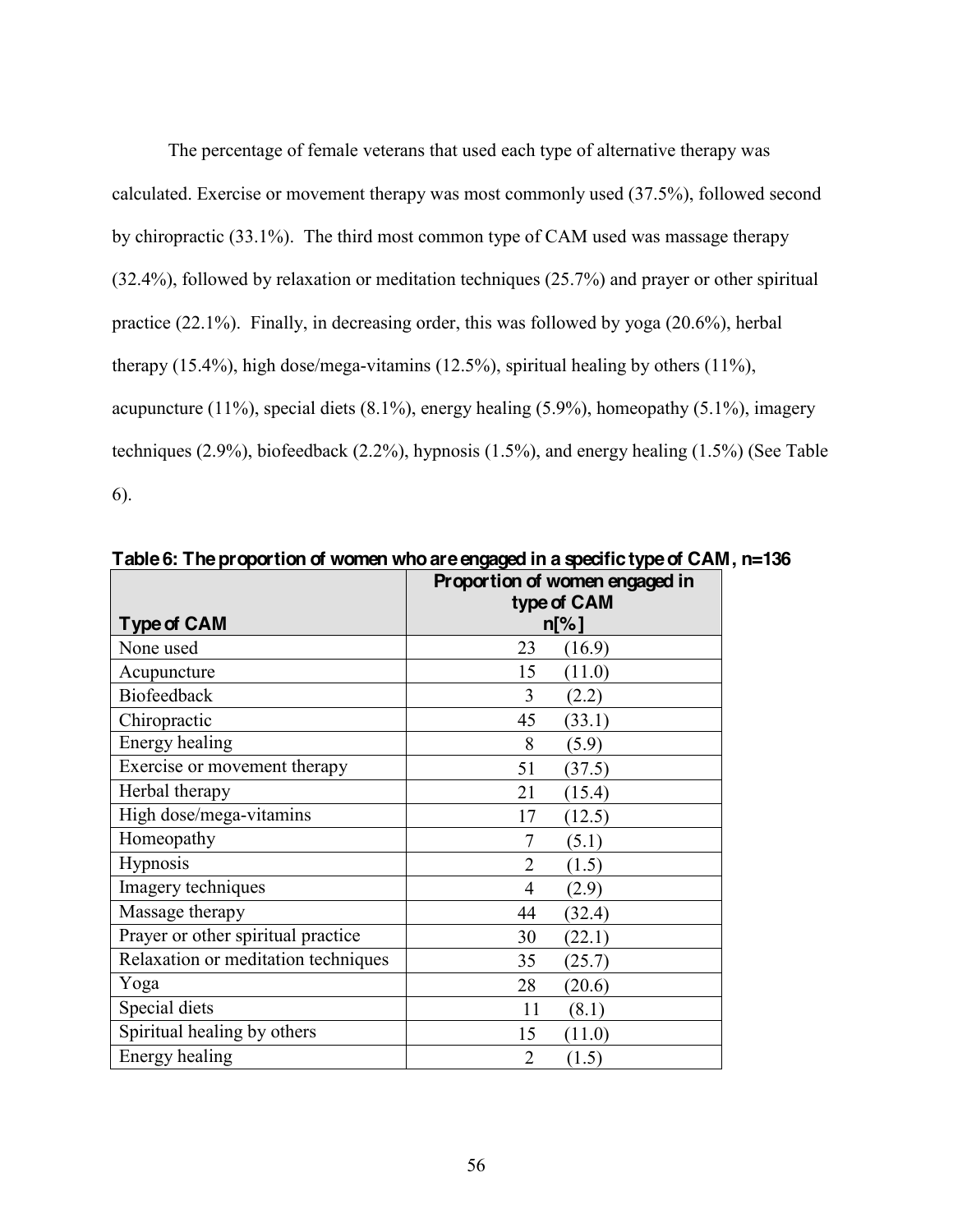Chi-square tests were conducted to assess the relationship between type of CAM used and the proportion of female veterans that used CAM and had received treatment for PTSD, depression, and/or anxiety upon returning from deployment. This test revealed that the percentage of female veterans that had received treatment for PTSD, depression, and/or anxiety after returning from deployment differed by acupuncture use  $\chi^2(1, N = 136) = 7.40$ , p <.01. Female veterans who engaged in acupuncture were more likely to have received treatment for PTSD, depression, and/or anxiety after returning from deployment than female veterans that engaged in other types of CAM. This test also revealed a trend toward a significant difference in homeopathy use between female veterans that had received treatment for PTSD, depression, and/or anxiety after returning from deployment, and those that had not  $\chi^2(1, N = 136) = 3.27$ , p  $\leq$ .10.. Female veterans that engaged in homeopathy tended to be less likely to have received treatment for PTSD, depression, and/or anxiety after returning from deployment (See Table 7).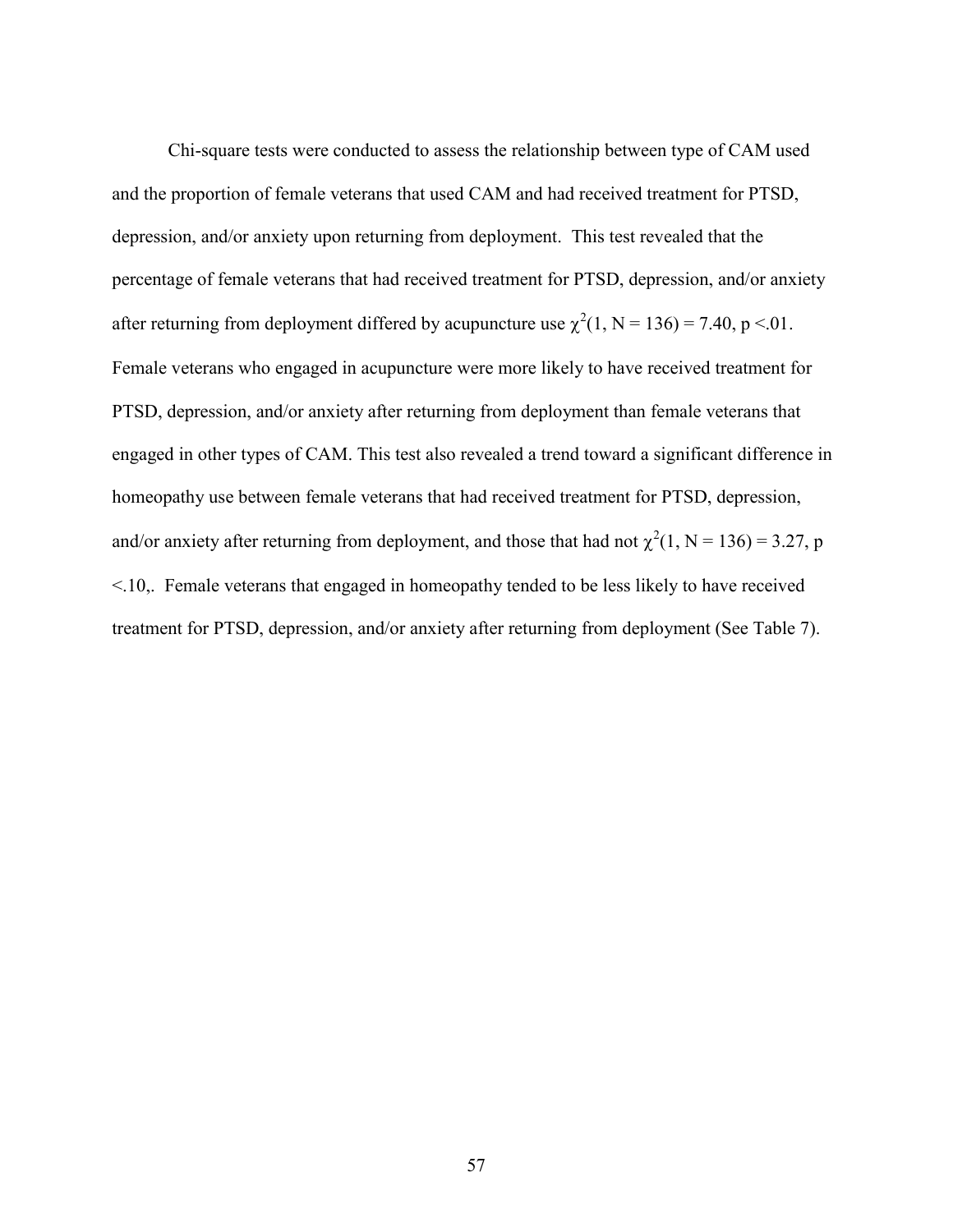**Table 7: The proportion of women that use CAM and received treatment for at least one major mental health condition (depression, anxiety, or PTSD) upon return from deployment, n=136**

| <b>Type of CAM</b>                                                                                                                                                                                                                                                                                                                                                                                                                        | The proportion of<br>women that use CAM<br>and received treatment<br>after returning from<br>deployment for PTSD,<br>depression, and/or<br>anxiety<br>$n\sqrt{2}$ | The proportion of<br>women that use CAM<br>and did not receive<br>treatment after<br>returning from<br>deployment for PTSD,<br>depression, and/or<br>anxiety<br>$n[\%]$ | <b>P</b> Value |
|-------------------------------------------------------------------------------------------------------------------------------------------------------------------------------------------------------------------------------------------------------------------------------------------------------------------------------------------------------------------------------------------------------------------------------------------|-------------------------------------------------------------------------------------------------------------------------------------------------------------------|-------------------------------------------------------------------------------------------------------------------------------------------------------------------------|----------------|
| Acupuncture                                                                                                                                                                                                                                                                                                                                                                                                                               | (16.9)<br>14                                                                                                                                                      | (1.9)<br>1                                                                                                                                                              | $0.007**$      |
| <b>Biofeedback</b>                                                                                                                                                                                                                                                                                                                                                                                                                        | (1.2)<br>$\mathbf{1}$                                                                                                                                             | $\overline{2}$<br>(3.8)                                                                                                                                                 | 0.320          |
| Chiropractic                                                                                                                                                                                                                                                                                                                                                                                                                              | 27<br>(32.5)                                                                                                                                                      | 18<br>(34.0)                                                                                                                                                            | 0.863          |
| Energy healing                                                                                                                                                                                                                                                                                                                                                                                                                            | 6<br>(7.2)                                                                                                                                                        | $\overline{2}$<br>(3.8)                                                                                                                                                 | 0.404          |
| Exercise or movement therapy                                                                                                                                                                                                                                                                                                                                                                                                              | 29<br>(34.9)                                                                                                                                                      | 22<br>(41.5)                                                                                                                                                            | 0.440          |
| Herbal therapy                                                                                                                                                                                                                                                                                                                                                                                                                            | 15<br>(18.1)                                                                                                                                                      | 6<br>(11.3)                                                                                                                                                             | 0.288          |
| High dose/mega-vitamins                                                                                                                                                                                                                                                                                                                                                                                                                   | 11<br>(13.3)                                                                                                                                                      | 6<br>(11.3)                                                                                                                                                             | 0.740          |
| Homeopathy                                                                                                                                                                                                                                                                                                                                                                                                                                | $\overline{2}$<br>(2.4)                                                                                                                                           | 5<br>(9.4)                                                                                                                                                              | $0.071^t$      |
| Hypnosis                                                                                                                                                                                                                                                                                                                                                                                                                                  | $\overline{2}$<br>(2.4)                                                                                                                                           | $\boldsymbol{0}$<br>(0.0)                                                                                                                                               | 0.255          |
| Imagery techniques                                                                                                                                                                                                                                                                                                                                                                                                                        | $\overline{3}$<br>(3.6)                                                                                                                                           | $\mathbf{1}$<br>(1.9)                                                                                                                                                   | 0.561          |
| Massage therapy                                                                                                                                                                                                                                                                                                                                                                                                                           | 27<br>(32.5)                                                                                                                                                      | 17<br>(32.1)                                                                                                                                                            | 0.956          |
| Prayer or other spiritual practice                                                                                                                                                                                                                                                                                                                                                                                                        | 18<br>(21.7)                                                                                                                                                      | 12<br>(22.6)                                                                                                                                                            | 0.896          |
| Relaxation or meditation                                                                                                                                                                                                                                                                                                                                                                                                                  |                                                                                                                                                                   |                                                                                                                                                                         | 0.342          |
| techniques                                                                                                                                                                                                                                                                                                                                                                                                                                | 19<br>(22.9)                                                                                                                                                      | (30.2)<br>16                                                                                                                                                            |                |
| Yoga                                                                                                                                                                                                                                                                                                                                                                                                                                      | 16<br>(19.3)                                                                                                                                                      | 12<br>(22.6)                                                                                                                                                            | 0.636          |
| Special diets                                                                                                                                                                                                                                                                                                                                                                                                                             | 8<br>(9.6)                                                                                                                                                        | $\overline{3}$<br>(5.7)                                                                                                                                                 | 0.407          |
| Spiritual healing by others                                                                                                                                                                                                                                                                                                                                                                                                               | $\overline{2}$<br>(2.4)                                                                                                                                           | $\boldsymbol{0}$<br>(0.0)                                                                                                                                               | 0.255          |
| Energy healing<br>$\mathbf{A} \mathbf{I} + \mathbf{I} \mathbf{A} + \mathbf{A} \mathbf{A} + \mathbf{A} \mathbf{A} + \mathbf{A} \mathbf{A} + \mathbf{A} \mathbf{A} + \mathbf{A} \mathbf{A} + \mathbf{A} \mathbf{A} + \mathbf{A} \mathbf{A} + \mathbf{A} \mathbf{A} + \mathbf{A} \mathbf{A} + \mathbf{A} \mathbf{A} + \mathbf{A} \mathbf{A} + \mathbf{A} \mathbf{A} + \mathbf{A} \mathbf{A} + \mathbf{A} \mathbf{A} + \mathbf{A} \mathbf{A}$ | $\overline{2}$<br>(3.8)<br>0.01                                                                                                                                   | (7.2)<br>6                                                                                                                                                              | 0.404          |

*Note*:  ${}^{t}p<.10$  \* $p<.05$  \*\* $p<.01$  \*\*\*p<.001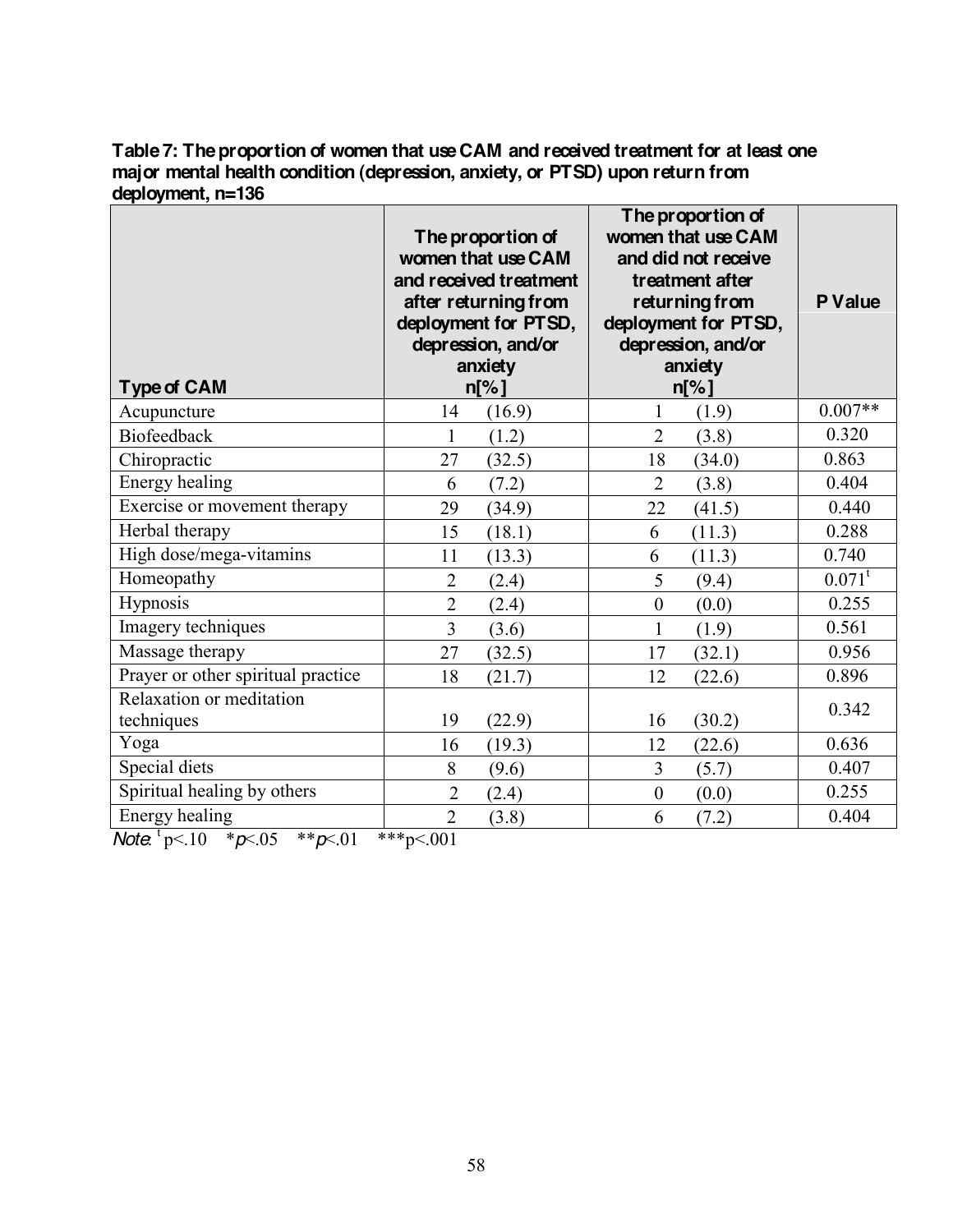### **Discussion**

The purpose of this study was to investigate the use of CAM by female veterans and to examine whether female veterans that exhibit mental health problems are more likely to engage in CAM than female veterans that do not. This is a unique study in that it examines CAM use by female veterans that have recently returned from OEF/OIF. It is important to know the degree to which these women use CAM, since this has implications for the ways in which the VA can continue to attempt to increase female veterans' well-being post-deployment.

It is known that mental health diagnoses are currently high among female OEF/OIF veterans when compared to the general U.S. population (i.e., Dao, 2009; McCarthy et al., 2009). Yet, despite the high rate of diagnoses, this study suggests that only about a third of female veterans are engaging in any type of CAM. This implies that CAM use by female veterans is about equal to that of the general U.S. population (Kronenberg et al., 2006; Upchurch et al., 2007), despite the potential benefits of CAM for individuals with mental health problems (i.e., Garner et al., 2008; Kearney et al., 2012; Strauss, Coeytaux, McDuffie, Nagi, and Williams, 2011). This study implies that the VA could improve veteran's well-being simply by offering more CAM and encouraging female veterans to engage in specific types of CAM.

In addition to knowing the percentage of female veterans that are engaging in CAM, it is important to know the types of CAM that female veterans currently engage in, since this has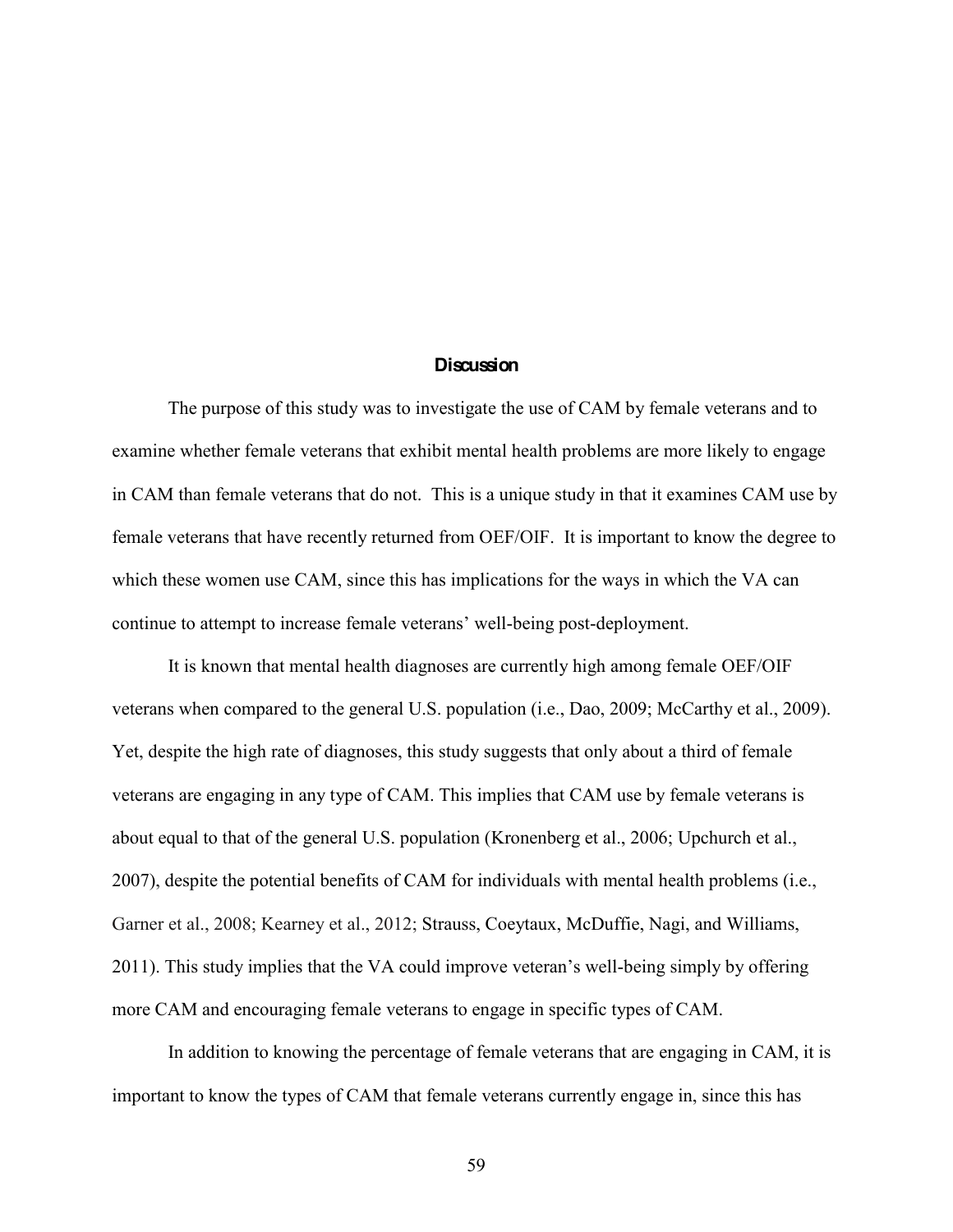implications for the types of CAM that should be more widely offered and discussed by VA health care providers. For example, the relatively high rate of exercise or movement therapy use implies that female veterans are finding it to be beneficial for their well-being (or else they would not continue to engage in it). Therefore, this type of CAM should be recommended by VA health care providers as a popular way of increasing one's well-being. Other types of CAM that are being used at lower rates, like mindfulness and relaxation techniques, but have been proven to be beneficial, should be advertised and offered more by VA health services, since these too may have positive effects on female veterans well-being.

### **CAM Use and Demographics**

As hypothesized, CAM use was correlated with race/ethnicity, which suggests that there are cultural aspects that influence whether or not female veterans engage in CAM. Kronenberg et al. (2006) had previously reported a correlation between CAM use and race/ethnicity, and had found CAM use to be highest amongst Whites and Mexican Americans, while this study found CAM use to be highest only amongst Latino/Hispanic female veterans. Perhaps the differences in findings are due to the fact that White individuals in the military that engage in CAM are from a subculture that is less likely to engage in CAM than the broader U.S. White culture, whereas Latino/Hispanic individuals engage in CAM as a part of their culture both within the military and in the broader U.S. Hispanic/Latino culture. Whether or not this is the case, this study implies that the VA should particularly target Black/African Americans, Asian/Pacific Islanders, and White/Caucasians when advertising the benefits of CAM, since these are the veterans that are less likely to engage in CAM on their own accord.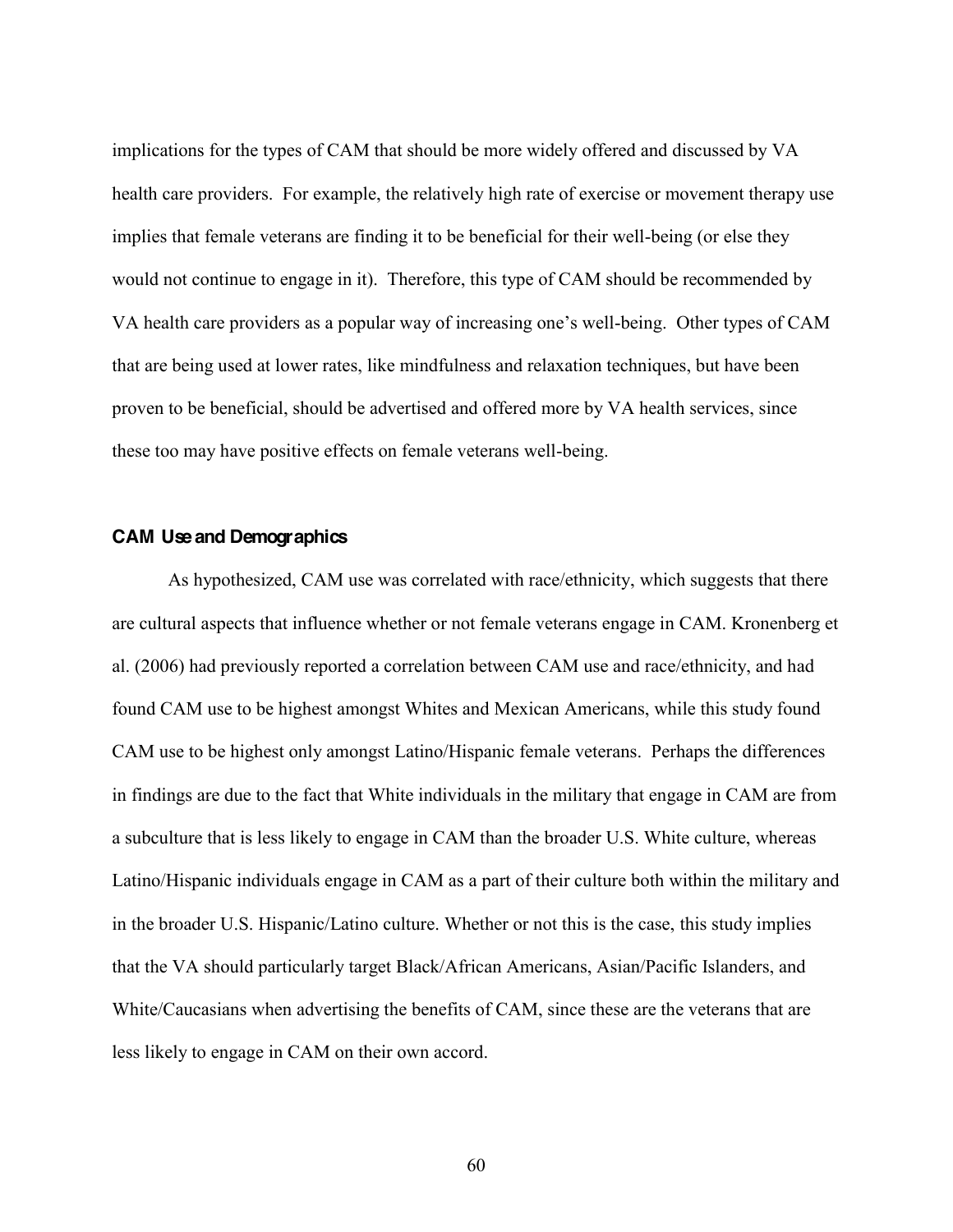Also as hypothesized, female veterans are more likely to engage in CAM if they have private health insurance, which suggests that non-private health insurances do not cover (or that it is hard to get them to cover) some of the types of CAM that female veterans would like to engage in. Previous literature implied that individuals are more likely to engage in CAM if they have health insurance than if they do not (Ni et al., 2002), probably because individuals without health insurance are not willing to pay out of pocket to engage in CAM. Therefore, this study's finding is logical, since private health insurances tend to cover more services than non-private health insurances, which in turn means that individuals with private health insurance are more likely to have access to CAM without paying out of pocket. In other words, when female veterans are able to engage in CAM without any extra cost, they do so. However, when CAM is not covered by their insurance, they forego engaging in it.

CAM use was also associated with whether or not female veterans had received needed mental health services in the past six months. Female veterans that felt they had not received needed mental health services in the past six months reported higher CAM use. This implies that, as Micek et al. (2006) found, lower satisfaction with VA primary care led to increased CAM use. In other words, female veterans that felt they were not receiving needed mental health care may have turned to CAM as a way to decrease their mental health problems. However, this also implies that CAM was unable to provide the mental health care that the female veterans considered necessary, since despite increased CAM use, female veterans still felt that the VA was not providing them with needed services.

In addition, CAM use was correlated with whether or not female veterans had a service disability rating. Female veterans that had a service disability rating were more likely to engage in CAM than those that did not. This implies that female veterans who have a disability are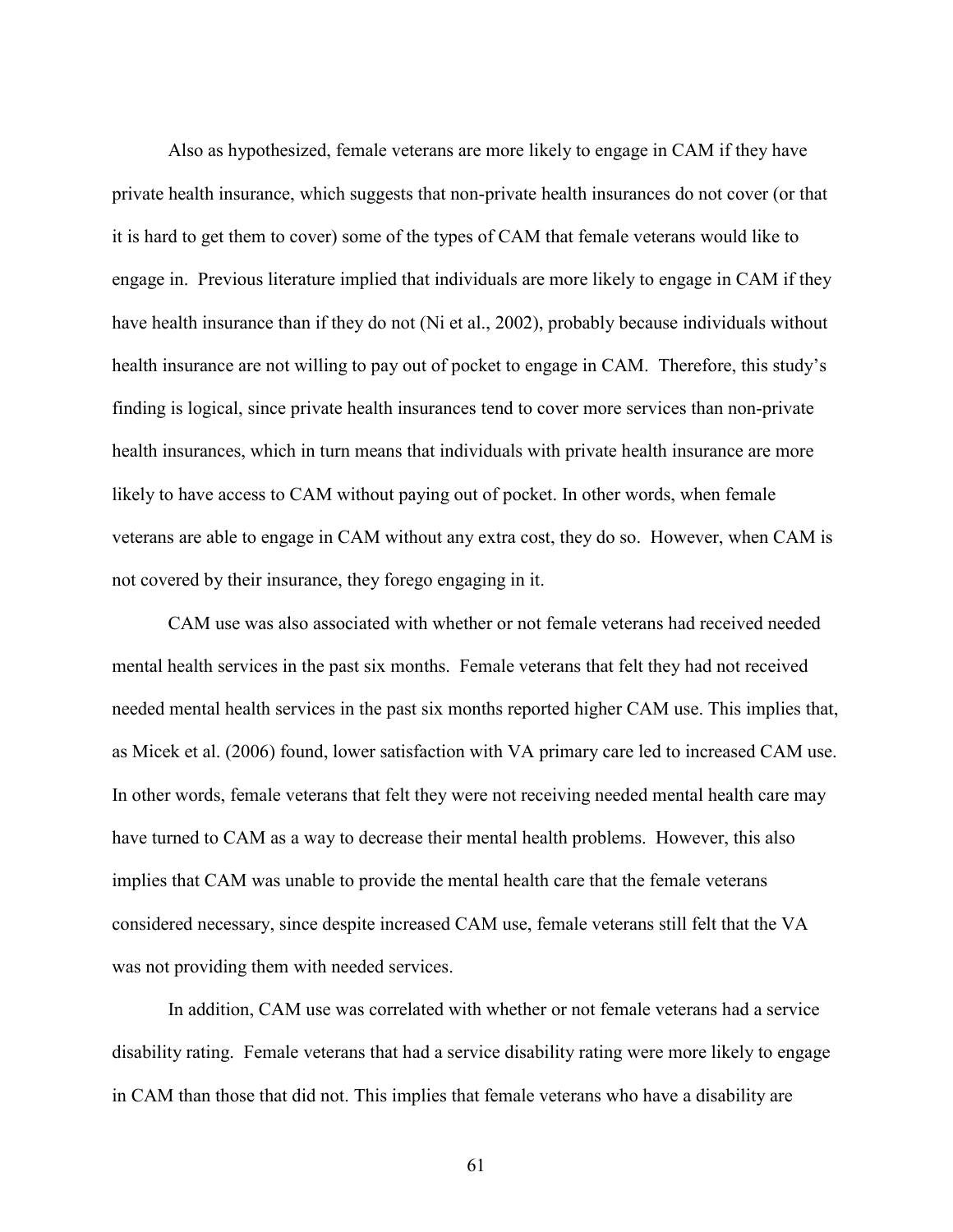turning to unconventional types of health care services in an attempt to alleviate or eliminate their disability symptoms, since conventional health care has been unable to do so. This was not reported in the literature, but it is also not surprising. One is more likely to engage in CAM if there is a physical or emotional problem that one is trying to alleviate, so it is logical that female veterans with a disability rating would be more likely to engage in CAM than those without one.

Surprisingly, in contrast to the literature, CAM use was not associated with age or level of education. Perhaps this is because all individuals using the VA's services had engaged in the military and had similar views on CAM, and thus, age and level of education had little consequence on them. In addition, while level of education in the U.S. population is usually a predictor of wealth, which in turn might predict access to CAM (financially), education level for a veteran would not affect their level of wealth nearly as much as their rank in the military would, which might explain why level of education was not associated with CAM use.

### **CAM Use and Clinical and Mental Health Characteristics**

As hypothesized, for female veterans, military sexual trauma and receiving treatment for drug and/or alcohol abuse post-deployment was associated with CAM use. However, cigarette use, combat exposure, and receiving treatment for PTSD and/or anxiety/depression/other emotional disorders post-deployment were not associated with CAM use. This is surprising, since the VA claimed that CAM was often used to decrease stress, as well as to reduce symptoms of anxiety, PTSD, depression, and substance abuse in the military, yet there is no difference in CAM use for female veterans that have these characteristics (except for drug abuse and alcoholism) and those that do not. Also, numerous types of CAM have been found to decrease various mental health problems, so it is unfortunate that the VA is not strongly encouraging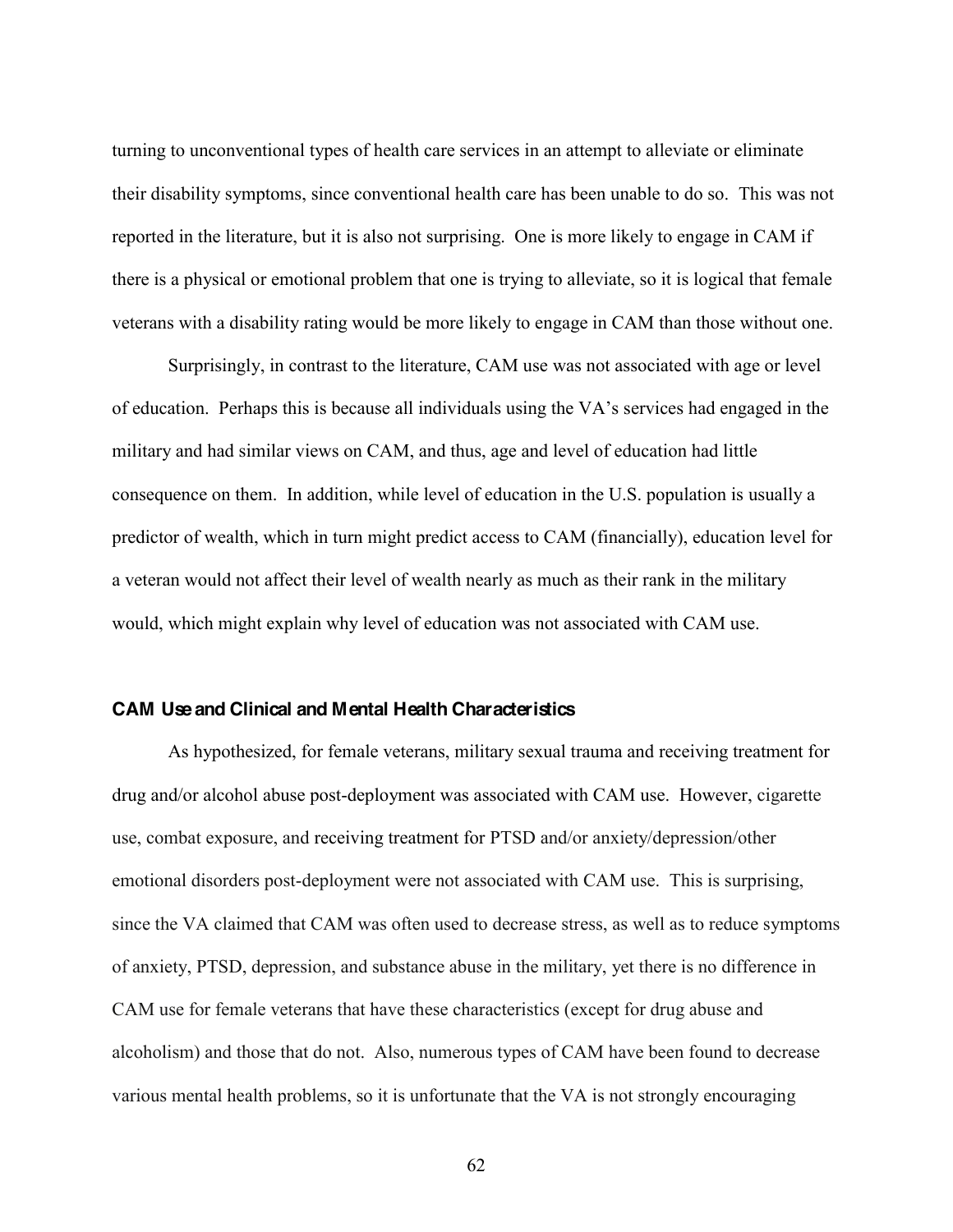individuals that have these problems to engage in the specific types of CAM that have been found to be effective in alleviating the problems. In fact, female veterans that received treatment for drug and/or alcohol abuse issues post-deployment are actually *less* likely than other female veterans to engage in CAM. This may be because individuals that use CAM tend to be more health conscious, and thus less likely to use illicit drugs and abuse alcohol. It might also be due to the fact that by using CAM, female veteran's drug and alcohol abuse problems cease, and thus there is no apparent correlation between the two. Finally, it could be because veterans that are not interested in trying alternative types of therapy instead turn to drugs and alcohol (which may be less stigmatized) to cope with their issues.

It is unclear why mental health diagnoses, such as PTSD, depression/anxiety, etc., are not associated with CAM use, yet experiencing unwanted sexual attention and contact is. Perhaps women do not feel able to talk about the inappropriate sexual attention and contact that they experienced in the military, and thus attempt to cope with them through the use of CAM. It is also possible that the types of women that tend to be the target of inappropriate sexual attention and contact in the military are the types of women that would generally be more open to using CAM (or might even prefer using it over conventional mental health care).

It is interesting that the more times that female veterans have been hit, beaten up, or badly hurt by a stranger, the less they tended to use CAM. This implies that a fear of strangers affects female veterans' use of CAM, perhaps because engaging in CAM often involves more contact with strangers than traditional mental health services do. Also, female veterans that have been harmed by a stranger tend to be less likely to want to stand out and take risks, such as by engaging in CAM. Therefore, if a female veteran has been harmed by a stranger, she may show more resistance to engaging in CAM than other women, but it is important for her to receive the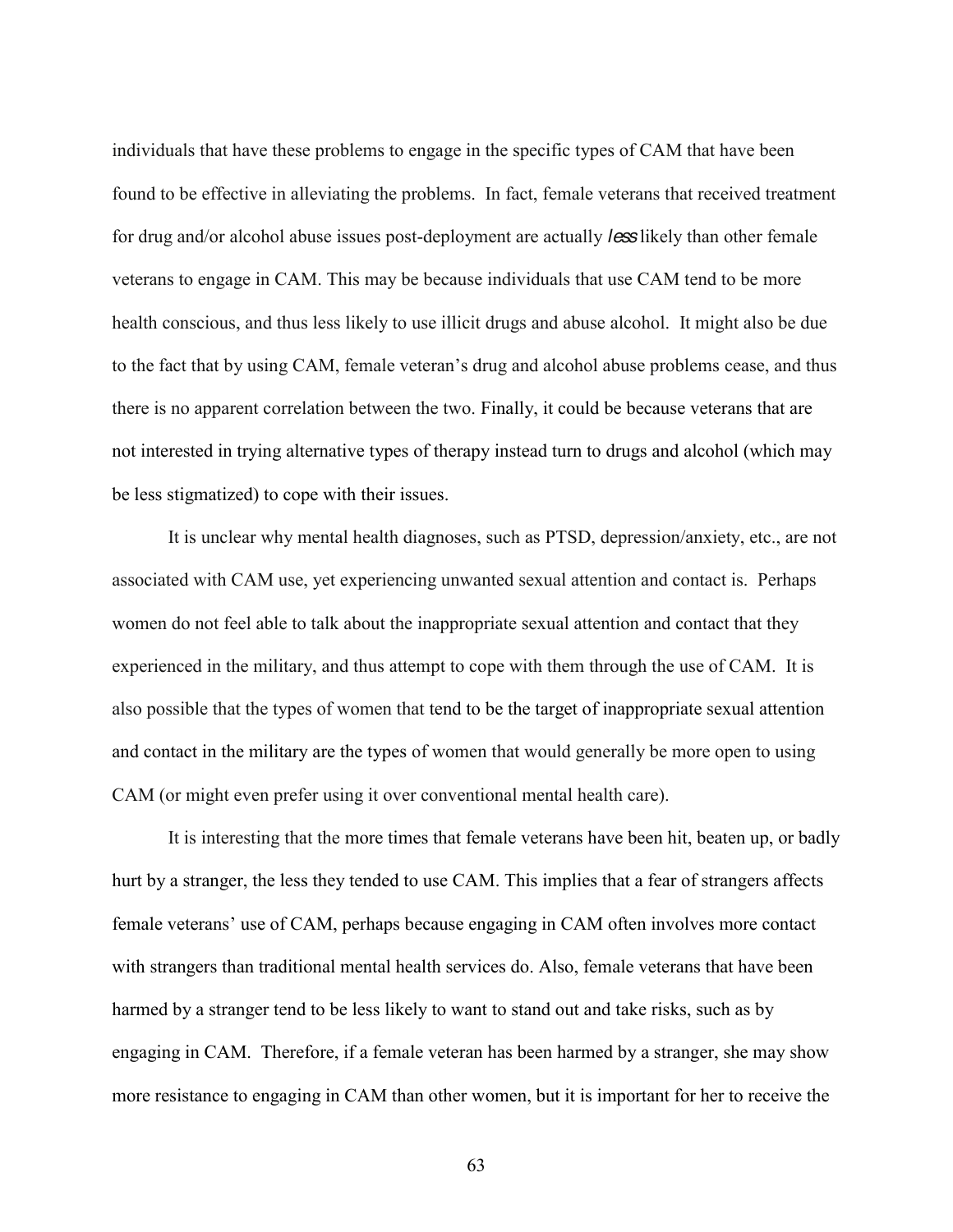support and guidance that she needs to try an alternative type of therapy if it might potentially benefit her.

### **CAM Types Utilized**

As hypothesized, female veterans most often utilize exercise or movement therapy. Since exercise is commended by the military, it is not surprising that this form of CAM is one of the most popular among female veterans. In addition, prayer and spiritual practice were popular among female veterans, probably due to the fact that they are fairly easy to engage in on one's own and are highly accepted by the military. There was also a relatively high rate of female veterans engaging in chiropractics, most likely because this is now viewed in the military as a mainstream medical technique, rather than a type of CAM.

Surprisingly, spiritual healing by others was not a particularly popular type of CAM. Perhaps this is because it requires another person's presence, and most individuals would rather just pray or practice spiritually by themselves. Instead, massage therapy was popular in comparison to other types of CAM, potentially because the benefits of massage have been well established and it is considered both widely accepted and enjoyable by society. Also, relaxation and meditation technique were found to be popular in this study, perhaps since the benefits of these have become more forefront in the media in the past couple of years (i.e. Carey, 2008; Tighe, 2011; Weintraub, 2012), and they are fairly easy to practice on one's own.

Despite the fact that at least a couple of female veterans engaged in even the least popular types of CAM, the numbers of female veterans engaging in CAM are quite low overall. Out of 357 female veterans, only 51 female veterans engaged in the most popular type of CAM, which was exercise or movement therapy, and the numbers steadily decrease from there. In fact, only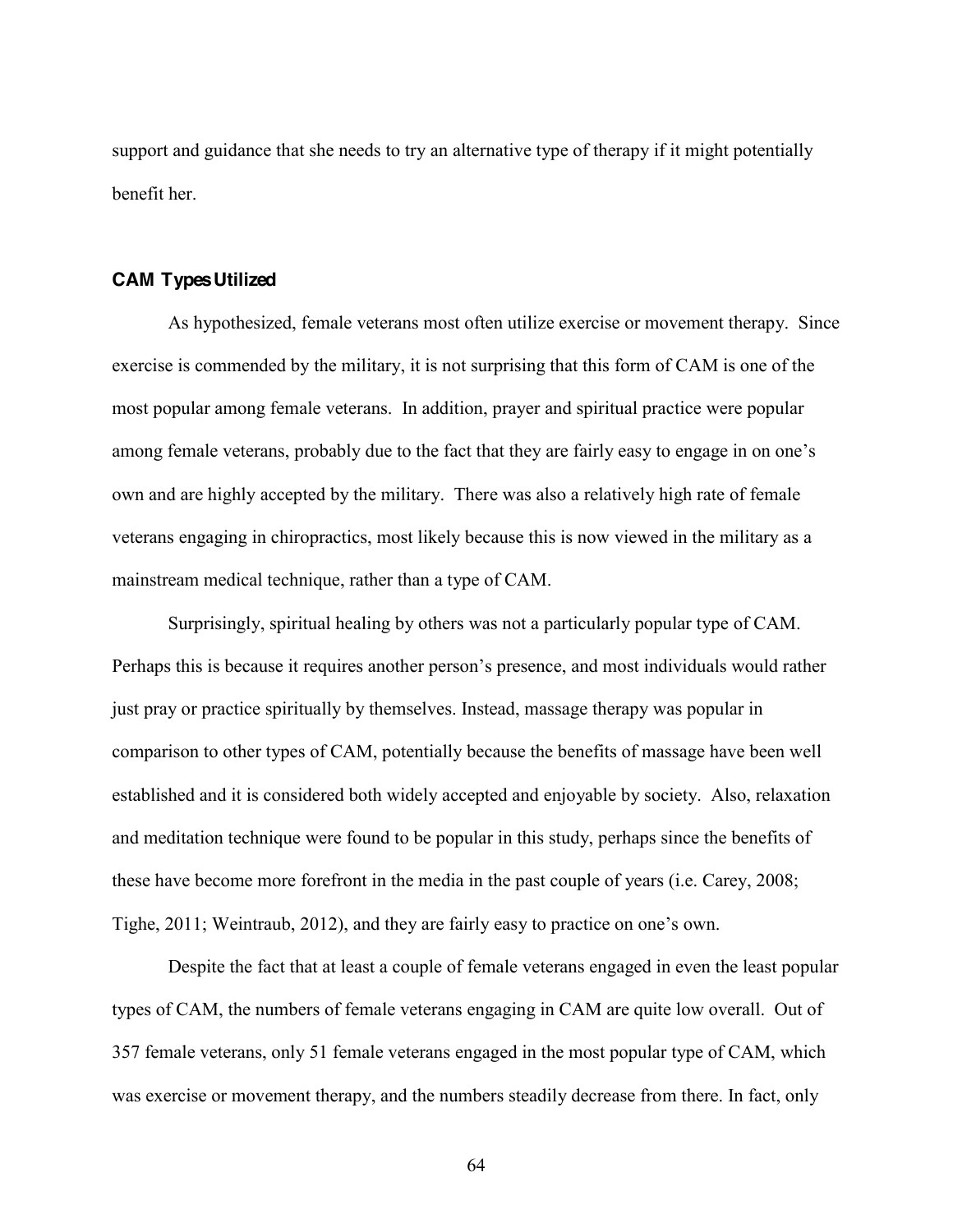three female veterans engaged in biofeedback, yet the literature reports that it benefits individuals in a variety of ways, such as by decreasing anxiety, (i.e., Henriques, Keffer, Abrahamson, and Horst, 2011; Pallavicini et al., 2009) depression (i.e., Karavidas et al., 2007; Zucker et al., 2009), and PTSD (i.e., Tan, Dao, Farmer, Sutherland, and Gevirtz, 2011; Zucker et al., 2009). In other words, it would be beneficial for the VA to examine the literature that has been published on a variety of types of CAM, and then begin to offer, and perhaps even "prescribe," specific types of CAM based on the mental health problems that a female veteran is experiencing. As it stands, many potentially beneficial therapies are hardly being used by female veterans (i.e. imagery techniques, acupuncture, spiritual healing by others, etc.), and even the most popular types of CAM among female veterans are still being utilized at low rates.

### **CAM and Mental Illness**

Female veterans that received treatment for PTSD, depression, and/or anxiety after returning from deployment are significantly more likely to engage in acupuncture than those that have not received such a diagnosis. It is unclear from this whether these individuals engage in acupuncture since they have a sense that this type of CAM relieves their symptoms, whether by engaging in this type of alternative therapy they are exacerbating their mental health symptoms, or whether there is an extraneous variable that causes such individuals to both receive treatment for PTSD, depression, or anxiety after returning from deployment and to want to engage in acupuncture.

Similarly, individuals that receive treatment for PTSD, depression, and/or anxiety after returning from deployment tend to be less likely to utilize homeopathy than individuals that do not receive treatment. Again, it is unclear whether individuals that receive treatment for PTSD,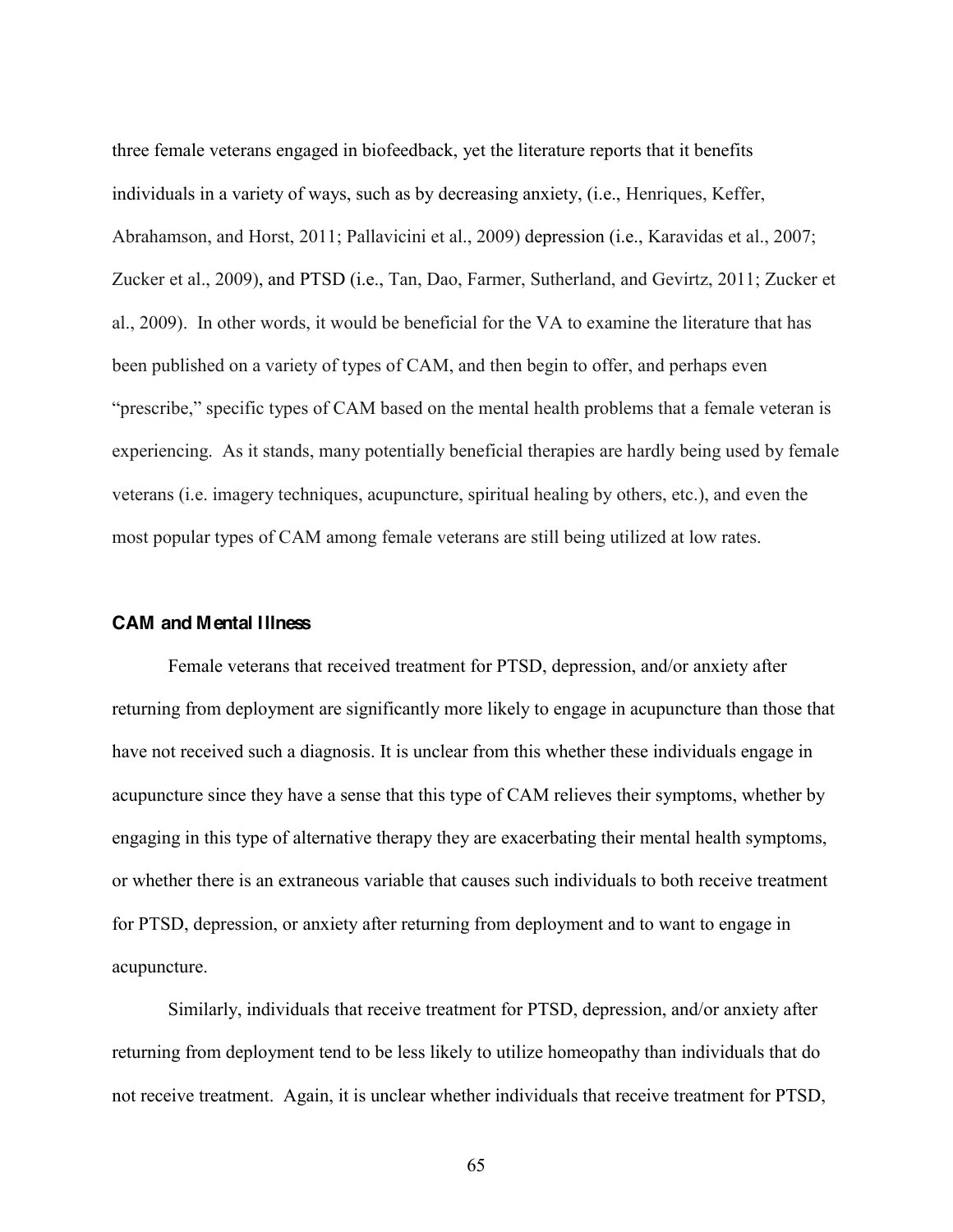depression, and/or anxiety after returning from employment do not engage in homeopathy since they believe that homeopathy is either useless in treating their symptoms (or might even exacerbate them), whether there is an extraneous variable that causes such individuals to receive treatment for PTSD, depression, and/or anxiety after returning from deployment and to also not want to engage in homeopathy, or whether there is a stigma around using homeopathy in the military.

These results were not in accordance with the hypothesis that female veterans that received treatment for PTSD, depression, and/or anxiety after returning from deployment would be more likely to engage in prayer or other spiritual practice and spiritual healing by others than female veterans had not received such treatment. Perhaps female veterans that receive treatment for PTSD, depression, and/or anxiety, in contrast to those that do not receive such treatment, have lost faith in religious means of healing themselves, so they turn to more biologically based types of alternative therapies.

Fortunately, female veterans that receive treatment for PTSD, depression, and/or anxiety after returning from deployment are not using CAM significantly less than female veterans without such a diagnosis. However, it is unfortunate that these individuals are not using CAM *more* than the other female veterans, since many types of CAM have specifically been shown to alleviate symptoms of PTSD, depression, and/or anxiety, such as mindfulness and relaxation techniques (Kearney et al., 2012; Strauss, Coeytaux, McDuffie, Nagi, and Williams, 2011; Vujanovic, Niles, Pietrefesa, Schmertz, and Potter, 2011), yoga (Smith, Greer, Sheets, and Watson, 2011; Woolery, Myers, Stemliebm, and Zelter, 2004), and imagery techniques (Aylwin, 1988; Carlson et al., 1998; Der & Lewington, 1990; Hammer, 1996; Kuch, Swinson, & Kirby, 1985). It would be beneficial for VA mental health services to begin referring female veterans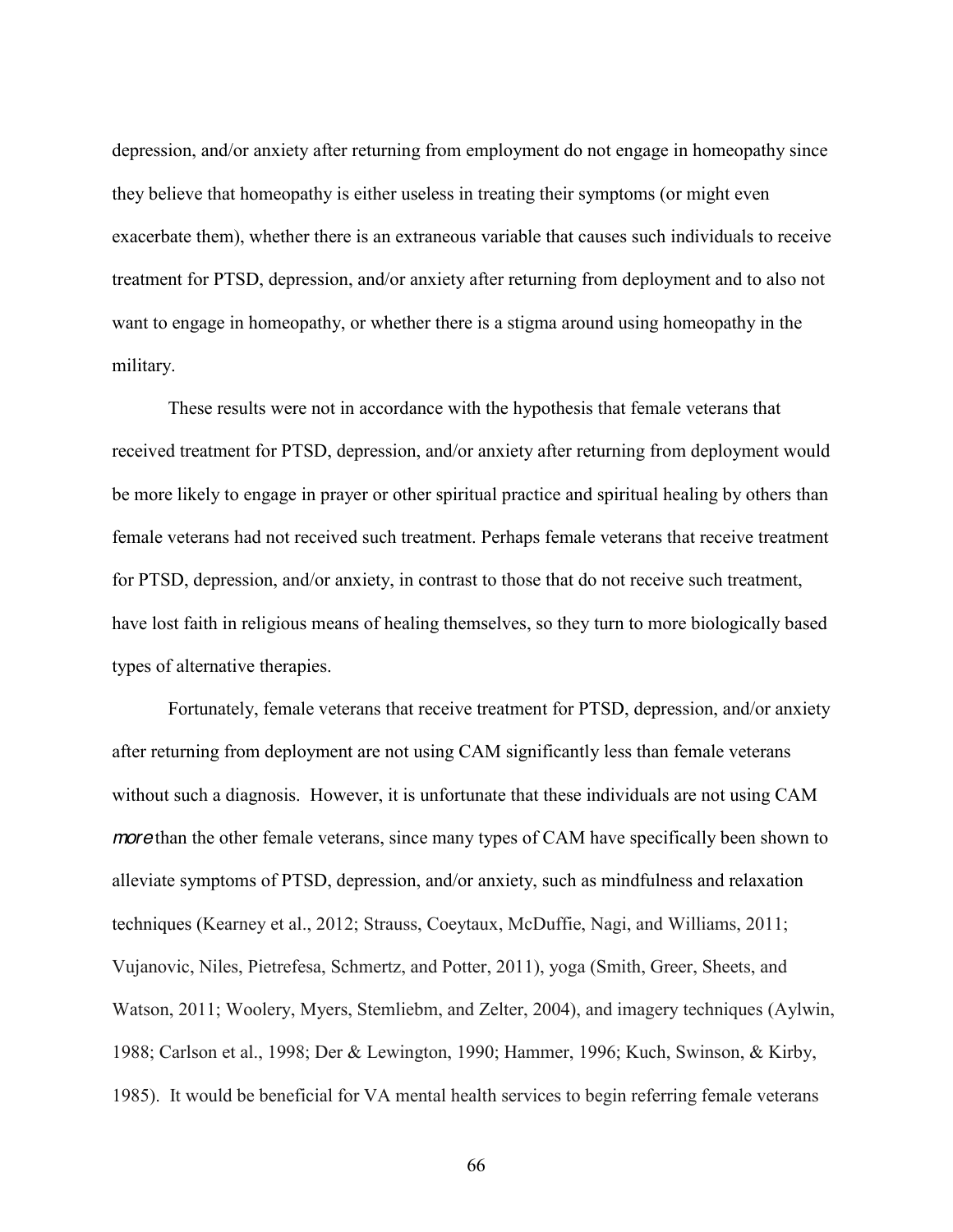with mental health problems to these types of CAM, since many female veterans will likely experience a decrease in mental health problems and an overall increased sense of well being.

# **Study Limitations**

This study has several limitations. Similar to other studies in the related literature, this study relied on female veterans' self-reports of information, such as whether or not they had been diagnosed with depression, anxiety, or post-traumatic stress disorder, or whether they had abused either drugs or alcohol. Individuals might not honestly report their answers due to shame, out of fear that the VA might obtain their information and reprimand them for their responses, or out of ignorance.

This study only took into account individuals that had received *medical treatment* for a mental illness, drug abuse, or alcohol abuse. It did not include those that had symptoms of a mental illness, drug abuse, or alcohol abuse, but had not received medical treatment for it. Therefore, there may have been individuals with a mental illness, drug abuse, or alcohol abuse that were not included in these categories, since they had not been provided with medical treatment for them. In addition, the study only took into account individuals that had received medical treatment for a mental illness, drug abuse, or alcohol abuse after *returning from deployment.* This did not include female veterans that had received medical treatment for a mental illness, drug abuse, or alcohol abuse prior to returning from deployment (potentially after a previous deployment, while in combat, or before even joining the military). This might have skewed the data and made certain mental health related correlations non-existent. In addition, only certain mental illnesses were examined in this study. By separating out each individual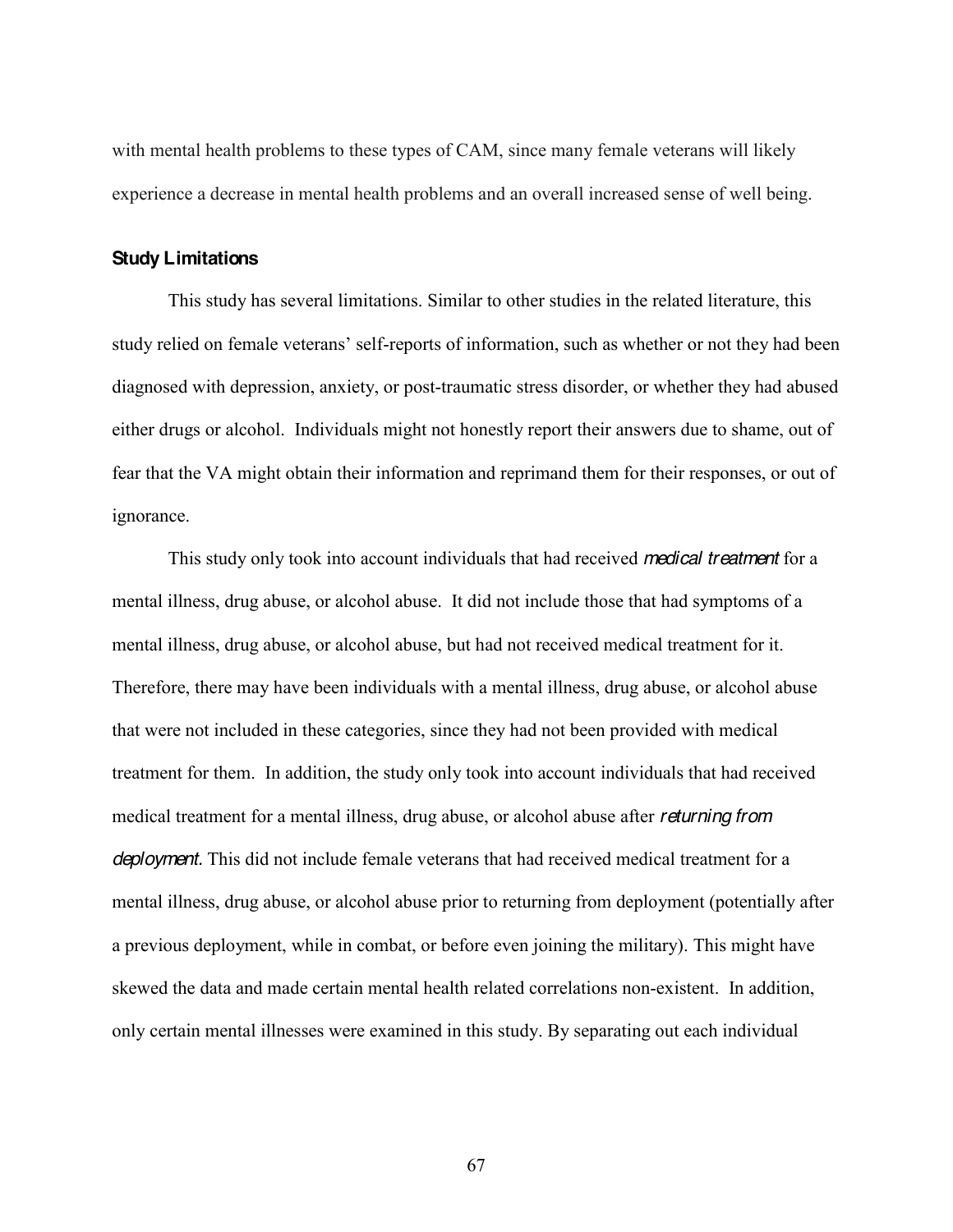DSM diagnosis that a veteran had been diagnosed with, more correlations between types of CAM used and mental health diagnoses might have become apparent.

Another limitation is that veterans were only asked to record three types of CAM that they had engaged in. It is possible that some veterans used more than three types, and thus, the recorded number of female veterans that used each type of CAM might be slightly low. Also, individuals that chose to fill out the survey may have had different characteristics than those that chose to not fill it out (i.e., fewer mental health problems, not employed, younger, etc.). This in turn might have skewed the data.

In addition, the interpretation of what exercise and movement therapy is must vary between participants. The WVCS provided no definition of this type of CAM in the survey, and it is likely that some participants assumed that it was regular exercise done on their own, while other participants thought it was exercise done in a therapeutic group. Yet others probably assumed that it was exercise that had been prescribed specifically by a trainer or physician. In the future, it would be important to further clarify what exercise and movement therapy is, so as to determine whether it is *actually* the most popular type of CAM amongst female veterans, as well as to further examine the types of individuals that are engaging in it as a form of CAM.

Another important limitation was that veterans in this study came from either Indiana or Connecticut, and they may have had certain characteristics based on their geographic location. In addition, they also used either the Indiana VA or Connecticut VA for services, and answers to the survey were based on their experiences at either of these two locations (answers to the survey might be very different at other VAs throughout the country). Also, since types of CAM offered differs by VA, the sample was skewed in that the responses to the survey were based only on two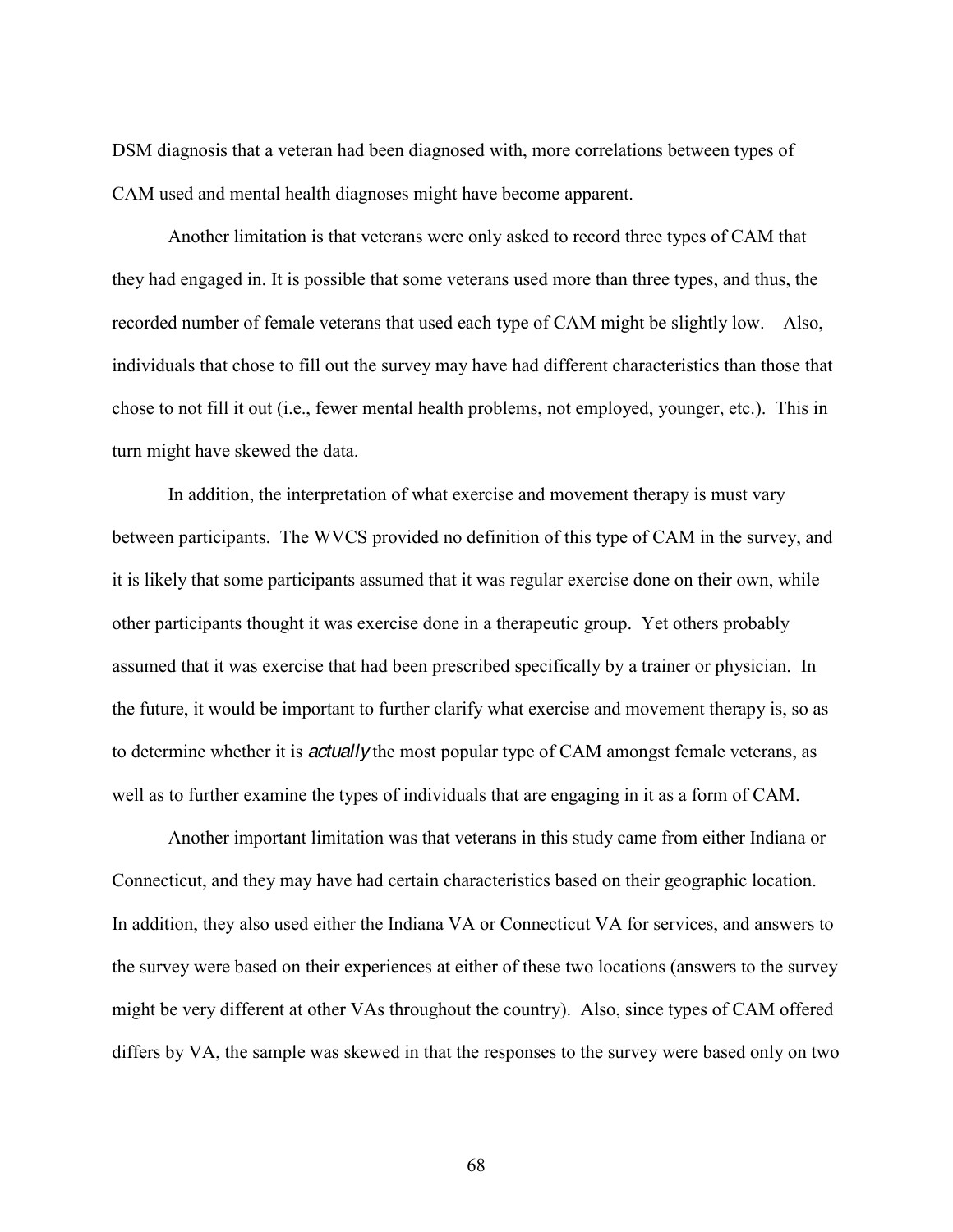VA locations, even though VA services can vary so much. In other words, a more diverse sample would certainly have been beneficial.

Finally, despite an overall fairly large sample size, by the time that non-CAM users were factored out, the sample size was fairly small. Thus, in the future, it would be beneficial to not only have a more diverse sample, but also a much larger one.

## **Suggestions for Future Research**

Despite the recent focus on determining the best types of mental health care to provide veterans with, there is still a lot that is unknown about this. This study provides some basic data regarding demographic and mental health characteristics of women that are using CAM, and it suggests types of CAM that are rarely being used by female veterans that might be beneficial for the VA to begin recommending. However, this study does not provide any information about *why* female veterans are engaging in certain types of CAM, and whether they were engaging in these types of CAM before they saw combat, or whether they began engaging in them only after combat. This would be important for future research to examine, since it is unclear right now whether female veterans are turning to alternative types of therapy in an attempt to cope with combat-related mental health issues, or whether they are using it for other reasons (personal enjoyment, physical issues, cultural reasons, less stigma than talk therapy, availability, etc.).

Future research should also study the timing of when female veterans engage in CAM. In other words, it should examine when female veterans begin to engage in CAM, and it should look at whether their use of CAM is concurrent with other therapies (i.e., traditional mental and physical health therapies) or whether is it only used when all other means of healing have been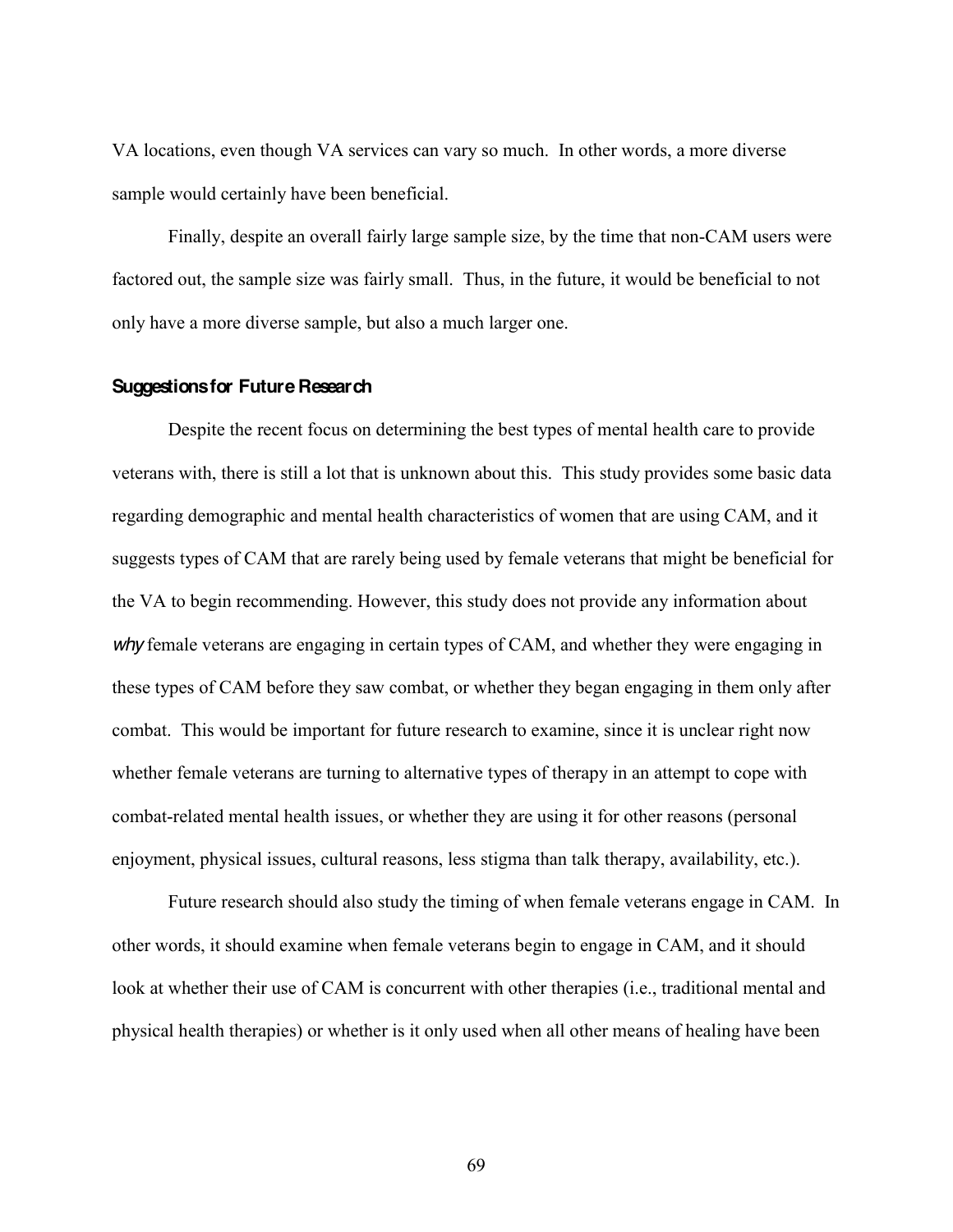exhausted. In addition, it would be interesting to know the degree to which CAM is currently recommended by mental health clinicians at the VA, and for what conditions it is recommended.

 It would also be beneficial to do a study to determine if alternative therapies actually help decrease mental health symptoms amongst female veterans, or if they have little effect on them. Similarly, it would be interesting to know more about which alternative therapies are most beneficial for which mental health problems amongst female veterans. By having a better understanding of this, VA mental health workers would have a better sense of which types of CAM to recommend to different female veterans.

It would also be potentially helpful to do this study with male veterans, since currently, this study only applies to female veterans. However, there is still relatively little known about CAM use amongst male veterans. Also, by examining the differences in CAM use between males and females, we might learn more about the types of individuals that decide to join the military, the different ways that males and females like to cope with the after-effects of combat, and whether there are different stigmas for males and females in terms of using various types of CAM.

Finally, future studies could attempt to get a larger sample size and incorporate the population of more VAs into the study. Right now, all considering, the sample size is fairly small and homogenous, since the population of only two VAs is included. One could learn much more about female veterans and their CAM use by creating a study that is distributed to female veterans at every VA throughout the United States.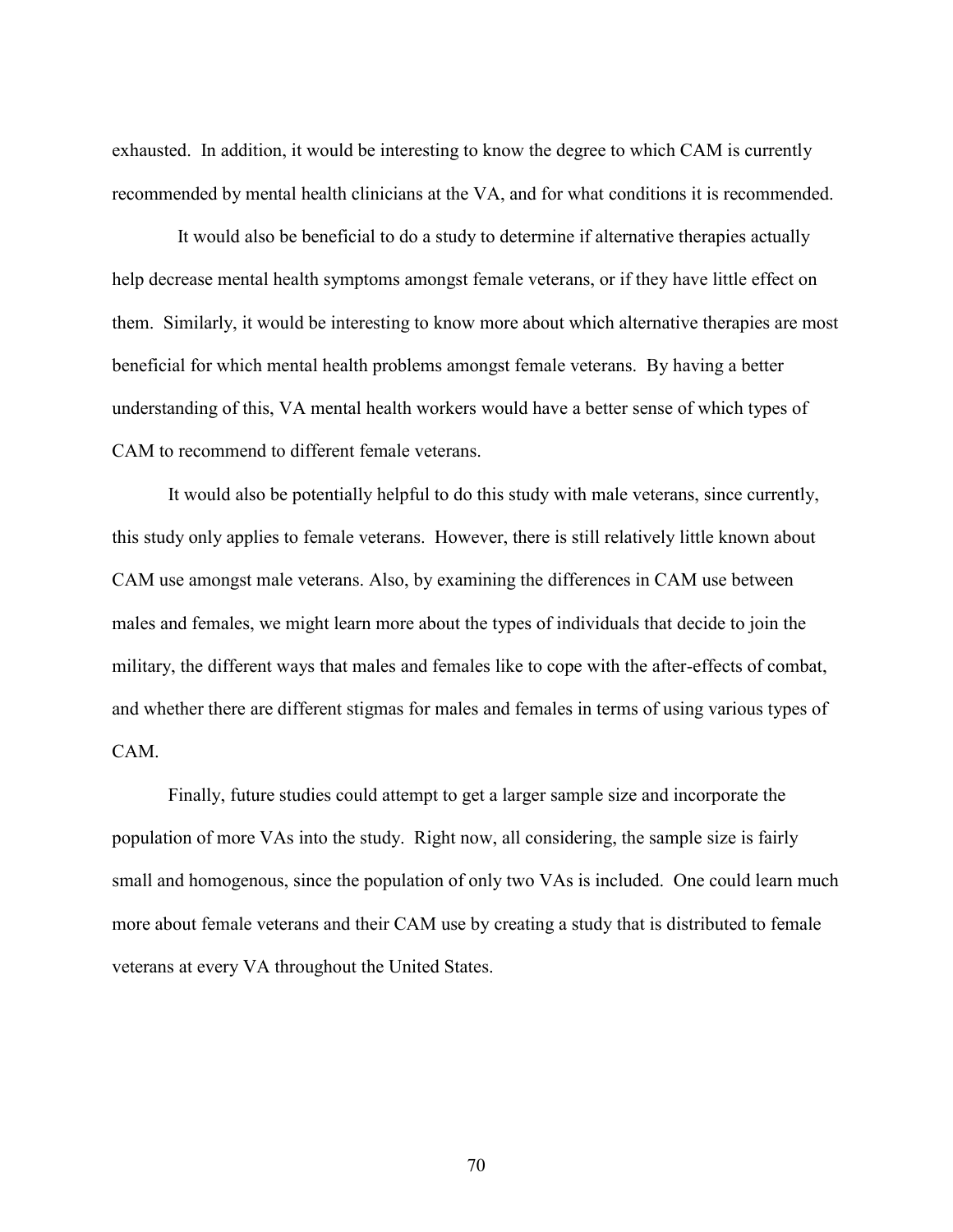### **Implications for Policy/Practice**

Since female veterans are currently returning from deployment with an alarming rate of mental illness (i.e., Hunt and Rosenheck, 2011), it is clear that the VA must begin to improve and expand its mental health services. This study implies that relatively low rates of female veterans are currently engaging in CAM, despite the potential benefits of CAM. Thus, the VA should begin to offer more CAM services, and begin to refer female veterans to certain types of CAM that would likely benefit them. This is one clear way that the VA can begin to address its high rate of mental health problem.

In addition, this study suggests that if CAM services were covered more under health insurance policies, than female veterans would begin to engage in more of them. Since a variety of types of CAM are both inexpensive and effective (such as mindfulness and relaxation techniques), public health insurances should consider covering these services in order to encourage veterans to engage in them. If female veterans begin to engage in more CAM, traditional mental health related appointments (and potentially mental health related hospitalizations) are likely to decrease. Thus, insurance companies may end up paying less for female veterans with mental health problems than they have previously been paying.

This study also suggests the types of female veterans that are more and less likely to engage in CAM. It implies that their usage of CAM is influenced by a variety of demographic and clinical characteristics, including cultural factors, cost, stigma, fear of "risk-taking," and lack of health consciousness. VA doctors and mental health clinicians can learn from these results and provide extra encouragement to use specific types of CAM, as well as additional psychoeducation, to those who are less likely to engage in it.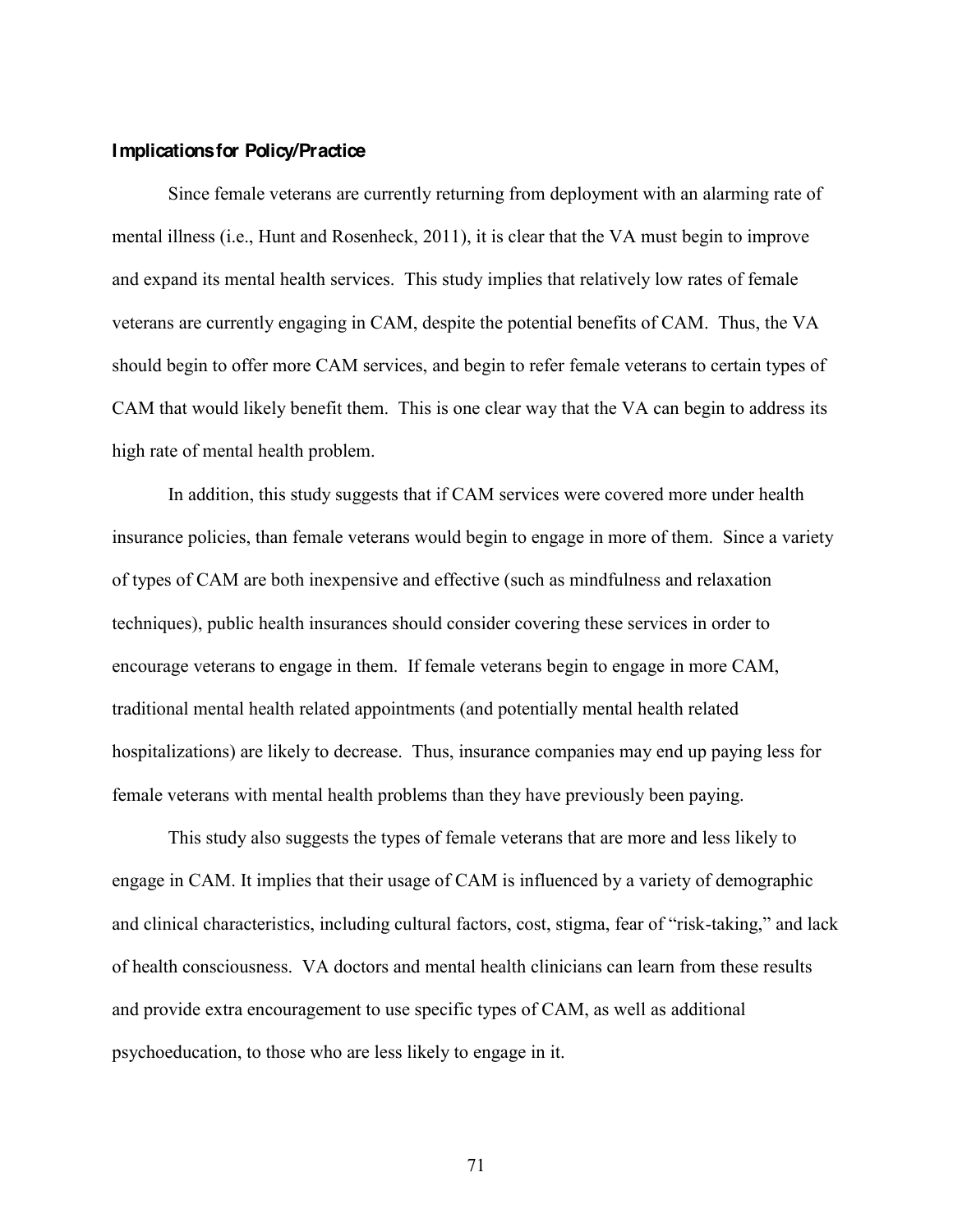# **Conclusion**

While the findings of this study are generally in accordance with previous literature, this study enhances the literature by providing more specificity regarding the relationship between female veterans and CAM use. Although many studies had previously noted the relationship between veterans and CAM, no studies were found that examined the relationship between *female* veterans and CAM. Thus, this study goes well beyond the previous research by looking specifically at women that have been in the military and examining the associations between their demographic and clinical characteristics and their CAM use.

To reiterate, this study helps explain why so many female veterans might not be taking advantage of alternative types of therapy. It also suggests the types of CAM therapies that female veterans prefer to engage in, and demographic and clinical characteristics that are associated with CAM use. Knowing this might have ramifications for VA mental health services, health insurance coverage, and for female veterans themselves. The hope is that as the government becomes more aware of both the overwhelming mental health problems among veterans and the potential of numerous specific types of CAM to help decrease these mental health problems, several things will happen: The VA will begin to offer and refer female veterans at a higher rate to specific types of CAM, public health insurance will start to cover more types of CAM, and female veterans will take charge of their own well-being and search out alternative types of therapies that have worked well for others and may work for themselves. This in turn will help to decrease any remaining stigmas around engaging in non-traditional types of medicine, and it will likely decrease the rate of female veterans' mental health problems and increase their overall sense of well-being.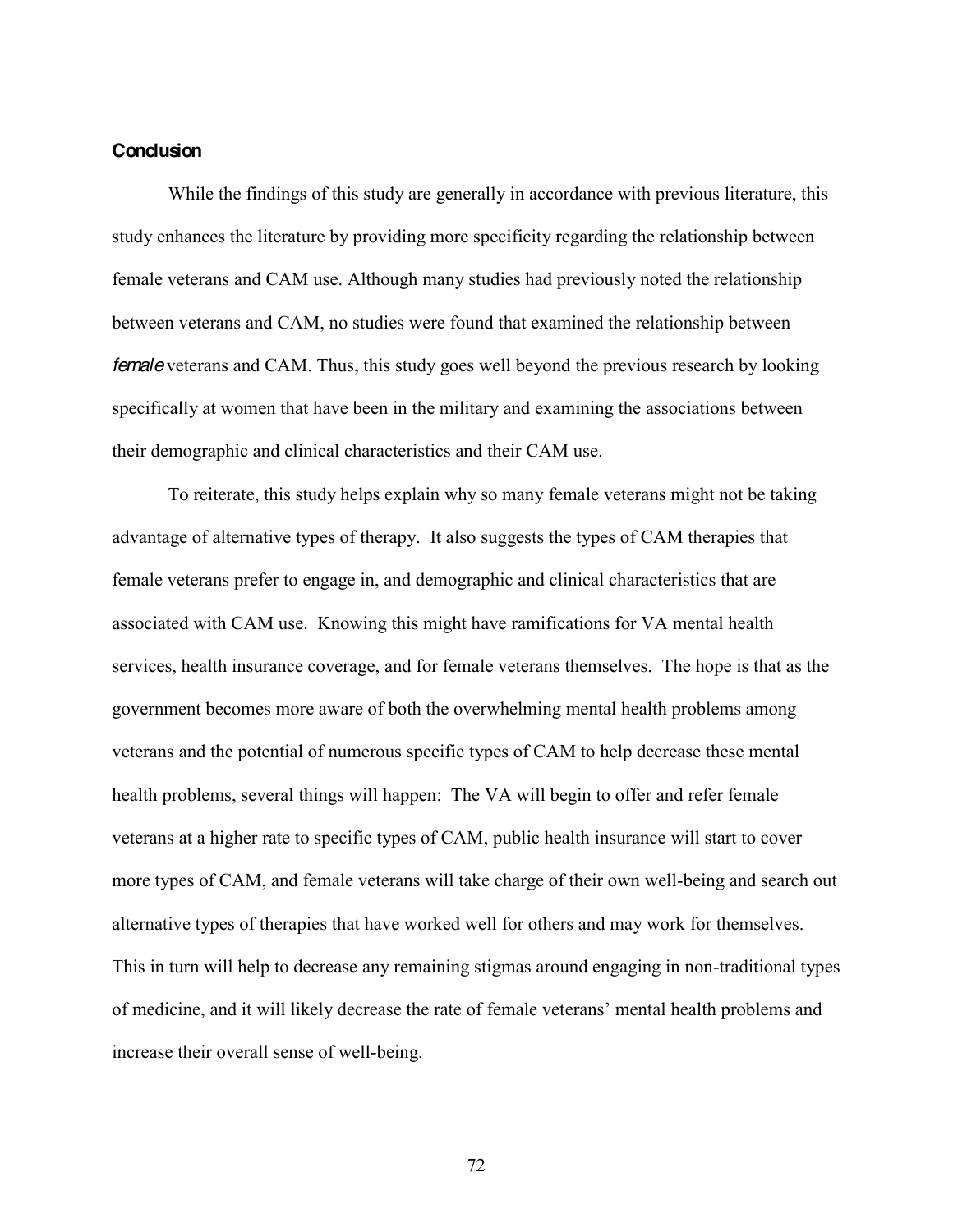### **References**

- Allen, J. B., Schnyer, R. N., & Hitt, S. K. (1998). The efficacy of acupuncture in the treatment of major depression in women. *Psychological Science*, *9*(5), 397-401. doi:10.1111/1467- 9280.00074
- American Psychiatric Association. (2000). *Diagnostic and statistical manual of mental disorders (4th ed., text rev.).* Washington, DC: Author.
- American Psychiatric Association. (1980). *Diagnostic and statistical manual of mental disorders (3rd ed.).* Washington, DC: Author.
- Ano, G., & Vasconcelles, E. (2005). Religious coping and psychological adjustment to stress: A meta-analysis. *Journal of Clinical Psychology*, 61, 461-480.
- Arbuthnott, K. D., Arbuthnott, D. W., & Rossiter, L. (2001). Guided imagery and memory: Implications for psychotherapists. *Journal Of Counseling Psychology*, *48*(2), 123-132. doi:10.1037/0022-0167.48.2.123
- Aylwin, S. ( 1988). Cognitive structure in thought and personality. In M.Denis, J.Engelkamp, & J. T. E.Richardson ( Eds.) , *Cognitive and neuropsychological approaches to mental imagery* (pp. 317–325). Dordrecht, The Netherlands: Martinus Nijhoff.
- Barnes, P. M., Powell-Griner, E., McFann, K., Nahin, R. L. (2004). Complementary and alternative medicine use among adults: United States, 2002. *Seminars in Integrative Medicine, 2*(2), 54-71. doi:10.1016/j.sigm.2004.07.003
- Benton, D., Haller, J., & Fordy, J. (1995). Vitamin supplementation for 1 year improves mood. *Neuropsychobiology*, *32*(2), 98-105. doi:10.1159/000119220
- Berken, G. H., & Eisenstat, M. B. (1969). Chaplaincy sponsored group therapy: A military treatment modality without jeopardy. *Military Medicine*, *134*(5), 360-362.
- Bertolote, J. M., Fleischmann, A., De Leo, D., Wasserman, D. (2004). Psychiatric diagnoses and suicide: revisiting the evidence. *Crisis, 25*(4), 147-155.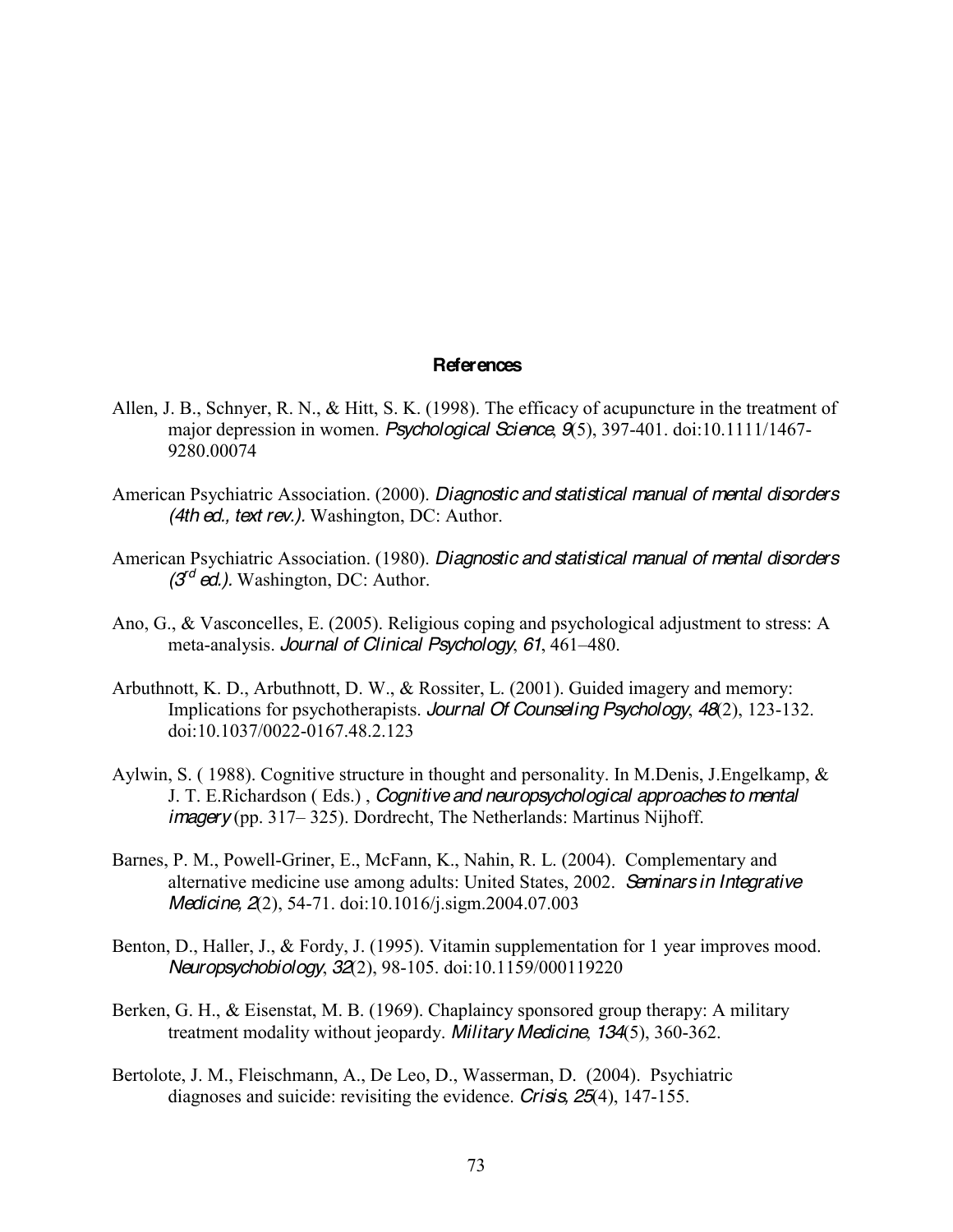- Bjelland, I., Tell, G. S., Vollset, S., Refsum, H., & Ueland, P. (2003). Folate, vitamin  $B_{1,2}$ , homocysteine, and the MTHFR  $677C \rightarrow T$  polymorphism in anxiety and depression: The Hordaland homocysteine study. *Archives Of General Psychiatry*, *60*(6), 618-626. doi:10.1001/archpsyc.60.6.618
- Bonne, O., Shemer, Y., Gorali, Y., Katz, M., & Shalev, A. Y. (2003). A randomized, doubleblind, placebo-controlled study of classical homeopathy in generalized anxiety disorder. *Journal Of Clinical Psychiatry*, *64*(3), 282-287.
- Burns, J. L., Lee, R. M., & Brown, L. J. (2011). The Effect of Meditation on Self-Reported Measures of Stress, Anxiety, Depression, and Perfectionism in a College Population. *Journal Of College Student Psychotherapy*, *25*(2), 132-144. doi:10.1080/87568225.2011.556947
- Carey, Benedict. (May 27, 2008). Lotus Therapy. The New York Times. Retrieved October 16, 2011 from http://www.nytimes.com/2008/05/27/health/research/27budd.html?\_r=1&pagewa nted=all
- Carlson, J. G., Chemtob, C. M., Rusnak, K., Hedlund, N. L., & Muraoka, M. Y. (1998). Eye movement desensitization and reprocessing for combat-related posttraumatic stress disorder. *Journal of Traumatic Stress, 11*, 3-24.
- Carroll, D., Ring, C., Suter, M., & Willemsen, G. (2000). The effects of an oral multivitamin combination with calcium, magnesium, and zinc on psychological well-being in healthy young male volunteers: A double-blind placebo-controlled trial. *Psychopharmacology*, *150*(2), 220-225. doi:10.1007/s002130000406
- Chatterjee, S., Rathm M. E., Spiro III, A., Eisen, S., Sloan, K. L., Rosen, A. K. (2009). Gender Differences in Veterans Health Administration Mental Health Service Use: Effects of Age and Psychiatric Diagnosis. Women's Health Issues, 19(3), 176-184.
- Chemtob, C. M., Tolin, D. F., van der Kolk, B. A., & Pitman, R. K. (2000). Eye movement desensitization and reprocessing. In E. B. Foa, T. M. Keane, & M. J. Friedman (Eds.). *Effective treatments for PTSD: Practice guidelines from the International Society for Traumatic Stress Studies* (139-155, 333-335). New York: Guilford.
- Chow, Y. Y., & Tsang, H. H. (2007). Biopsychosocial effects of Qigong as a mindful exercise for people with anxiety disorders: A speculative review. *The Journal Of Alternative And Complementary Medicine*, *13*(8), 831-839. doi:10.1089/acm.2007.7166
- Cromarty, P., Robinson, G., Callcott, P., & Freeston, M. (2004). Cognitive Therapy and Exercise for Panic and Agoraphobia in Primary Care: Pilot Study and Service Development.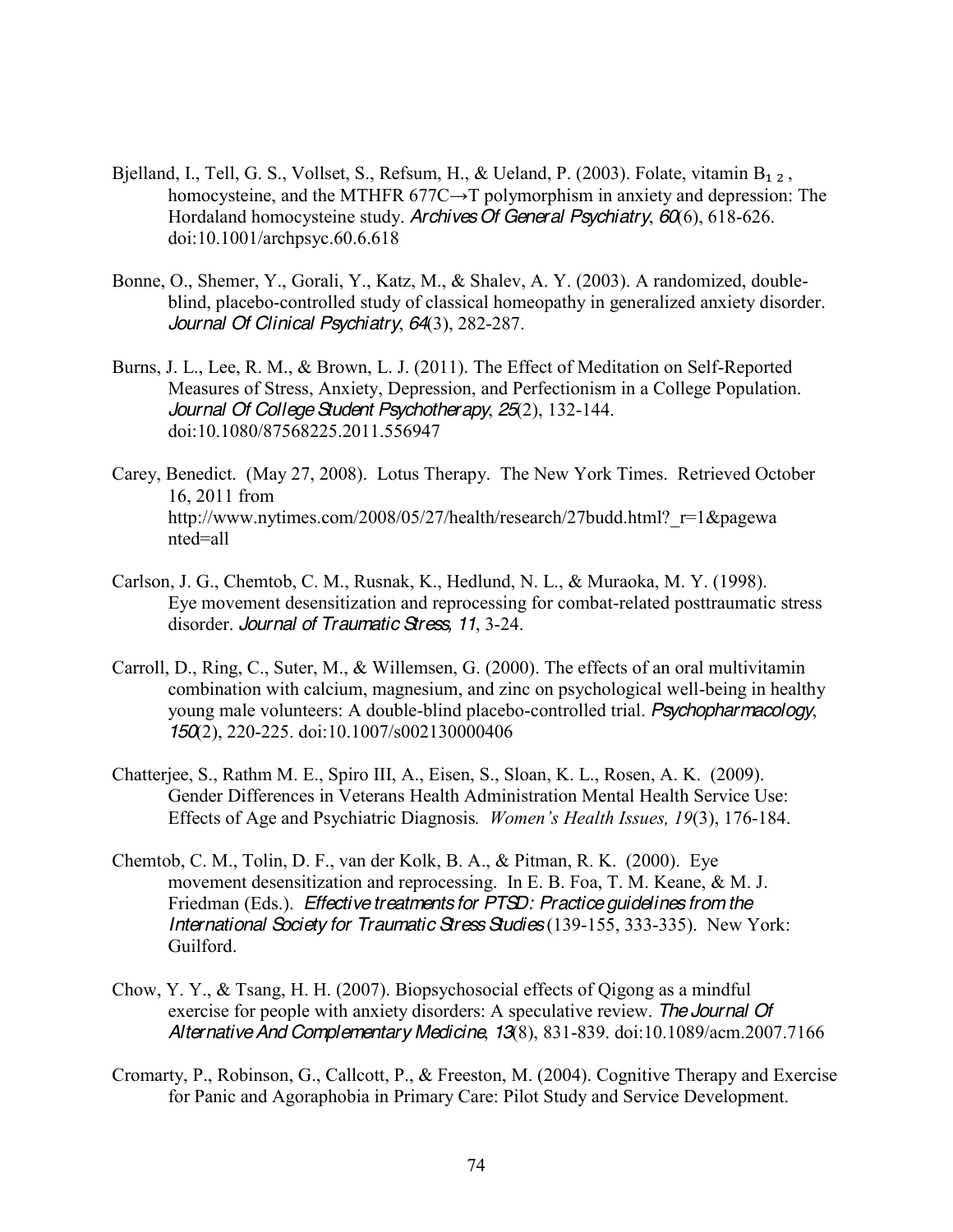*Behavioural And Cognitive Psychotherapy*, *32*(3), 371-374. doi:10.1017/S1352465804001456

- Dalton, E., Rotondi, D., Levitan, R. D., Kennedy, S. H., & Brown, G. M. (2000). Use of slowrelease melatonin in treatment-resistant depression. *Journal Of Psychiatry & Neuroscience*, *25*(1), 48-52.
- Dao, Jmaes. (July, 2009). Vets' mental health diagnoses rising. The New York Times. Retrieved on September 27, 2011 from http://www.nytimes.com/2009/07/17/health/views/17vets.html
- Davis, J. L., & Wright, D. C. (2005). Case series utilizing exposure, relaxation and rescripting treatment: Impact on nightmares, sleep quality, and psychological distress. *Behavioral Sleep Medicine, 3, 151–157.*
- Davis, J. L., & Wright, D. C. (2006). Exposure, relaxation, and rescripting treatment for traumarelated nightmares. *Journal Of Trauma & Dissociation*, *7*(1), 5-18. doi:10.1300/J229v07n01\_02
- Degun-Mather, M. (2001). The value of hypnosis in the treatment of chronic PTSD with dissociative fugues in a war veteran. *Contemporary Hypnosis*, *18*(1), 4-13. doi:10.1002/ch.211
- Der, D. F., Lewington, P. ( 1990). Rational self-directed hypnotherapy: A treatment for panic attacks. *American Journal of Clinical Hypnosis*, 32, 160-167.
- Doyne, E. J., Ossip-Klein, D. J., Bowman, E. D., Osborn, K. M., McDougall-Wilson, I. B., & Neimeyer, R. A. (1987). Running versus weight lifting in the treatment of depression. *Journal Of Consulting And Clinical Psychology*, *55*(5), 748-754. doi:10.1037/0022- 006X.55.5.748
- Dunn, A. S., Passmore, S. R., Burke, J., & Chicoine, D. (2009). A cross-sectional analysis of clinical outcomes following chiropractic care in veterans with and without post-traumatic stress disorder. *Military Medicine*, *174*(6), 578-583.
- D'Zurilla, T.J., Nezu, A. M. & Maydeu-Olivares, A. (2004). Social problem solving: Theory and assessment. In E.C. Chang, T.J. D'Zurilla & L. Sanna, (Eds.) *Social problem solving: Theory, research, and training* (p. 11-27). Washington, DC: American Psychological Association. Retrieved on November 11, 2011 from http://ub.academia.edu/amaydeu/Papers/464993/Social\_problem\_solving\_Theory\_and\_as sessment
- Eisenberg, D. M., Kessler, R. C., Foster, C., Norlock, F. E., Calkins D. R., and Delbanco, T. L. (1993). Unconventional Medicine in the United States -- Prevalence, Costs, and Patterns of Use. *New England Journal of Medicine*, (328), 246-252.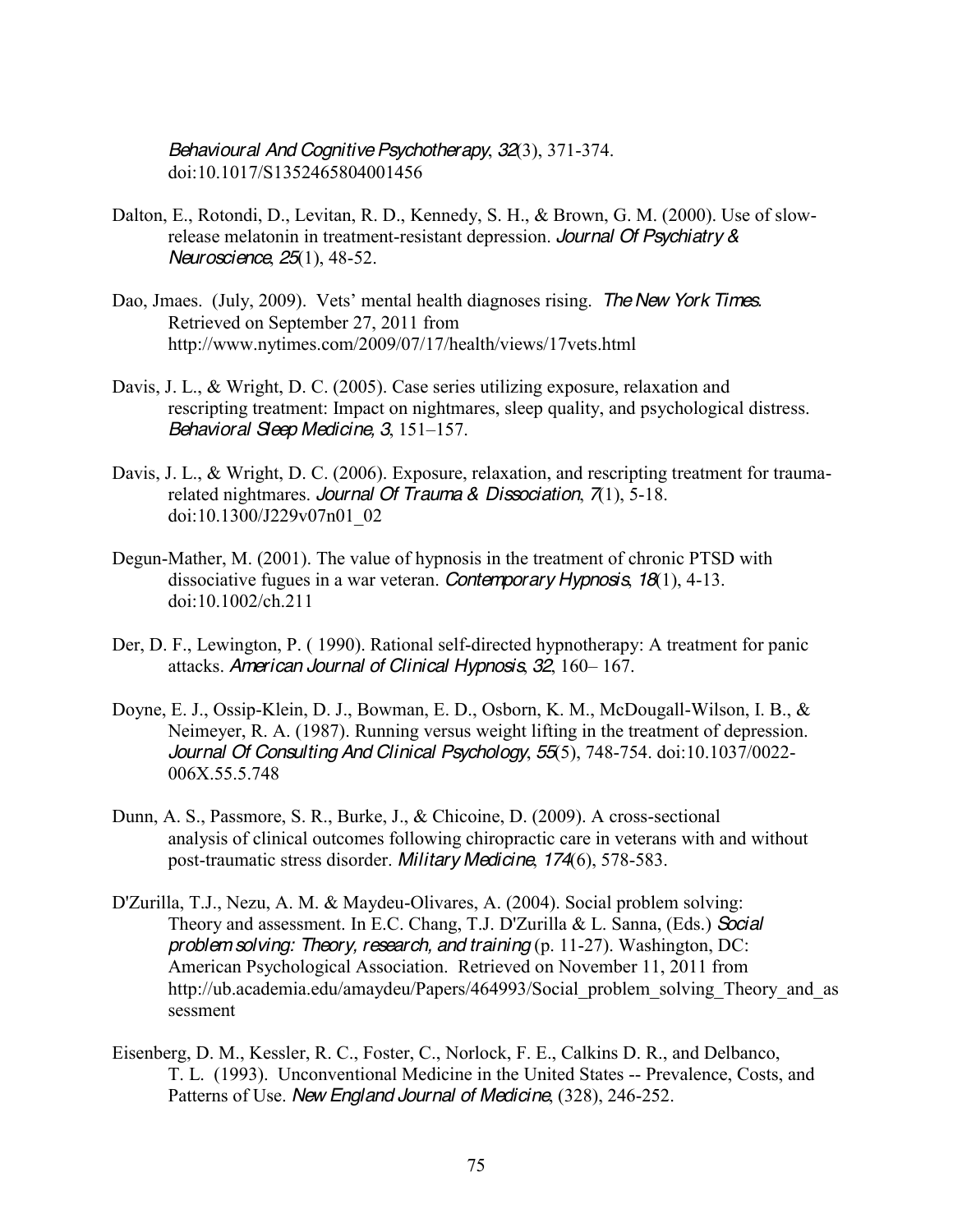- Elkins, G., Marcus, J., Rajab, M., & Durgam, S. (2005). Complementary and Alternative Therapy Use by Psychotherapy Clients. *Psychotherapy: Theory, Research, Practice, Training*, *42*(2), 232-235.
- Ellis, N., Crone, D., Davey, R., & Grogan, S. (2007). Exercise interventions as an adjunct therapy for psychosis: A critical review. *British Journal Of Clinical Psychology*, *46*(1), 95-111. doi:10.1348/014466506X122995
- Ernst E., Lesch, K. L., Mills, S., Hill, R., Mitchell, A., Willoughby, M., and White, A. (1995). Complementary medicine: a definition. *British Journal of General Practice, (45)*398, 506.
- Feinstein, D. (2008a). Energy psychology: A review of the preliminary evidence. *Psychotherapy Theory, Research, Practice, Training, 45, 199-213.*
- Feinstein, D. (2008b). Energy psychology in disaster relief. *Traumatology*, 14, 124–137.
- Feinstein, D. (2009). Facts, paradigms, and anomalies in the acceptance of energy psychology: A rejoinder to McCaslin's (2009) and Pignotti and Thyer's (2009) comments on Feinstein (2008a). *Psychotherapy: Theory, Research, Practice, Training*, *46*(2), 262-269. doi:10.1037/a0016086
- Field, T., Deeds, O., Diego, M., Hernandez-Reif, M., Gauler, A., Sullivan, S., Wilson, D., & Nearing, G. (2009). Benefits of combining massage therapy with group interpersonal psychotherapy in prenatally depressed women. *Journal of Bodywork and Movement Therapies, 13*(4), 297-303. DOI: 10.1016/j.jbmt.2008.10.002)
- Field, T., Figueiredo, B., Hernandez-Reif, M., Diego, M., Deeds, O., & Ascencio, A. (2008). Massage therapy reduces pain in pregnant women, alleviates prenatal depression in both parents and improves their relationships*. Journal of Bodywork and Movement Therapies, 12,* 146-150.
- Field, T., Hernandez-Reif, M., Hart, S., Quintino, O., Drose, L. A., Field, T., Kuhn, C., & Schanberg, S. (1997). Effects of sexual abuse are lessened by massage therapy. *Journal*  of Bodywork and Movement Therapies, 1, 65-69.
- Gardner, D. M. (2002). Evidence-based decisions about herbal products for treating mental disorders. *Journal Of Psychiatry & Neuroscience*, *27*(5), 324-333.
- Garner, B., Phillips, L. J., Schmidt, H., Markulev, C., O'Connor, J., Wood, S. J., & McGorry, P. D. (2008). Pilot study evaluating the effect of massage therapy on stress, anxiety, and aggression in a young adult psychiatric inpatient unit. *Australian And New Zealand Journal Of Psychiatry*, *42*(5), 414-422. doi:10.1080/00048670801961131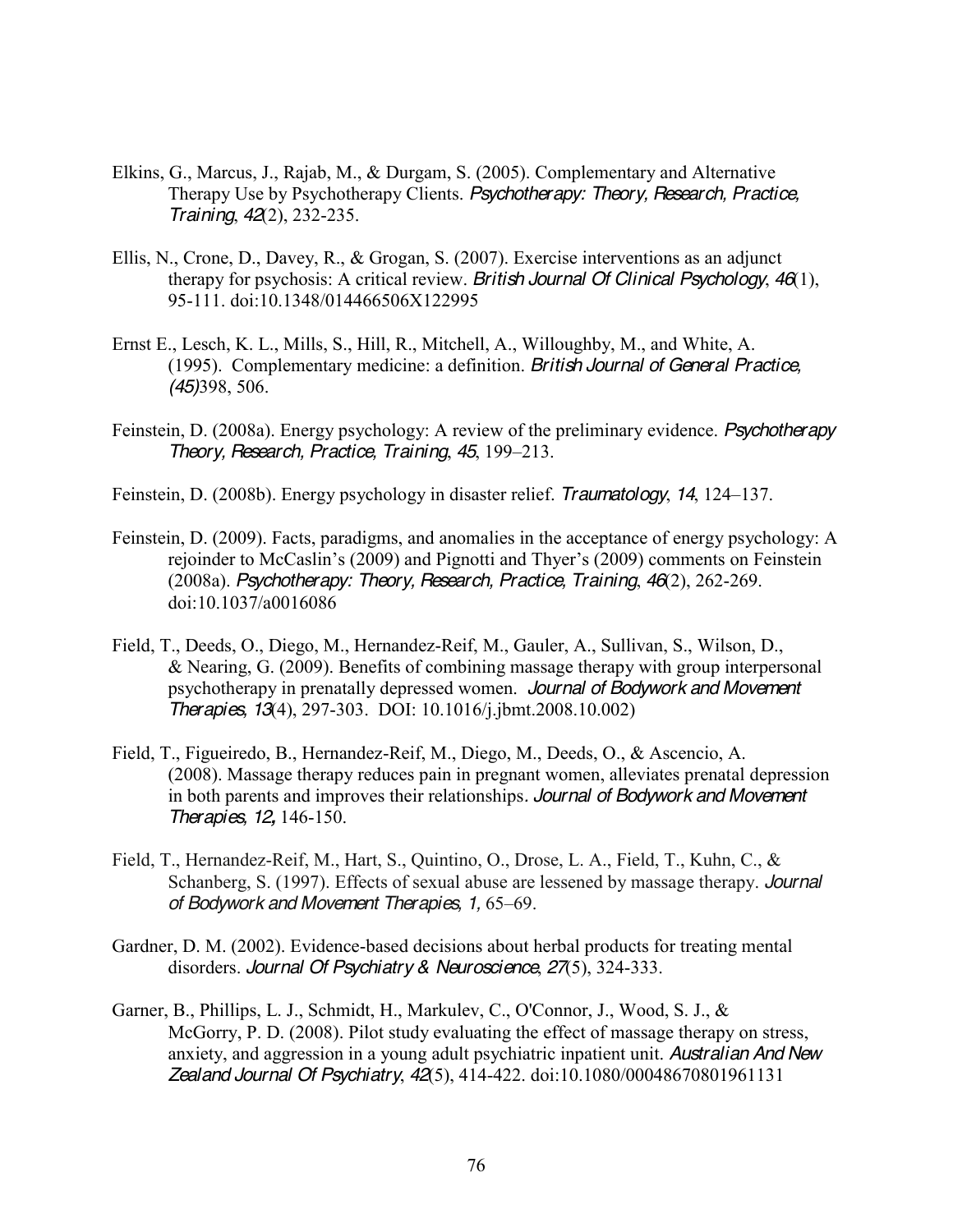- Gaster, B., Holroyd, J. (2000). St. John's wort for depression: a systematic review. *Arch Intern Med., 160*(2), 152-156.
- Gorczynski, P., & Faulkner, G. (2010). Exercise therapy for schizophrenia. *Schizophrenia Bulletin*, *36*(4), 665-666. doi:10.1093/schbul/sbq049
- Graham, R. E., Ahn, A. C., Davis, R. B., O'Connor, B. B., Eisenberg, D. M., & Phillips, R. S. (2005). Use of complementary and alternative medical therapies among racial and ethnic minority adults: Results from the 2002 National Health Interview Survey. *Journal of the National Medical Association, 97, 535-545.*
- Hammer, S. E. ( 1996). The effects of guided imagery through music on state and trait anxiety. *Journal of Music Therapy*, 33, 47 – 70.
- Harris, K. M., Edlund, M. J., Larson, S. L. (2007) Religious involvement and the use of mental health care. *Health Serv Res 41(2)*, 395–410.
- Henriques, G., Keffer, S., Abrahamson, C., & Jeanne Horst, S. S. (2011). Exploring the effectiveness of a computer-based heart rate variability biofeedback program in reducing anxiety in college students. *Applied Psychophysiology And Biofeedback*, *36*(2), 101-112. doi:10.1007/s10484-011-9151-4
- Herman, J. (1997). Trauma and recovery. Basic Books, New York.
- Hofmann, S. G., Sawyer, A. T., Witt, A. A., & Oh, D. (2010). The effect of mindfulness-based therapy on anxiety and depression: A meta- analytic review. *Journal of Consulting and Clinical Psychology, 78, 169-183. doi:10.1037/a0018555*
- Hoge, C. W., Castro, C. A., Messer, S. C., McGurk, D., Cotting, D., & Koffman, R. L. (2004). Combat duty in Iraq and Afghanistan, mental health problems, and barriers to care. *New England Journal of Medicine, 351*, 13-22.
- Hunt, M. G. and Rosenheck, R. A. (2011). Psychotherapy in mental health clinics of the Department of Veterans Affairs. *J Clin Psychol, 67*(6), 561-573.
- Hypericum Depression Trial Study Group. (2002). Effect of Hypericum perforaturm (St. John's wort) in major depressive disorder: a randomized controlled trial. JAMA, 287(14), 1807- 1814.
- Ilgen, M. A., Bohnert, A. S. B., Ignacio, R. V., McCarthy, J. F., Valenstein, M. M., Kim, H. M., Blow, F. C. (2010). Psychiatric diagnoses and risk of suicide in veterans. *Arch Gen Psychiatry*, 67(11), 1152-1158. Doi: 10.1001/archgenpsychiatry.2010.129
- Jacobs, J., Williams, A., Girard, C., Njike, V., & Katz, D. (2005). Homeopathy for attentiondeficit/hyperactivity disorder: A pilot randomized-controlled trial. *The Journal Of*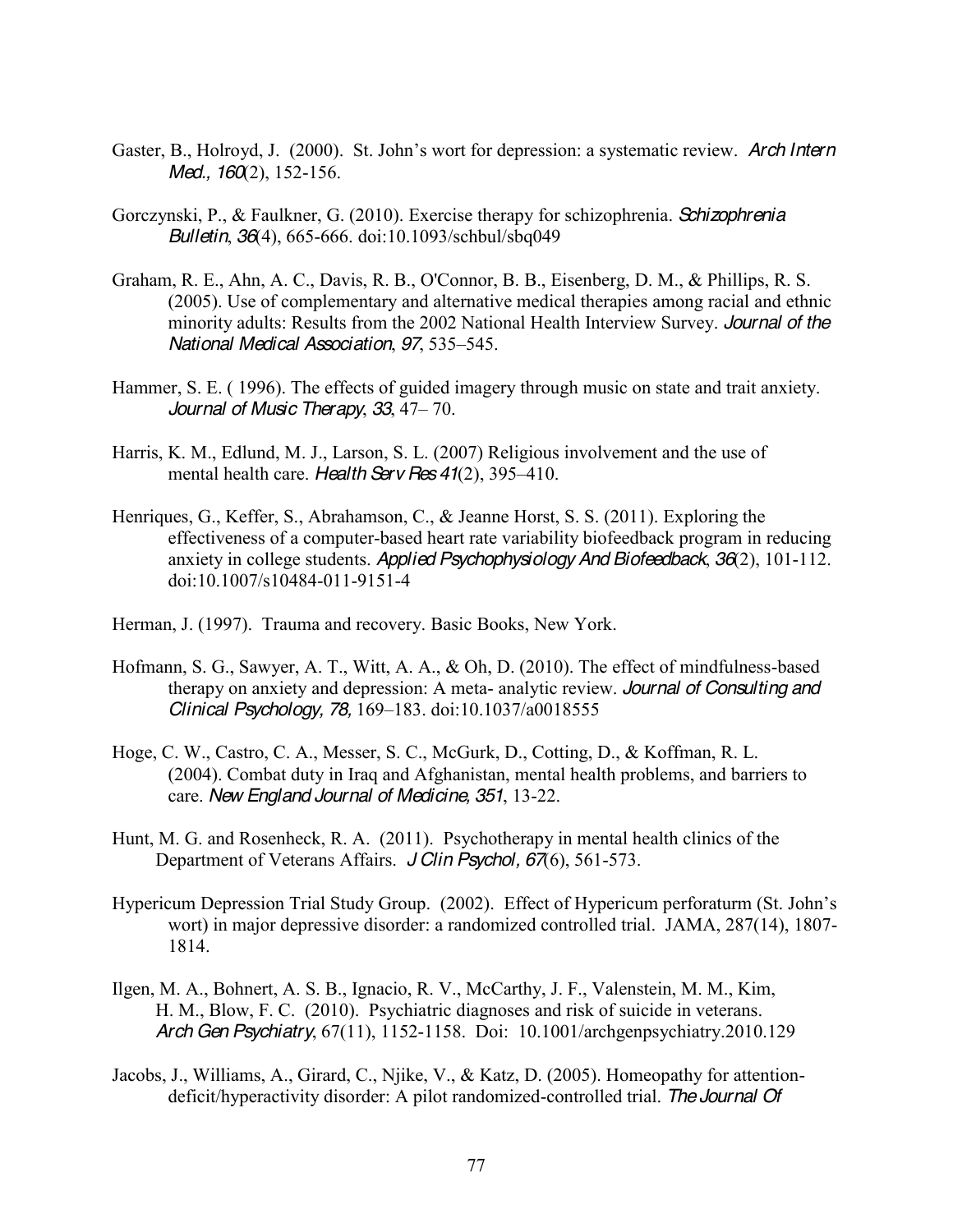*Alternative And Complementary Medicine*, *11*(5), 799-806. doi:10.1089/acm.2005.11.799

- Janz, N. K. and Becker, M. H. (1984). The health belief model: A decade later. *Health Education Behavior, 11*(1), 1-47. Retrieved on August 10, 2011 from http://deepblue.lib.umich.edu/bitstream/2027.42/66877/2/10.1177\_109019818401100101 .pdf
- Jarman, C. N., Perron, B. E., Kilbourne, A. M., Farmer, C. (2010). Perceived treatment effectiveness, medication compliance, and complementary and alternative medicine use among veterans with bipolar disorder. *The Journal of Alternative and Complementary Medicine, 16*(3), 251-255.
- Johansson, M., Hassmén, P., & Jouper, J. (2011). Acute effects of Qigong exercise on mood and anxiety. *Sport, Exercise, And Performance Psychology*, *1*(S), 60-65. doi:10.1037/2157-3905.1.S.60
- Kaplan, M. S., Huguet, N., McFarland, B. H., Newsom, J. T. (2007). Suicide among male veterans: a prospective population-based study*. J Epidemiol Community Health, 61*(7), 619-624.
- Karavidas, M., Lehrer, P. M., Vaschillo, E., Vaschillo, B., Marin, H., Buyske, S., & ... Hassett, A. (2007). Preliminary results of an open label study of heart rate variability biofeedback for the treatment of major depression. *Applied Psychophysiology And Biofeedback*, *32*(1), 19-30. doi:10.1007/s10484-006-9029-z
- Katz, L. S., Bloor, L. E., Cojucar, G., & Draper, T. (2007). Women who served in Iraq seeking mental health services: Relationships between military sexual trauma, symptoms, and readjustment. *Psychological Services, 4,* 239-249.
- Kearney, D. J., McDermott, K., Malte, C., Martinez, M., & Simpson, T. L. (2012). Association of participation in a mindfulness program with measures of PTSD, depression and quality of life in a veteran sample. *Journal Of Clinical Psychology*, *68*(1), 101-116. doi:10.1002/jclp.20853
- Kennedy, D. O., Veasey, R., Watson, A., Dodd, F., Jones, E., Maggini, S., & Haskell, C. F. (2010). Effects of high-dose B vitamin complex with vitamin C and minerals on subjective mood and performance in healthy males. *Psychopharmacology*, *211*(1), 55-68. doi:10.1007/s00213-010-1870-3
- Ke-Ping, Y., Whei-Ming, S., & Chen-Kuan, H. (2009). The Effect of Meditation on Physical and Mental Health in Junior College Students: A Quasi-Experimental Study. *Journal Of Nursing Research (Taiwan Nurses Association)*, *17*(4), 261-269.

Kesller, R. C., Soukup, J., Davis, R. B., Foster, D. F., Wilkey, S. A.., Van Rompay, M.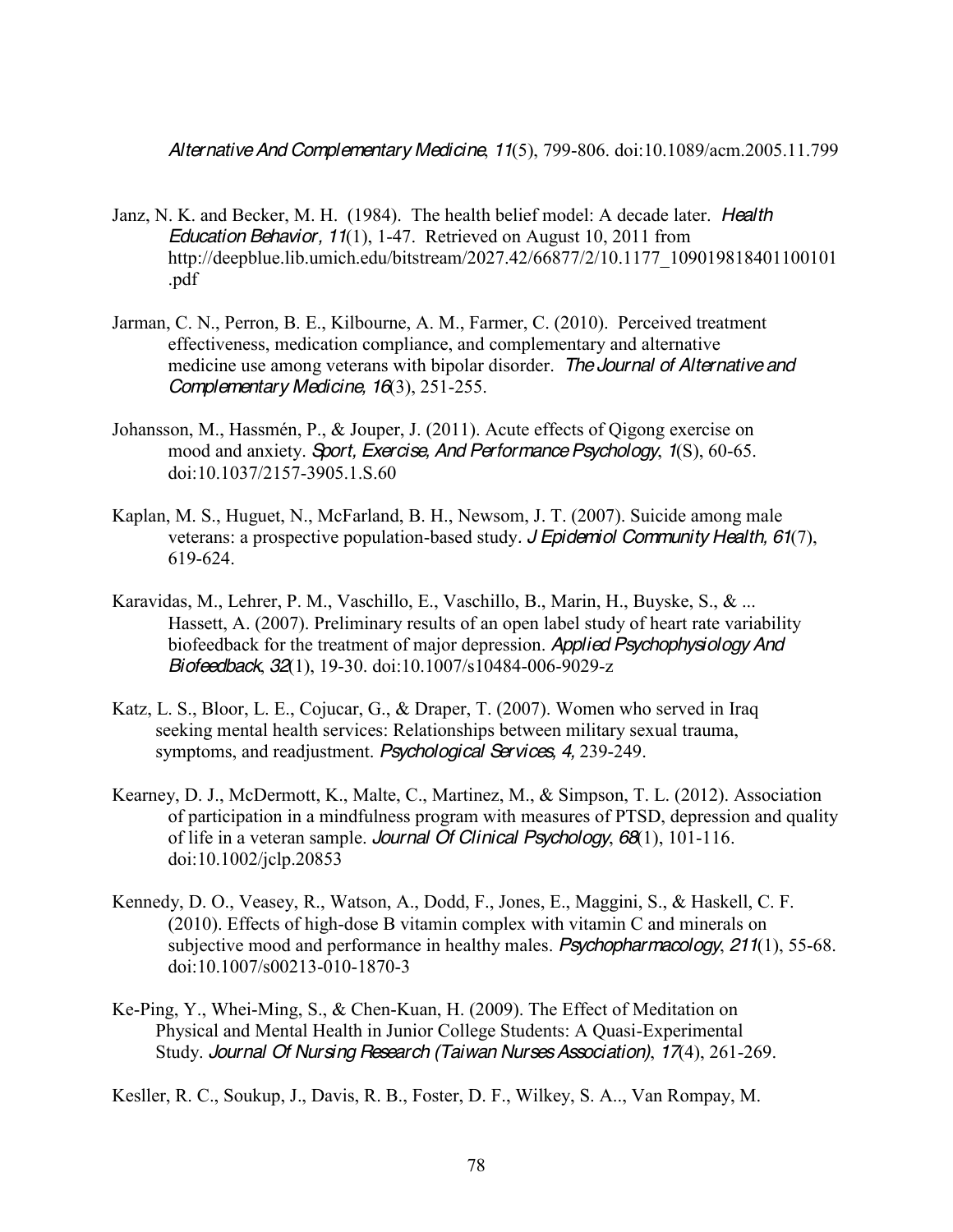M., et al. (2001). The use of complementary and alternative therapies to treat anxiety and depression in the United States. *American Journal of Psychiatry, 158,* 532-538.

- Kim, J., Stewart, R., Kim, S., Yang, S., Shin, I., & Yoon, J. (2008). Predictive value of folate, vitamin  $B_{1,2}$  and homocysteine levels in late-life depression. The British Journal Of *Psychiatry*, *192*(4), 268-274.
- Kim, H. L., Streltzer, J., Goebert, D. (1999). St. John's wort for depression: a meta-analysis of well-defined clinical trials. *J Nerv Ment Dis, 187*(9), 532-538.
- Kirsch, I., Montgomery, G., & Sapirstein, G. (1995). Hypnosis as an adjunct to cognitivebehavioral psychotherapy: A meta-analysis. *Journal Of Consulting And Clinical Psychology*, *63*(2), 214-220.
- Knaudt, P. R., Connor, K. M., Weisler, R. H., Churchill, L., & Davidson, J. T. (1999). Alternative therapy use by psychiatric outpatients. *Journal Of Nervous And Mental Disease*, *187*(11), 692-695. doi:10.1097/00005053-199911000-00007
- Koenig, H. G., McCullough, M. E., & Larson, D. B. (2001). Anxiety disorders. In *Handbook of religion and health* (pp. 144–153). New York: Oxford University Press.
- Kovess-Masfety, V., Dezetter, A., de Graaf, R., Haro, J., Bruffaerts, R., Briffault, X., & Alonso, J. (2010). Religious advisors' role in mental health care in the European study of the Epidemiology of Mental Disorders Survey. *Social Psychiatry And Psychiatric Epidemiology, 45*(10), 989-998. doi:10.1007/s00127-009-0143-0
- Kroesen, K., Baldwin, C. M., Brooks, A. J., and Bell, I. R. (2002). US military veterans' perceptions of the conventional medical care system and their use of complementary and alternative medicine. *Family Practice, 19*(1), 57-64.
- Kronenberg, F., Cushman, L. F., Wade, C. M., Kalmuss, D., & Chao, M. T. (2006). Race/Ethnicity and Women's Use of Complementary and Alternative Medicine in the United States: Results of a National Survey. *American Journal Of Public Health*, *96*(7), 1236-1242. doi:10.2105/AJPH.2004.047688
- Kuch, K., Swinson, R. P., & Kirby, M. ( 1985). Post-traumatic stress disorder after car accidents. *Canadian Journal of Psychiatry, 30, 426-427.*
- Lawler-Row, K. A., & Elliott, J. (2009). The role of religious activity and spirituality in the health and well-being of older adults. *Journal of Health Psychology*, 14, 43–52.
- Leavey, G., Loewenthal, K., King, M. (2007) Challenges to sanctuary: the clergy as a resource for mental health care in the community. *Social Sci Med 65*(3), 548–559.
- Lewy, A. J., Bauer, V. K., Cutler, N. L., & Sack, R. L. (1998). Melatonin treatment of winter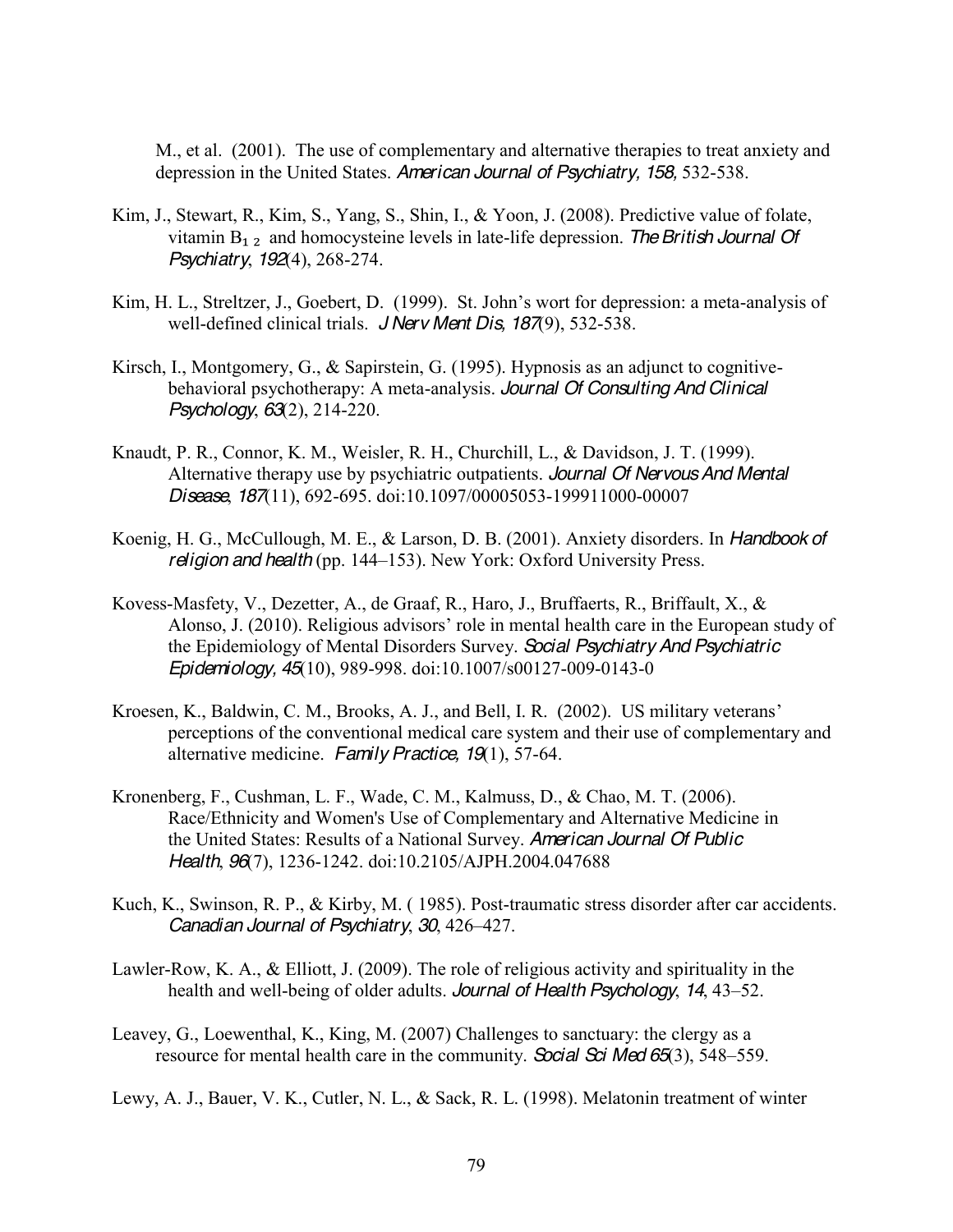depression: A pilot study. *Psychiatry Research*, *77*(1), 57-61. doi:10.1016/S0165- 1781(97)00128-5

- Linde, K., Clausius, N., Ramirez, G., Melchart, D., Eitel, F., Hedges, L. V., Jonas, W. B. (1997). Are the clinical effects of homeopathy placebo effects? A meta-analysis of placebocontrolled trials. *Lancet, 350*(9081), 834-843.
- Lingaerde, O., Foreland, A. R., Magnusson, A. (1999). Can winter depression be precented by ginkgo biloba extract? A placebo-controlled trial. *Acta Pscyhiatr Scand, 100*(1), 62-66.
- Long, M. & Quevillon, R. (2009). Imagery rescripting in the treatment of posttraumatic stress disorder. *Journal Of Cognitive Psychotherapy, 23*(1), 67-76.
- Maguen, S., Ren, L., Bosch, J. O., Marmar, C. R., & Seal, K. H. (2010). Gender differences in mental health diagnoses among Iraq and Afghanistan veterans enrolled in Veterans Affairs health care. *American Journal of Public Health*, 100(12), 2450-2456. DOI: 10.2105/AJPH.2009.166165
- Maldonado, M. D., Reiter, R. J., & Pérez-San-Gregorio, M. A. (2009). Melatonin as a potential therapeutic agent in psychiatric illness. *Human Psychopharmacology: Clinical And Experimental*, *24*(5), 391-400. doi:10.1002/hup.1032
- Malsch, U. U., & Kieser, M. M. (2001). Efficacy of kava-kava in the treatment of non-psychotic anxiety, following pretreatment with benzodiazepines. *Psychopharmacology*, *157*(3), 277-283. doi:10.1007/s002130100792
- Marcus, S., Marquis, P., & Sakai, C. (2004). Three- and 6-Month Follow-Up of EMDR Treatment of PTSD in an HMO Setting. *International Journal Of Stress Management*, *11*(3), 195-208. doi:10.1037/1072-5245.11.3.195
- Matthews, S. C., Camacho, A., Lawson, K., & Dimsdale, J. E. (2003). Use of herbal medications among 200 psychiatric outpatients: Prevalence, patterns of use, and potential dangers. *General Hospital Psychiatry*, *25*(1), 24-26. doi:10.1016/S0163-8343(02)00237-2
- McCarthy, J. F., et al., Suicide mortality among patients receiving care in the veterans health administration health system*.* Am J Epidemiol, 2009. 169(8): p. 1033-1038.
- McCarthy, J. F., Valenstein, M, Kim, H. M., Ilgen, M., Zivin, K., Blow, F. C. (2009). Suicide mortality among patients receiving care in the veterans health administration health system. *American Journal of Epidemiology, 169*(8), 1033-1038.
- McCaslin, D. L. (2009). A review of efficacy claims in energy psychology. *Psychotherapy: Theory, Research, Practice, Training*, *46*(2), 249-256. doi:10.1037/a0016025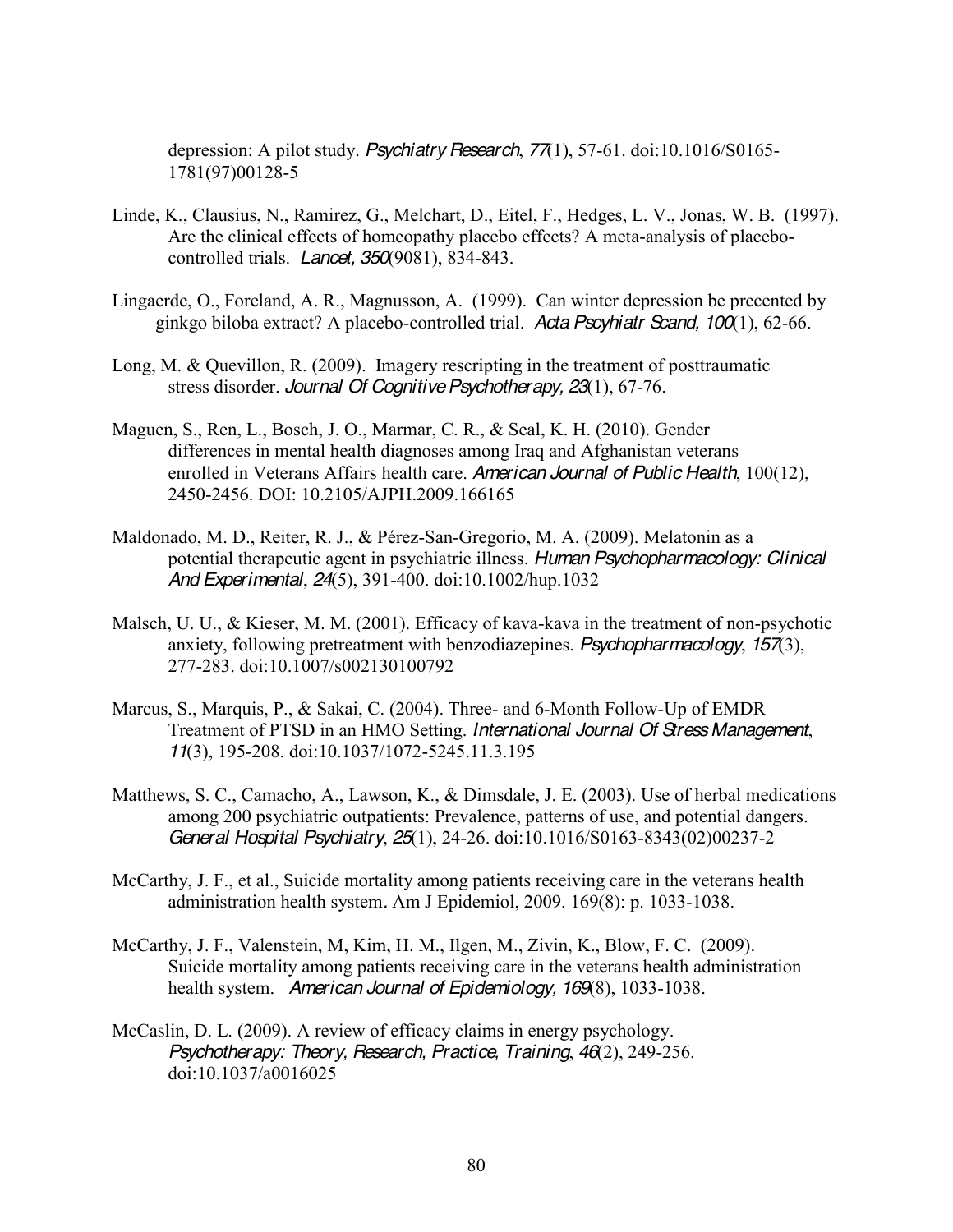- McFarland, B., Bigelow, D., Zani, B., Newsom, J., & Kaplan, M. (2002). Complementary and alternative medicine use in Canada and the United States. *American Journal Of Public Health*, *92*(10), 1616-1618. doi:10.2105/AJPH.92.10.1616
- Mead, G. E., Morley, W., Campbell, P., Greig, C. A., McMurdo, M. T., & Lawlor, D. A. (2009). Exercise for depression. *Mental Health And Physical Activity*, *2*(2), 95-96. doi:10.1016/j.mhpa.2009.06.001
- Meeks, T. W., Wetherell, J. L., Irwin, M. R., Redwine, L. S., & Jeste, D. V. (2007). Complementary and alternative treatments for late-life depression, anxiety, and sleep disturbance: A review of randomized controlled trials. *Journal Of Clinical Psychiatry*, *68*(10), 1461-1471. doi:10.4088/JCP.v68n1001
- Mendenhall, M. (2009). Chaplains in mental health: Healing the spiritual wounds of war. *Annals Of The American Psychotherapy Assn, 12*(1), 8-13.
- Micek, M. A., Bradley, K. A., Braddock III, C. H., Maynard, C., McDonell, M., and Fihn, S. D. (2006). *Complementary and alternative medicine use among veterans affairs outpatients.* DOI: 10.1089/acm.2006.6147
- Michols, M. (2009). Study shows very high rate of PTSD among veterans. *Anxiety, Panic, and Health.*
- Mottern, R. (2011). Hypnosis in the practice of reality therapy. *International Journal Of Choice Theory And Reality Therapy*, *31*(1), 53-61.
- Murdoch, M., Bradley, A., Mather, S. H., Klein, R. E., Turner, C. L., & Yano, E. M. (2006). Women and war: What physicians should know. *Journal of General Internal Medicine, 21*, S5-S10.
- National Association of Social Work. (2011). *Code of Ethics of the National Association of Social Workers.* Retrieved on July 27, 2011 from http://www.socialworkers.org/pubs/code/code.asp
- National Cancer Institute. Dictionary of cancer terms: energy healing. Retrieved on June 9, 2012 from http://www.cancer.gov/dictionary?cdrid=661948
- Nichol, J., Thompson, E. A., and Shaw, A. (2011). Beliefs, decision-making, and dialogue about complementary and alternative medicine (CAM) within families using CAM: a qualitative study. *J Altern Complement Med, 17*(2), 117-25.
- Ni, H., Simile, C., & Hardy, A. M. (2002). Utilization of complementary and alternative medicine by United States adults. *Medical Care*, *40*(4), 353-358. doi:10.1097/00005650- 200204000-00011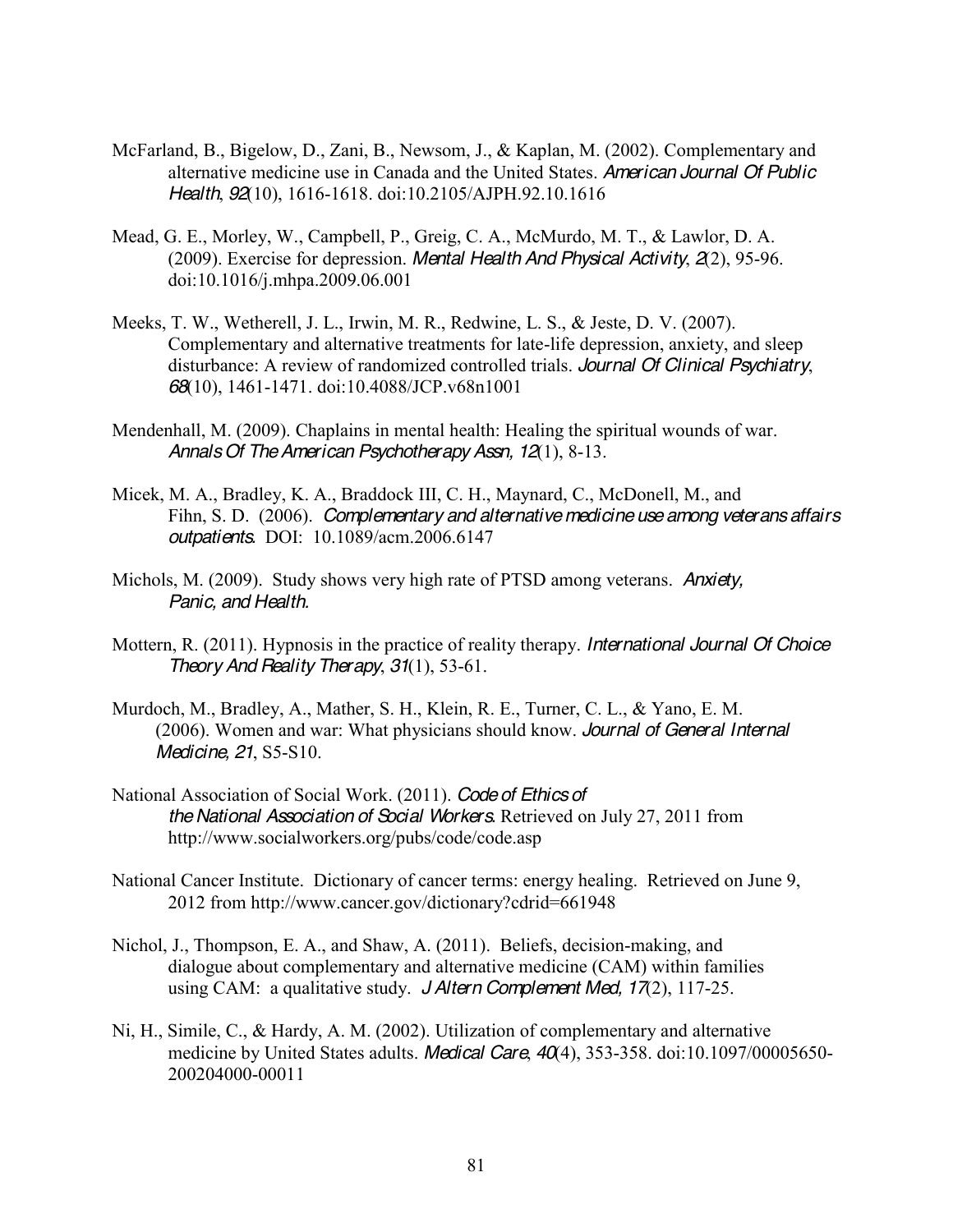- Niles, B. L., Klunk-Gillis, J., Silberbogen, A. K., & Paysnick, A. (2009). *A mindfulness intervention for veterans with PTSD: A telehealth approach.* Paper presented at the North American Conference on Integrative Medicine, Minneapolis, MN.
- Niv, N., Shatkin, J. P., Hamilton, A. B., Unutzer, J., Klap, R., & Young, A. S. (2010). The Use of Herbal Medications and Dietary Supplements by People with Mental Illness. *Community Ment Health J, 46*, 563±569. DOI 10.1007/s10597-009-9235-2
- Ost, L., & Breitholtz, E. (2000). Applied relaxation vs. cognitive therapy in the treatment of generalized anxiety disorder. *Behaviour Research & Therapy*, *38*(8), 777.
- Ost, L., & Westling, B.E. (1995). Applied relaxation vs. cognitive therapy in the treatment of panic disorder. *Behaviour Research & Therapy*, *33(*2), 145-58.
- Owens, G. P., Herrera, C. J., and Whitesell, A. A. (2009). A preliminary investigation of mental health needs and barriers to mental health care for female veterans of Iraq and Afghanistan*. Traumatology, 15*(2), 31-37. 10.1177/1534765609336361
- Pallavicini, F., Algeri, D., Repetto, C., Gorini, A., & Riva, G. (2009). Biofeedback, virtual reality and mobile phones in the treatment of generalized anxiety disorder (GAD): A phase-2 controlled clinical trial. *Journal Of Cybertherapy And Rehabilitation*, *2*(4), 315-327.
- Pilkington, K., Kirkwood, G., Rampes, H., Fisher, P., & Richardson, J. (2005). Homeopathy for depression: a systematic review of the research evidence. *Homeopathy, 94(*3), 153-163.
- Pilkington, K., Kirkwood, G., Rampes, H., Fisher, P., & Richardson, J. (2006). Homeopathy for anxiety: a systematic review of the research. *Homeopathy, 95(*3), 151- 162.
- Phillips, R. E., Lakin, R., & Pargament, K. I. (2002). Brief report: Development and implementation of a spiritual issues psychoeducational group for those with serious mental illness. *Community Mental Health Journal*, 38, 487–495.
- Rand Health. (2012). Special feature: the cost and quality of VA mental health services. Rand Corporation. Retrieved on June 9, 2012 from http://www.rand.org/health/feature/veterans-mental-health.html
- Röschke, J. J., Wolf, C. h., Müller, M. J., Wagner, P. P., Mann, K. K., Grözinger, M. M., & Bech, S. S. (2000). The benefit from whole body acupuncture in major depression. *Journal Of Affective Disorders*, *57*(1-3), 73-81. doi:10.1016/S0165-0327(99)00061-0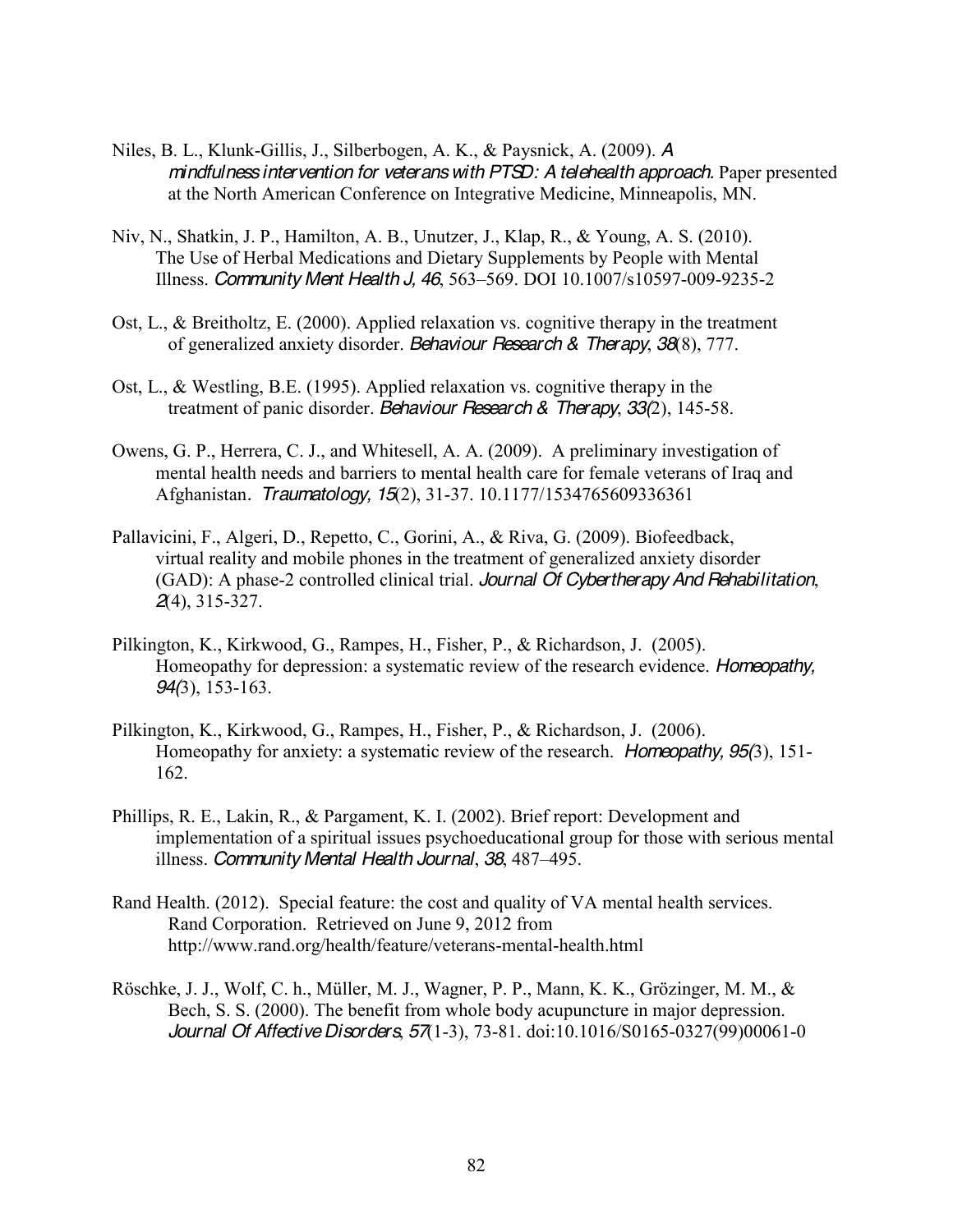- Rosenthal, J. Z., Grosswald, S., Ross, R., & Rosenthal, N. (2011). Effects of Transcendental Meditation in Veterans of Operation Enduring Freedom and Operation Iraqi Freedom With Posttraumatic Stress Disorder: A Pilot Study. *Military Medicine*, *176*(6), 626-630.
- Rosmarin, D. H., Pargament, K. I., & Flannelly, K. J. (2009). Do Spiritual Struggles Predict Poorer Physical/Mental Health Among Jews?. *International Journal For The Psychology Of Religion*, *19*(4), 244-258. doi:10.1080/10508610903143503
- Roy-Byrne, P. P., Bystritsky, A., Russo, J., Craske, M. G., Sherbourne, C. D., & Stein, M. B. (2005). Use of Herbal Medicine in Primary Care Patients With Mood and Anxiety Disorders. *Psychosomatics: Journal Of Consultation Liaison Psychiatry*, *46*(2), 117-122. doi:10.1176/appi.psy.46.2.117
- Russinova, Z., Wewiorski, N. J., & Cash, D. (2002). Use of alternative health care practices by persons with serious mental illness: Perceived benefits. *American Journal Of Public Health*, *92*(10), 1600-1603. doi:10.2105/AJPH.92.10.1600
- Russinova, Z., Prout, T. A., Wewiorski, N., Cash, D., Stepas, K. A., & Lyass, A. (2009). Use of prayer by persons with serious mental illnesses: Patterns and perceived benefits. *Counselling And Spirituality/Counseling Et Spiritualité*, *28*(2), 59-82.
- Samuels, N., Gropp, C., Singer, S., & Oberbaum, M. (2008). Acupuncture for psychiatric illness: A literature review. *Behavioral Medicine*, *34*(2), 55-62. doi:10.3200/BMED.34.2.55-64
- Sánchez-Villegas, A. A., Doreste, J. J., Schlatter, J. J., Pla, J. J., Bes-Rastrollo, M. M., & Martínez- González, M. A. (2009). Association between folate, vitamin  $B_6$  and vitamin B<sub>1,2</sub> intake and depression in the SUN cohort study. *Journal Of Human Nutrition And Dietetics*, *22*(2), 122-133. doi:10.1111/j.1365-277X.2008.00931.x
- Sanders, K. M., Stuart, A. L., Williamson, E. J., Jacka, F. N., Dodd, S., Nicholson, G., & Berk, M. (2011). Annual high-dose vitamin  $D_3$  and mental well-being: Randomised controlled trial. *The British Journal Of Psychiatry*, *198*(5), 357-364. doi:10.1192/bjp.bp.110.087544
- Schlebusch, L., Bosch, B. A., Polglase, G., Kleinschmidt, Pillay, B. J., Cassimjee, M. H. (2000). A double-blind, placebo-controlled, double-centre study of the effects of an oral multivitamin-mineral combination on stress. *S Afr Med J, 90*(12), 1216-1223.
- Schnauzer, M. (2006). Qigong: The Art of Self-Healing. *Perspectives In Psychiatric Care*, *42*(1), 53-54. doi:10.1111/j.1744-6163.2006.00048.x
- Schreiber, E. H. (2010). Use of hypnosis in psychotherapy with major depressive disorders. *Australian Journal Of Clinical & Experimental Hypnosis*, *38*(1), 44-51.
- Science Daily (September 15, 2009). Iraq Troops' PTSD Rate as High as 35 Percent, Analysis Finds. *Science News*.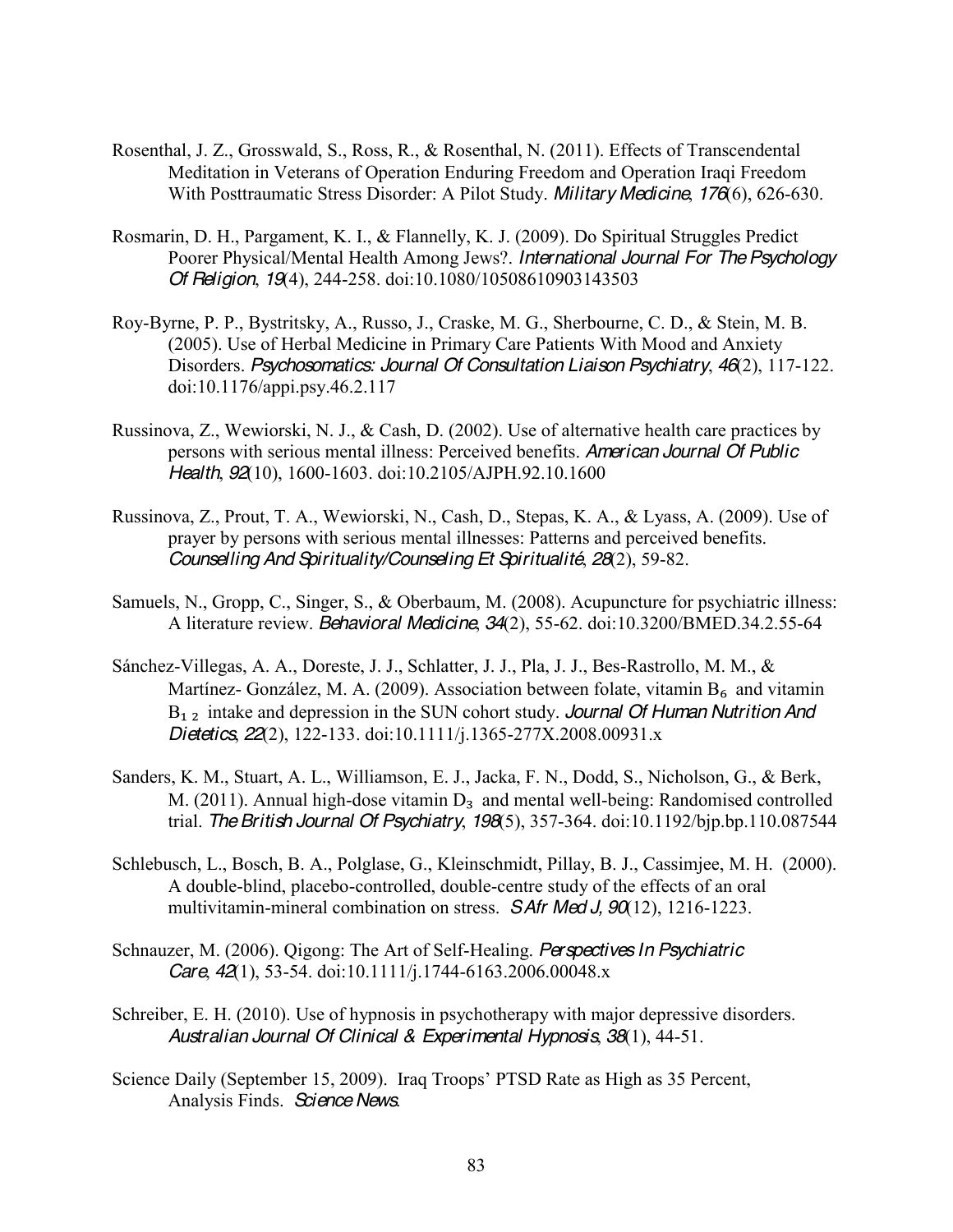Seddon, R. L., Jones, E., & Neil Greenberg, S. (2011). The role of chaplains in maintaining the psychological health of military personnel: An historical and contemporary perspective. *Military Medicine, 176*(12), 1357-1361.

Servan-Schreiber, D. (2004). Run for your Life. *Psychotherapy Networker, 67*, 47-51.

- Sevilla-Dedieu, C., Kovess-Masféty, V., Haro, J., Fernández, A., Vilagut, G., & Alonso, J. (2010). Seeking help for mental health problems outside the conventional health care system: Results from the European Study of the Epidemiology of Mental Disorders (ESEMeD). *The Canadian Journal Of Psychiatry / La RevueCanadienne De Psychiatrie, 55*(9), 586-597.
- Shahidi, M., Mojtahed, A., Modabbernia, A., Mojtahed, M., Shafiabady, A., Delavar, A., & Honari, H. (2011). Laughter Yoga versus group exercise program in elderly depressed women: A randomized controlled trial. *International Journal Of Geriatric Psychiatry*, *26*(3), 322-327. doi:10.1002/gps.2545
- Shamir, E., Laudon, M., Barak, Y., Anis, Y., Rotenberg, V., Elizur, A., & Zisapel, N. (2000). Melatonin improves sleep quality of patients with chronic schizophrenia. *Journal Of Clinical Psychiatry*, *61*(5), 373-377.
- Sherman, K. J., Ludman, E. J., Cook, A. J., Hawkes, R. J., Roy-Byrne, P. P., Bentley, S., & Cherkin, D. C. (2010). Effectiveness of therapeutic massage for generalized anx
- Shih, M., Yang, Y., & Koo, M. (2009). A meta-analysis of hypnosis in the treatment of depressive symptoms: A brief communication. *International Journal Of Clinical And Experimental Hypnosis*, *57*(4), 431-442. doi:10.1080/00207140903099039
- Simon, G. E., Cherkin, D. C., Sherman, K. J., Eisenberg, D. M., Deyo, R. A., & Davis, R. B. (2004). Mental health visits to complementary and alternative medicine providers. *General Hospital Psychiatry*, *26*(3), 171-177. doi:10.1016/j.genhosppsych.2004.01.002
- Skinner, K. M., Kressin, N., Frayne, S., Tripp, T. J., Hankin, C. S., Miller, D. R., et al. (2000). The prevalence of military sexual assault among female veterans' administration outpatients. *Journal of Interpersonal Violence, 15*, 291-310.
- Smith, J. A., Greer, T., Sheets, T., Watson, S. (2011). Is there more to yoga than exercise*? Altern Ther Health Med, 17*(3), 22-29.
- Stetz, M. C., Kaloi-Chen, J. Y., Turner, D. D., Bouchard, S., Riva, G., & Wiederhold, B. K. (2011). The Effectiveness of Technology-Enhanced Relaxation Techniques for Military Medical Warriors. *Military Medicine*, *176*(9), 1065-1070.

Stevens, S. E., Hynan, M. T., Allen, M., Braun, M. M., & McCart, M. R. (2007). Are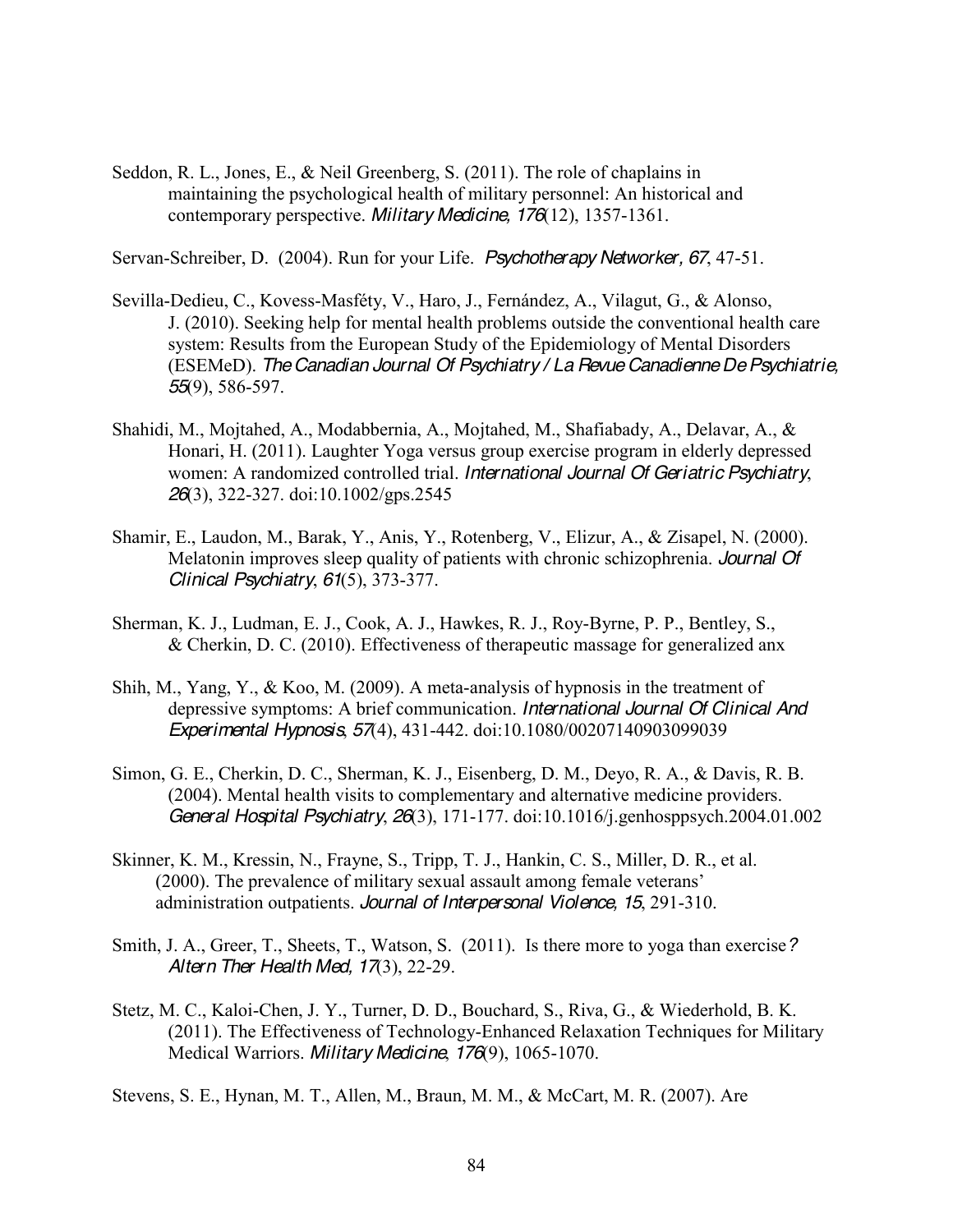complex psychotherapies more effective than biofeedback, progressive muscle relaxation, or both? A meta-analysis. *Psychological Reports*, *100*(1), 303-324. doi:10.2466/PR0.100.1.303-324

- Strauss, J., Coeytaux, R., McDuffie, J., Nagi, A., and Williams, J., Jr. (2011). Efficacy of Complementary and Alternative Therapies for Posttraumatic Stress Disorder. *VA-ESP Project,* #09-010.
- Tan, G., Dao, T. K., Farmer, L., Sutherland, R., & Gevirtz, R. (2011). Heart rate variability (HRV) and Posttraumatic Stress Disorder (PTSD): A pilot study. *Applied Psychophysiology And Biofeedback*, *36*(1), 27-35. doi:10.1007/s10484-010-9141-y
- Tan, G., Dao, T. K., Smith, D. L., Robinson, A., & Jensen, M. P. (2010). Incorporating complementary and alternative medicine (CAM) therapies to expand psychological services to veterans suffering from chronic pain. *Psychological Services*, *7*(3), 148-161. doi:10.1037/a0020304
- Tiemeier, H., van Tuijl, H., Hofman, A., Meijer, J., Kiliaan, A. J., & Breteler, M. B. (2002). Vitamin  $B_{1,2}$ , folate, and homocysteine in depression: The Rotterdam study. *The American Journal Of Psychiatry*, *159*(12), 2099-2101. doi:10.1176/appi.ajp.159.12.2099
- Tighe, James. (July, 2011). Relaxation Techniques. BBC Health. Retrieved on October 15, 2011 from http://www.bbc.co.uk/health/emotional\_health/mental\_health/coping\_relaxation.s html
- Tsang, H. H. (2003). Qigong and suicide prevention. *British Journal Of Psychiatry*, *182*(3), 266-267. doi:10.1192/bjp.182.3.266
- United States Department of Veterans Affairs. (2011). Chapter 2 Service Connected Disabilities. Retrieved on June 10, 2012 from http://www.va.gov/opa/publications/benefits book/benefits chap02.asp
- Unützer, J., Klap, R., Sturm, R., Young, A. S., Marmon, T., Shatkin, J., and Wells, K. B. (2000). Mental disorders and the use of alternative medicine: Results from a national survey**.** *American Journal of Psychiatry, 157*, 1851 - 1857.
- Upchurch, D. M., Chyu, L., Greendale, G. A., Utts, J., Bair, Y. A., Zhang, G., & Gold, E. B. (2007). Complementary and Alternative Medicine Use among American Women: Findings from the National Health Interview Survey, 2002. *Journal Of Women's Health*, *16*(1), 102-113. doi:10.1089/jwh.2006.M074
- Van Etten, M. L. & Taylor, S. (1998). Comparative efficacy of treatments for posttraumatic stress disorder: A meta-analysis. *Clinical Psychology and Psychotherapy, 5*, 126-144.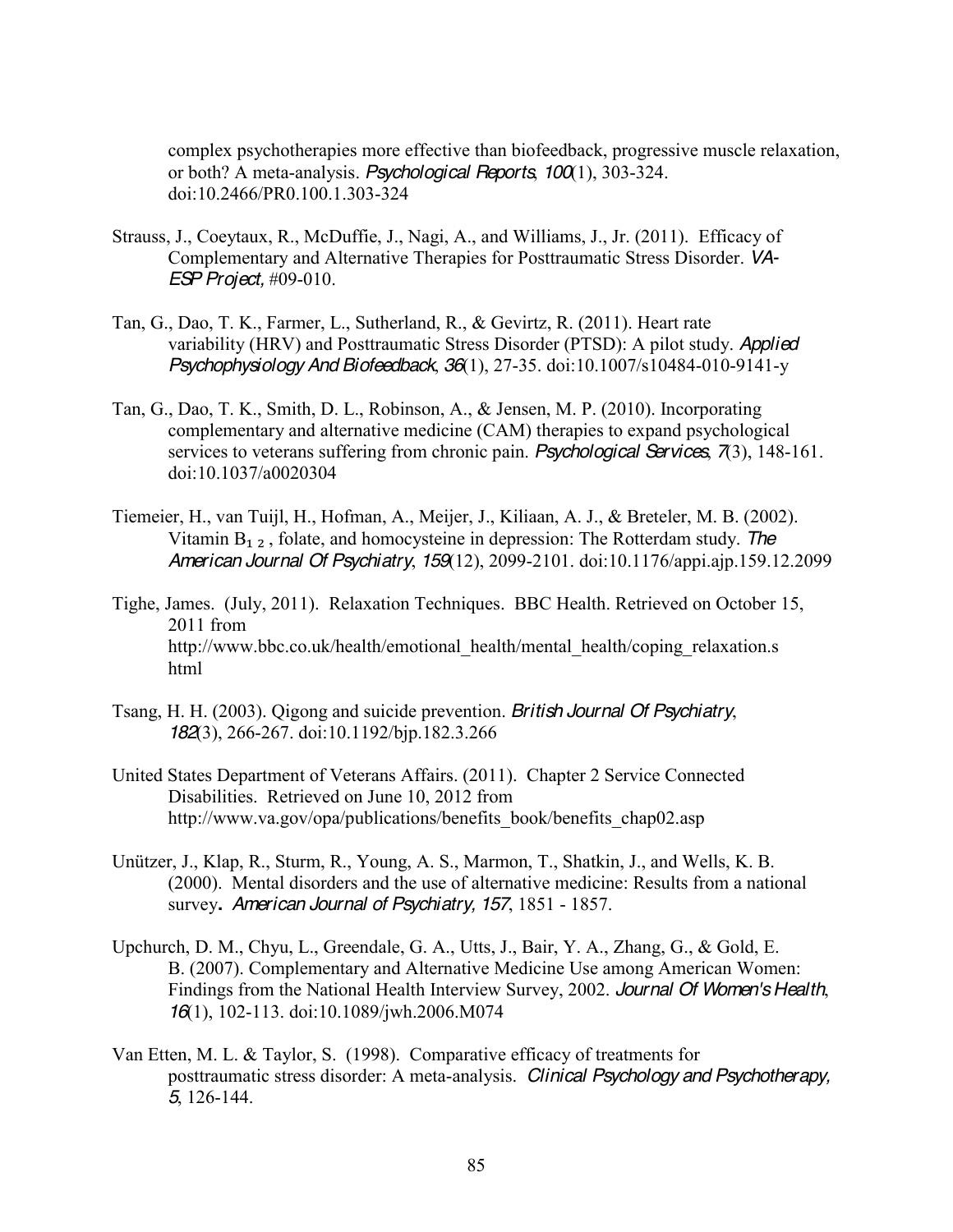- VA Research Currents. (April, 2011). Complementary and Alternative Medicine in VA. Retrieved on August 15, 2011 from http://www.research.va.gov/currents/mayjune11/may-june11-01a.cfm
- Vogt, D., Vaughn, R., Glickman, M. E., Schultz, M., Drainoni, M.-L., Elwy, R., & Eisen, S. (2011). Gender Differences in Combat-Related Stressors and Their Association With Postdeployment Mental Health in a Nationally Representative Sample of U.S. OEF/OIF Veterans. *Journal of Abnormal Psychology*. Advance online publication. doi: 10.1037/a0023452
- Vujanovic, A. A., Niles, B., Pietrefesa, A., Schmertz, S. K., & Potter, C. M. (2011). Mindfulness in the Treatment of Posttraumatic Stress Disorder Among Military Veterans. *Professional Psychology, Research & Practice*, *42*(1), 24-31. doi:10.10371a0022272
- Wachholtz, A. B., & Pargament, K. I. (2008). Migraines and meditation: does spirituality matter? *Journal Of Behavioral Medicine*, *31*(4), 351-366. doi:10.1007/s10865- 008-9159-2
- Wachholtz, A., Sambamoorthi, U. (2011). National trends in prayer use as a coping mechanism for health concerns: Changes from 2002 to 2007. *Psychology Of Religion And Spirituality*, *3*(2), 67-77. doi:10.1037/a0021598
- Wang, P. S., Berglund, P. A., Kessler, R. C. (2003) Patterns and correlates of contacting clergy for mental disorders in the United States. *Health Serv Res 38*(2), 647–673.
- Wang, H., Qi, H., Wang, B., Cui, Y., Zhu, L., Rong, Z., & Chen, H. (2008). Is acupuncture beneficial in depression: A meta-analysis of 8 randomized controlled trials?. *Journal Of Affective Disorders*, *111*(2-3), 125-134. doi:10.1016/j.jad.2008.04.020
- Watson, C. G., & James R., T. (1997). The efficacies of three relaxation regimes in the treatment of PTSD in Vietnam War veterans. *Journal Of Clinical Psychology*, *53*(8), 917-923.
- Weber, W., Vander Stoep, A., McCarty, R. L., Weiss, N. S., Biederman, J., McClellan, J. (2008) Hypericum perforatum (st john's wort) for attention-deficit/hyperactivity disorder in children and adolescentsa randomized controlled trial. *JAMA, 299*(22), 2633-2641.
- Weintraub, Karen. (December 28, 2011). *Mindful of ways to get healthy*. The Boston Globe: Health and Wellness. Retrieved on June 14, 2012 from http://articles.boston.com/2011- 12-28/health-wellness/30579020\_1\_mindfulness-awareness-raisin
- Williams, J., & Graham, C. (2006). Acupuncture for older adults with depression-a pilot study to assess acceptability and feasibility. *International Journal Of Geriatric Psychiatry*, *21*(6), 599-600. doi:10.1002/gps.1544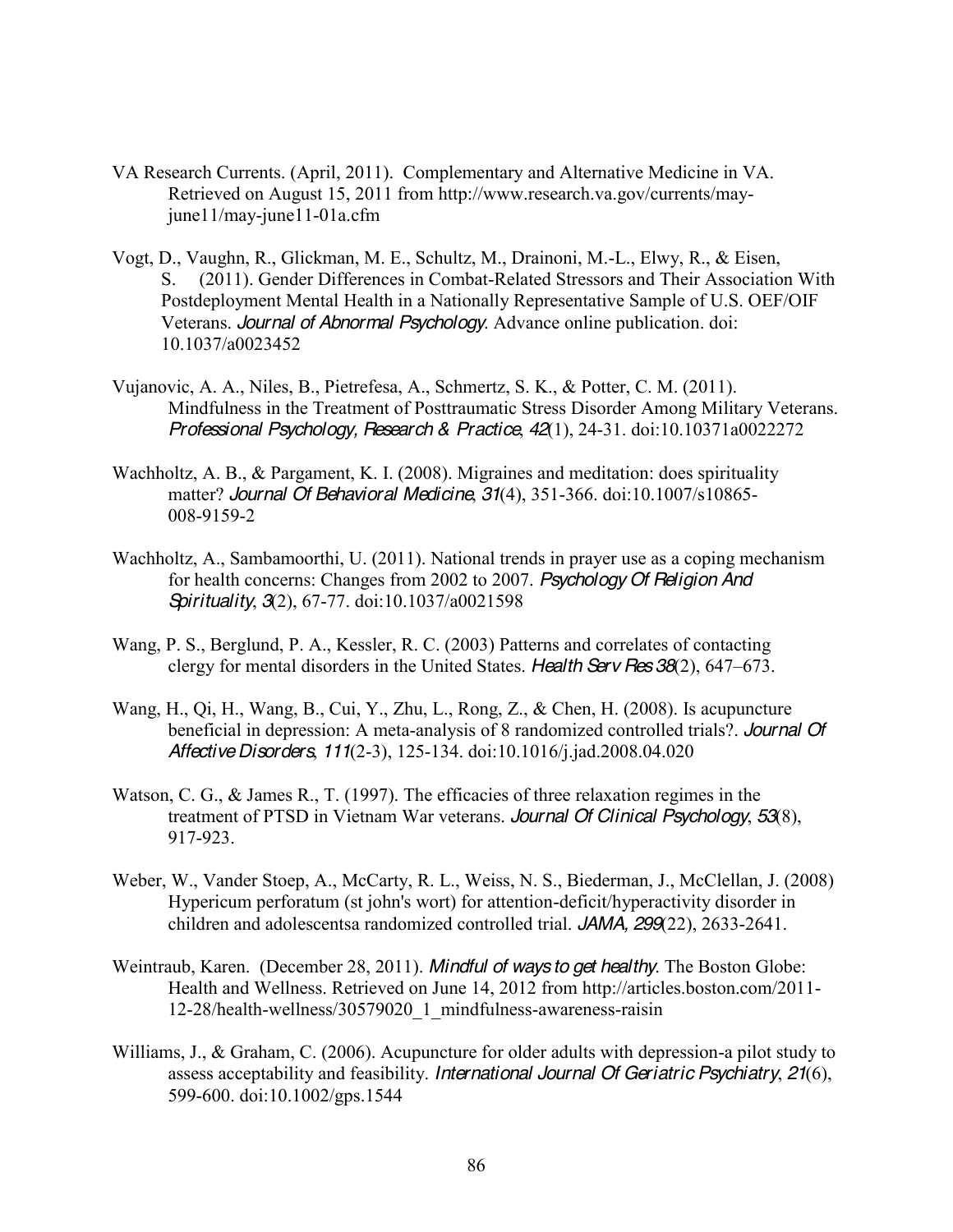- Woolery, A., Myers, H., Stemliebm, B., Zeltzer, L. (2004) A yoga intervention for young adults with elevated symptoms of depression. *Alternative Therapies in Health & Medicine, 10*, 60-63.
- Zhang, Z. (2004). Therapeutic effects of herbal extracts and constituents in animal models of psychiatric disorders. *Life Sciences*, *75*(14), 1659-1699. doi:10.1016/j.lfs.2004.04.014
- Zucker, T. L., Samuelson, K. W., Muench, F., Greenberg, M. A., & Gevirtz, R. N. (2009). The effects of respiratory sinus arrhythmia biofeedback on heart rate variability and posttraumatic stress disorder symptoms: A pilot study. *Applied Psychophysiology And Biofeedback*, *34*(2), 135-143. doi:10.1007/s10484-009-9085-2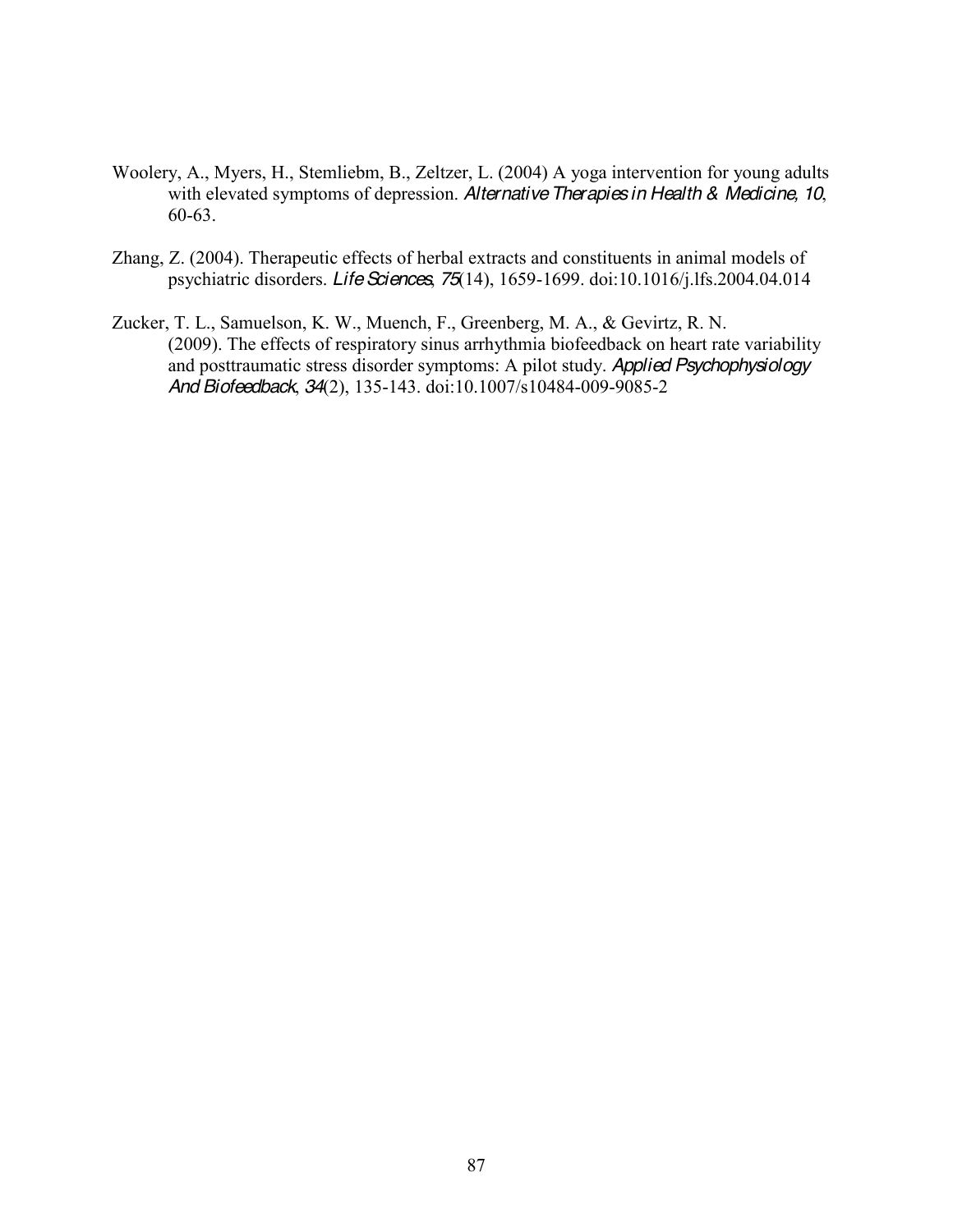Appendix A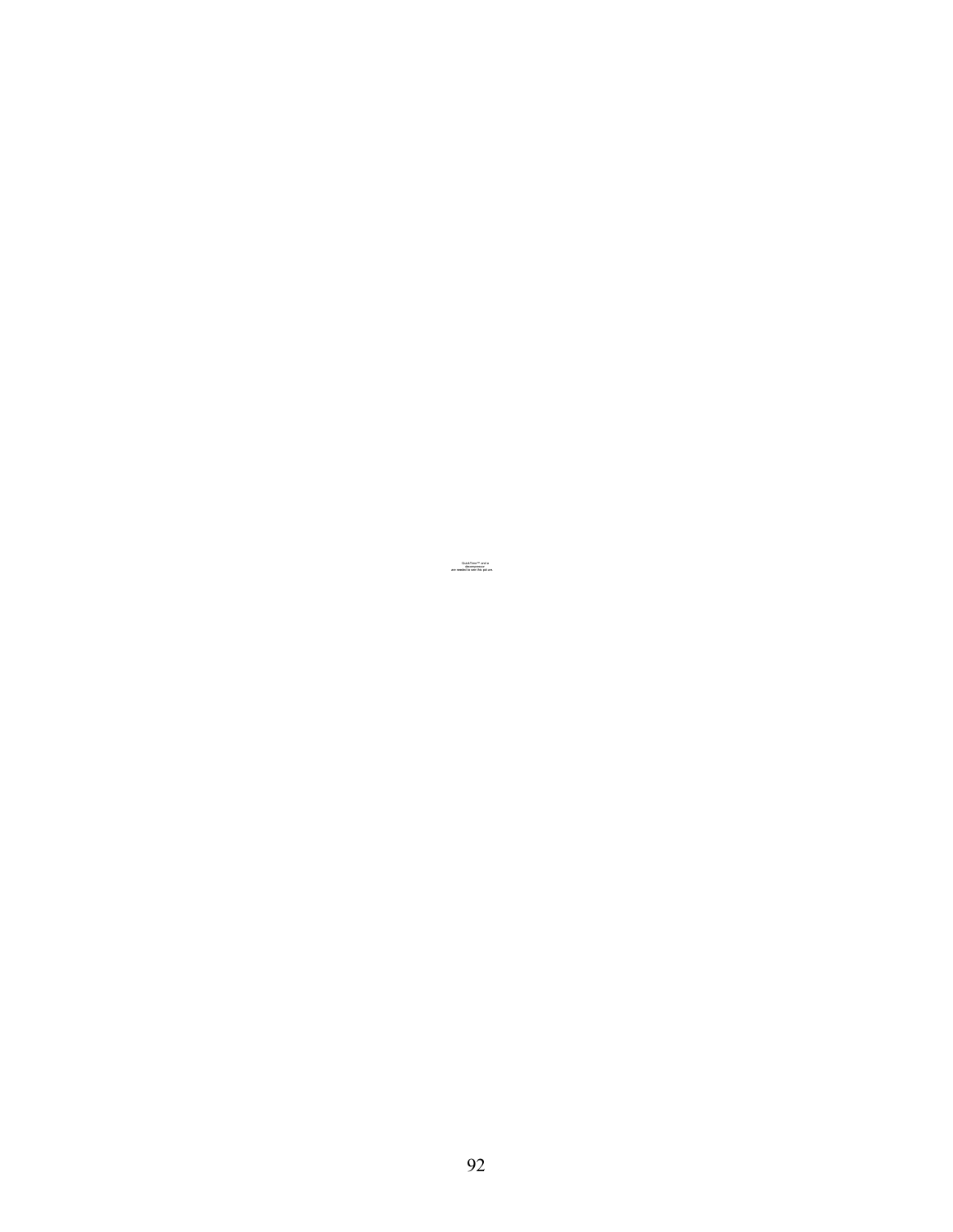Appendix B

4XLFN7LPHDQGD decompressor are needed to see this picture.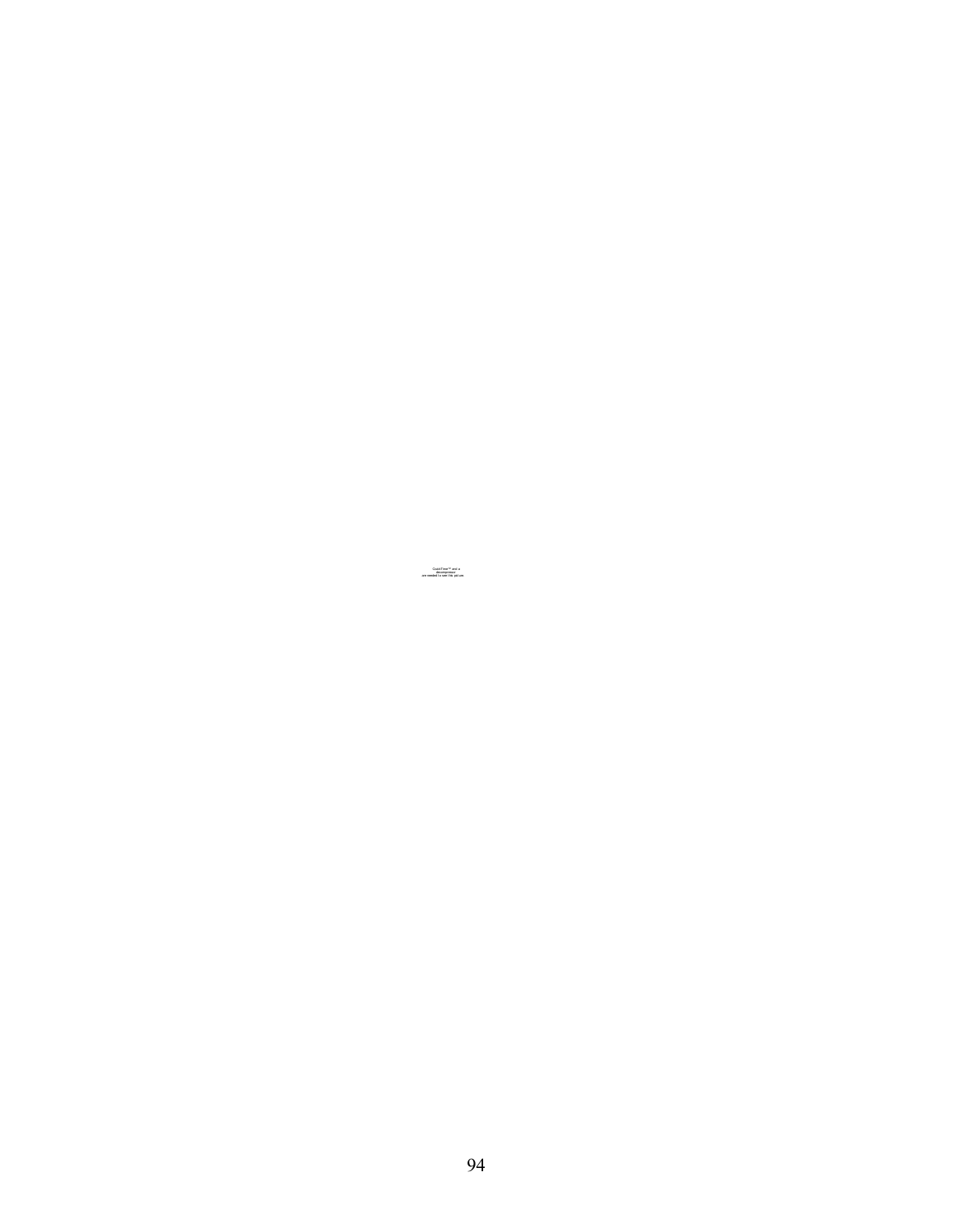Appendix C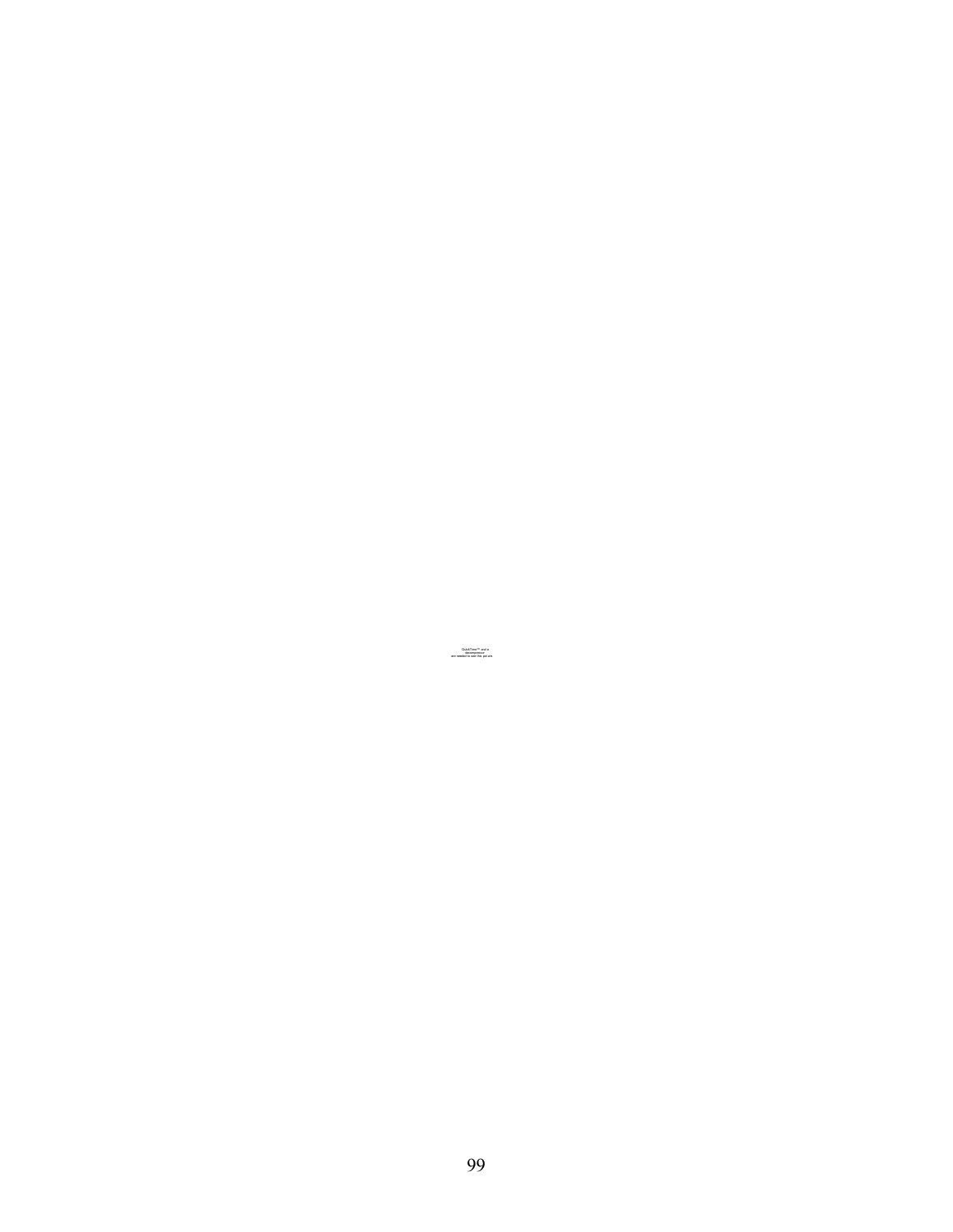# Appendix D

#### **Health'Information**

How much do you currently weigh in pounds?: Approximately how much did you weigh, in pounds, <br/>br>veloper return from your most recent deployment?: How tall are you without shoes on? Feet:: Inches:: \_\_\_\_\_\_\_\_\_\_! <font color = "CCCCCC"> (Height in  $|inches$ )</font>: \_ How often do you engage in <u>vigorous</u> physical activity<br> (for example, running, cycling, lifting heavy objects) long enough to work up a sweat? *["]"Several"times"a"week"or"more""" ["]"About" once a week* [] Several times a month [] About once a month [] Less than once a month [] Never How often do you engage in <u>moderate</u> physical activity<br>>>>>> (for example, bowling, golfing, or using a vacuum cleaner)? *["]"Several"times"a"week"or"more""" ["]"About"once"* a week [] Several times a month [] About *once a month* [] Less than once a month []  $Never$ 

#### **Deployment**

| What was your most recent service<br>branch in the military? |                                                                                                                                                                                                                                                         | [] Air Force [] Army [] Coast Guard [] Marine Corps<br>[] Navy [] Civilian Employee [] Other |  |
|--------------------------------------------------------------|---------------------------------------------------------------------------------------------------------------------------------------------------------------------------------------------------------------------------------------------------------|----------------------------------------------------------------------------------------------|--|
| What was your most recent<br>component in the military?      |                                                                                                                                                                                                                                                         | [] Active duty [] National Guard [] Reserves [] Civilian<br>government employee              |  |
| Have you ever been deployed?                                 |                                                                                                                                                                                                                                                         |                                                                                              |  |
| To what areas were you mainly deployed?                      |                                                                                                                                                                                                                                                         |                                                                                              |  |
| Afghanistan                                                  | $\lfloor$ ] Yes<br>$\int$ $\int$ No                                                                                                                                                                                                                     |                                                                                              |  |
| Iraq                                                         | $[$ $]$ Yes<br>$[]$ No                                                                                                                                                                                                                                  |                                                                                              |  |
| <b>Bosnia</b>                                                | [ ] Yes<br>$[]$ No                                                                                                                                                                                                                                      |                                                                                              |  |
| <b>CONUS</b>                                                 | [ ] Yes<br>$[$ $]$ No                                                                                                                                                                                                                                   |                                                                                              |  |
| Kosovo                                                       | $[$ $]$ Yes<br>$[]$ No                                                                                                                                                                                                                                  |                                                                                              |  |
| Kuwait                                                       | $[]$ Yes<br>$[$ $]$ No                                                                                                                                                                                                                                  |                                                                                              |  |
| On a ship                                                    | $[$ $]$ Yes<br>$[]$ No                                                                                                                                                                                                                                  |                                                                                              |  |
| Qatar                                                        | [ ] Yes<br>$[]$ No                                                                                                                                                                                                                                      |                                                                                              |  |
| Turkey                                                       | [ ] Yes<br>$[$ $]$ No                                                                                                                                                                                                                                   |                                                                                              |  |
| Uzbekistan                                                   | $[]$ Yes<br>$[]$ No                                                                                                                                                                                                                                     |                                                                                              |  |
| Other                                                        | $[$ $]$ Yes<br>$[]$ No                                                                                                                                                                                                                                  |                                                                                              |  |
| Status prior to most<br>recent deployment:                   | Reserves-Reserve - AGR [] Selected Reserves-Reserve - IMA []<br>Selected Reserves-National Guard - Unit [] Selected Reserves-National<br>Guard - AGR [] Ready Reserves-IRR [] Ready Reserves-ING<br>$\sqrt{1}$<br>Civilian Government Employee [] Other |                                                                                              |  |
| How many times have<br>you been deployed for                 |                                                                                                                                                                                                                                                         |                                                                                              |  |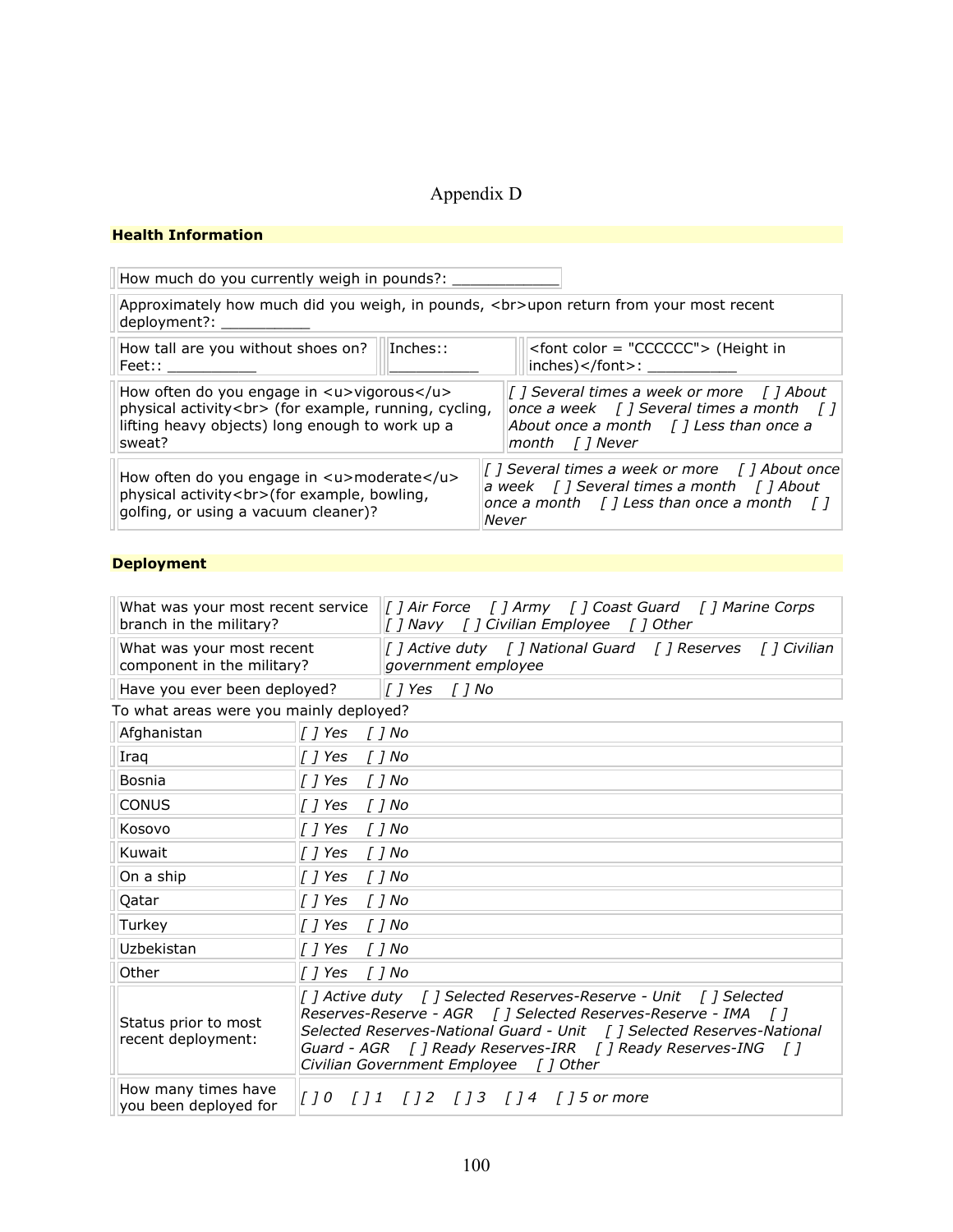| OIF?                                                                        |                                                                                                                                                                                                                                                              |
|-----------------------------------------------------------------------------|--------------------------------------------------------------------------------------------------------------------------------------------------------------------------------------------------------------------------------------------------------------|
| How many times have<br>OFF?                                                 | you been deployed for $\ f\ $ 0 $\ f\ $ 1 $\ f\ $ 2 $\ f\ $ 3 $\ f\ $ 1 $\ f\ $ 5 or more                                                                                                                                                                    |
| How many times have<br>you been deployed for<br>non-OIF/OEF<br>deployments? | [10 [11 [12 [13 [13 113 125]                                                                                                                                                                                                                                 |
| Since return from my<br>I have:                                             | $\int$ <i>[</i> ] Maintained/returned to previous status $\int$ <i>[</i> ] Transitioned to Selected<br>most recent deployment Reserves [] Transitioned to IRR [] Transitioned to ING [] Retired<br>from Military Service [ ] Separated from Military Service |

## **Conditions**

**Health Status Following Deployment** Since return from your most recent deployment . . . Have you received medical treatment? *['] Yes ['] No* 

Since return from your most recent deployment have you received medical treatment for . . .

| High blood pressure                                              | $\int$ $\int$ Yes<br> 1 No     |              | Lung trouble                                                         | $[$ $]$ Yes<br> 1 No |              |
|------------------------------------------------------------------|--------------------------------|--------------|----------------------------------------------------------------------|----------------------|--------------|
| A hearing condition that requires a<br>hearing aid               | $\int$ <i>I</i> Yes<br> 1 No   | F.           | Any other ear, nose or throat<br>conditions                          | T 1 Yes<br> 1 No     |              |
| An eye or vision problem, including<br>needing glasses           | $\vert$ [ $\vert$ Yes<br>17 No | ſ            | Cancer                                                               | [ ] Yes<br> 1 No     |              |
| Heart trouble                                                    | [ ] Yes<br>1 No                | ſ            | Stroke                                                               | T 1 Yes<br> 1 No     |              |
| Kidney or bladder trouble                                        | $[$ $]$ Yes<br> 1 No           | ſ            | Arthritis or rheumatism                                              | [ ] Yes<br> 1 No     |              |
| Hepatitis C or liver disease                                     | $\int$ <i>[ Yes</i><br>] No    | I            | HIV / AIDS                                                           | T 1 Yes<br> 1 No     |              |
| <b>Diabetes</b>                                                  | [ ] Yes<br>1 No                | ſ            | Stomach or digestive disorder                                        | T 1 Yes<br>1 No      | <sup>r</sup> |
| Severe chronic pain                                              | [ ] Yes<br>1 No                | ſ            | Drug abuse or alcoholism                                             | [ ] Yes<br> 1 No     |              |
| Post Traumatic Stress Disorder<br>(PTSD)                         | $\int$ <i>l</i> Yes<br>7 No    | <sup>-</sup> | Anxiety, depression, or some other<br>emotional disorder             | [ ] Yes<br>7 No      | <sup>[</sup> |
| Migraine headaches                                               | $\int$ <i>[ Yes</i><br>7 No    | ſ            | Chronic sleep problems                                               | [ ] Yes<br> 1 No     |              |
| An accident-related injury                                       | $[$ $]$ Yes<br>1 No            | f.           | Persistent trouble with your teeth,<br>gums, or mouth                | [ ] Yes<br> 1 No     | ſ            |
| <b>Sexually Transmitted Disease</b><br>(STD)                     | $[$ $]$ Yes<br>7 No            | L            | Male genito-urinary conditions (e.g.<br>problems with your prostate) | [ ] Yes<br>7 No      |              |
| Menstrual disorders (e.g. irregular<br>periods, painful periods) | $[$ $]$ Yes<br>7 No            | ſ            | Pelvic inflammatory disease                                          | I 1 Yes<br> 1 No     |              |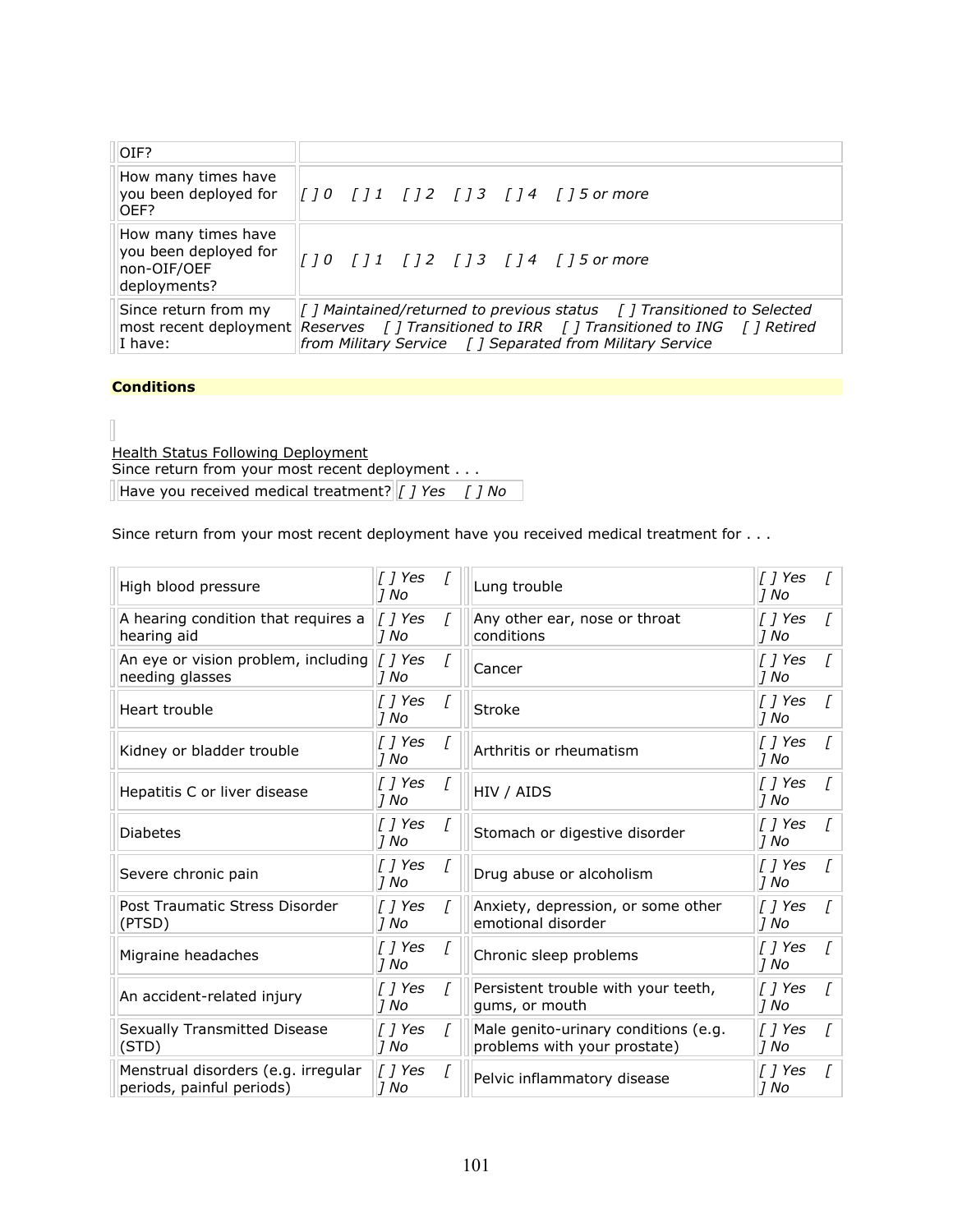| Non-cancerous breast problems | 'es<br>Νc | Female pelvic disorders or cancers | Νo |
|-------------------------------|-----------|------------------------------------|----|
|-------------------------------|-----------|------------------------------------|----|

Problems Related to Deployment

| During your deployment, were you wounded, injured, assaulted, or otherwise<br>physically hurt? | $\ I\ $ Yes $\ I\ $<br>No |  |
|------------------------------------------------------------------------------------------------|---------------------------|--|
| Are you having any health problems or concerns related to your deployment?   7 Yes             | ™ No                      |  |

Have you had any of the following problems related to your deployment?

| Fever                                                      | [ ] Yes<br>17 No             |   | Cough lasting more than 3 weeks                          | [ ] Yes<br>1 No     |  |
|------------------------------------------------------------|------------------------------|---|----------------------------------------------------------|---------------------|--|
| Trouble breathing                                          | [ ] Yes<br>17 No             |   | <b>Bad headaches</b>                                     | [ ] Yes<br>7 No     |  |
| Generally feeling weak                                     | [ ] Yes<br>17 No             |   | Muscle aches                                             | T 1 Yes<br>7 No     |  |
| Swollen, stiff or painful joints                           | [ ] Yes<br> 1 No             |   | Back pain                                                | [ ] Yes<br>1 No     |  |
| Numbness or tingling in hands or<br>feet                   | $\int$ <i>i</i> Yes<br> 1 No |   | Trouble hearing                                          | [ ] Yes<br>1 No     |  |
| Ringing in the ears                                        | [ ] Yes<br>17 No             |   | Watery, red eyes                                         | [ ] Yes<br>7 No     |  |
| Dimming of vision, like the lights<br>were going out       | [ ] Yes<br>17 No             |   | Chest pain or pressure                                   | [ ] Yes<br>1 No     |  |
| Dizzy, light headed, passed out                            | [ ] Yes<br> 1 No             |   | Diarrhea, vomiting, or frequent<br>indigestion/heartburn | [ ] Yes<br>7 No     |  |
| Problems sleeping or still feeling<br>tired after sleeping | [ ] Yes<br> 1 No             | L | Trouble concentrating, easily distracted                 | $[$ $]$ Yes<br>7 No |  |
| Forgetful or trouble remembering<br>things                 | [ ] Yes<br> 1 No             |   | Hard to make up your mind or make<br>decisions           | [ ] Yes<br> 1 No    |  |
| Increased irritability                                     | [ ] Yes<br>17 No             |   | Taking more risks such as driving faster                 | $[$ $]$ Yes<br>1 No |  |
| Skin diseases or rashes                                    | [ ] Yes<br>1 No              |   | Other (please list)::                                    |                     |  |

Compared to before your most recent deployment, how would you rate your:

| <u>Physical</u>        | $\int$ ] Much better now than before I deployed $\int$ ] Somewhat better now than |
|------------------------|-----------------------------------------------------------------------------------|
| health $\lt/$ u $>$ in | before I deployed $\int$ ] About the same as before I deployed $\int$ ] Somewhat  |
| general now?           | worse than before I deployed $\int$ ] Much worse than before I deployed           |
| <u>Mental</u>          | [ ] Much better now than before I deployed [ ] Somewhat better now than           |
| health $<$ /u $>$ in   | before I deployed $\int$ ] About the same as before I deployed $\int$ ] Somewhat  |
| general now?           | worse than before I deployed $\int$ J Much worse than before I deployed           |

Since return from your most recent deployment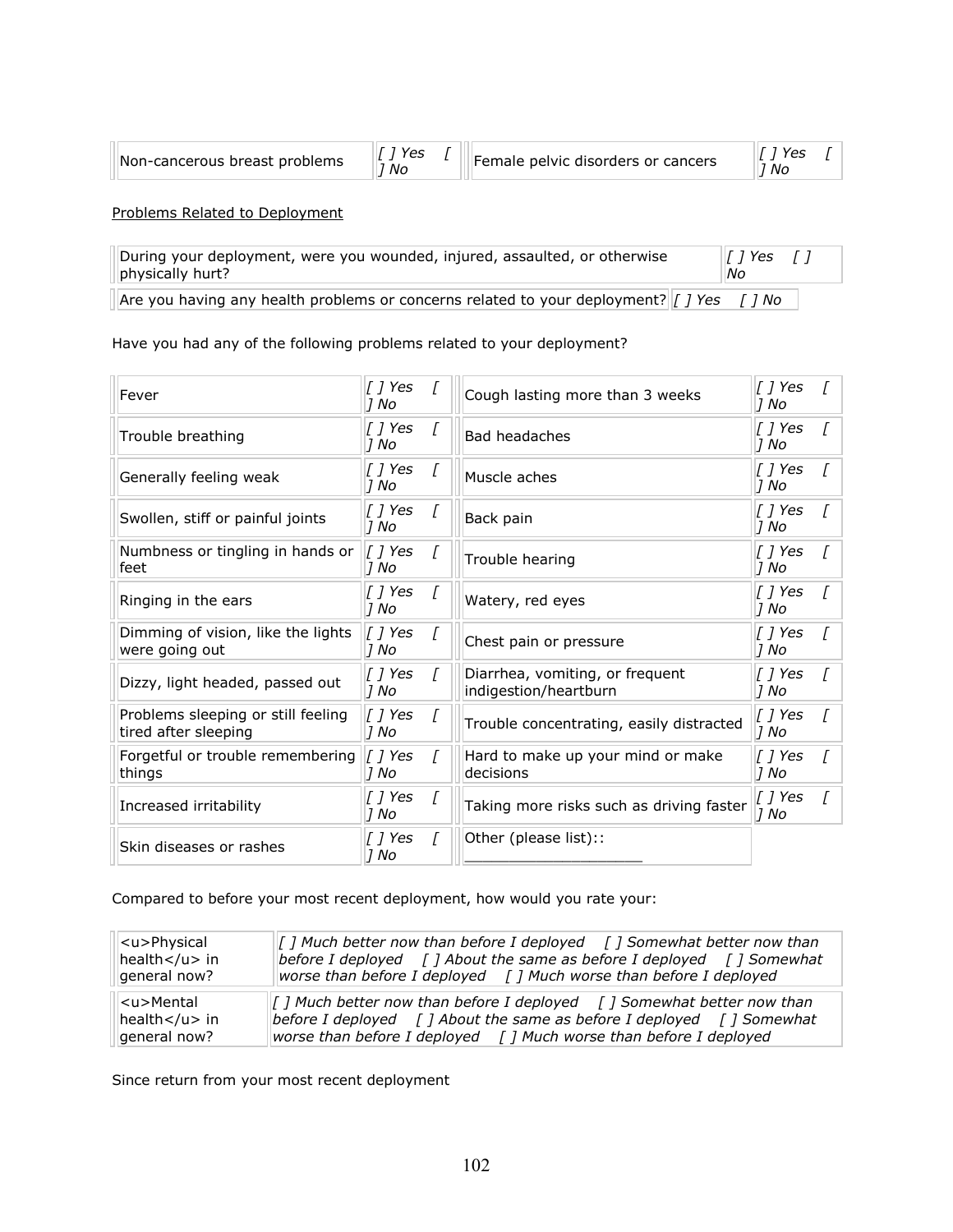| Have you had serious conflicts with your spouse, family members, close friends, or at $\ f\ $ Yes $\ f\ $ |    |  |
|-----------------------------------------------------------------------------------------------------------|----|--|
| work that continue to cause you worry or concern?                                                         | No |  |

Since return from your most recent deployment, have you had any of the following troubles?

| Trouble with money/spending too      | √ 1 Yes       | Trouble getting or keeping a | T 1 Yes       |
|--------------------------------------|---------------|------------------------------|---------------|
| much money                           | Νo            | paid job                     | Νo            |
| Trouble sleeping                     | T 1 Yes<br>Νo | Trouble with the law         | T 1 Yes<br>Νo |
| Trouble taking care of your children | T 1 Yes       | Trouble re-integrating into  | Yes           |
|                                      | Νo            | society                      | Νo            |

#### **Health Care Utilization**

 $\overline{\phantom{a}}$ 

Since you returned from your most recent deployment . . .

| About how many times have you seen a healthcare<br>provider for any reason, such as in primary care, family<br>doctor, emergency room, or mental health provider? | [] No visits [] $1$ visit [] 2-3 visits []<br>4-5 visits $\int$ 16 or more visits                                                                                       |
|-------------------------------------------------------------------------------------------------------------------------------------------------------------------|-------------------------------------------------------------------------------------------------------------------------------------------------------------------------|
| Have you been seen by:                                                                                                                                            | [ ] VA providers only [ ] Non-VA providers<br>only [] Both VA and non-VA providers                                                                                      |
| Do you plan to use the VA Healthcare system in the<br>future?                                                                                                     | $\vert$ [ ] Yes, as a primary source of care $\vert$ [ ]<br>Yes, only as a backup to non-VA care $\begin{bmatrix} 1 \end{bmatrix}$<br>Yes, for prescriptions only [] No |

The following questions are about VA healthcare and benefits. Please indicate whether you agree or disagree with each statement.

| The VA is conveniently located for me.                                                                               | [] Strongly agree [] Agree [] Neither<br>agree nor disagree [] Disagree []<br>Strongly disagree                 |
|----------------------------------------------------------------------------------------------------------------------|-----------------------------------------------------------------------------------------------------------------|
| I have an established relationship with a provider in<br>the community<br>and do not need to use the VA for<br>care. | [] Agree [] Neither<br>[] Strongly agree<br>agree nor disagree [] Disagree []<br>Strongly disagree              |
| I have good private health insurance and do not need<br>to use the VA for care.                                      | [] Agree [] Neither<br>[ ] Strongly agree<br>agree nor disagree $\int$ [ Disagree $\int$ ]<br>Strongly disagree |
| I know I am eligible for VA care.                                                                                    | [] Strongly agree<br>[] Agree [] Neither<br>agree nor disagree $\int$ [ Disagree $\int$ ]<br>Strongly disagree  |
| I know I have VA benefits.                                                                                           | [] Strongly agree [] Agree [] Neither<br>agree nor disagree $\int$ [ Disagree $\int$ ]<br>Strongly disagree     |
| VA physicians are skilled in treating women.                                                                         | [] Strongly agree<br>[] Agree [] Neither<br>agree nor disagree $\int$ [ Disagree $\int$ ]<br>Strongly disagree  |
| I feel I would be welcome at the VA.                                                                                 | [] Strongly agree [] Agree [] Neither<br>agree nor disagree [] Disagree []<br>Strongly disagree                 |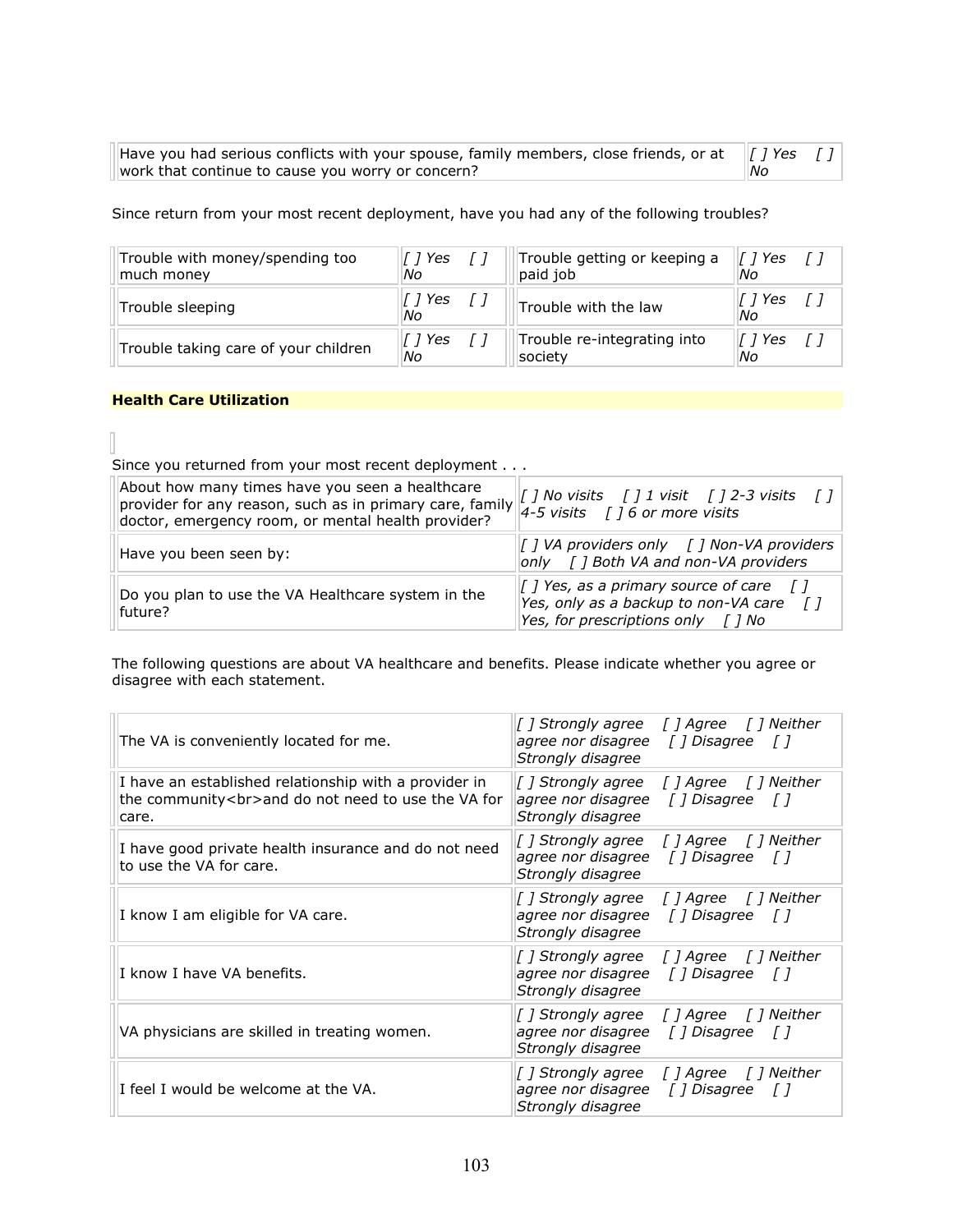| I think the VA has good, quality healthcare.                     | [] Strongly agree [] Agree [] Neither<br>agree nor disagree $\int$ [ Disagree $\int$ ]<br>Strongly disagree                                  |  |
|------------------------------------------------------------------|----------------------------------------------------------------------------------------------------------------------------------------------|--|
| I think the VA has the health or mental services that I<br>need. | $\  \cdot \ $ Strongly agree $\  \cdot \ $ Agree $\  \cdot \ $ Neither<br>agree nor disagree $\int$ [ Disagree $\int$ ]<br>Strongly disagree |  |

In the last 12 months how many times have you used:

| VA health care for overnight stays in a hospital or nursing home?:             |
|--------------------------------------------------------------------------------|
| VA health care for outpatient care (clinic or emergency room)?:                |
| Health care outside the VA for overnight stays in a hospital or nursing home?: |
| Health care outside the VA for outpatient care (clinic or emergency room)?:    |

Please indicate how many times you saw each of the following professionals in the past 12 months about a problem with your *emotional or mental health* or about personal problems (INCLUDE BOTH VA AND NON-VA VISITS):

| A psychiatrist:                                                               |
|-------------------------------------------------------------------------------|
| $\vert$ A general practitioner or other medical doctor: $\vert$               |
| A psychologist, professional counselor, marriage therapist, or social worker: |
| A minister, priest, rabbi, or other spiritual advisor:                        |

#### **Medications**

| Have you taken any prescription medication in the past 12 months?                                                                                                   | [ ] Yes<br>1 No   | $\prime$ |
|---------------------------------------------------------------------------------------------------------------------------------------------------------------------|-------------------|----------|
| <b>During the past 12 months, have you taken prescription medicine for<br/>high blood<br/>pressure or hypertension?</b>                                             | [ ] Yes<br> 1 No  |          |
| Diuretics such as Hydrochlorothiazide (Microzide), Furosemide                                                                                                       | T 1 Yes<br> 1 No  | $\prime$ |
| Beta Blockers such as Atenolol (Tenormin), Metoprolol (Toprol XL, Lopressor), Propanolol<br>(Inderal)                                                               | [ ] Yes<br> 1 No  | $\prime$ |
| Alpha Blockers such as Doxazosin (Cardura), Terazosin (Hytrin)                                                                                                      | [  ] Yes<br> 1 No |          |
| Ace Inhibitors such as Lisinopril (Zestril, Prinivil) Enalapril (Vasotec), Captopril (Capoten)                                                                      | [  ] Yes<br>1 No  |          |
| Angiotensin Receptor Blockers such as Losartan (Cozaar), Irbesartan (Avapro), Valsartan<br>(Diovan)                                                                 | 1 Yes<br> 1 No    |          |
| Calcium Channel Blockers such as Diltiazem (Cardizem),<br>Nifedipine (Procardia,<br>Adalat), Verapamil (Verelan, Calan), Felodipine (Plendil), Amlodipine (Norvasc) | [  ] Yes<br>17 No | T        |
| Hydralazine (Apresoline)                                                                                                                                            | [ ] Yes<br> 1 No  | $\prime$ |
| Clonidine (Catapres)                                                                                                                                                | [  ] Yes<br>17 No |          |
| Other high blood pressure or hypertension medicine::                                                                                                                |                   |          |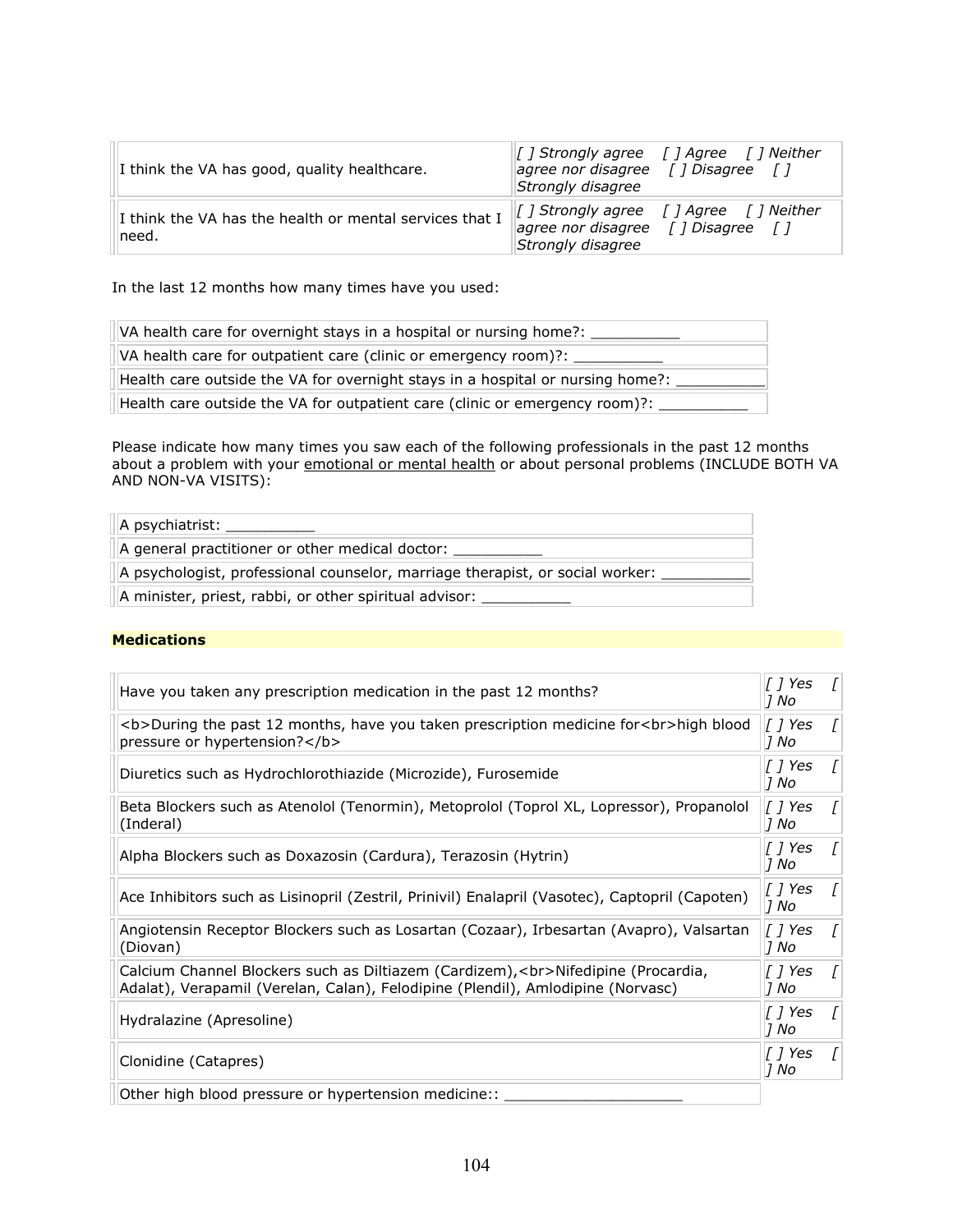| <b>During the past 12 months, have you taken prescription medicine for diabetes?</b>                                                                          | $\lfloor$ ] Yes<br>1 No        |   |
|---------------------------------------------------------------------------------------------------------------------------------------------------------------|--------------------------------|---|
| A sulfonylurea such as Glyburide (Diabeta, Micronase), Glipizide (Glucotrol), or<br>Glimepiride (Amaryl)                                                      | [ ] Yes<br>7 No                | L |
| Metformin (Glucophage)                                                                                                                                        | [ ] Yes<br>7 No                | L |
| Pioglitazone (Actos) or Rosiglitazone (Avandia)                                                                                                               | $\lfloor$ ] Yes<br>1 No        | L |
| Acarbose (Precose)                                                                                                                                            | [ ] Yes<br>7 No                | ſ |
| Sitagliptin (Januvia)                                                                                                                                         | [ ] Yes<br>1 No                |   |
| Exenatide (Byetta)                                                                                                                                            | [ ] Yes<br> 1 No               | L |
| Pramlintide (Symlin)                                                                                                                                          | [ ] Yes<br>$J$ No              | L |
| Insulin                                                                                                                                                       | $\lfloor$ ] Yes<br>7 No        | L |
| Other diabetes medicine::                                                                                                                                     |                                |   |
| <b>During the past 12 months, have you taken prescription medicine for any heart<br/>conditions?</b>                                                          | $\lfloor$ ] Yes<br>7 No        |   |
| Blood thinners such as Aspirin (Bayer, Ecotrin) Coumadin (Warfarin) Clopidogrel (Plavix)                                                                      | $[$ $]$ Yes<br>7 No            | L |
| Beta Blockers such as Atenolol (Tenormin), Metoprolol (Toprol XL,<br>Lopressor), < br>Carvedilol (Coreg), Sotalol (Betapace)                                  | $[$ $]$ Yes<br>1 No            | L |
| Ace inhibitors such as Lisinopril (Zestril, Prinivil), Enalapril (Vasotec), Captopril (Capoten)                                                               | $\lfloor$ ] Yes<br>7 No        | L |
| Nitroglycerin such as Nitroglycerin (NitroQuick, Nitrostat),<br>Isosorbide dinitrate<br>(Isordil), Isosorbide mononitrate (Imdur)                             | [ ] Yes<br>1 No                | L |
| Amiodarone (Cordarone)                                                                                                                                        | T 1 Yes<br>7 No                | L |
| Other medicine for heart disease::                                                                                                                            |                                |   |
| <b>During the past 12 months, have you taken prescription medicine for high<br/>cholesterol?</b>                                                              | $\lfloor$ ] Yes<br>1 No        | ſ |
| Statin such as Lovastatin (Mevacor), Simvastatin (Zocor), Atorvastatin<br>(Lipitor),<br>Pravastatin (Pravachol), Rosuvastatin (Crestor), Fluvastatin (Lescol) | $[$ $]$ Yes<br>7 No            | ſ |
| Ezetimibe (Zetia)                                                                                                                                             | $[$ $]$ Yes<br>1 No            | ſ |
| Niacin (Niaspan, Niacor)                                                                                                                                      | $\int$ <i>[ ] Yes</i><br> 1 No | ſ |
| Gemfibrizol (Lopid)                                                                                                                                           | $\lfloor$ ] Yes<br>1 No        | ſ |
| Colestipol (Colestid)                                                                                                                                         | $\lfloor$ ] Yes<br>7 No        | L |
| Other high cholesterol medicine::                                                                                                                             |                                |   |
| Omega-3 Fatty Acids (Lovaza)                                                                                                                                  | $\int$ <i>[ ] Yes</i><br>1 No  | ſ |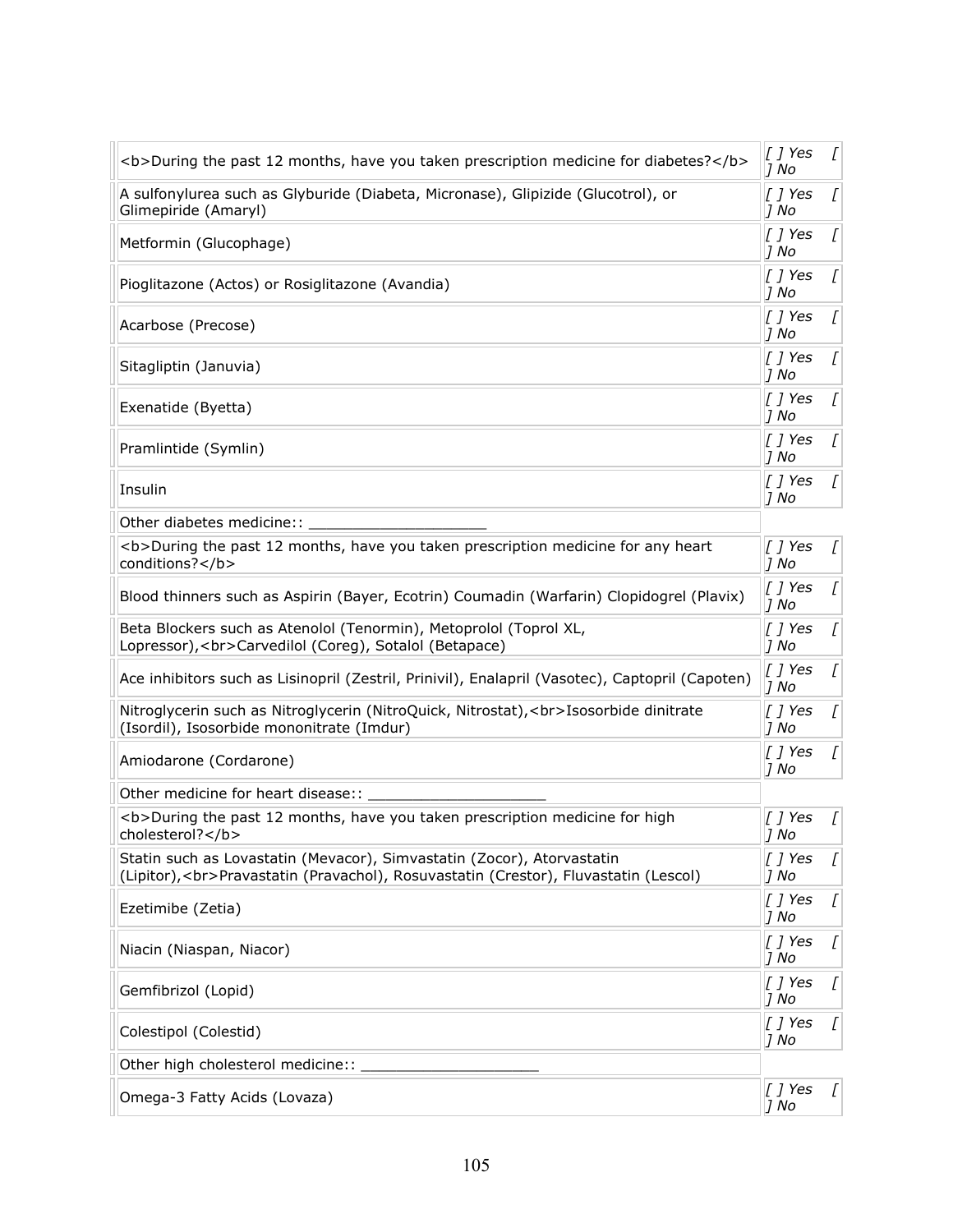| <b>During the past 12 months, have you taken prescription medicine for arthritis?</b>                                                                                   | $\lfloor$ ] Yes<br>7 No       |                  |
|-------------------------------------------------------------------------------------------------------------------------------------------------------------------------|-------------------------------|------------------|
| Acetaminophen (Tylenol)                                                                                                                                                 | [ ] Yes<br>7 No               | L                |
| Anti-inflammatories such as Ibuprofen (Advil, Motrin),<br>Naprosyn (Aleve, Anaprox,<br>Pamprin, Naproxen), Etodolac (Lodine), Meloxicam (Mobic), Indomethacin (Indocin) | $[$ $]$ Yes<br>7 No           | L                |
| Methotrexate (Rheumatrex)                                                                                                                                               | $\lfloor$ ] Yes<br>7 No       | L                |
| Plaquenil (Hydroxychloroquine)                                                                                                                                          | [ ] Yes<br>7 No               |                  |
| Other medicine for arthritis::                                                                                                                                          |                               |                  |
| <b>During the past 12 months, have you taken prescription medicine for birth<br/>control?</b>                                                                           | $[$ $]$ Yes<br>7 No           | L                |
| Please list brand::                                                                                                                                                     |                               |                  |
| <b>During the past 12 months, have you taken prescription medicine for hormone<br/>replacement?</b>                                                                     | [ ] Yes<br>7 No               | Γ                |
| Conjugated Equine Estrogen (Premarin)                                                                                                                                   | T 1 Yes<br>1 No               |                  |
| Conjugated Equine Estrogen/Medroxyprogesterone (Premphase, Prempro)                                                                                                     | [ ] Yes<br>7 No               | L                |
| Estradiol (Elestrin, Femring, Vagifem, Vivelle-Dot, Vivelle)                                                                                                            | $\int$ <i>[ ] Yes</i><br>1 No | L                |
| Vaginal estrogen ring (Estring)                                                                                                                                         | [ ] Yes<br> 1 No              |                  |
| Estrogen/testosterone (EstraTest)                                                                                                                                       | [ ] Yes<br>1 No               |                  |
| Other hormone replacement medicine::                                                                                                                                    |                               |                  |
| <b>During the past 12 months, have you taken prescription medicine for<br/>headaches?</b>                                                                               | $[$ $]$ Yes<br>7 No           | ſ                |
| Propanolol (Inderal)                                                                                                                                                    | $\lfloor$ ] Yes<br>7 No       |                  |
| Nortriptyline (Pamelor), /amitriptyline (Elavil)                                                                                                                        | [ ] Yes<br> 1 No              |                  |
| Verapamil (Verelan, Calan)                                                                                                                                              | [ ] Yes<br>1 No               | $\boldsymbol{I}$ |
| Triptan such as Sumatriptan (Imitrex), Rizatriptan (Maxalt), Zolmitriptan (Zomig),<br>Naratriptan (Amerge)                                                              | [ ] Yes<br> 1 No              | ſ                |
| Topiramate (Topamax)                                                                                                                                                    | $[$ $]$ Yes<br>1 No           |                  |
| Other medicine for headaches::                                                                                                                                          |                               |                  |
| <b>During the past 12 months, have you taken prescription medicine<br/>for nerves,<br/>anxiety, or depression?</b>                                                      | $[$ $]$ Yes<br>1 No           | L                |
| Benzodiazepines such as Diazepam (Valium), Lorazepam (Ativan),<br>> Clonazepam<br>(Klonopin), Alprazolam (Xanax)                                                        | [ ] Yes<br>7 No               | L                |
| SSRI Antidepressants such as Sertraline (Zoloft), Fluoxetine (Prozac),<br>Paroxetine<br>(Paxil), Citalopram (Celexa), Escitalopram (Lexapro)                            | $[$ $]$ Yes<br>$J$ No         | L                |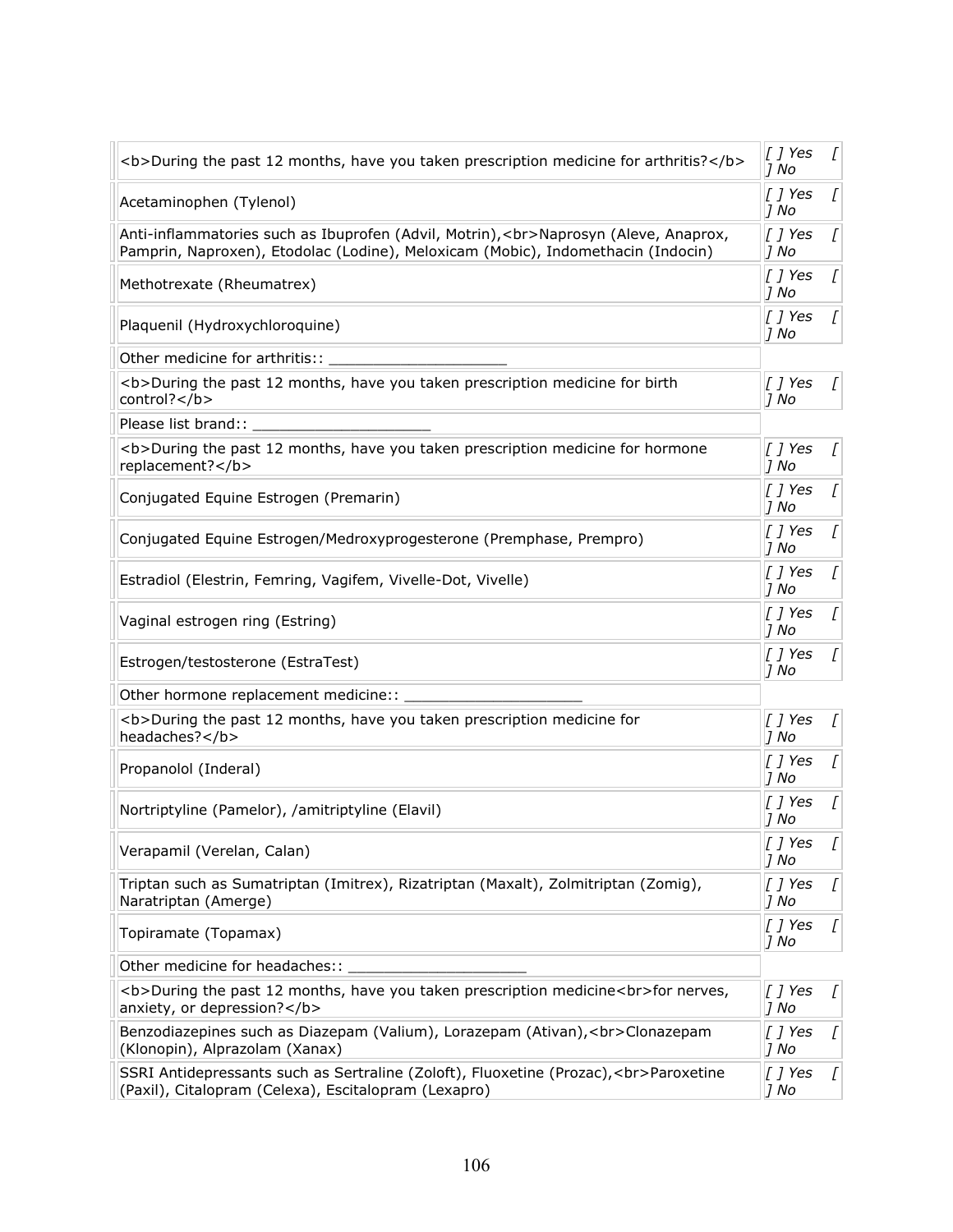| Mirtazepine (Remeron)                              | [ ] Yes<br>1 No             | T        |
|----------------------------------------------------|-----------------------------|----------|
| Trazodone (Desyrel)                                | [ ] Yes<br>1 No             | $\prime$ |
| Bupropion (Wellbutrin, SR, XL)                     | $\int$ <i>i</i> Yes<br>1 No |          |
| Venlafaxine (Effexor)                              | $\int$ / Yes<br>1 No        |          |
| Duloxetine (Cymbalta)                              | [ ] Yes<br>1 No             |          |
| Other medicine for nerves / anxiety / depression:: |                             |          |

*Reminder! Save your responses. Click the Save button in the blue area at the bottom of this page.*

# **Health Care Utilization continued**

 $\overline{\mathbb{I}}$ 

| When your healthcare provider prescribed medications, did<br>he/she tell you if these medications had any chance of causing<br>a birth defect?                                                                                                        | $\int$ <i>I</i> Yes $\int$ <i>I</i> No $\int$ <i>I</i> My doctor has<br>not prescribed any medications for<br>me.                                                                                                                                                                                                                                                                                                                 |
|-------------------------------------------------------------------------------------------------------------------------------------------------------------------------------------------------------------------------------------------------------|-----------------------------------------------------------------------------------------------------------------------------------------------------------------------------------------------------------------------------------------------------------------------------------------------------------------------------------------------------------------------------------------------------------------------------------|
| How confident are you that your healthcare<br>provider would tell you if a medication you<br>are taking might cause a birth defect?                                                                                                                   | [] Very confident [] Moderately confident []<br>Neither confident or unconfident $\int$ ] Moderately<br>unconfident $\int$ ] Very unconfident                                                                                                                                                                                                                                                                                     |
| Have you used any complementary,<br>alternative, or nontraditional therapies in<br>the past 12 months to treat a physical<br>health problem, to treat an emotional or<br>personal problem, to maintain or enhance<br>wellness, or to prevent disease? | [] Yes [] No                                                                                                                                                                                                                                                                                                                                                                                                                      |
| Therapy $#1$ (the one you have used most<br>often):                                                                                                                                                                                                   | [] Not applicable [] Acupuncture [] Biofeedback<br>[] Chiropractic [] Energy healing [] Exercise or<br>movement therapy $\int$ ] Herbal therapy $\int$ ] High dose/<br>mega-vitamins $\int$ Homeopathy $\int$ Hypnosis $\int$ T<br>Imagery techniques [ ] Massage therapy [ ] Prayer<br>or other spiritual practice $\int$ ] Relaxation or meditation<br>techniques [ ] Yoga [ ] Special diets [ ] Spiritual<br>healing by others |
| Therapy #2 (the one you have used second<br>most often):                                                                                                                                                                                              | [] Not applicable [] Acupuncture [] Biofeedback<br>[] Chiropractic [] Energy healing [] Exercise or<br>movement therapy $\int$ ] Herbal therapy $\int$ ] High dose/<br>mega-vitamins [] Homeopathy [] Hypnosis []<br>Imagery techniques [ ] Massage therapy [ ] Prayer<br>or other spiritual practice $\int$ ] Relaxation or meditation<br>techniques [] Yoga [] Special diets [] Spiritual<br>healing by others                  |
| Therapy $#3$ (the one you have used third<br>most often):                                                                                                                                                                                             | [] Not applicable [] Acupuncture [] Biofeedback<br>[] Chiropractic [] Energy healing [] Exercise or<br>movement therapy $\int$ ] Herbal therapy $\int$ ] High dose/                                                                                                                                                                                                                                                               |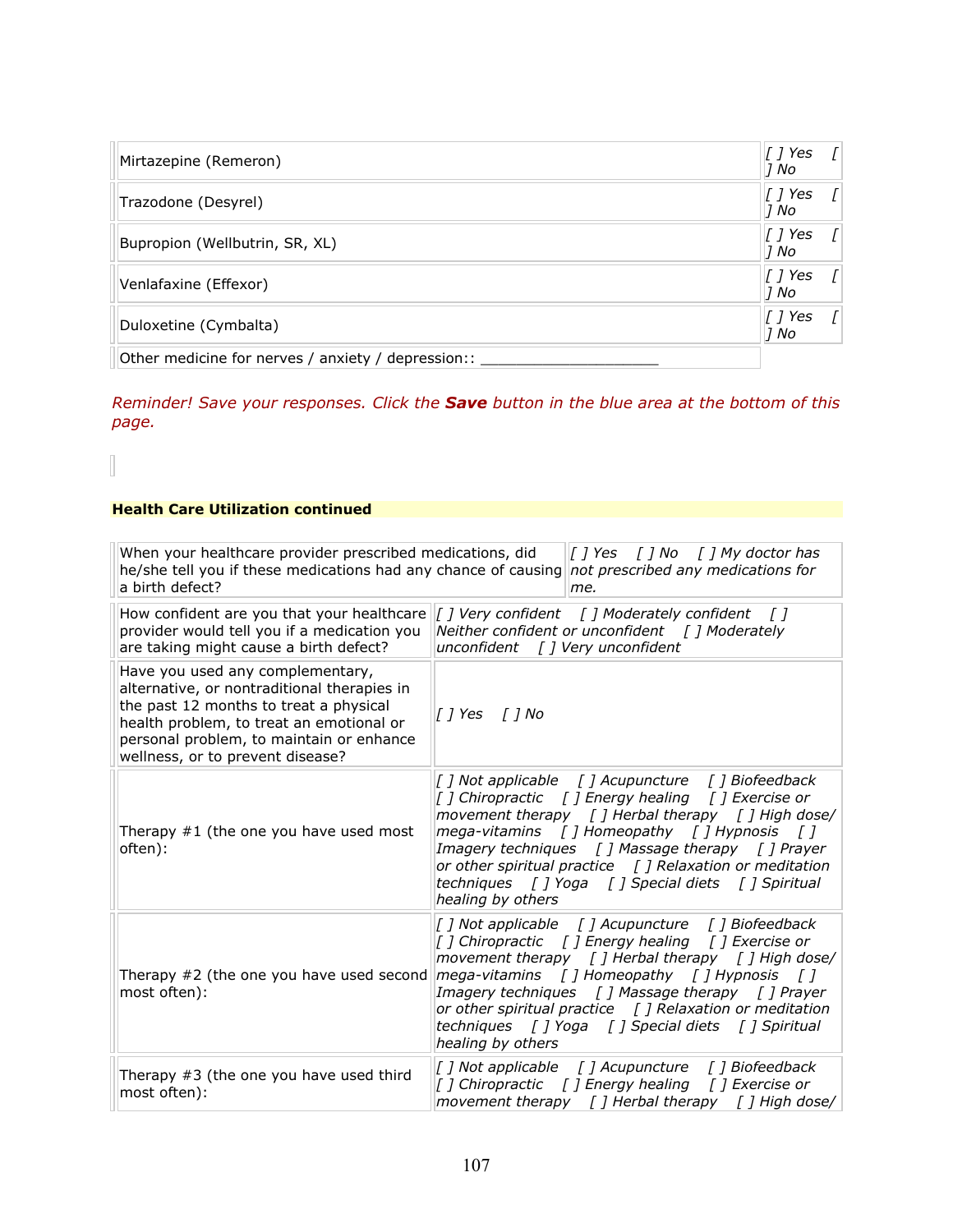## **Health Insurance and Quality of Medical Care**

| Do you currently have any<br>private health insurance?                                                             | []Yes []No                                                                                                                                                                                                                                             |
|--------------------------------------------------------------------------------------------------------------------|--------------------------------------------------------------------------------------------------------------------------------------------------------------------------------------------------------------------------------------------------------|
| What type of private health<br>insurance do you have?                                                              | [] Private insurance directly from the insurer [] Private<br>insurance through your own current or former employer $\begin{bmatrix} 1 \end{bmatrix}$<br>Private insurance through your spouse or partner's current or<br>former employer [] Don't know |
| Do you currently have any form<br>of government-provided health<br>insurance?                                      | $\parallel$ [ ] Yes [ ] No                                                                                                                                                                                                                             |
| What type of government health<br>insurance do you have?                                                           | based on financial need [] CHAMPUS, TRI-CARE, or other<br>insurance for military personnel or veterans [] Don't know                                                                                                                                   |
| During this past year, was there<br>any time that you were without $\ f\ $ Yes $\ f\ $ No<br>any health insurance? |                                                                                                                                                                                                                                                        |

The next set of questions are about your ability to get the medical care you need. Please indicate how strongly you agree or disagree with the statements.

| If I need hospital care, I can get<br>admitted without any trouble.                               | [ ] Strongly agree [ ] Somewhat agree [ ] Uncertain<br>] Somewhat disagree [ ] Strongly disagree                                                                                                                                                                                              |
|---------------------------------------------------------------------------------------------------|-----------------------------------------------------------------------------------------------------------------------------------------------------------------------------------------------------------------------------------------------------------------------------------------------|
| It is hard for me to get medical care in<br>an emergency                                          | [] Strongly agree [] Somewhat agree [] Uncertain<br>] Somewhat disagree [ ] Strongly disagree                                                                                                                                                                                                 |
| Sometimes I go without the medical<br>care I need because it is too expensive                     | $\int$ ] Strongly agree $\int$ ] Somewhat agree $\int$ ] Uncertain<br>[] Somewhat disagree [] Strongly disagree                                                                                                                                                                               |
| I have easy access to the medical<br>specialists I need                                           | [] Strongly agree [] Somewhat agree [] Uncertain<br>] Somewhat disagree [ ] Strongly disagree                                                                                                                                                                                                 |
| very conveniently located                                                                         | Places where I can get medical care are $\int$ <i>J Strongly agree <math>\int</math> J Somewhat agree <math>\int</math> J Uncertain</i><br> ] Somewhat disagree [] Strongly disagree                                                                                                          |
| I need it                                                                                         | I am able to get medical care whenever [ <i>] Strongly agree [] Somewhat agree [] Uncertain</i><br>] Somewhat disagree [ ] Strongly disagree                                                                                                                                                  |
| During the last 6 months, did you ever<br>need <u>medical care</u> but could<br>not get it?       | $\  \int \int Y$ es $\int \int N$ o                                                                                                                                                                                                                                                           |
| The last time you needed but did not<br>get <u>medical care</u> , what was<br>the main reason?    | $\int$ ] I couldn't afford the care $\int$ ] I didn't know where to find<br>care $[]$ I couldn't get an appointment anywhere $[]$<br>There was no care available $[]$ I didn't think it was<br>necessary $\int$ ] I thought it was necessary, but I never tried<br>to get care $\int$ ] Other |
| Please describe the other reason::                                                                |                                                                                                                                                                                                                                                                                               |
| During the last 6 months, did you ever<br>need <u>mental health care</u> but<br>could not get it? | $\parallel$ [ ] Yes [ ] No                                                                                                                                                                                                                                                                    |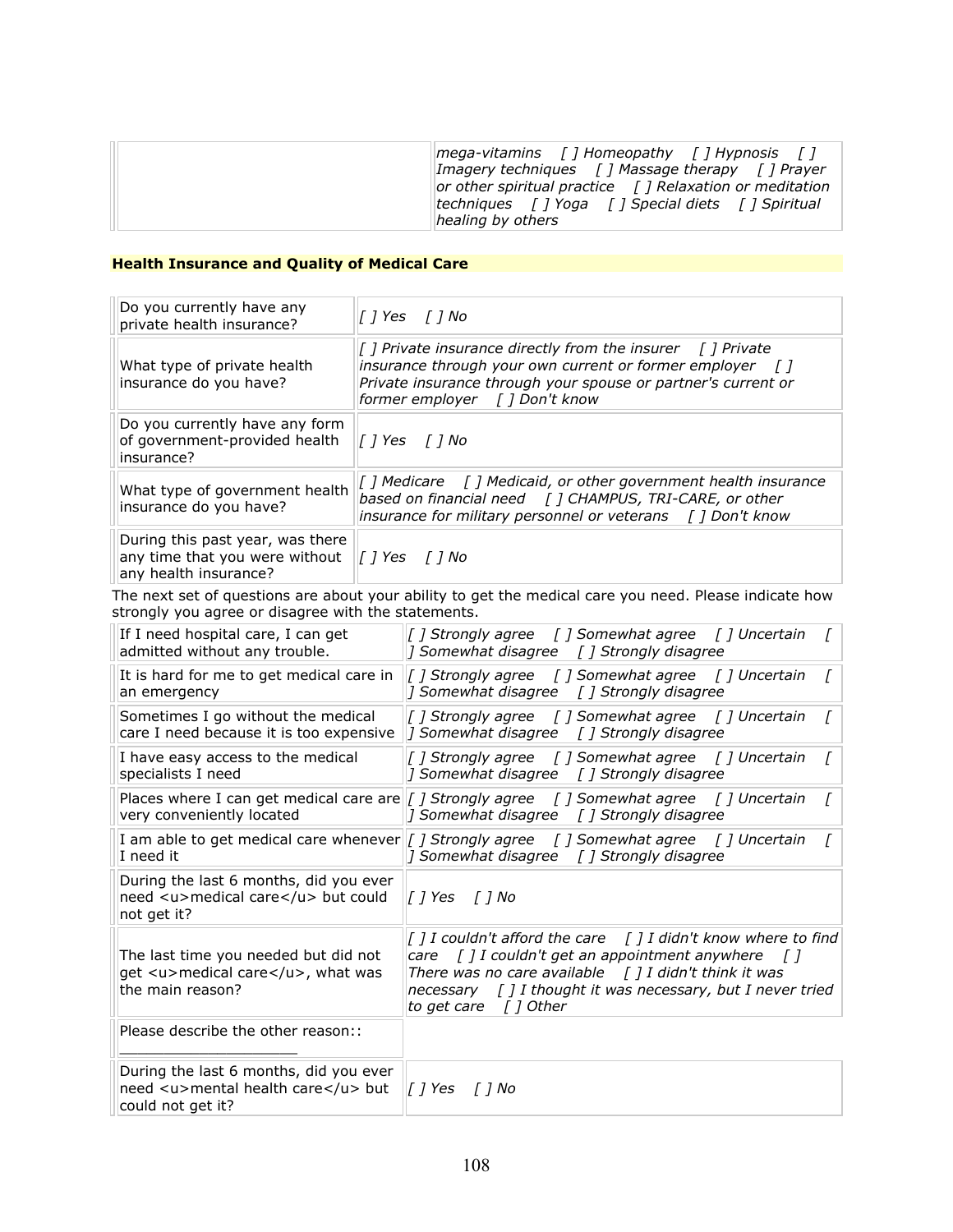| The last time you needed but did not<br>was the main reason? | $\  \int I$ couldn't afford the care $\  \int I$ didn't know where to find<br>care $\int$ ] I couldn't get an appointment anywhere $\int$ ]<br>get <u>mental health care</u> , what There was no care available [] I didn't think it was<br>$ necessary \mid  $ I thought it was necessary, but I never tried<br>to get care $\int$ 1 Other |
|--------------------------------------------------------------|---------------------------------------------------------------------------------------------------------------------------------------------------------------------------------------------------------------------------------------------------------------------------------------------------------------------------------------------|
| Please describe the other reason::                           |                                                                                                                                                                                                                                                                                                                                             |

The next set of questions asks about the care you receive from the person you consider to be your "regular healthcare provider." Your regular provider could be a family practitioner, a general internist, a nurse practitioner, or a physician's assistant.

\_\_\_\_\_\_\_\_\_\_\_\_\_\_\_\_\_\_\_\_!

| Do you have a regular provider, meaning<br>someone you see if you need a check-<br>up,<br>want advice about a health problem,<br>or get sick or hurt? | <i>[</i> ] Yes   <i>[</i> ] No                                                                                                                                                                                 |
|-------------------------------------------------------------------------------------------------------------------------------------------------------|----------------------------------------------------------------------------------------------------------------------------------------------------------------------------------------------------------------|
| How long have you been going to this<br>provider?                                                                                                     | $\left[\right]$ Less than 6 months $\left[\right]$ At least 6 months but<br>less than 1 year $\int$ ] At least 1 year but less than 3<br>years [] At least 3 years but less than 5 years<br>$15$ years or more |
| Is this provider a VA provider?                                                                                                                       | [ ] Yes  [ ] No                                                                                                                                                                                                |
| If this provider is a VA provider, is the provider<br>located in:                                                                                     | [] The Primary Care Clinic [] The Women's<br>Center                                                                                                                                                            |

The next set of questions asks about the most recent visit with your regular provider. Please think back to this most recent visit when answering the next set of questions.

| During your most recent visit with this provider, were you<br>kept informed about how long you would need to wait for<br>your appointment to start?                                               | [] Yes [] No                     |  |
|---------------------------------------------------------------------------------------------------------------------------------------------------------------------------------------------------|----------------------------------|--|
| Wait time includes time spent in the waiting room and exam<br>room. During your most recent visit with this provider, did<br>you see this provider within 15 minutes of your appointment<br>time? | [] Yes [] No                     |  |
| During your most recent visit, did this provider explain<br>things in a way that was easy to understand?                                                                                          | [] Yes [] No                     |  |
| During your most recent visit, did you talk with this provider<br>about any health problems or concerns?                                                                                          | [] Yes [] No                     |  |
| During your most recent visit, did this provider give you easy<br>to understand instructions about what to do to take care of<br>these health problems or concerns?                               | $\int$ <i>[</i> $\int$ <i>No</i> |  |
| During your most recent visit, did this provider seem to<br>know the important information about your medical history?                                                                            | [] Yes [] No                     |  |
| During your most recent visit, did this provider show concern<br>about your health and how you were feeling?                                                                                      | [] Yes [] No                     |  |
| During your most recent visit, did this provider spend<br>enough time with you?                                                                                                                   | [] Yes [] No                     |  |
| During your most recent visit, did clerks and receptionists at<br>this provider's office treat you with courtesy and respect?                                                                     | []Yes []No                       |  |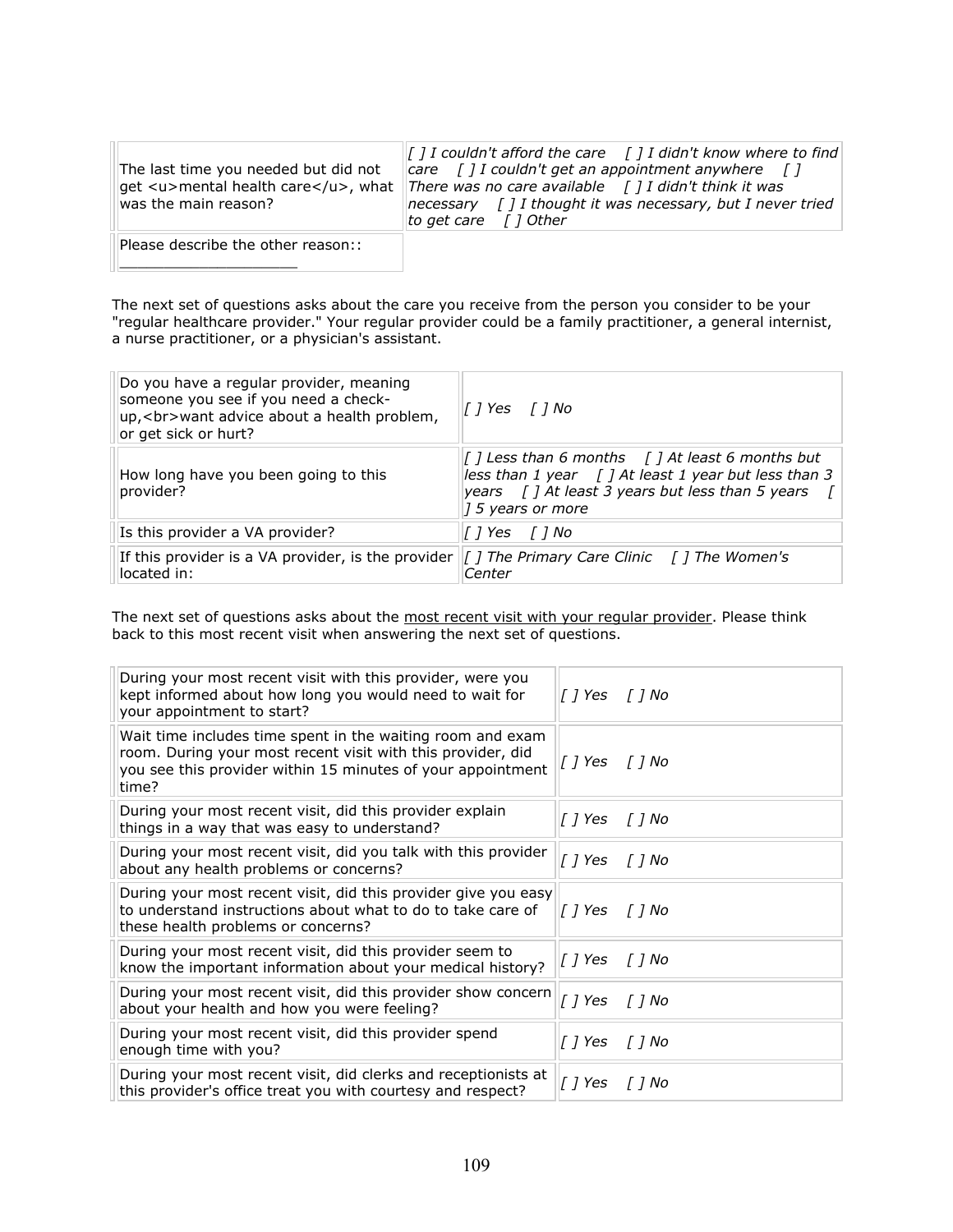Using any number from 0 to 10, where 0 is the worst medical care possible and 10 is the best medical care possible, what number woud you use to rate the medical care you received during your most recent visit with this provider?

*["]"0"(Worst"medical"care"possible)""" [" ]"1""" ["]"2""" ["]"3""" [ ]"4""" ["]"5""" ["]" 6""" ["]"7""" ["]"8""" ["]"9""" ["]"10"(Best"* medical care possible)

#### **Social Support**

The next section is about self-help groups, by which we mean groups organized and run by people who get together on the basis of a common experience or goal to mutually help or support one another.

In the past year, have you attended any self-help or social support groups? *["] Yes" ["] No* 

Please indicate up to 3 support or self-help groups you have attended in the past 12 months.

|                                                                                                                                                                                                                                        | Group #1 (group<br>you attended<br>most often):               | 1 Other self-help or support group | [] Not applicable [] Groups for people with problems with drugs or alcohol<br>(such as AA or NA) $\int$ ] Groups for people with emotional problems<br>[ ] Groups<br>for people with eating problems [] Groups for people dealing with the death of<br>a loved one $\int$ ] Groups for people making other life transitions (such as Parents<br>Without Partners) [] Groups for survivors (such as Survivors of Childhood<br>Sexual Abuse) [] Groups for people living with physical disabilities [] Parent<br>support groups $\int$ ] Groups for families of people with physical illness $\int$ ]<br>Groups for the families of people with emotional or substance abuse problems<br>] Groups specifically for veterans, such as DAV, the American Legion, or VFW<br>L    |
|----------------------------------------------------------------------------------------------------------------------------------------------------------------------------------------------------------------------------------------|---------------------------------------------------------------|------------------------------------|-----------------------------------------------------------------------------------------------------------------------------------------------------------------------------------------------------------------------------------------------------------------------------------------------------------------------------------------------------------------------------------------------------------------------------------------------------------------------------------------------------------------------------------------------------------------------------------------------------------------------------------------------------------------------------------------------------------------------------------------------------------------------------|
|                                                                                                                                                                                                                                        | Group #2 (the<br>group you<br>attended second<br>most often): | 1 Other self-help or support group | [] Not applicable [] Groups for people with problems with drugs or alcohol<br>(such as AA or NA) $\int$ ] Groups for people with emotional problems $\int$ ] Groups<br>for people with eating problems $\int$ ] Groups for people dealing with the death of<br>a loved one $\int$ ] Groups for people making other life transitions (such as Parents<br>Without Partners) [] Groups for survivors (such as Survivors of Childhood<br>Sexual Abuse) [] Groups for people living with physical disabilities [] Parent<br>support groups $\int$ ] Groups for families of people with physical illness $\int$ ]<br>Groups for the families of people with emotional or substance abuse problems<br>] Groups specifically for veterans, such as DAV, the American Legion, or VFW |
|                                                                                                                                                                                                                                        | Group #3 (the<br>group you<br>attended third<br>most often):  | 1 Other self-help or support group | [] Not applicable [] Groups for people with problems with drugs or alcohol<br>(such as AA or NA) $\int$ ] Groups for people with emotional problems $\int$ ] Groups<br>for people with eating problems [] Groups for people dealing with the death of<br>a loved one $\int$ ] Groups for people making other life transitions (such as Parents<br>Without Partners) [] Groups for survivors (such as Survivors of Childhood<br>Sexual Abuse) [] Groups for people living with physical disabilities [] Parent<br>support groups $\int$ ] Groups for families of people with physical illness $\int$ ]<br>Groups for the families of people with emotional or substance abuse problems<br>] Groups specifically for veterans, such as DAV, the American Legion, or VFW       |
| How often are you in contact with any members of<br>your family - that is, any of your brothers, sisters,<br>parents or children who do not live with you -<br>including visits, phone calls, letters, or electronic<br>mail messages? |                                                               |                                    | [] Several times a day [] About once a day<br>[] Several times a week [] About once a<br>week $\int$ ] 2 or 3 times a month $\int$ ] About<br>once a month $\int$ ] Less than once a month<br>$\sqrt{1}$<br>Never or hardly ever                                                                                                                                                                                                                                                                                                                                                                                                                                                                                                                                            |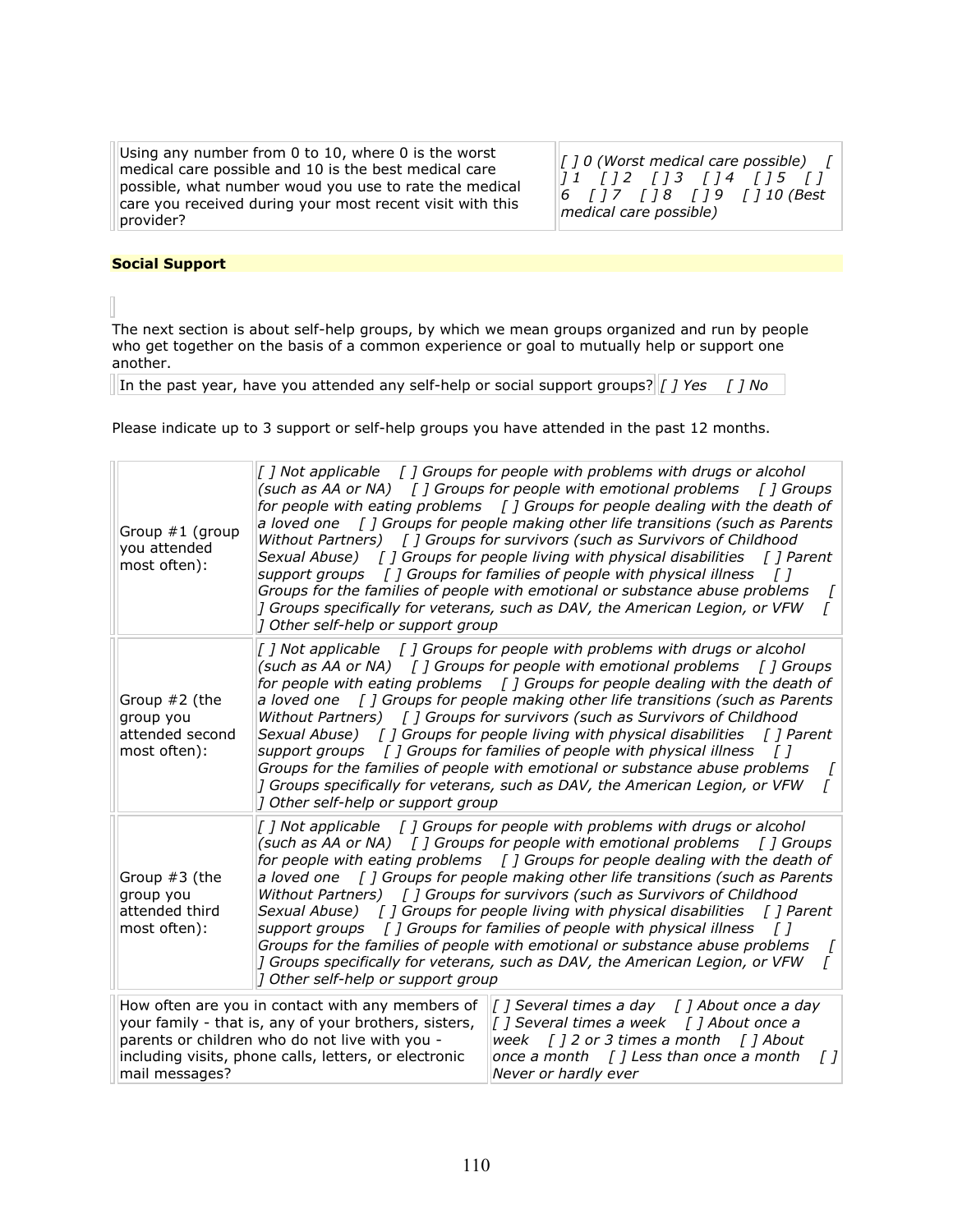People sometimes look to others for companionship, assistance, or other types of support. How often were each of the following kinds of support available to you if you needed it during the past four weeks?

| needed it?                     | Someone to give you money if you   [ ] All of the time [ ] Most of the time [ ] Some of the time<br>$\  \overline{f} \}$ A little of the time $\  \overline{f} \}$ None of the time |
|--------------------------------|-------------------------------------------------------------------------------------------------------------------------------------------------------------------------------------|
| Someone to help you with daily | $\  \cdot \ $ <i>all of the time</i> $\  \cdot \ $ <i>Most of the time</i> $\  \cdot \ $ <i>Some of the time</i>                                                                    |
| chores if you were sick?       | $\  \int$ <i>I</i> A little of the time $\  \int$ <i>I</i> None of the time                                                                                                         |
| Someone to love and make you   | $\ $ [] All of the time [] Most of the time [] Some of the time                                                                                                                     |
| feel wanted?                   | $\ $ [] A little of the time [] None of the time                                                                                                                                    |

During the past four weeks, how much of the time:

| Have you had serious disagreements with your<br>family about things that were important to you?  | $\left[\int \int A \text{II} \text{ of the time } \left[\int \int \text{Most of the time } \left[\int \int \text{Some}\right]\right]$<br>of the time $\int$ ] A little of the time $\int$ ] None of<br>the time |
|--------------------------------------------------------------------------------------------------|-----------------------------------------------------------------------------------------------------------------------------------------------------------------------------------------------------------------|
| Have you had serious disagreements with your<br>friends about things that were important to you? | [] All of the time [] Most of the time [] Some<br>of the time $\int$ ] A little of the time $\int$ ] None of<br>the time                                                                                        |
| Have you felt that others were trying to make<br>changes in you that you did not want to make?   | [ ] All of the time $\quad$ [ ] Most of the time $\quad$ [ ] Some<br>of the time $\int$ ] A little of the time $\int$ ] None of<br>the time                                                                     |

#### **Quality of Life**

These questions ask for your views about your health. This information will help keep track of how you feel and how well you are able to do your usual activities.

| In general, would you say your health $\ f\ $ Excellent [] Very Good [] Good [] Fair |      |  |  |  |
|--------------------------------------------------------------------------------------|------|--|--|--|
| .⊞is:                                                                                | Poor |  |  |  |

The following items are about activities you might do during a typical day. Does your health now limit you in these activities? If so, how much?

| Moderate activities, such as moving a table, pushing a $\ f\ $ Yes, Limited A Lot $\ f\ $ Yes, Limited A<br>vacuum cleaner, bowling, or playing golf? | Little [ ] No, Not Limited At All                                                          |
|-------------------------------------------------------------------------------------------------------------------------------------------------------|--------------------------------------------------------------------------------------------|
| Climbing several flights of stairs?                                                                                                                   | $\parallel$ [ ] Yes, Limited A Lot [ ] Yes, Limited A<br>Little [ ] No, Not Limited At All |

During the past 4 weeks have you had any of the following problems with your work or other daily activities as a result of your physical health?

| Accomplished less than you  | $\lceil$   No, none of the time $\lceil$   Yes, a little of the time $\lceil$   Yes, some                         |
|-----------------------------|-------------------------------------------------------------------------------------------------------------------|
| lwould like.                | of the time $\int$   Yes, most of the time $\int$   Yes, all of the time                                          |
| Were limited in the kind of | $\  \int$ <i>I</i> No, none of the time $\  \int$ <i>I</i> Yes, a little of the time $\  \int$ <i>I</i> Yes, some |
| work or other activities.   | of the time $\int$ ] Yes, most of the time $\int$ ] Yes, all of the time                                          |

During the past 4 weeks have you had any of the following problems with your work or other regular daily activities as a result of any emotional problems (such as feeling depressed or anxious)?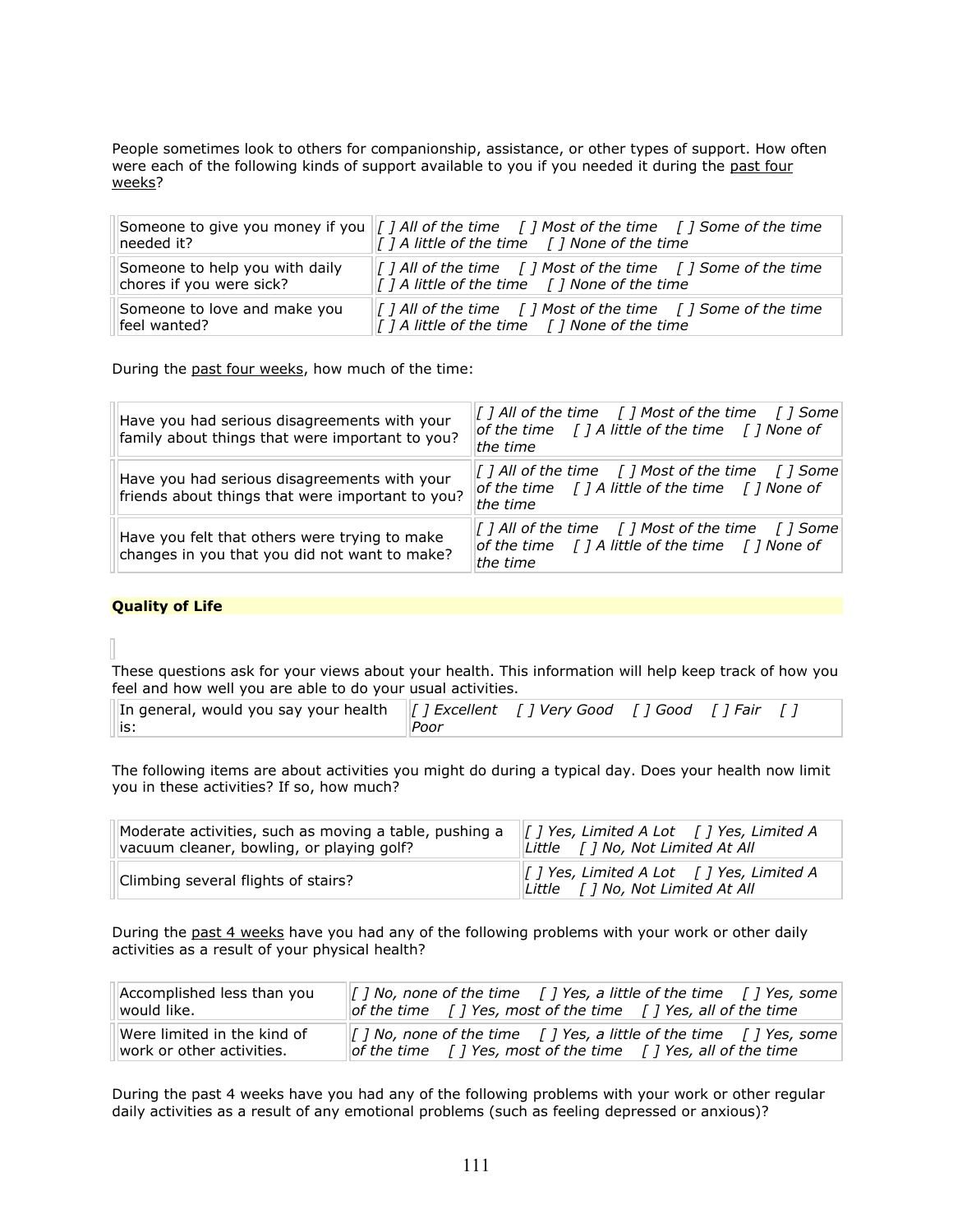| Accomplished less than you<br>would like. | [] No, none of the time $\int$ ] Yes, a little of the time $\int$ ] Yes,<br>some of the time $\int$ ] Yes, most of the time $\int$ ] Yes, all of the<br>time                              |
|-------------------------------------------|-------------------------------------------------------------------------------------------------------------------------------------------------------------------------------------------|
| as carefully as usual.                    | "Didn't do work or other activities $\ I\ $ No, none of the time [] Yes, a little of the time [] Yes,<br>some of the time $\int$ ] Yes, most of the time $\int$ ] Yes, all of the<br>time |

| During the $\langle u \rangle$ past 4 weeks $\langle u \rangle$ , how much did pain | $\  \cdot \ $ <i>I</i> Not at all $\  \cdot \ $ <i>I</i> A little bit $\  \cdot \ $ |
|-------------------------------------------------------------------------------------|-------------------------------------------------------------------------------------|
| interfere with your normal work (including both work outisde                        | $\parallel$ Moderately [] Quite a bit []                                            |
| the home and housework)?                                                            | Extremely                                                                           |

These questions are about how you feel and how things have been with you during the past 4 weeks. For each question, please give the one answer that comes closest to the way you have been feeling. How much of the time during the past 4 weeks:

| $\left[\right]$ ] All of the Time $\left[\right]$ Most of the Time $\left[\right]$<br>  A Good Bit of the Time [ ] Some of the<br>Time [ ] A Little of the Time [ ] None of<br>the Time |
|-----------------------------------------------------------------------------------------------------------------------------------------------------------------------------------------|
| [] All of the Time $\quad$ [ ] Most of the Time $\quad$ [<br>] A Good Bit of the Time [] Some of the<br>Time [ ] A Little of the Time [ ] None of<br>the Time                           |
| [ ] All of the Time $\quad$ [ ] Most of the Time $\quad$ [<br>[] A Good Bit of the Time [] Some of the<br>Time $\int$ ] A Little of the Time $\int$ ] None of<br>the Time               |
| $\int$ ] All of the Time $\int$ ] Most of the Time $\int$<br>[1 A Good Bit of the Time [1] Some of the<br>Time $\int$ ] A Little of the Time $\int$ ] None of<br>the Time               |
| [] Much better [] Slightly better<br>$\sqrt{1}$<br>About the same $\int$ ] Slightly worse<br>$\sqrt{ }$<br>Much worse                                                                   |
| [] Much better [] Slightly better<br>$\sqrt{1}$<br>About the same $\int$ ] Slightly worse<br>$\sqrt{ }$<br>Much worse                                                                   |
| [] Yes [] No                                                                                                                                                                            |
|                                                                                                                                                                                         |
| [ ] Yes<br>[] No [] Pending / Under<br>review                                                                                                                                           |
|                                                                                                                                                                                         |
|                                                                                                                                                                                         |

## **Demographics**

What is the <u>highest</u>  $\|$  *[ ] None/less than high school [ ] High School diploma or*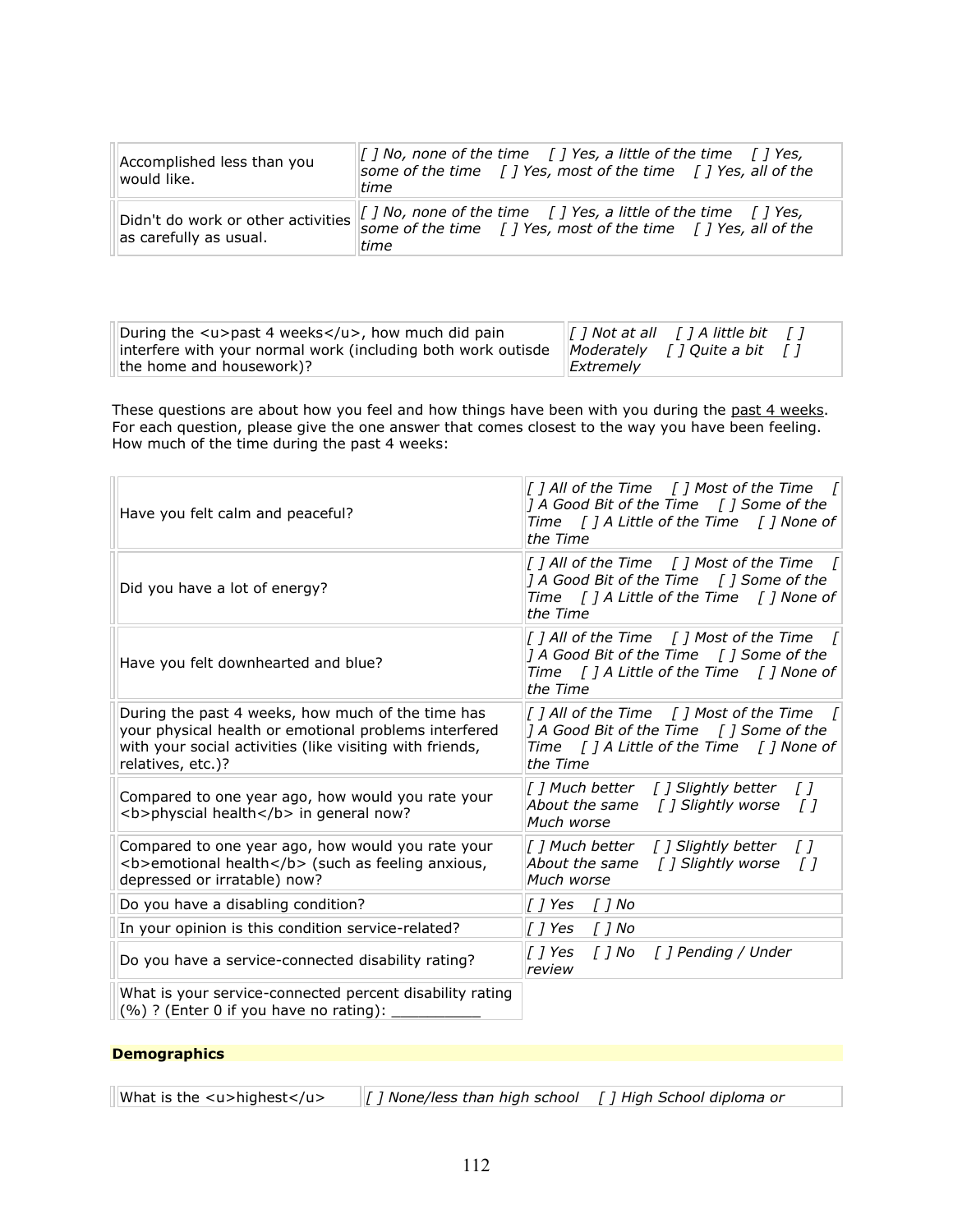| level or year of school you<br>completed?                                              | $G.E.D.$ [ ] A.A. or associates degree, junior or 2-year college<br>[ B.A., B.S., Bachelor's, 4 year college [ ] Graduate or<br>professional degree                                                                                     |  |
|----------------------------------------------------------------------------------------|-----------------------------------------------------------------------------------------------------------------------------------------------------------------------------------------------------------------------------------------|--|
| What is your $\langle u \rangle$ main $\langle u \rangle$<br>racial or ethnic group?   | [] White or Caucasian, but not Hispanic or Latino [] Black or<br>African-American, but not Hispanic or Latino [] Hispanic or<br>Latino [] American Indian or Alaskan Native [] Asian or<br>Pacific Islander                             |  |
| What is your current legal marital<br>status?                                          | [] Married   [] Divorced   [] Separated   [] Widowed   []<br>Single                                                                                                                                                                     |  |
| At this time, are you living alone<br>or are there others living in your<br>household? | $\int$ <i>l</i> Living alone $\int$ <i>l</i> Other(s) in household                                                                                                                                                                      |  |
| Are you now living with:                                                               | [] A legal husband or wife $\int$ ] A male partner or boyfriend $\int$ ]<br>A female partner or girlfriend $\int$ ] Other adults or children who<br>are related to you $\int$ ] Other roommates or people who are not<br>related to you |  |

The following questions are about the types of places you have lived recently. Please inidicate whether or not you live in a place for any amount of time in the last six months.

| Apartment or house that you or<br>your spouse/partner own                                    | [] Yes [] No                                                                                                                                                                                                                                                                                 |
|----------------------------------------------------------------------------------------------|----------------------------------------------------------------------------------------------------------------------------------------------------------------------------------------------------------------------------------------------------------------------------------------------|
| Apartment, room or house<br>which you or your partner rent<br>or live in without paying rent | $\left[\begin{array}{cc} 0 \end{array}\right]$ Yes $\left[\begin{array}{cc} 0 \end{array}\right]$ No                                                                                                                                                                                         |
| " Doubled up" with a<br>friend or relative on a sofa,<br>floor, etc.                         | 1 Yes<br>[ ] No                                                                                                                                                                                                                                                                              |
| Single Room Only (SRO) or<br>'welfare hotel'                                                 | $\int$ $\int$ $N\sigma$<br>   1 Yes                                                                                                                                                                                                                                                          |
| Shelter                                                                                      | $[$ $]$ Yes<br>$[]$ No                                                                                                                                                                                                                                                                       |
| Street or public place                                                                       | $[$ $]$ Yes<br>$[]$ No                                                                                                                                                                                                                                                                       |
| Hospital, nursing home,<br>residential care facility                                         | $[]$ No<br>   Yes                                                                                                                                                                                                                                                                            |
| Other place                                                                                  | 1 Yes<br>[ ] No                                                                                                                                                                                                                                                                              |
| What is your current<br>employment status?                                                   | [] Employed for wages [] Self employed [] Looking for work<br>and unemployed for more than one year $\int$ ] Looking for work and<br>unemployed for less than one year $\int$ ] Unemployed and not<br>looking for work [ ] Homemaker [ ] Student [ ] Retired<br>$\sqrt{ }$<br>Unable to work |
| How many members of your<br>household, including yourself,<br>are 18 years of age or older?: |                                                                                                                                                                                                                                                                                              |
| How many children less than 18<br>years of age live in your<br>household?:                   |                                                                                                                                                                                                                                                                                              |

The next questions ask about the different sources of income you may have. For each question, please select the correct income from the list. If your answer is 'none,' please select \$0.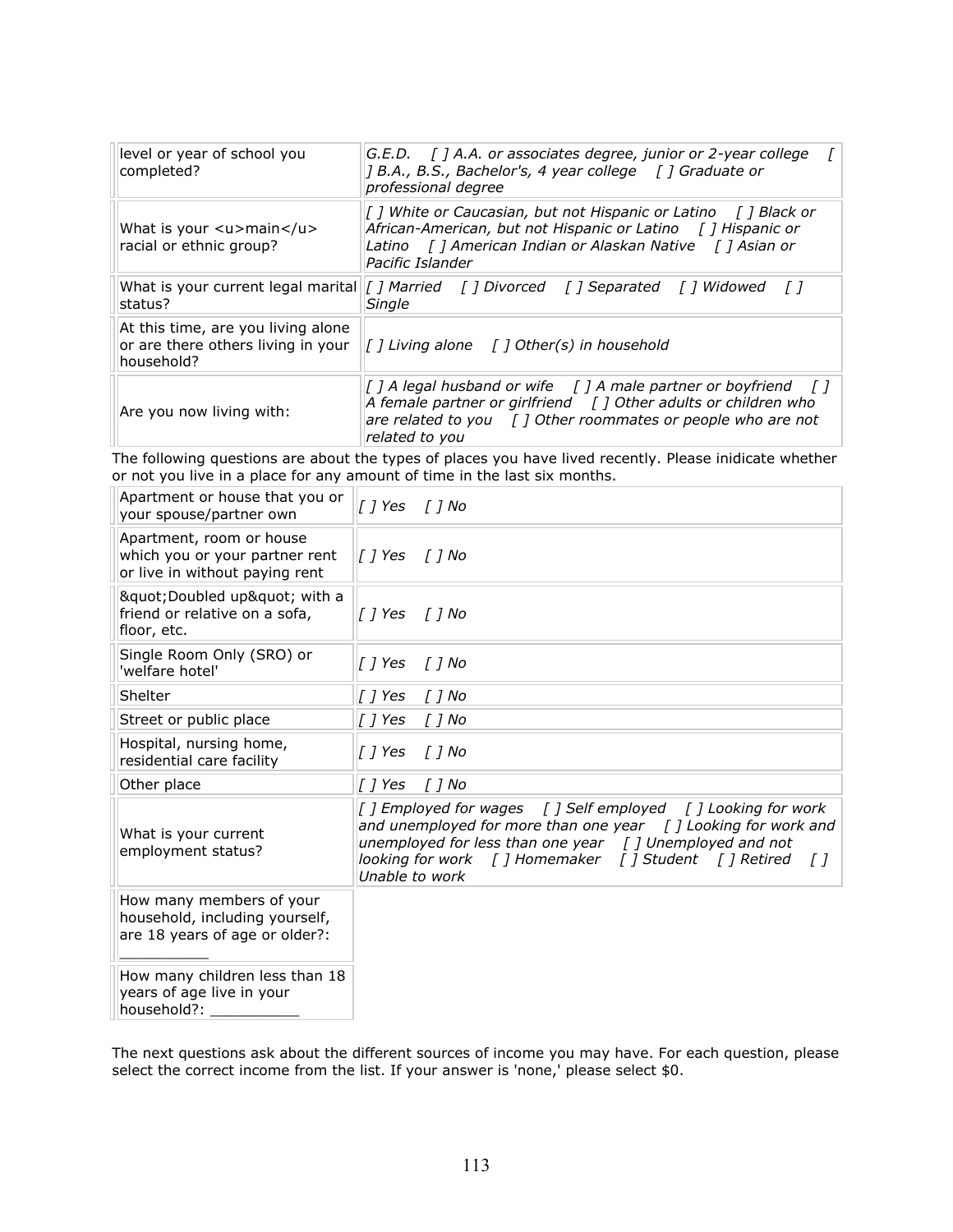First, what was your own personal earnings income in the past 12 months before taxes? Count only wages and other stipends from your own employment, not pensions, investments, and any other financial assistance or income.

| Your own |                                                                                                  |  |
|----------|--------------------------------------------------------------------------------------------------|--|
|          | personal earnings   \$75,001 - \$100,000   1 \$100,001 - \$150,000   1 \$150,001 - \$200,000   1 |  |
| lincome: | $\parallel$ More than \$200,000 $\parallel$ T Refused $\parallel$ T Don't know                   |  |

What was your partner/spouse's earnings income in the past 12 months before taxes? Count only wages and other stipends from your partner/spouse's employment, not pensions, investments, and any other financial assistance or income. (Your best estimate is fine. If you have no spouse or partner, select \$0).

| personal earnings | \$75,001 - \$100,000      \$100,001 - \$150,000      \$150,001 - \$200,000 |
|-------------------|----------------------------------------------------------------------------|
| income:           |                                                                            |

This is the end of the first form in this survey. If you have any questions regarding how to complete this survey or need assistance, please contact your local study coordinator listed below:

- ·!VA!Connecticut!Healthcare!System,!West!Haven!Campus Mr. Norman Silliker at
- · Richard L. Roudebush VA Medical Center (Indianapolis VA Medical Center) Ms. JoAnn Balph at

#### **Depression and Anxiety**

 $\overline{\phantom{a}}$ 

Over the last 2 weeks how often have you been bothered by any of the following problems?

| Little interest or pleasure in doing things.                                                      | [ ] Not at all [ ] Several days<br> ] More than half the days $\begin{bmatrix} 1 \end{bmatrix}$<br>Nearly everyday |
|---------------------------------------------------------------------------------------------------|--------------------------------------------------------------------------------------------------------------------|
| Feeling down, depressed, or hopeless.                                                             | [ ] Not at all [ ] Several days<br> ] More than half the days $\begin{bmatrix} 1 \end{bmatrix}$<br>Nearly everyday |
| Trouble falling/staying asleep, sleeping too much                                                 | [ ] Not at all [ ] Several days<br> ] More than half the days $\begin{bmatrix} 1 \end{bmatrix}$<br>Nearly everyday |
| Feeling tired or having little energy                                                             | [] Not at all [] Several days<br> ] More than half the days $\begin{bmatrix} 1 \end{bmatrix}$<br>Nearly everyday   |
| Poor appetite or overeating                                                                       | [ ] Not at all [ ] Several days<br> ] More than half the days $\begin{bmatrix} 1 \end{bmatrix}$<br>Nearly everyday |
| Feeling bad about yourself or that you are a failure or have let<br>yourself or your family down. | [ ] Not at all [ ] Several days<br> ] More than half the days $\begin{bmatrix} 1 \end{bmatrix}$                    |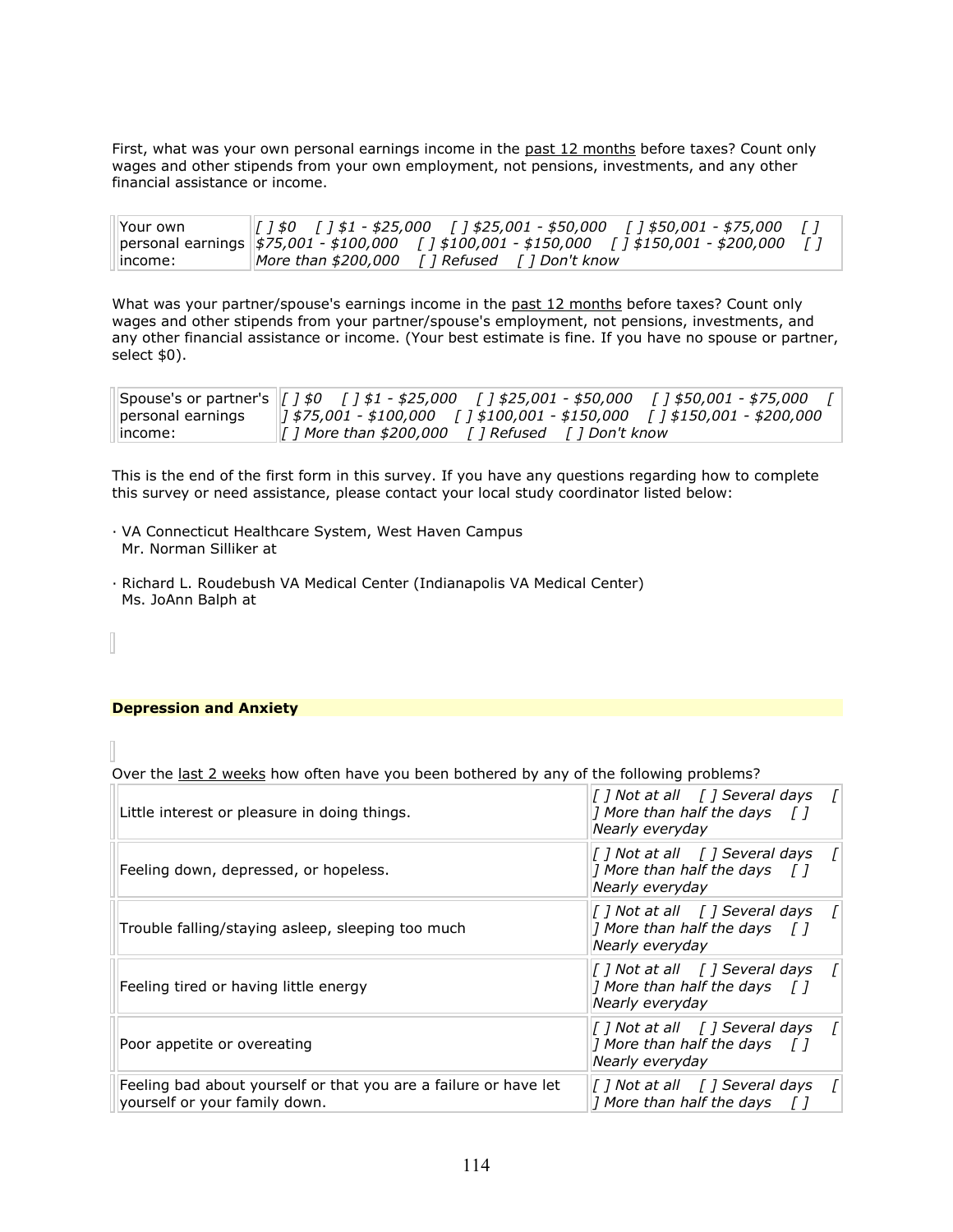|                                                                                                                                                                                  | Nearly everyday                                                                                                                                                          |
|----------------------------------------------------------------------------------------------------------------------------------------------------------------------------------|--------------------------------------------------------------------------------------------------------------------------------------------------------------------------|
| Trouble concentrating on things, such as reading the newspaper<br>or watching television.                                                                                        | $\left[\int \int N \circ t \, dt \, dl \right]$ [ ] Several days<br>] More than half the days []<br>Nearly everyday                                                      |
| Moving or speaking so slowly that other people could have<br>noticed. Or the opposite-being<br>so fidgety or restless that<br>you have been moving around a lot more than usual. | [] Not at all   [] Several days<br>] More than half the days []<br>Nearly everyday                                                                                       |
| Thoughts that you would be better off dead or hurting yourself in<br>some way.                                                                                                   | $\left[\begin{array}{cc} I \end{array}\right]$ Not at all $\left[\begin{array}{cc} I \end{array}\right]$ Several days<br>] More than half the days []<br>Nearly everyday |

## Questions About Anxiety

| In the $\langle u \rangle$ last 4 weeks $\langle u \rangle$ , have you had an anxiety attack-suddenly feeling fear or<br>panic?                                                                               | T 1 Yes<br>1 No     | $\sqrt{ }$ |
|---------------------------------------------------------------------------------------------------------------------------------------------------------------------------------------------------------------|---------------------|------------|
| Has this ever happened to you before?                                                                                                                                                                         | [ ] Yes<br>1 No     | $\sqrt{ }$ |
| Do some of these attacks come $\lt$ u>suddenly out of the blue $\lt$ /u> - that is, in situations<br>where you don't expect to be nervous or uncomfortable?                                                   | T 1 Yes<br>1 No     |            |
| Do these attacks bother you a lot or are you worried about having another attack?                                                                                                                             | [ ] Yes<br>1 No     |            |
| During your last bad anxiety attack, did you have symptoms like shortness of breath,<br>sweating, your heart racing or pounding, dizziness or faintness, tingling or numbness, or<br>nausea or upset stomach? | $[$ $]$ Yes<br>1 No |            |

| If you experienced any of the problems described in the questions                                  | $\parallel$ [ ] Not difficult at all<br><i>II</i> |
|----------------------------------------------------------------------------------------------------|---------------------------------------------------|
| above, how $\langle u \rangle$ difficult $\langle u \rangle$ have these problems made it for you   | $\Box$ Somewhat difficult [ ] Verv                |
| to do your work, take care of things at home, or get along with other difficult $\int$ [ Extremely |                                                   |
| people?                                                                                            | difficult                                         |

In the last 4 weeks, how much have you been bothered by any of the following problems?

| Worrying about your health                                              | [] Not bothered<br>Bothered a little<br>Bothered a lot   | $\left\lceil \right\rceil$<br>$\sqrt{ }$ |
|-------------------------------------------------------------------------|----------------------------------------------------------|------------------------------------------|
| Your weight or how you look                                             | [ ] Not bothered<br>Bothered a little<br>Bothered a lot  | T I<br>T 1                               |
| Little or no sexual desire or pleasure during sex                       | [  ] Not bothered<br>Bothered a little<br>Bothered a lot | - <i>11</i><br>$\sqrt{ }$                |
| Difficulties with husband/wife, partner/lover, or boyfriend/girlfriend  | [  ] Not bothered<br>Bothered a little<br>Bothered a lot | T 1<br>ГI                                |
| The stress of taking care of children, parents, or other family members | [] Not bothered                                          |                                          |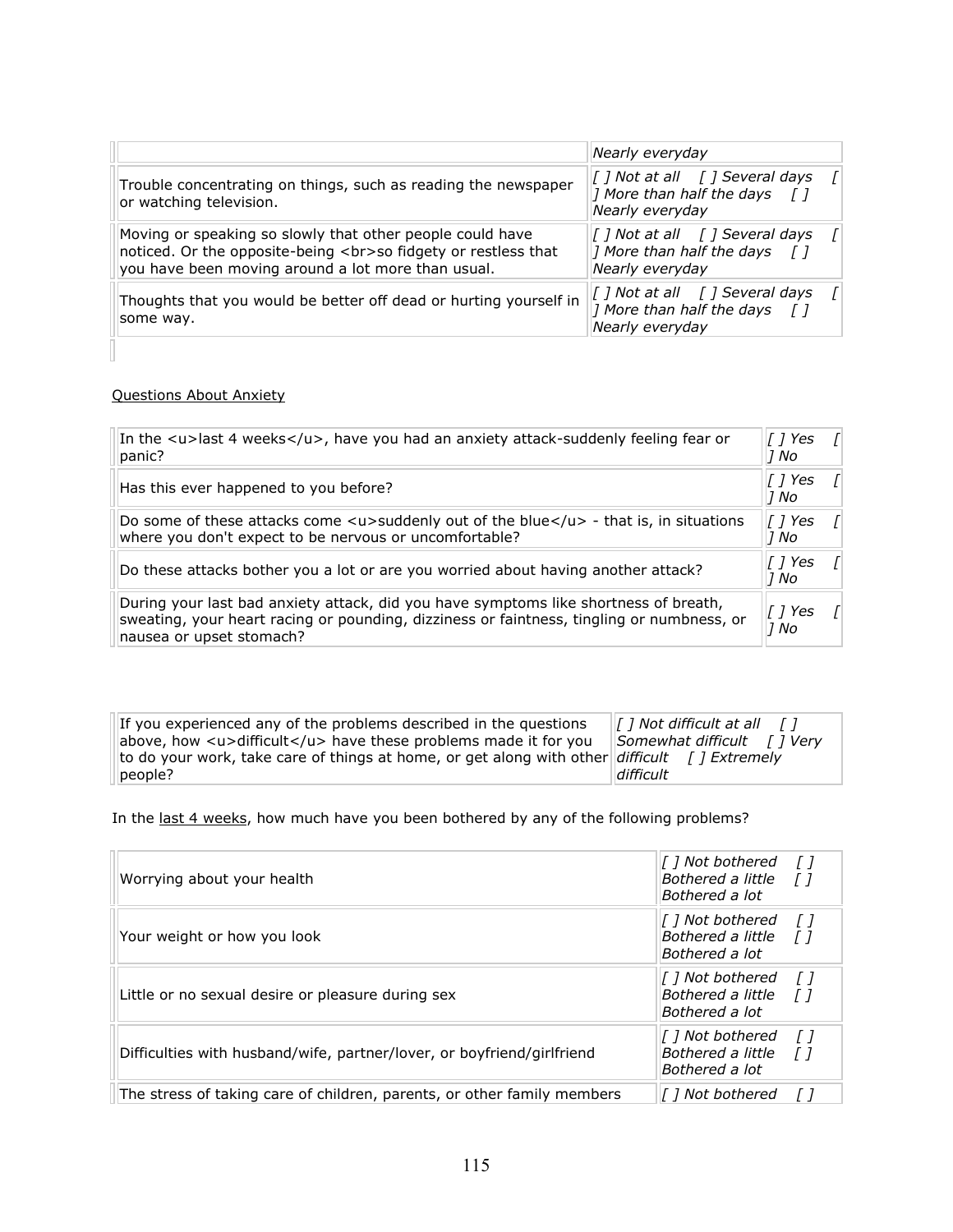|                                                                                                                                                                                                                         | Bothered a little<br>Bothered a lot                             | T 1          |
|-------------------------------------------------------------------------------------------------------------------------------------------------------------------------------------------------------------------------|-----------------------------------------------------------------|--------------|
| Stress at work outside of the home or at school                                                                                                                                                                         | [] Not bothered<br>Bothered a little<br>Bothered a lot          | T 1<br>ΓI    |
| Financial problems or worries                                                                                                                                                                                           | [] Not bothered<br>Bothered a little<br>Bothered a lot          | $\top$<br>ΓI |
| Having no one to turn to when you have a problem                                                                                                                                                                        | Bothered a little<br>Bothered a lot                             | T I<br>ΓI    |
| Something bad that happened <u>recently</u>                                                                                                                                                                             | [] Not bothered<br>Bothered a little<br>Bothered a lot          | T I<br>Г I   |
| Thinking or dreaming about something terrible that happened to you<br><br><u>in the past</u> -like your house being destroyed, a severe accident,<br>being hit<br>or assaulted, or being forced to commit a sexual act. | $\vert$ [ ] Not bothered<br>Bothered a little<br>Bothered a lot | ΓI           |

#### **Stress'**

 $\begin{bmatrix} 1 \\ 1 \end{bmatrix}$ 

Instructions: The questions in this scale ask you about your feelings and thoughts during the last month. In each case, please indicate how often you felt or thought a certain way.

| In the last month, how often have you felt that you<br>were unable to control the important things in your life?       | [] Never [] Almost never []<br>Sometimes [] Fairly often [] Very<br>often     |  |
|------------------------------------------------------------------------------------------------------------------------|-------------------------------------------------------------------------------|--|
| In the last month, how often have you felt confident<br>about your ability to handle your personal problems?           | [] Never   [] Almost never   []<br>Sometimes [] Fairly often [] Very<br>often |  |
| In the last month, how often have you felt that things<br>were going your way?                                         | [] Never [] Almost never []<br>Sometimes [] Fairly often [] Very<br>often     |  |
| In the last month, how often have you felt difficulties<br>were piling up so high that you could not overcome<br>them? | [] Never [] Almost never []<br>Sometimes [] Fairly often [] Very<br>often     |  |
|                                                                                                                        |                                                                               |  |

## **Pain**

The following questions ask about pain or discomfort you have had in the past week.

| Rate your pain by choosing the number that                                                                                | $\  f \, 10 - No$ pain [] 1 [] 2 [] 3 [] 4 [] 5                        |
|---------------------------------------------------------------------------------------------------------------------------|------------------------------------------------------------------------|
| best describes your pain at its <u>worst</u>                                                                              | [ ] 6 [ ] 7 [ ] 8 [ ] 9 [ ] 10 - Pain as bad as                        |
| in the past week:                                                                                                         | you can imagine                                                        |
| Choose the number that best describes your<br>pain at its $\langle u \rangle$ least $\langle u \rangle$ in the past week: | $\parallel$ [] 0 - No pain [] 1 [] 2 [] 3 [] 4 [] 5<br>you can imagine |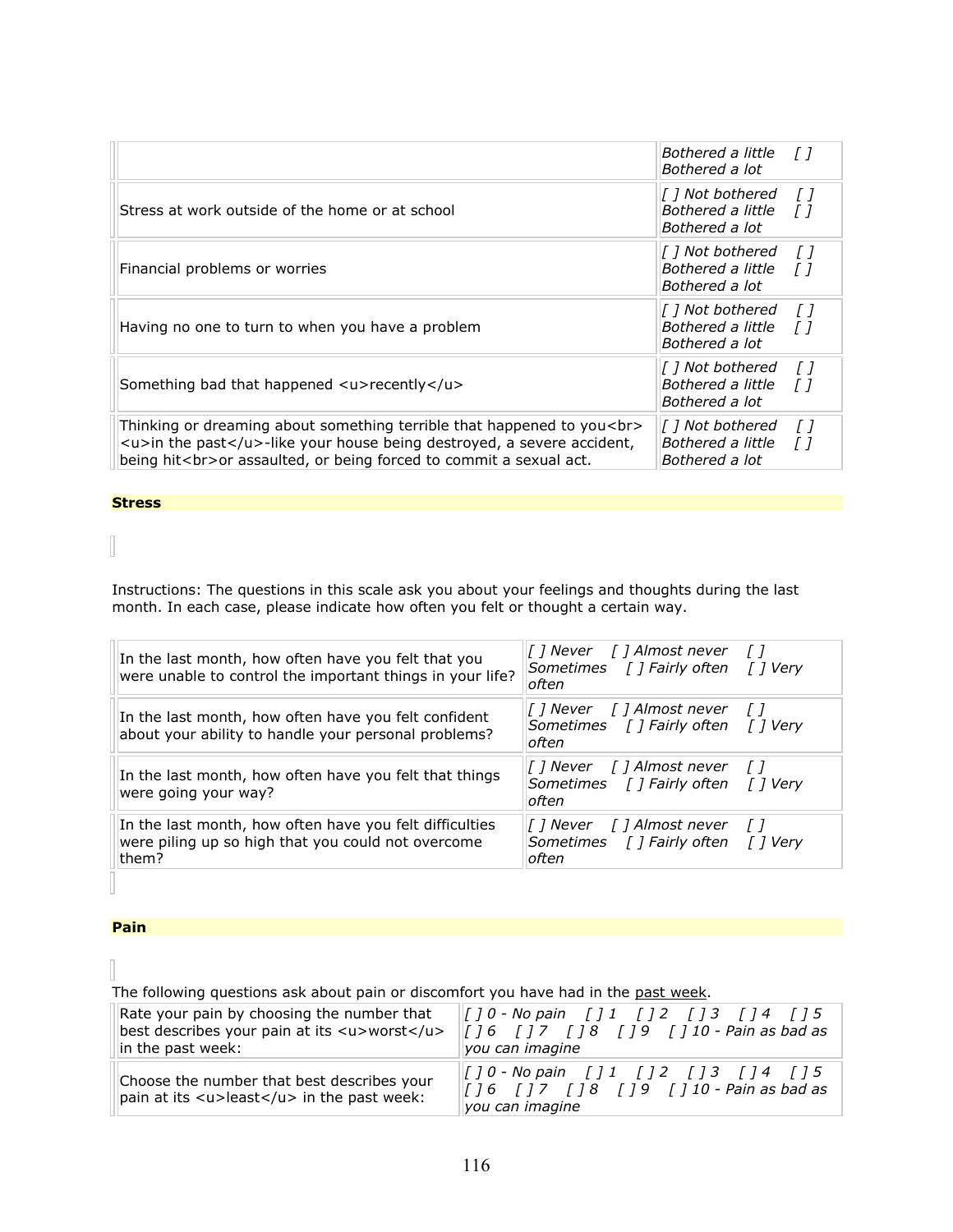| Choose the number that best describes your<br>pain on $\langle u \rangle$ average $\langle u \rangle$ in the past week: | [] 0 - No pain [] 1 [] 2 [] 3 [] 4 [] 5<br>[16 []7 []8 []9 []10 - Pain as bad as<br>you can imagine                                                                                                        |
|-------------------------------------------------------------------------------------------------------------------------|------------------------------------------------------------------------------------------------------------------------------------------------------------------------------------------------------------|
| Choose the number that best describes your<br>pain right <u>now</u> :                                                   | [] 0 - No pain [] 1 [] 2 [] 3 [] 4 [] 5<br>$[16 \t 17 \t 18 \t 19 \t 110 -$ Pain as bad as<br>vou can imagine                                                                                              |
|                                                                                                                         |                                                                                                                                                                                                            |
| Have you had this pain or discomfort more<br>than 3 months?                                                             |                                                                                                                                                                                                            |
| How long have you had pain or discomfort?                                                                               | $\begin{bmatrix} 1 & 3 & -6 & \text{months} \\ 1 & 6 & -9 & \text{months} \\ 1 & 1 & 9 & -12 \end{bmatrix}$<br>months $\int$ 12 - 18 months $\int$ 18 - 24 months<br>[ $12 - 4$ years [] more than 4 years |

Please choose the number that describes how, during the past week, pain has interfered with your:

| General activity                                                                                 | [] 0 - Does not interfere [] 1 [] 2 [] 3 [] 4 [<br>  15   16   17   18   19   110 - Completely<br>interferes                                                                                                                                                       |  |
|--------------------------------------------------------------------------------------------------|--------------------------------------------------------------------------------------------------------------------------------------------------------------------------------------------------------------------------------------------------------------------|--|
| Mood                                                                                             | [] 0 - Does not interfere [] 1 [] 2 [] 3 [] 4<br>[15 []6 []7 []8 []9 []10 - Completely<br>interferes                                                                                                                                                               |  |
| Walking ability (or ability to get around, if<br>you can't walk for a reason other than<br>pain) | $\left[ \begin{array}{cccc} 1 & 0 & -$ Does not interfere $\left[ \begin{array}{cccc} 1 & 1 \\ 1 & 2 \\ 1 & 3 \end{array} \right]$ $\left[ \begin{array}{cccc} 1 & 4 \\ 1 & 4 \\ 1 & 0 \end{array} \right]$<br>[15 []6 []7 []8 []9 []10 - Completely<br>interferes |  |
| Normal work (including both work outside<br>the home and housework)                              | 15   16   17   18   19   110 - Completely<br>interferes                                                                                                                                                                                                            |  |
| Relationships with other people                                                                  | [] 0 - Does not interfere [] 1 [] 2 [] 3 [] 4<br>  15   16   17   18   19   110 - Completely<br>interferes                                                                                                                                                         |  |
| Sleep                                                                                            | [] 0 - Does not interfere [] 1 [] 2 [] 3 [] 4 [<br>  15   16   17   18   19   110 - Completely<br>interferes                                                                                                                                                       |  |
| Enjoyment of life                                                                                | [] 0 - Does not interfere [] 1 [] 2 [] 3 [] 4<br>  15   16   17   18   19   110 - Completely<br>interferes                                                                                                                                                         |  |

The following questions ask about pain you have had in the last three months.

On about how many days have you had pain in the last 3 months?: \_\_\_\_\_\_\_\_\_\_\_\_\_\_\_\_

In the past 3 months, did you have ...

| Back pain?                         | [] Yes $[$ ] No                |
|------------------------------------|--------------------------------|
| Neck pain?                         | <i>[</i> ] Yes   <i>[</i> ] No |
| Headache or migraine?              | [ ] Yes    ] No                |
| Stomach ache or abdominal<br>pain? | $\ I\ $ Yes $\ I\ $ No         |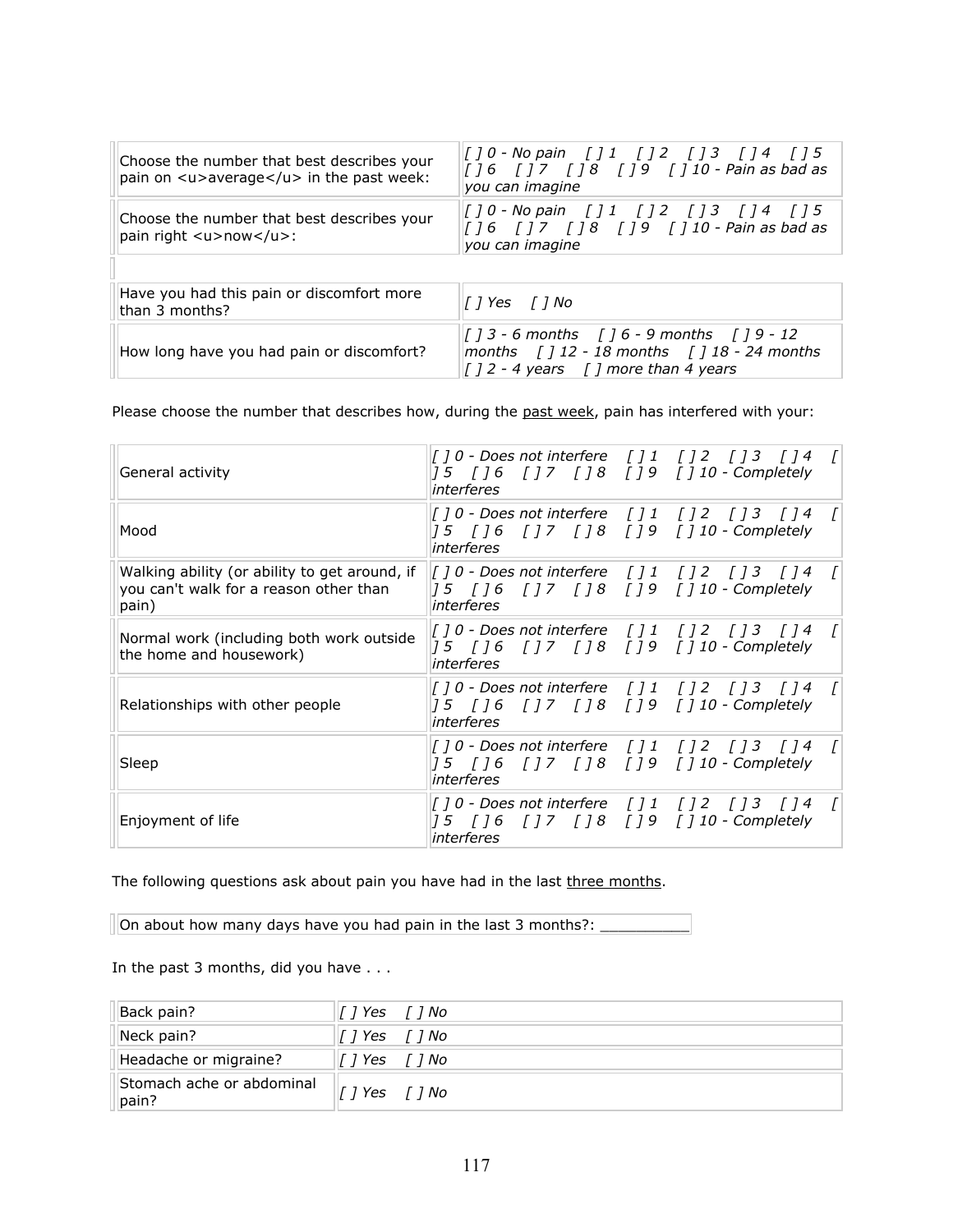| Joint pain in your arms,<br>hands, legs, or feet?                                |                                                                                                                                                                                                          |
|----------------------------------------------------------------------------------|----------------------------------------------------------------------------------------------------------------------------------------------------------------------------------------------------------|
| Chest pain?                                                                      |                                                                                                                                                                                                          |
| Facial ache or pain?                                                             |                                                                                                                                                                                                          |
| Whole body pain?                                                                 |                                                                                                                                                                                                          |
| Which one pain bothered you<br>the most in the past 3<br>months?                 | [ ] Back pain [ ] Neck pain [ ] Headache or migraine [ ]<br>Stomach ache or abdominal pain [] Joint pain in your arms, hands,<br>legs or feet [] Chest pain [] Facial ache or pain [] Whole body<br>pain |
| Overall, how has the severity<br>of your pain changed over the<br>past 3 months? | [ ] Very much worse [ ] Much worse [ ] A little worse [ ] No<br>change $\int$ ] A little better $\int$ ] Much better $\int$ ] Very much better                                                           |

The following questions ask about medication for aches or pain.

Have you used any medication for aches or pain in the past week?  $\boxed{I}$  Yes  $\boxed{I}$  No

Please indicate all of the medications that you have used for your pain in the past week.

| Herbal or nutritional supplements                                                                                                                         | $\int$ <i>[ ] Yes</i><br> 1 No  |              |
|-----------------------------------------------------------------------------------------------------------------------------------------------------------|---------------------------------|--------------|
| Acetaminophen (Tylenol)                                                                                                                                   | [ ] Yes<br> 1 No                | L            |
| Anti-inflammatory medications such as ibuprofen (Motrin), naproxen (Naprosyn,<br>Aleve),<br>indomethacin (Indocin), meloxicam (Mobic), etodolac, Celebrex | [ ] Yes<br> 1 No                | Г            |
| Morphine (MS Contin, Roxanol, Oramorph)                                                                                                                   | $\int$ <i>[ ] Yes</i><br> 1 No  | T            |
| Oxycodone (OxyContin, Percocet, Roxicet, Tylox, Endocet)                                                                                                  | [ ] Yes<br> 1 No                | <sup>[</sup> |
| Hydrocodone (Vicodin, Lortab, Norco)                                                                                                                      | $\int$ <i>[ ] Yes</i><br>$J$ No | Г            |
| Methadone (Dolophine)                                                                                                                                     | [ ] Yes<br> 1 No                | Г            |
| Fentanyl (Duragesic, Actiq)                                                                                                                               | [ ] Yes<br> 1 No                |              |
| Codeine (Tylenol #3, Tylenol #4)                                                                                                                          | T 1 Yes<br> 1 No                | Г            |
| Propoxyphene (Darvon, Darvocet)                                                                                                                           | [ ] Yes<br> 1 No                | ſ            |
| Tramadol (Ultram, Ultracet)                                                                                                                               | $\int$ <i>[ ] Yes</i><br> 1 No  | f.           |
| Amitriptyline (Elavil), nortriptyline (Pamelor), doxepin, imipramine                                                                                      | [ ] Yes<br> 1 No                | ſ            |
| Cyclobenzaprine (Flexeril), methocarbamol (Robaxin), carisoprodol (Soma)                                                                                  | [ ] Yes<br> 1 No                | Г            |
| Gabapentin (Neurontin), Lyrica, Topamax                                                                                                                   | $\int$ <i>[ ] Yes</i><br>17 No  | ſ            |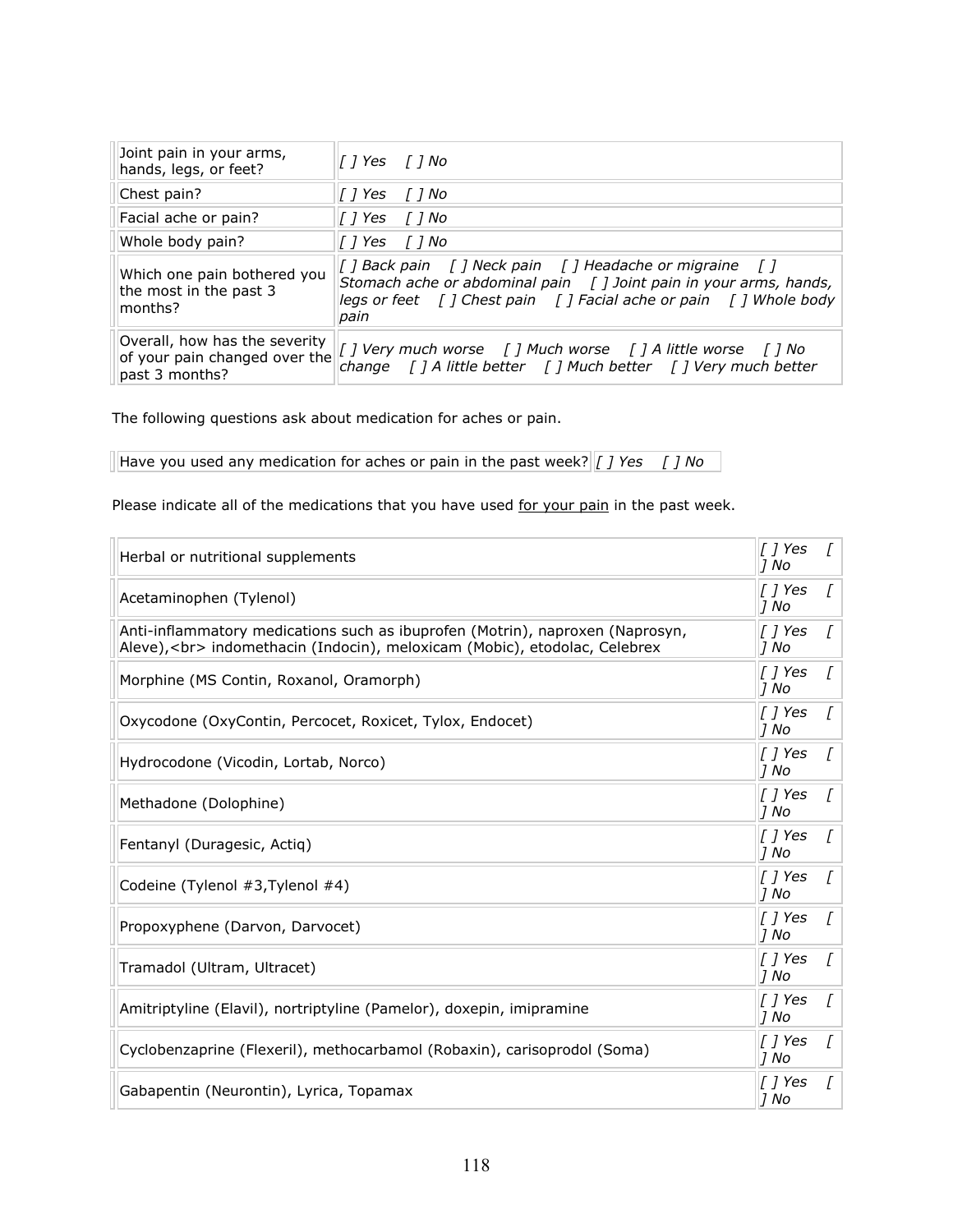| Cymbalta, venlafaxine (Effexor) | [ ] Yes |  |
|---------------------------------|---------|--|
|                                 | - יי    |  |

*]"No"""*

Other pain medicine, write in::  $\_$ 

 $\frac{1}{2}$  ,  $\frac{1}{2}$  ,  $\frac{1}{2}$  ,  $\frac{1}{2}$  ,  $\frac{1}{2}$ 

In the <u>past week</u>, how many days did you take medication for pain?:

Please indicate all of the treatments that you have used for your pain in the past year:

| Injections in spine or back                | $\int$ <i>[ ] Yes</i><br>[ ] No  |
|--------------------------------------------|----------------------------------|
| Injections in joint, tendon, or bursa      | [ ] Yes<br>[ ] No                |
| Braces, splints, orthotics, or prosthetics | [ ] Yes<br>$\int$ $\int$ No      |
| Physical therapy                           | $\int$ <i>[ Yes</i><br>[ ] No    |
| Surgery                                    | $\int$ / Yes<br>$\int$ $\int$ No |
| Chiropractic                               | [ ] Yes<br>$\int$ $\int$ No      |
| Acupuncture                                | l   Yes<br>T 1 No                |
| Psychotherapy or counseling                | T 1 Yes<br>[ ] No                |
| Massage                                    | T 1 Yes<br>$\int$ $\int$ No      |
| Educational classes or support groups      | $\int$ / Yes<br>T 1 No           |
| Exercise instruction or classes            | [ ] Yes<br>[ ] No                |
| Other non-medication treatment, write in:: |                                  |

Please indicate all of the following that you have used for your pain in the past year.

| Medication that was prescribed for another person                                                                                                                               | <i>  1 Yes</i>   <i>1 No</i>                                                                                               |
|---------------------------------------------------------------------------------------------------------------------------------------------------------------------------------|----------------------------------------------------------------------------------------------------------------------------|
| Marijuana                                                                                                                                                                       | [ˈ] Yes  [ˈ] No                                                                                                            |
| Other street drugs                                                                                                                                                              | [] Yes [] No                                                                                                               |
| Alcohol                                                                                                                                                                         | [] Yes [] No                                                                                                               |
| In the last week, how much relief have pain<br>treatments or medications provided?<br>Please<br>choose the one percentage that best shows how much<br>relief you have received. | [] 0% - No Relief [] 10% [] 20% []<br>30% [140% [150% [160% [1<br>70% [ ] 80% [ ] 90% [ ] 100% -<br>Complete Relief        |
| How satisfied are you with the $\langle u \rangle$ results $\langle u \rangle$ of<br>your pain treatment overall?                                                               | [] Very dissatisfied [] Dissatisfied []<br>Slightly dissatisfied [] Slightly satisfied [<br>  Satisfied     Very satisfied |

*Reminder! Save your responses. Click the Save button in the blue area at the bottom of this page.*

#### **Experiences With Stressful Military Experiences**

INSTRUCTIONS: Below is a list of problems and complaints that veterans sometimes have in response to stressful military experiences. Please read each one carefully, then choose the number that indicates how much you have been bothered by that problem in the past month.

| $\mathbb E\left\{X\right\}$ (listurbing $\lt$ i>memories, thoughts, or images $\lt$ /i> of $\mathbb E\left\{I\right\}$ / Not at all $\top$ / A little bit $\top$ / |                                             |  |
|--------------------------------------------------------------------------------------------------------------------------------------------------------------------|---------------------------------------------|--|
| a stressful military experience?                                                                                                                                   | $\blacksquare$ Moderately [] Quite a bit [] |  |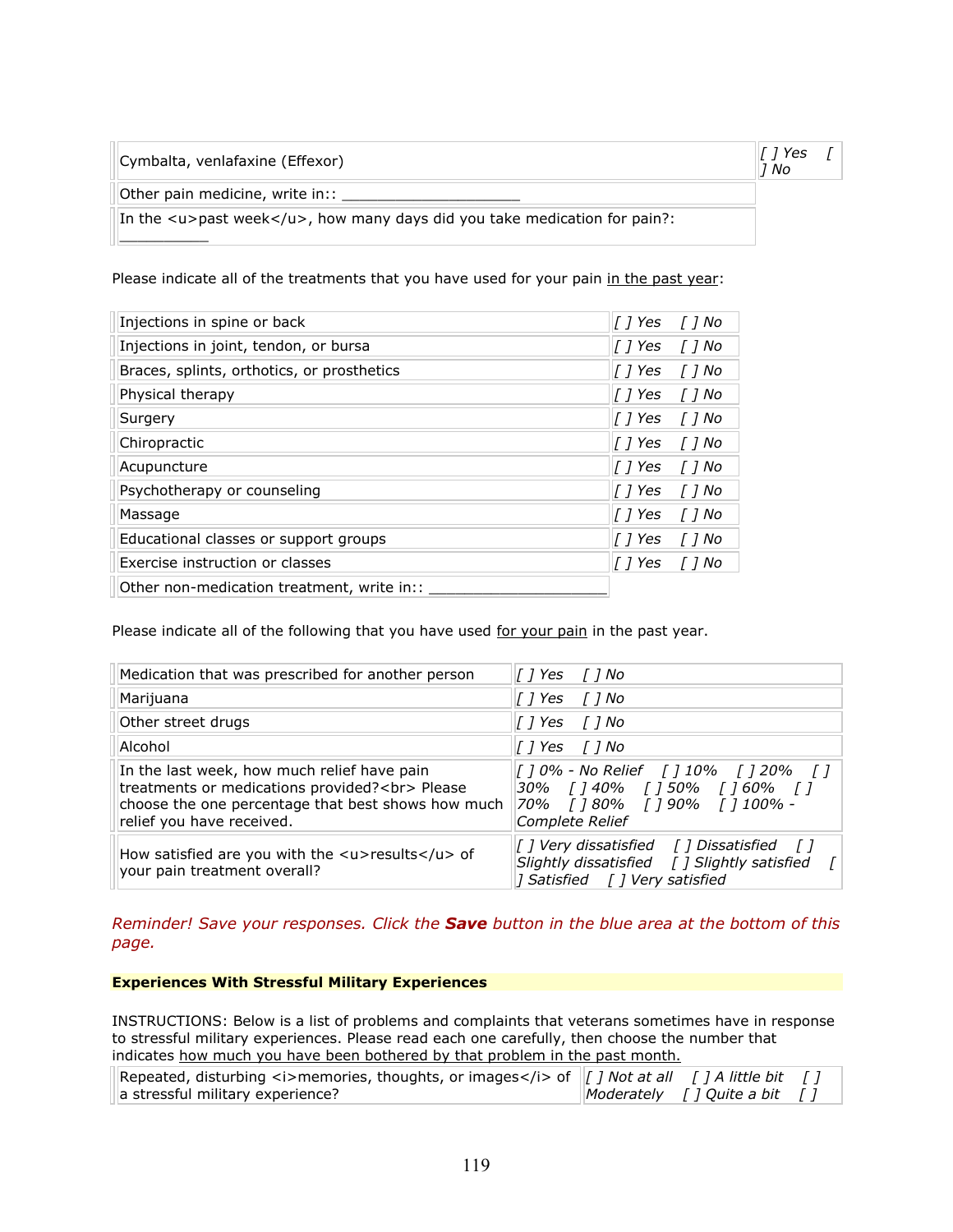|                                                                                                                                                                                    | Extremely                                                                                              |
|------------------------------------------------------------------------------------------------------------------------------------------------------------------------------------|--------------------------------------------------------------------------------------------------------|
| Repeated, disturbing <i>dreams</i> of a stressful military<br>experience?                                                                                                          | [ ] Not at all<br>[ ] A little bit<br>$\iota$<br>Moderately<br>[ ] Quite a bit<br>$\iota$<br>Extremely |
| Suddenly <i>acting or feeling</i> as if a stressful military<br>experience <i>were happening again</i> (as if you were<br>reliving it)?                                            | [ ] A little bit<br>[ ] Not at all<br>$\iota$<br>Moderately<br>[] Quite a bit<br>[]<br>Extremely       |
| Feeling <i>very upset when something reminded you</i> of a<br>stressful military experience?                                                                                       | [ ] Not at all<br>[ ] A little bit<br>$\iota$<br>Moderately<br>[ ] Quite a bit<br>[]<br>Extremely      |
| Having <i>physical reactions (e.g., heart pounding, trouble<br/>breathing, sweating) when something reminded you<math>\lt/</math>i&gt; of a<br/>stressful military experience?</i> | [ ] Not at all<br>[ ] A little bit<br>$\iota$<br>[ ] Quite a bit<br>$\iota$<br>Moderately<br>Extremely |
| Avoiding <i>thinking about or talking about</i> a stressful<br>military experience or avoiding <i>having feelings</i> related<br>to it?                                            | [ ] Not at all<br>[ ] A little bit<br>$\iota$<br>[ ] Quite a bit<br>$\iota$<br>Moderately<br>Extremely |
| Avoiding <i>activities or situations because they reminded<br/>you</i> of a stressful military experience?                                                                         | [ ] A little bit<br>[ ] Not at all<br>[ ]<br>Moderately<br>[ ] Quite a bit<br>$\iota$<br>Extremely     |
| Trouble <i>remembering important parts</i> of a stressful<br>military experience?                                                                                                  | [ ] A little bit<br>[ ] Not at all<br>$\iota$<br>[ ] Quite a bit<br>Moderately<br>$\iota$<br>Extremely |
| $\langle$ i>Loss of interest $\langle$ i> in activities that you used to enjoy?                                                                                                    | [ ] Not at all<br>[ ] A little bit<br>$\iota$<br>Moderately<br>[] Quite a bit<br>$\iota$<br>Extremely  |
| Feeling <i>distant or cut off</i> from other people?                                                                                                                               | [ ] Not at all<br>[ ] A little bit<br>$\iota$<br>[ ] Quite a bit<br>Moderately<br>[]<br>Extremely      |
| Feeling <i>emotionally numb</i> or being unable to have<br>loving feelings for those close to you?                                                                                 | [ ] Not at all<br>[ ] A little bit<br>$\iota$<br>Moderately<br>[ ] Quite a bit<br>[]<br>Extremely      |
| Feeling as if your <i>future</i> will somehow be <i>cut<br/>short</i> ?                                                                                                            | [ ] Not at all<br>[ ] A little bit<br>$\iota$<br>[ ] Quite a bit<br>Moderately<br>$\iota$<br>Extremely |
| Trouble <i>falling or staying asleep</i> ?                                                                                                                                         | [ ] Not at all<br>[ ] A little bit<br>[ ]<br>Moderately<br>[ ] Quite a bit<br>[ ]<br>Extremely         |
| Feeling <i>irritable</i> or having <i>angry outbursts</i> ?                                                                                                                        | [ ] Not at all<br>[ ] A little bit<br>$\iota$<br>[ ] Quite a bit<br>Moderately<br>$\iota$<br>Extremely |
| Having <i>difficulty concentrating</i> ?                                                                                                                                           | [ ] Not at all<br>[ ] A little bit<br>$\iota$<br>[ ] Quite a bit<br>Moderately<br>$\iota$<br>Extremely |
| Being <i>"super-alert"</i> or watchful or on guard?                                                                                                                                | [ ] A little bit<br>[ ] Not at all<br>[ ]<br>Moderately<br>[ ] Quite a bit<br>$\iota$<br>Extremely     |
| Feeling <i>jumpy</i> or easily startled?                                                                                                                                           | [ ] A little bit<br>[ ] Not at all<br>$\iota$<br>Moderately<br>[ ] Quite a bit<br>[]<br>Extremely      |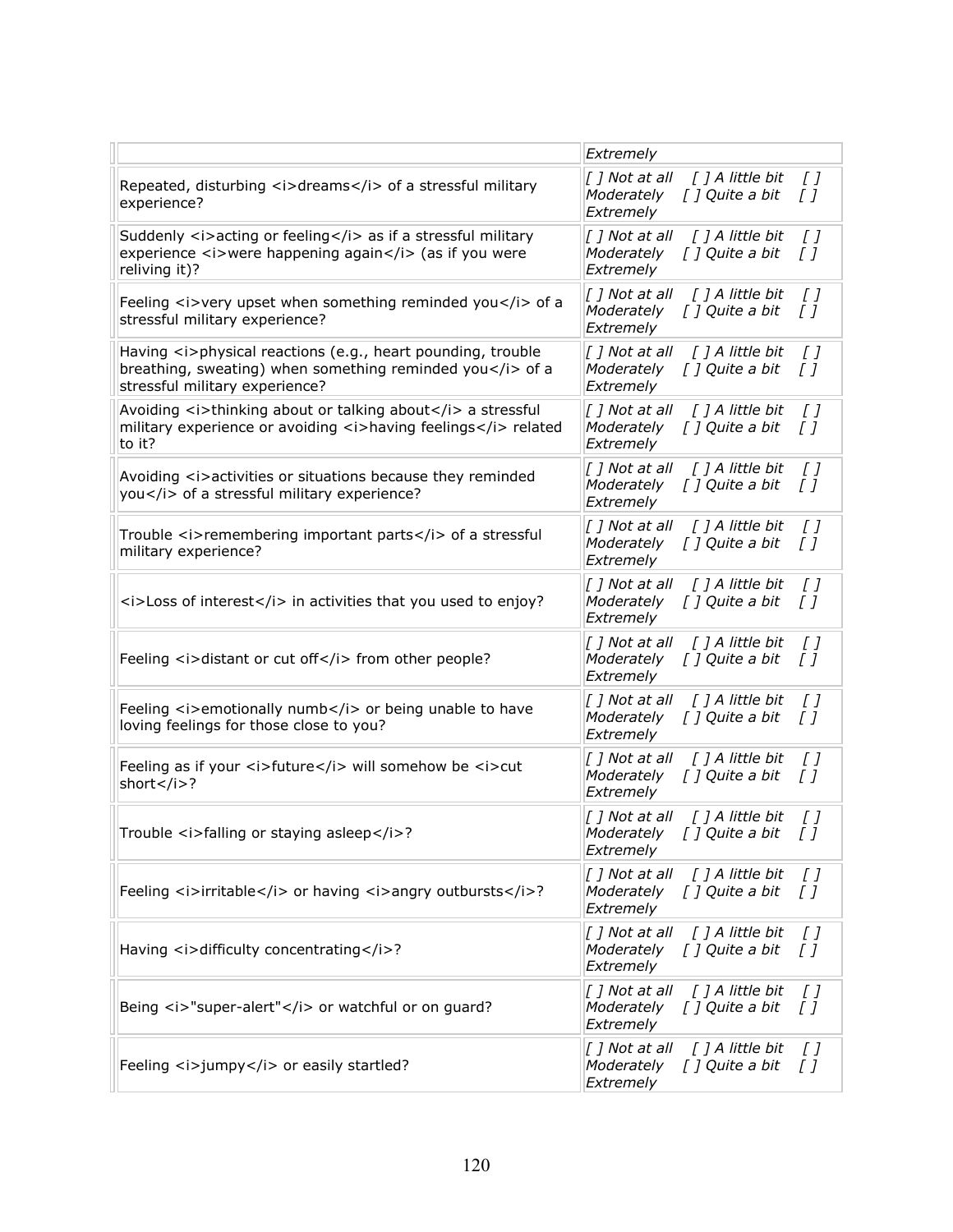#### **Combat Exposure**

| How many times did you ever go on combat patrols,<br>participate in amphibious invasions, or have other very<br>dangerous duty?              | [] Never   [] 1-2 Times   [] 3-12<br>Times $\int$ 13-50 Times $\int$ 1 More than<br>50 times         |
|----------------------------------------------------------------------------------------------------------------------------------------------|------------------------------------------------------------------------------------------------------|
| How many months were you ever under enemy fire?                                                                                              | [] Never $\int$ ] Less than 1 month $\int$ ] 1-<br>3 Months [ ] 4-5 Months [ ] More<br>than 6 months |
| How many times were you ever surrounded by the<br>enemy?                                                                                     | [ ] Never   [ ] 1-2 Times   [ ] 3-12<br>Times $\int$ ] More than 12 times                            |
| What percentage of the men and women in your unit were<br>killed (KIA), wounded or missing (MIA) in action?                                  | $[ ]$ No one $[ ]$ Between 1 - 25% $[ ]$<br>Between 26 - 50% $\int$ ] More than<br>50%               |
| How many times did you ever fire rounds at the enemy?                                                                                        | Times [] 13-50 Times [] More than<br>50 times                                                        |
| How many times did you ever see someone hit by<br>incoming or outgoing rounds?                                                               | [] Never [] 1-2 Times [] 3-12<br>Times $\int$ 13-50 Times $\int$ 1 More than<br>50 times             |
| How many times were you ever in danger of being injured<br>or killed (i.e. shot at, bombed, torpedoed, pinned down,<br>ambushed, near miss)? | [] Never [] 1-2 Times [] 3-12<br>Times [ ] 13-50 Times [ ] More than<br>50 times                     |

#### **Military Sexual Trauma**

| While you were in the military, did you receive uninvited and unwanted sexual attention, $\ f\ $ Yes<br>such as touching, cornering, pressure for sexual favors, or sexual remarks? | 1 No                |  |
|-------------------------------------------------------------------------------------------------------------------------------------------------------------------------------------|---------------------|--|
| While you were in the military, did someone ever use force or threat of force to have<br>sexual contact with you against your will?                                                 | $\ I\ $ Yes<br>1 No |  |

## **Traumatic Life Events Checklist**

The purpose of the following questions is to identify important life experiences that can affect a person's emotional well-being or quality of life. Listed below are a number of difficult or stressful! things that sometimes happen to people. Be sure to consider your *entire life* (growing up, as well as things that sometimes happen to people. Be sure to consider your *entire life* (growing up, as well as adulthood) as you go through the list of events.

| Have you ever experienced a natural disaster (been caught in a flood,<br>hurricane, earthquake)?                                        | 1 Never    1 Once    1<br>Twice $\int$ ] 3 times $\int$ ] 4<br>times $\int$ 15 times $\int$ 1<br>More than 5 times |
|-----------------------------------------------------------------------------------------------------------------------------------------|--------------------------------------------------------------------------------------------------------------------|
| Were you ever involved in a serious motor vehicle accident which<br>required medical attention or that badly injured or killed someone? | [1 Never   1 Once   1<br>Twice $\int$ 1 3 times $\int$ 1 4<br>times $\int$ 15 times $\int$ 1<br>More than 5 times  |
| Were you ever involved in any " Other" accident where you<br>or someone else was badly hurt?                                            | [] Never [] Once<br>$\sqrt{1}$<br>Twice $\int$ 13 times $\int$ 14                                                  |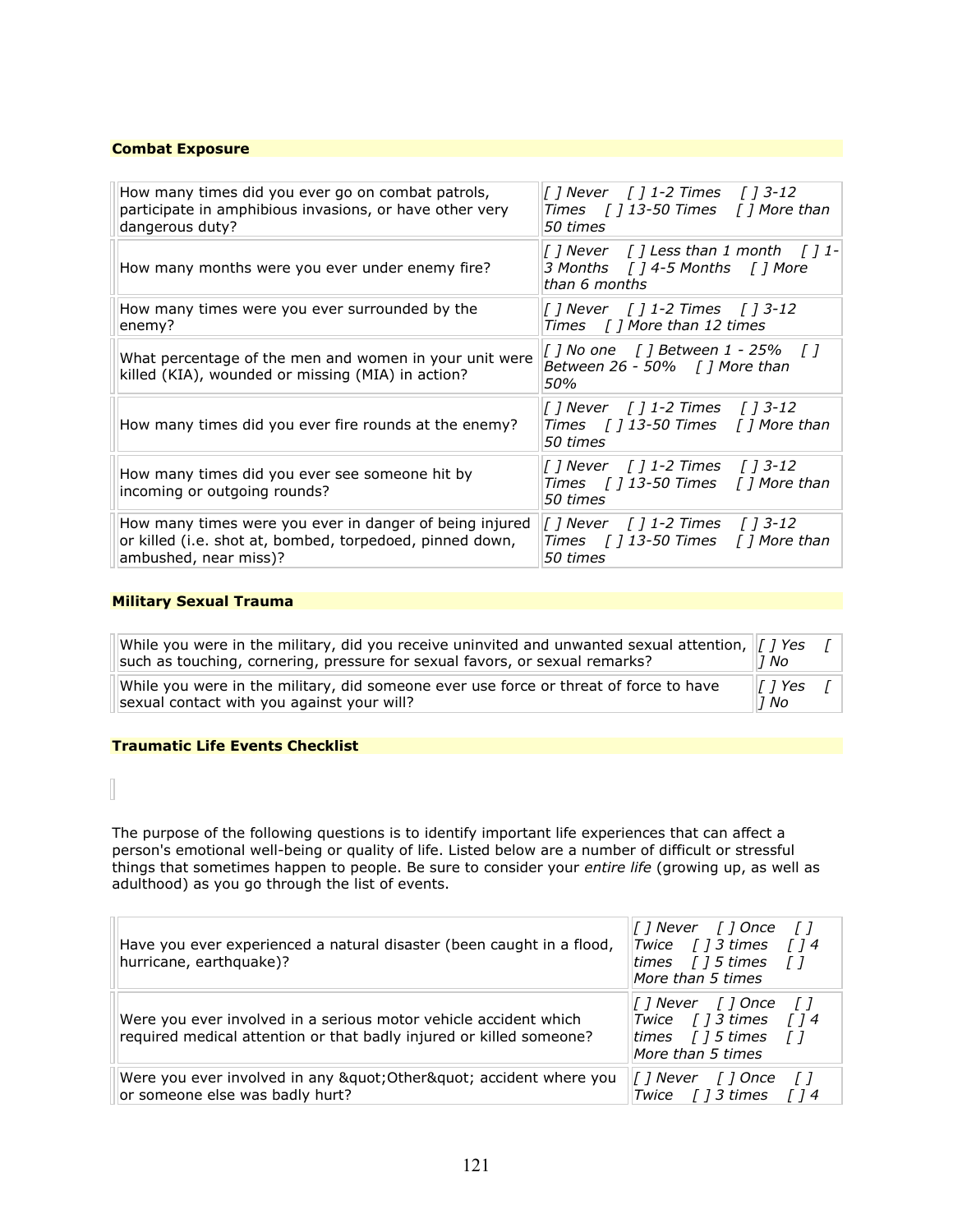|                                                                                                                                                                                                                            | times [] 5 times<br>$\iota$<br>More than 5 times                                                                                             |
|----------------------------------------------------------------------------------------------------------------------------------------------------------------------------------------------------------------------------|----------------------------------------------------------------------------------------------------------------------------------------------|
| Have you lived, worked or had military service in a war zone and been<br>exposed to warfare or combat (e.g. been in the vicinity of a rocket<br>attack, people being fired upon, seeing someone get wounded or<br>killed)? | [] Never [] Once<br>$\iota$<br>Twice [] 3 times<br>$\int$ ] 4<br>times $[ ] 5  times$<br>$\overline{I}$<br>More than 5 times                 |
| Have you experienced the sudden, unexpected death of a close friend<br>or loved one?                                                                                                                                       | [] Never [] Once<br>$\iota$<br>Twice [] 3 times<br>$\int$ ] 4<br>$[$ $]$ 5 times<br>$\iota$<br>times<br>More than 5 times                    |
| Has a loved one ever faced a life threatening or permanently disabling<br>accident, assault, or illness (e.g. spinal cord injury, rape/sexual<br>assault, cancer, life threatening virus)?                                 | [] Never [] Once<br>$\iota$<br>[ ] 3 times<br>Twice<br>$\int$ ] 4<br>[ ] 5 times<br>$\iota$<br>times<br>More than 5 times                    |
| Have you ever had a life threatening illness?                                                                                                                                                                              | [] Never [] Once<br>$\iota$<br>[ ] 3 times<br>Twice<br>[]4<br>[ ] 5 times<br>$\iota$<br>times<br>More than 5 times                           |
| Have you ever been robbed or witnessed an armed robbery?                                                                                                                                                                   | $\iota$<br>[] Never [] Once<br>Twice<br>[ ] 3 times<br>[]4<br>$[$ $]$ 5 times<br>times<br>$\iota$<br>More than 5 times                       |
| Have you ever been hit, beaten up or badly hurt by a stranger or by<br>someone you didn¿t know?                                                                                                                            | [] Never [] Once<br>$\iota$<br>Twice<br>[ ] 3 times<br>[]4<br>$[$ $]$ 5 times<br>times<br>$\iota$<br>More than 5 times                       |
| Have you ever seen someone else attacked and seriously injured or<br>killed?                                                                                                                                               | $\iota$<br>[] Never [] Once<br>Twice<br>[ ] 3 times<br>$\int$ ] 4<br>times<br>[ ] 5 times<br>$\iota$<br>More than 5 times                    |
| Has anyone ever threatened to kill you or cause you serious physical<br>harm?                                                                                                                                              | [] Never [] Once<br>$\iota$<br>[ ] 3 times<br>Twice<br>$\int$ ] 4<br>times<br>$[$ $]$ 5 times<br>$\iota$<br>More than 5 times                |
| While you were growing up, were you ever physically punished in a<br>way that resulted in bruises, burns, cuts or broken bones?                                                                                            | [] Never [] Once<br>$\iota$<br>[ ] 3 times<br>Twice<br>$\int$ ] 4<br>times<br>[ ] 5 times<br>Г1<br>More than 5 times                         |
| While you were growing up, did you see or hear family violence? (e.g.<br>an adult member hitting, beating up or inflicting bruises, burns or cuts<br>on another family member).                                            | [ ] Never<br>[ ] Once<br>$\sqrt{1}$<br>Twice<br>$[$ $]$ 3 times<br>$\int$ ] 4<br>times<br>$\int$ 15 times<br>$\sqrt{1}$<br>More than 5 times |
| Have you ever been slapped, punched, kicked, beaten up, or otherwise<br>physically hurt by your spouse (or former spouse), a<br>boyfriend/girlfriend, or some other intimate partner?                                      | [] Never [] Once<br>$\iota$<br>$[]$ 3 times<br>Twice<br>$\int$ ] 4<br>$[$ ] 5 times<br>times<br>$\sqrt{1}$<br>More than 5 times              |
| Before your 13th birthday did anyone who was <u>at least 5 years<br/>older than you</u> ever touch or fondle your body in a sexual way or<br>make you touch/fondle them in a sexual way?                                   | [] Never [] Once<br>$\iota$<br>$[]$ 3 times<br>$\int$ $\int$ 4<br>Twice<br>$[$ ] 5 times<br>times<br>T I<br>More than 5 times                |
| Before your 13th birthday did anyone close to your age ever touch you                                                                                                                                                      | $\left[\begin{array}{cc} 1 \end{array}\right]$ Never $\left[\begin{array}{cc} 1 \end{array}\right]$ Once<br>[ ]                              |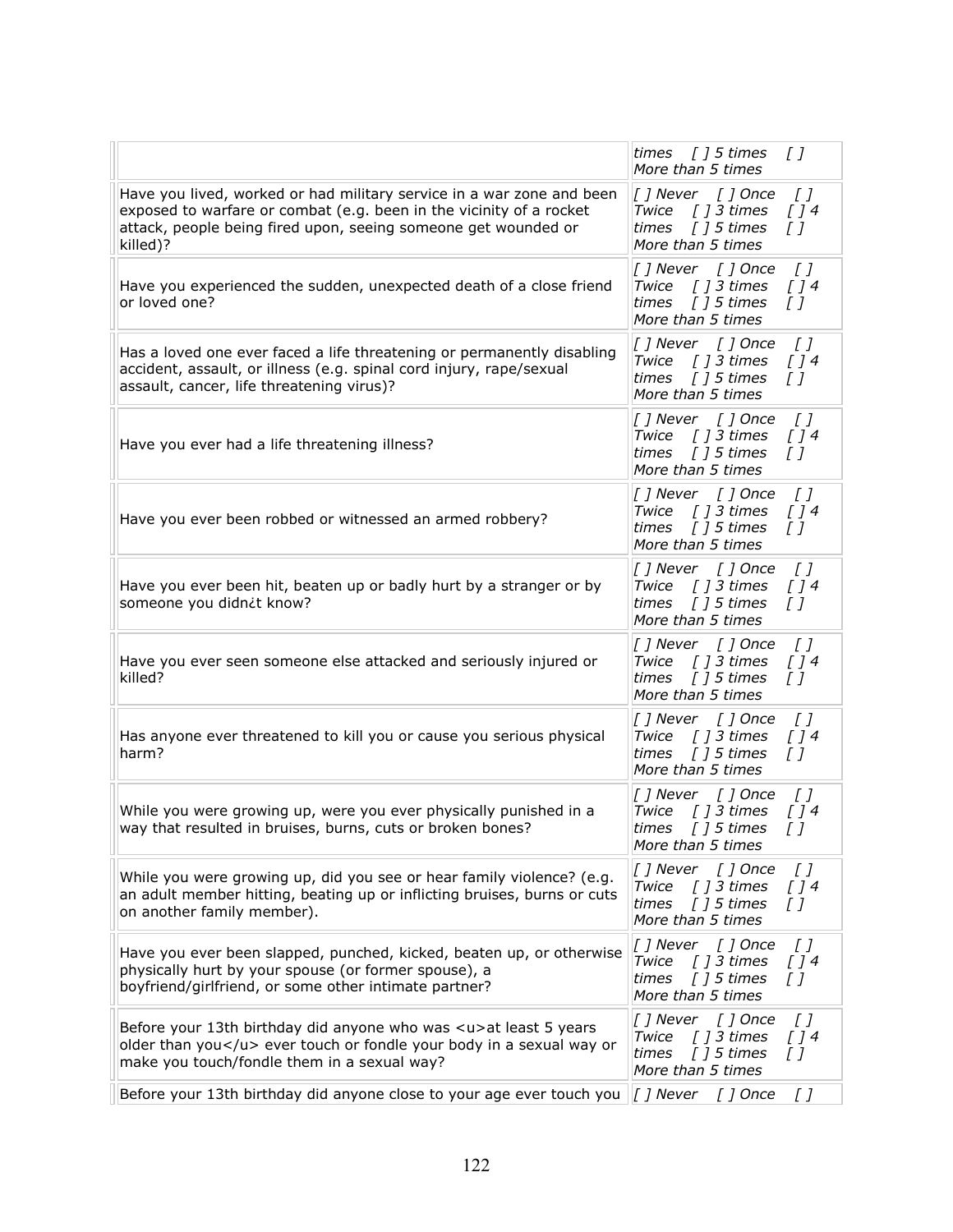| in a sexual way or make you touch them in a sexual way <u>against<br/><math>\int</math> <math>\int</math> 4<br/>Twice <math>\int</math> 1 3 times<br/>your will or without your consent</u> ?<br>∫ 1 5 times<br>times<br>$\sqrt{1}$<br>More than 5 times<br>[] Never [] Once<br>$\sqrt{1}$<br>After your 13th birthday and before your 18th birthday did anyone<br>Twice [] 3 times<br>$\int$ $\int$ 4<br>touch the sexual parts of your body or make you touch the sexual<br>times $\int$ 15 times<br>$\sqrt{1}$<br>parts of their body against your will or without your consent?<br>More than 5 times<br>[] Never [] Once<br>$\sqrt{1}$<br>Were you ever subjected to uninvited or unwanted sexual attention?<br>Twice $\int$ ] 3 times<br>$\int$ 14<br>(other than contact covered in questions above (e.g. touching,<br>times $[ ] 5  times$<br>T 1<br>cornering, pressure for sexual favors, verbal remarks).<br>More than 5 times<br>[] Never [] Once<br>$\sqrt{1}$<br>Twice $\int$ ] 3 times<br>Has anyone stalked you (followed you, kept track of your activities<br>$\int$ $\int$ 4<br>causing you to feel intimidated or concerned for your safety)<br>times $[ ] 5  times$<br>T I<br>More than 5 times<br>[] Never [] Once<br>$\iota$<br>Twice $\int$ ] 3 times<br>$\int$ $\int$ 4<br>Have you or a romantic partner ever had a miscarriage?<br>times $\int$ 15 times<br>ГI<br>More than 5 times<br>[] Never [] Once<br>$\sqrt{1}$<br>Twice [] 3 times<br>$\int$ $\int$ 4<br>Have you or a romantic partner ever had an abortion?<br>times $\int$ 15 times<br>$\sqrt{1}$<br>More than 5 times<br>Have you experienced or seen any other events that were life<br>[] Never [] Once<br>$\sqrt{1}$<br>threatening caused serious injury or were highly disturbing or<br>Twice [] 3 times<br>$\int$ 14<br>distressing? (e.g. violent death of a pet, being kidnapped or held<br>  15 times<br>times<br>ГI<br>hostage, seeing a mutilated body or body parts).<br>More than 5 times |  |  |
|---------------------------------------------------------------------------------------------------------------------------------------------------------------------------------------------------------------------------------------------------------------------------------------------------------------------------------------------------------------------------------------------------------------------------------------------------------------------------------------------------------------------------------------------------------------------------------------------------------------------------------------------------------------------------------------------------------------------------------------------------------------------------------------------------------------------------------------------------------------------------------------------------------------------------------------------------------------------------------------------------------------------------------------------------------------------------------------------------------------------------------------------------------------------------------------------------------------------------------------------------------------------------------------------------------------------------------------------------------------------------------------------------------------------------------------------------------------------------------------------------------------------------------------------------------------------------------------------------------------------------------------------------------------------------------------------------------------------------------------------------------------------------------------------------------------------------------------------------------------------------------------------------------------------------------------------------------------------------------------------|--|--|
|                                                                                                                                                                                                                                                                                                                                                                                                                                                                                                                                                                                                                                                                                                                                                                                                                                                                                                                                                                                                                                                                                                                                                                                                                                                                                                                                                                                                                                                                                                                                                                                                                                                                                                                                                                                                                                                                                                                                                                                             |  |  |
|                                                                                                                                                                                                                                                                                                                                                                                                                                                                                                                                                                                                                                                                                                                                                                                                                                                                                                                                                                                                                                                                                                                                                                                                                                                                                                                                                                                                                                                                                                                                                                                                                                                                                                                                                                                                                                                                                                                                                                                             |  |  |
|                                                                                                                                                                                                                                                                                                                                                                                                                                                                                                                                                                                                                                                                                                                                                                                                                                                                                                                                                                                                                                                                                                                                                                                                                                                                                                                                                                                                                                                                                                                                                                                                                                                                                                                                                                                                                                                                                                                                                                                             |  |  |
|                                                                                                                                                                                                                                                                                                                                                                                                                                                                                                                                                                                                                                                                                                                                                                                                                                                                                                                                                                                                                                                                                                                                                                                                                                                                                                                                                                                                                                                                                                                                                                                                                                                                                                                                                                                                                                                                                                                                                                                             |  |  |
|                                                                                                                                                                                                                                                                                                                                                                                                                                                                                                                                                                                                                                                                                                                                                                                                                                                                                                                                                                                                                                                                                                                                                                                                                                                                                                                                                                                                                                                                                                                                                                                                                                                                                                                                                                                                                                                                                                                                                                                             |  |  |
|                                                                                                                                                                                                                                                                                                                                                                                                                                                                                                                                                                                                                                                                                                                                                                                                                                                                                                                                                                                                                                                                                                                                                                                                                                                                                                                                                                                                                                                                                                                                                                                                                                                                                                                                                                                                                                                                                                                                                                                             |  |  |
|                                                                                                                                                                                                                                                                                                                                                                                                                                                                                                                                                                                                                                                                                                                                                                                                                                                                                                                                                                                                                                                                                                                                                                                                                                                                                                                                                                                                                                                                                                                                                                                                                                                                                                                                                                                                                                                                                                                                                                                             |  |  |

# **Smoking**

| Have you smoked at least 100<br>cigarettes (5 packs) in your<br>entire life?         | $\int$ <i>[</i> $\int$ <i>No</i>                                                                                                                                                                                                                                                            |
|--------------------------------------------------------------------------------------|---------------------------------------------------------------------------------------------------------------------------------------------------------------------------------------------------------------------------------------------------------------------------------------------|
| How old were you when you<br>FIRST started to smoke fairly<br>regularly? Years old:: |                                                                                                                                                                                                                                                                                             |
| Do you NOW smoke cigarettes<br>all?                                                  | every day, some days or not at    <i>  Every day</i>   <i>  Some days</i>   <i>  Not at all</i>                                                                                                                                                                                             |
| How long has it been since you<br>last smoked cigarettes?                            | [] Less than one month [] 1-5 months [] 6-11 months [] 1-<br>$\vert$ 5 years [] More than 5 years [] Still smoking [] Never<br>smoked regularly                                                                                                                                             |
| Since you returned from<br>deployment, do you now<br>smoke:                          | $\int$ ] Never deployed $\int$ ] Much more now than before I deployed<br><i>I</i> Somewhat more now than before I deployed $\int$ <i>I</i> About the same<br>as before I deployed $\int$ ] Somewhat less than before I deployed<br>$\overline{1}$<br>] Much less now than before I deployed |

### **Alcohol**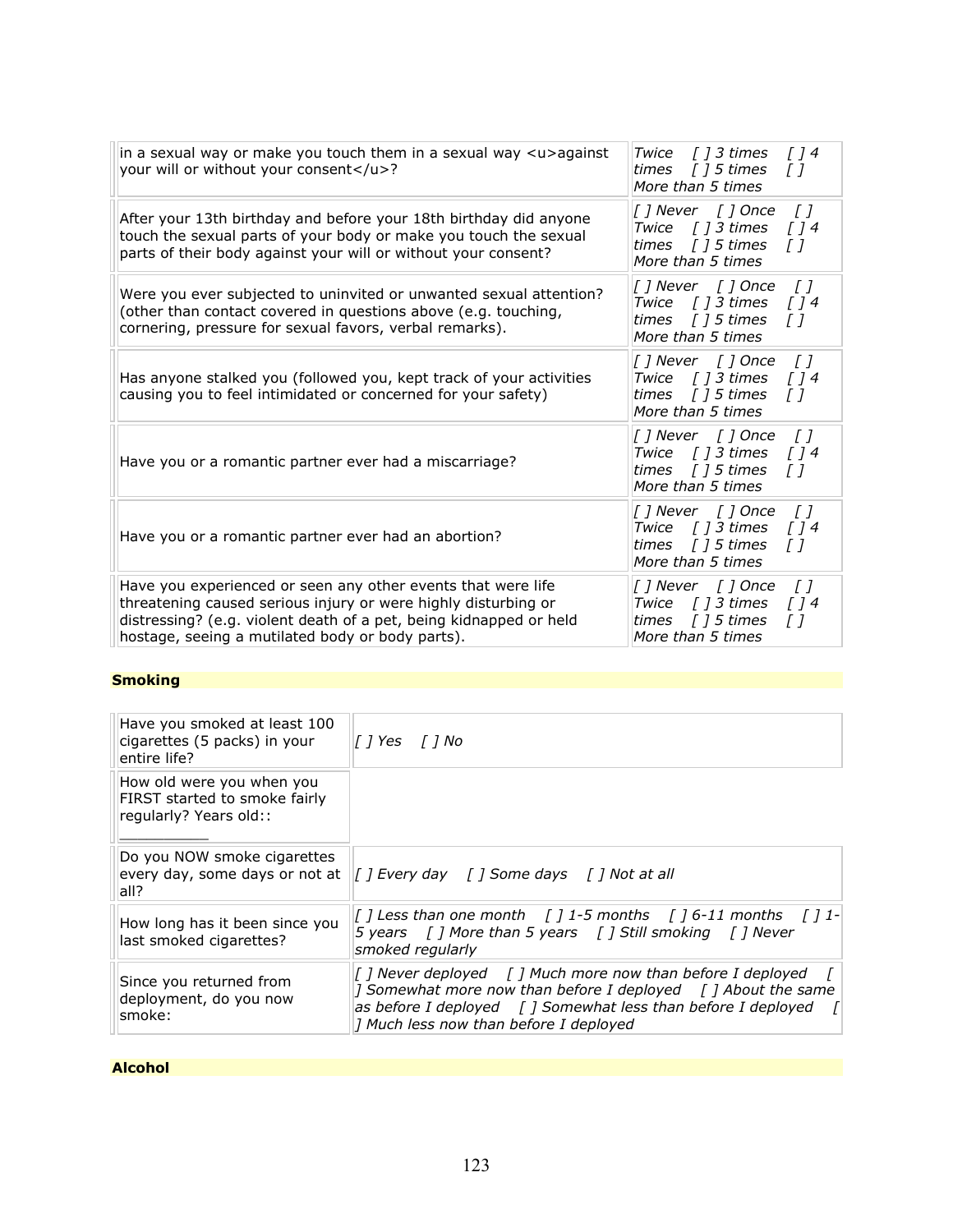| How often do you have a drink containing alcohol?                                                                                                | [] Never [] Monthly or less [] Two to four<br>times a month $\int$ J Two to three times a week<br>[ ] Four or more times a week                                                                              |
|--------------------------------------------------------------------------------------------------------------------------------------------------|--------------------------------------------------------------------------------------------------------------------------------------------------------------------------------------------------------------|
| How many drinks containing alcohol do you have<br>on a typical day when you are drinking?                                                        | $[ ] 1 - 2 [ ] 3 - 4 [ ] 5 - 6 [ ] 7 - 9 [ ] 10$<br>or more                                                                                                                                                  |
| How often do you have six or more drinks on one<br>occasion?                                                                                     | $\left[\begin{array}{cc}I\end{array}\right]$ Never $\left[\begin{array}{cc}I\end{array}\right]$ Less than monthly $\left[\begin{array}{cc}I\end{array}\right]$ Monthly<br>[] Weekly [] Daily or almost daily |
| How often during the last year have you found<br>that you were not able to stop drinking once you<br>had started?                                | [ ] Never [ ] Less than monthly [ ] Monthly<br>[] Weekly [] Daily or almost daily                                                                                                                            |
| How often during the last year have you failed to<br>do what was normally expected from you because<br>of drinking?                              | [] Never [] Less than monthly [] Monthly<br>[] Weekly [] Daily or almost daily                                                                                                                               |
| How often during the last year have you needed a<br>first drink in the morning to get yourself going<br>after heavy drinking session?            | [ ] Never [ ] Less than monthly [ ] Monthly<br>[] Weekly [] Daily or almost daily                                                                                                                            |
| How often during the last year have you had a<br>feeling of quilt or remorse after drinking?                                                     | [ ] Never $\begin{bmatrix}$ ] Less than monthly $\begin{bmatrix}$ ] Monthly<br>[ ] Weekly [ ] Daily or almost daily                                                                                          |
| How often during the last year have you been<br>unable to remember what happened the night<br>before because you had been drinking?              | [ ] Never $\begin{bmatrix}$ ] Less than monthly $\begin{bmatrix}$ ] Monthly<br>[ ] Weekly [ ] Daily or almost daily                                                                                          |
| Have you or someone else been injured as a result $ I $ <i>J Never <math> I </math> Yes, but not in the last year</i> $ I $<br>of your drinking? | Yes, during the last year                                                                                                                                                                                    |
| Has a relative, friend, doctor or other health<br>worker been concerned about your drinking or<br>suggested you cut down?                        | $\left[\begin{array}{cc} 1 & \text{No} \\ \end{array}\right]$ Yes, but not in the last year $\left[\begin{array}{cc} 1 & \text{Yes.} \\ \end{array}\right]$<br>during the last year                          |

In the past 12 months have any of your VA providers (doctors or health professionals):

| Asked about your<br>drinking?                               |                                                                                                                                                                                         |
|-------------------------------------------------------------|-----------------------------------------------------------------------------------------------------------------------------------------------------------------------------------------|
| Advised you to drink<br>less?                               |                                                                                                                                                                                         |
| Advised you not to drink $\ f\ $ / Yes [ ] No<br>alcohol?   |                                                                                                                                                                                         |
| Referred you to an<br>alcoholic treatment<br>program?       |                                                                                                                                                                                         |
| Since you returned from<br>deployment, do you<br>now drink: | Somewhat more now than before I deployed $\int$ ] About the same as before<br>I deployed $\int$ ] Somewhat less than before I deployed $\int$ ] Much less now<br>than before I deployed |

#### **Drug'Use**

 $\overline{a}$ 

The next questions are about your use of drugs or medications on your own. By 'on your own' we mean either without a doctor's prescription, in larger amounts than prescribed, or for a longer period than prescribed. With this definition in mind, did you ever use any of the following substances on your own during the past 12 months?

| $\lfloor \int$ <i>Yes</i><br>Sedatives, including either barbiturates or sleeping pills on your own (e.g. Seconal, |  |
|--------------------------------------------------------------------------------------------------------------------|--|
|--------------------------------------------------------------------------------------------------------------------|--|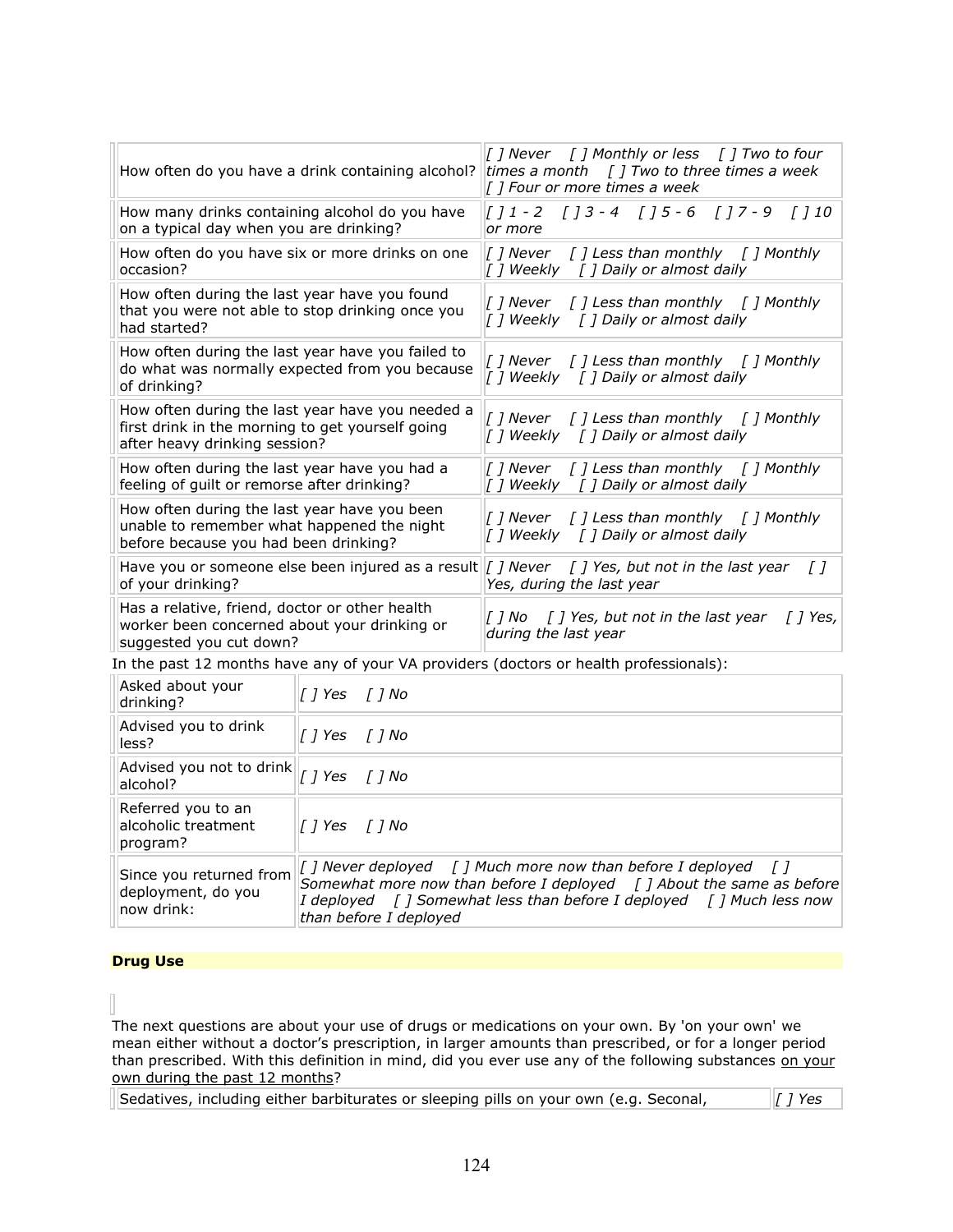| Halcion, Methaqualone)                                                                                                                                                                                                                                             | $[]$ No                       |
|--------------------------------------------------------------------------------------------------------------------------------------------------------------------------------------------------------------------------------------------------------------------|-------------------------------|
| Tranquilizers or nerve pills on your own (e.g. Librium, Valium, Ativan, Xanax)                                                                                                                                                                                     | [ ] Yes<br>[ ] No             |
| Amphetamines or other stimulants on your own (e.g. Methamphetamine, Preludin,<br>Dexedrine, Ritalin, " Speed")                                                                                                                                                     | $\int$ <i>[ Yes</i><br>[ ] No |
| Analgesics or other prescription painkillers on your own (NOTE: this does not include<br>normal use of aspirin, Tylenol without codeine, etc, but does include use of Tylenol with<br>codeine and other prescribed painkillers like Demerol, Darvon, and Percodan) | [ ] Yes<br>[ ] No             |
| Prozac or other similar prescription medication to treat depression on your own                                                                                                                                                                                    | $\int$ <i>[ Yes</i><br>[ ] No |
| Inhalants that you sniff or breathe to get high or to feel good (e.g. Amylnitrate, Freon,<br>Nitrous Oxide (Whippets), Gasoline, Spray paint)                                                                                                                      | [ ] Yes<br>[ ] No             |
| Marijuana or hashish                                                                                                                                                                                                                                               | $\int$ <i>[ Yes</i><br>[ ] No |
| Cocaine or crack or free base                                                                                                                                                                                                                                      | $\int$ <i>[ Yes</i><br>[ ] No |
| LSD or other hallucinogens (e.g. PCP, angel dust, peyote, ecstasy) (MDMA)                                                                                                                                                                                          | [ ] Yes<br>$[$ $]$ No         |
| Heroin                                                                                                                                                                                                                                                             | $[]$ Yes<br>[ ] No            |
|                                                                                                                                                                                                                                                                    |                               |

The following questions refer to drug use in the past 12 months.

| Have you used drugs other than<br>those required for medical reasons?                                                             |              |        |
|-----------------------------------------------------------------------------------------------------------------------------------|--------------|--------|
| Do you abuse more than one drug at<br>a time?                                                                                     | []Yes []No   |        |
| Are you always able to stop using<br>drugs when you want to?                                                                      | [] Yes [] No |        |
| Have you had blackouts or<br>flashbacks as a result of drug use?                                                                  | [ ] Yes      | [ ] No |
| Do you ever feel bad or guilty about<br>your drug use?                                                                            | [] Yes [] No |        |
| Does your spouse (or parents) ever<br>complain about your involvement<br>with drugs?                                              |              |        |
| Have you neglected your family<br>because of your use of drugs?                                                                   | [] Yes [] No |        |
| Have you engaged in illegal activities<br>in order to obtain drugs?                                                               | [] Yes [] No |        |
| Have you ever experienced<br>withdrawal symptoms (felt sick)<br>when you stopped taking drugs?                                    |              |        |
| Have you had medical problems as a<br>result of your drug use<br>(e.g.<br>memory loss, hepatitis, convulsions,<br>bleeding, etc)? |              |        |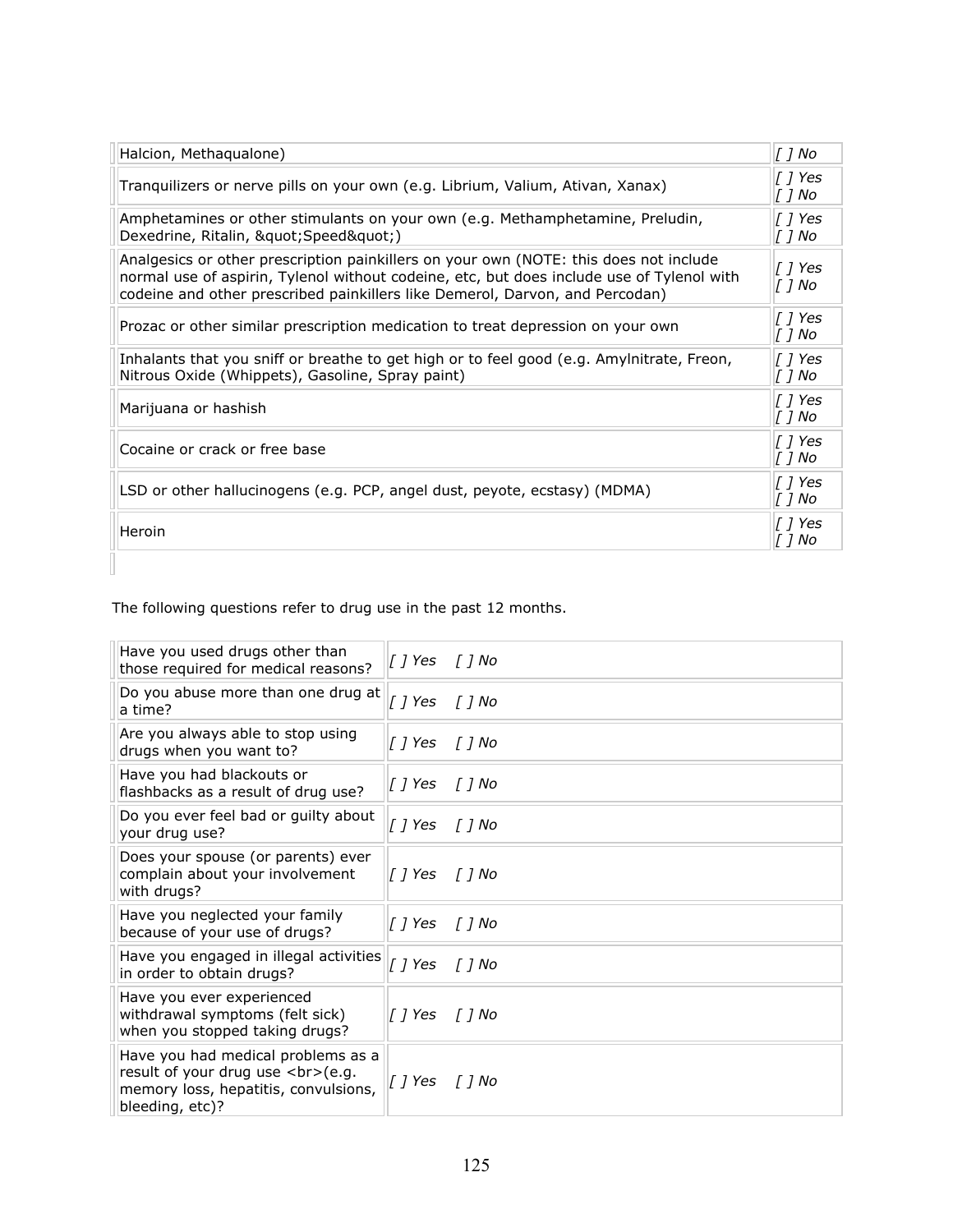| Since you returned from<br>deployment, do you now use drugs: | $\ f\ $ Never deployed $\ f\ $ Much more now than before I<br>deployed $\int$ ] Somewhat more now than before I deployed<br><i>I</i> About the same as before I deployed $\int$ <i>I</i> Somewhat less<br>than before I deployed $\int$ ] Much less now than before I |  |
|--------------------------------------------------------------|-----------------------------------------------------------------------------------------------------------------------------------------------------------------------------------------------------------------------------------------------------------------------|--|
|                                                              | deployed                                                                                                                                                                                                                                                              |  |

#### **Sexual Behavior**

The next questions are about your sexual behavior. We recognize the following questions may be personal. We ask that you complete them to the best of your ability. By sex we mean oral, vaginal, or anal sex, but NOT masturbation. When we talk about condoms, we mean both male and female condoms.

| During the past 12 months, have you had sex?                                                                                                                                 | []Yes []No                                                                                               |
|------------------------------------------------------------------------------------------------------------------------------------------------------------------------------|----------------------------------------------------------------------------------------------------------|
| During the past 12 months, have you had sex with only<br>males, only females, or with both males and females?                                                                | [ ] Only Males [ ] Only Females<br><b>Both Males and Females</b>                                         |
| How many sexual partners have you had in the last 12<br>$l$ months?:                                                                                                         |                                                                                                          |
| Of these people, how many of them were new partners, that<br>is, people you had oral, anal, or vaginal sex<br>with for the<br>first or only time in the last 12 months?: ___ |                                                                                                          |
| Thinking back about the last time you had sex, did you or<br>your partner use a condom?                                                                                      | <i>Il</i> Yes <i>Il</i> No                                                                               |
| How would you describe your <u>current</u> sexual<br>orientation?                                                                                                            | [] Straight or heterosexual<br>T 1 Gay<br>or lesbian [ ] Bisexual [ ] Celibate<br>or asexual [] Not sure |

#### **Eating Behaviors**

The following questions are about your eating patterns when you feel stressed. Please determine your level of agreement with the following statements.

| I use food to cope with my<br>emotions.                                   | [] Strongly Disagree [] Disagree [] Neutral [] Agree<br><b>Strongly Agree</b>     |  |          | $\top$     |
|---------------------------------------------------------------------------|-----------------------------------------------------------------------------------|--|----------|------------|
| I eat when I am upset with<br>myself.                                     | [] Strongly Disagree [] Disagree [] Neutral [] Agree<br><b>Strongly Agree</b>     |  |          | $\int$     |
| I eat when I am anxious.                                                  | [] Strongly Disagree [] Disagree [] Neutral<br><b>Strongly Agree</b>              |  | [] Agree | T I        |
| I am confident I can control<br>my eating when I am upset<br>with myself. | [] Strongly Disagree [] Disagree [] Neutral [] Agree []<br><b>Strongly Agree</b>  |  |          |            |
| I am confident I can control<br>my eating when I feel upset.              | [ ] Strongly Disagree [ ] Disagree [ ] Neutral [ ] Agree<br><b>Strongly Agree</b> |  |          | <i>II</i>  |
| I comfort myself with food.                                               | [] Strongly Disagree [] Disagree [] Neutral<br><b>Strongly Agree</b>              |  | [] Agree | $\sqrt{ }$ |
| I eat when I am frustrated.                                               | [] Strongly Disagree [] Disagree [] Neutral [] Agree<br><b>Strongly Agree</b>     |  |          | - F 1      |
| I eat when I am sad.                                                      | [ ] Strongly Disagree    [ ] Disagree     [ ] Neutral     [ ] Agree               |  |          | ΓI         |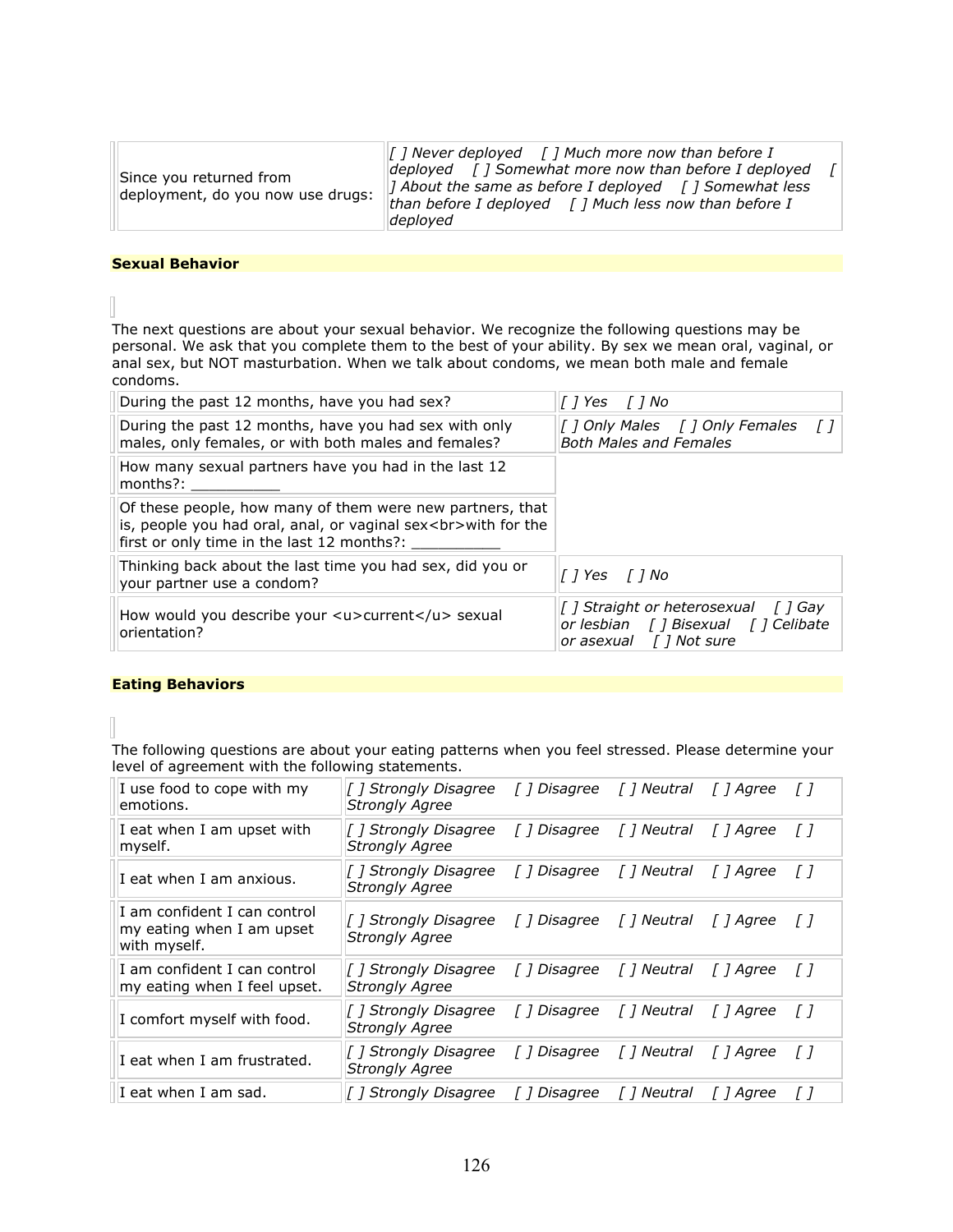|                                                                                                                                             | <b>Strongly Agree</b>                                                                                                                                                                                                                                                                                                               |                                                          |             |           |         |
|---------------------------------------------------------------------------------------------------------------------------------------------|-------------------------------------------------------------------------------------------------------------------------------------------------------------------------------------------------------------------------------------------------------------------------------------------------------------------------------------|----------------------------------------------------------|-------------|-----------|---------|
| I am confident that I can<br>control my eating when I am<br>frustrated.                                                                     | [] Strongly Disagree<br><b>Strongly Agree</b>                                                                                                                                                                                                                                                                                       | [ ] Disagree                                             | [ ] Neutral | [ ] Agree | $\iota$ |
| I eat when I am angry.                                                                                                                      | [ ] Strongly Disagree<br><b>Strongly Agree</b>                                                                                                                                                                                                                                                                                      | [] Disagree                                              | [ ] Neutral | [ ] Agree | $\iota$ |
| I am confident I can control<br>my eating when I am sad.                                                                                    | [] Strongly Disagree<br><b>Strongly Agree</b>                                                                                                                                                                                                                                                                                       | [ ] Disagree                                             | [ ] Neutral | [ ] Agree | $\iota$ |
| I overeat when I am stressed.                                                                                                               | [ ] Strongly Disagree<br><b>Strongly Agree</b>                                                                                                                                                                                                                                                                                      | [ ] Disagree                                             | [ ] Neutral | [ ] Agree | $\iota$ |
| I am confident that I can<br>control my eating when I am<br>anxious.                                                                        | [] Strongly Disagree<br><b>Strongly Agree</b>                                                                                                                                                                                                                                                                                       | [ ] Disagree                                             | [ ] Neutral | [ ] Agree | $\iota$ |
| I am confident I can control<br>my eating when I am angry.                                                                                  | [ ] Strongly Disagree<br><b>Strongly Agree</b>                                                                                                                                                                                                                                                                                      | [] Disagree                                              | [ ] Neutral | [ ] Agree | $\iota$ |
| I am confident I can control<br>my eating when I am tired.                                                                                  | [] Strongly Disagree<br><b>Strongly Agree</b>                                                                                                                                                                                                                                                                                       | [ ] Disagree                                             | [ ] Neutral | [ ] Agree | $\iota$ |
| I feel out of control when I<br>eat.                                                                                                        | [ ] Strongly Disagree<br><b>Strongly Agree</b>                                                                                                                                                                                                                                                                                      | [ ] Disagree                                             | [ ] Neutral | [ ] Agree | $\iota$ |
| I eat when I am tired.                                                                                                                      | [ ] Strongly Disagree<br><b>Strongly Agree</b>                                                                                                                                                                                                                                                                                      | [ ] Disagree                                             | [ ] Neutral | [ ] Agree | $\iota$ |
| It is hard for me to stop eating<br>when I am full.                                                                                         | [ ] Strongly Disagree<br><b>Strongly Agree</b>                                                                                                                                                                                                                                                                                      | [ ] Disagree                                             | [ ] Neutral | [ ] Agree | $\iota$ |
| I eat to avoid dealing with<br>problems.                                                                                                    | [] Strongly Disagree<br><b>Strongly Agree</b>                                                                                                                                                                                                                                                                                       | [ ] Disagree                                             | [] Neutral  | [ ] Agree | $\iota$ |
| I do NOT have control over<br>how much I eat.                                                                                               | [] Strongly Disagree<br><b>Strongly Agree</b>                                                                                                                                                                                                                                                                                       | [ ] Disagree                                             | [ ] Neutral | [ ] Agree | $\iota$ |
| I am confident I can control<br>my eating when I am relieved.                                                                               | [] Strongly Disagree<br><b>Strongly Agree</b>                                                                                                                                                                                                                                                                                       | [ ] Disagree                                             | [ ] Neutral | [ ] Agree | $\iota$ |
| I overeat when I socialize.                                                                                                                 | [] Strongly Disagree<br><b>Strongly Agree</b>                                                                                                                                                                                                                                                                                       | [ ] Disagree                                             | [ ] Neutral | [ ] Agree | $\iota$ |
| I eat when I am relieved.                                                                                                                   | [] Strongly Disagree<br><b>Strongly Agree</b>                                                                                                                                                                                                                                                                                       | [ ] Disagree                                             | [ ] Neutral | [ ] Agree | [ ]     |
| I am confident I can control<br>my eating when I feel happy.                                                                                | [] Strongly Disagree<br><b>Strongly Agree</b>                                                                                                                                                                                                                                                                                       | [] Disagree                                              | [ ] Neutral | [ ] Agree | [ ]     |
| Have you ever been diagnosed<br>with, or received treatment<br>for, an eating disorder?                                                     | $\left[\right]$ Yes, I have been diagnosed with, and treated for, an eating<br>disorder.<br>an eating disorder. $\int$ ] I suspect I may have an eating disorder, but<br>have not received a formal diagnosis or received treatment for this<br>eating disorder. $\int$ J No, I have not been diagnosed with an eating<br>disorder. | [] Yes, I have been diagnosed with, but not treated for, |             |           |         |
| If you have not been<br>diagnosed with an eating<br>disorder, do you believe you<br>have an eating disorder or<br>disordered eating issues? | [] No [] Maybe<br>[ ] Yes                                                                                                                                                                                                                                                                                                           |                                                          |             |           |         |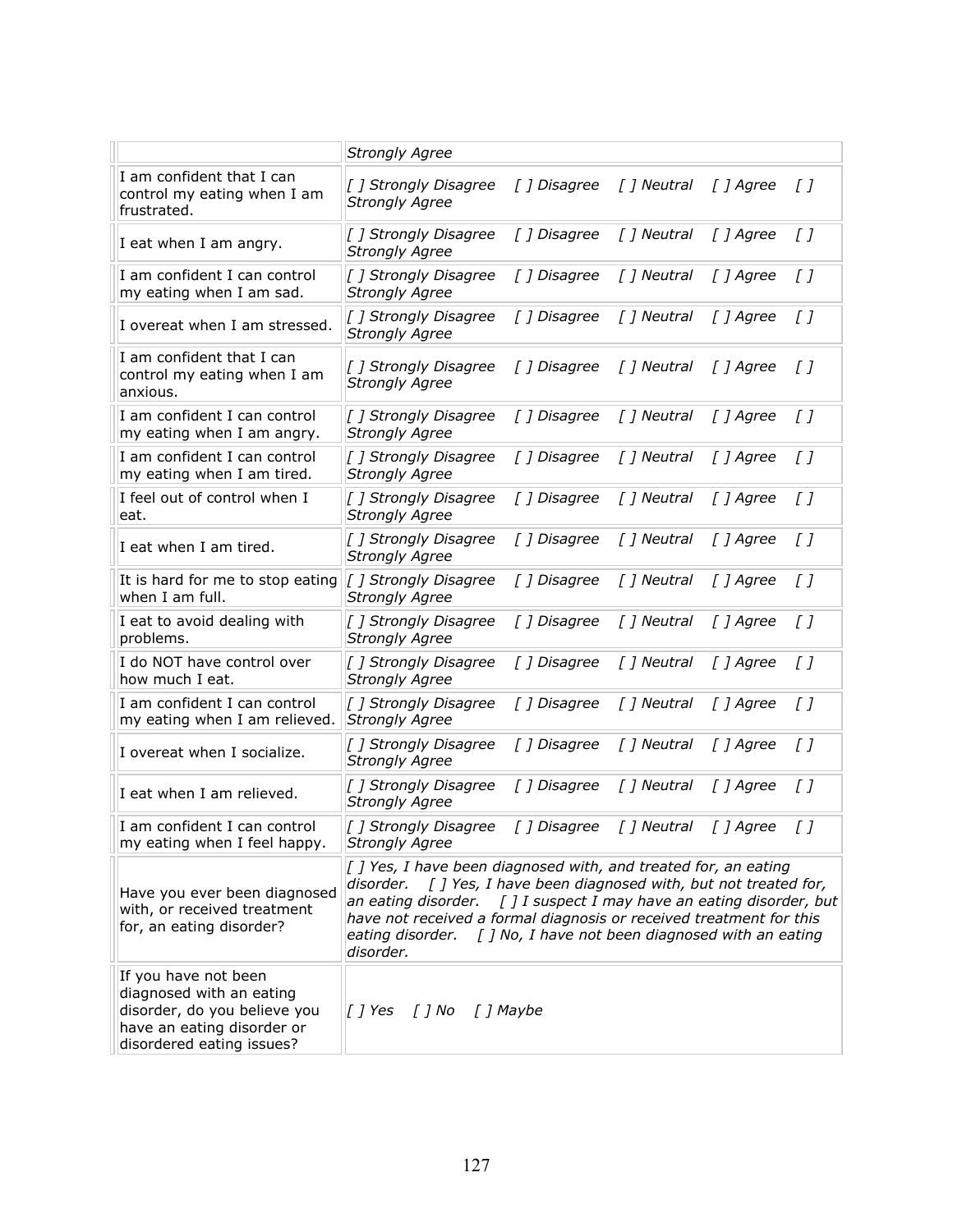If you have been diagnosed with, or received treatment for an eating disorder, please specify the type of eating disorder and whether this treatment/diagnosis was before, during, or after your military service.

| Anorexia<br>Nervosa      | [] Yes, diagnosis / treatment before my deployment [] Yes, diagnosis / treatment<br>during my deployment $\int$   Yes, diagnosis / treatment after my deployment $\int$   No,<br>never diagnosed or treated   |
|--------------------------|---------------------------------------------------------------------------------------------------------------------------------------------------------------------------------------------------------------|
| Bulimia<br>Nervosa       | [] Yes, diagnosis / treatment before my deployment [] Yes, diagnosis / treatment<br>during my deployment [ ] Yes, diagnosis / treatment after my deployment [ ] No,<br>never diagnosed or treated             |
| Binge Eating<br>Disorder | $\int$ ] Yes, diagnosis / treatment before my deployment $\int$ ] Yes, diagnosis / treatment<br>during my deployment [ ] Yes, diagnosis / treatment after my deployment [ ] No,<br>never diagnosed or treated |

| Do you ever lose control and<br>over-eat truly large amounts of<br>food?                                             | <i>[</i> ] Yes   <i>[</i> ] No                                                                                                                                                                                                          |
|----------------------------------------------------------------------------------------------------------------------|-----------------------------------------------------------------------------------------------------------------------------------------------------------------------------------------------------------------------------------------|
| Afterwards, do you ever try to<br>purge the food (with excessive<br>exercise, vomiting, laxatives, or<br>diuretics)? | [] Yes, every time [] Yes, sometimes [] No, never                                                                                                                                                                                       |
| How often do you participate in<br>this type of overeating?                                                          | [] Once per week or less [] Twice per week or more                                                                                                                                                                                      |
| For how many months has this<br>type of overeating occurred?                                                         | $\int$ ] Less than six months $\int$ ] Between six and twelve months<br>1 Greater than 1 year                                                                                                                                           |
| Since you returned from<br>deployment, how often do you<br>now participate in this type of<br>overeating?            | [ ] Never deployed [ ] Much more now than before I deployed<br>[] Somewhat more now than before I deployed [] About the<br>same as before I deployed [] Somewhat less than before I<br>deployed [] Much less now than before I deployed |

#### The *Reproductive Health* section are for female veterans only. However, there is an optional **question at the end of this form for all veterans.**

#### **Reproductive Health (women only)**

Have you ever been pregnant? *[] Yes [] No* 

Please provide information on each of your pregnancies using the table below. The birth weight in grams is automatically calculated. Click the "Add record" button to add information on each pregnancy.

#### **Pregnancies'**

| <b>Was this</b><br>pregnancy<br>planned? | What was<br>the result<br>of this<br>pregnancy? | 146с.<br>The year<br>ended<br>(YYYY) | Length of<br>prenancy pregnancy<br>(weeks) | Did you<br>see a<br>doctor<br>while | 144f.<br>Single or<br>multiple<br>pregnant? Pregnancy? | <b>Birth</b><br><b>Weight oz</b><br>(lbs) | Was<br>this<br>child<br>born<br>with<br>birth<br>defects? | <b>Describe</b><br>anv<br>birth<br>defects |
|------------------------------------------|-------------------------------------------------|--------------------------------------|--------------------------------------------|-------------------------------------|--------------------------------------------------------|-------------------------------------------|-----------------------------------------------------------|--------------------------------------------|
| Yes                                      |                                                 |                                      |                                            | Yes                                 |                                                        |                                           | Yes                                                       |                                            |